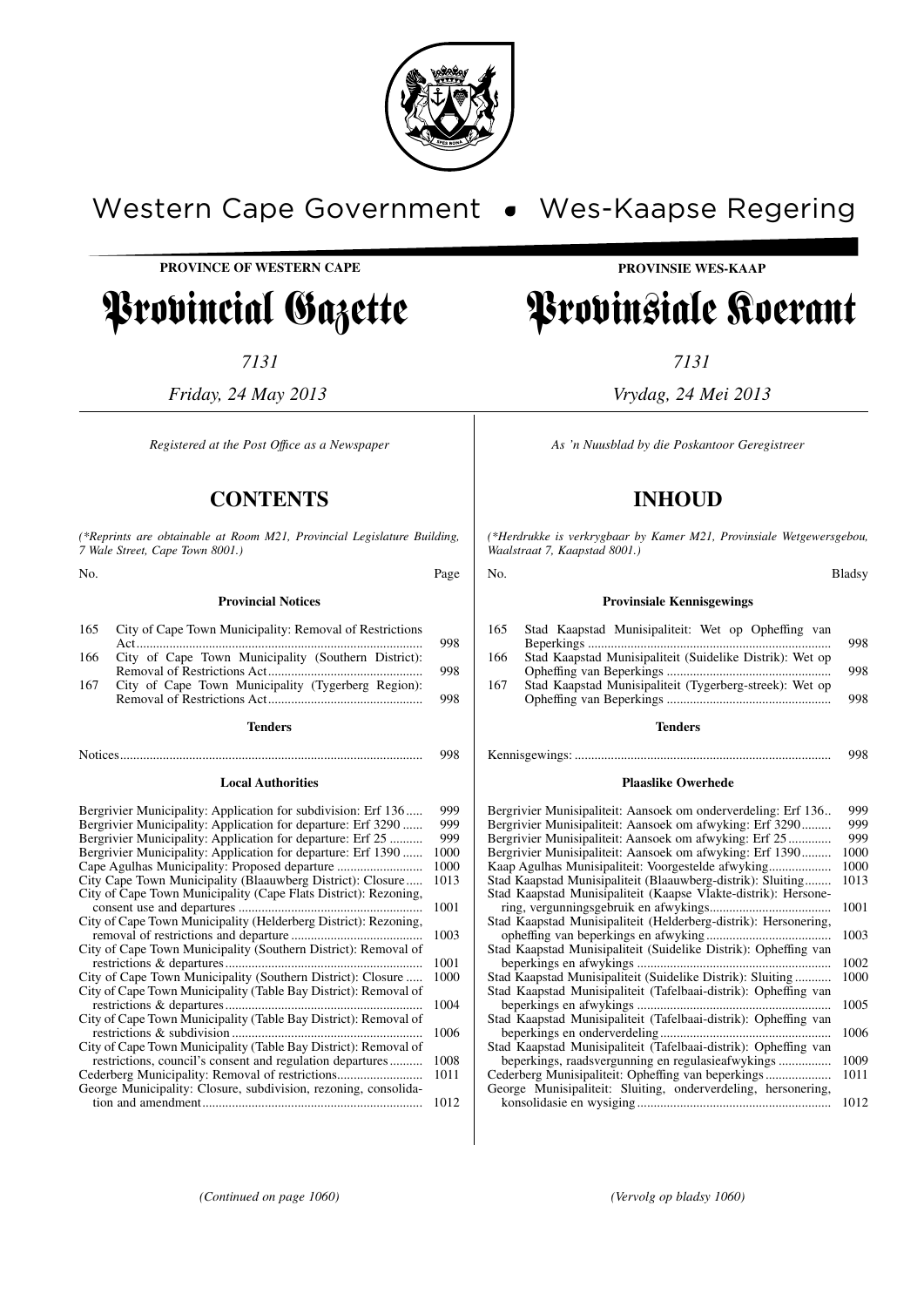## **PROVINCIAL NOTICES**

The following Provincial Notices are published for general information.

ADV. B. GERBER, DIRECTOR-GENERAL

Provincial Legislature Building, Wale Street, Cape Town.

P.N. 165/2013 24 May 2013

## CITY OF CAPE TOWN REMOVAL OF RESTRICTIONS ACT, 1967 (ACT 84 OF 1967)

Notice is hereby given that the Minister for Local Government, Environmental Affairs and Development Planning, properly designated as competent authority in terms of paragraph (a) of State President Proclamation No. 160 of 31 October 1994, in terms of section 2(1) of the Removal of Restrictions Act, 1967 (Act 84 of 1967), and on application by the owner of Erf 30299, Mowbray, removes conditions A.1. and A.2. contained in Deed of Transfer No. T. 86029 of 2007.

P.N. 166/2013 24 May 2013

## CITY OF CAPE TOWN (SOUTHERN DISTRICT)

#### REMOVAL OF RESTRICTIONS ACT, 1967 (ACT 84 OF 1967)

I, André Lombaard, in my capacity as Chief Land Use Management Regulator in the Department of Environmental Affairs and Development Planning: Western Cape, acting in terms of the powers contemplated by section  $2(1)$  of the Removal of Restrictions Act, 1967 (Act 84 of 1967), duly delegated to me in terms of section 1 of the Western Cape Delegation of Powers Law, 1994, and on application by the owner of Erf 82724, Cape Town at Retreat, removes condition C.5.(a), (b), (c) and (d) as contained in Deed of Transfer No. T. 10051 of 2005.

P.N. 167/2013 24 May 2013

## CITY OF CAPE TOWN

## (TYGERBERG REGION)

#### REMOVAL OF RESTRICTIONS ACT, 1967 (ACT 84 OF 1967)

I, Jeremy Benjamin, in my capacity as Chief Land Use Management Regulator in the Department of Environmental Affairs and Development Planning: Western Cape, acting in terms of the powers contemplated by section 2(1) of the Removal of Restrictions Act, 1967 (Act 84 of 1967), duly delegated to me in terms of section 1 of the Western Cape Delegation of Powers Law, 1994, and on application by the owner of Erf 2035, Durbanville, remove conditions C.6., C.8. and C.9. contained in Deed of Transfer No. T. 21644 of 2012.

#### **TENDERS**

**N.B.** Tenders for commodities/services, the estimated value of which exceeds R20 000, are published in the Government Tender Bulletin, which is obtainable from the Government Printer, Private Bag X85, Pretoria, on payment of a subscription.

#### **PROVINSIALE KENNISGEWINGS**

Die volgende Provinsiale Kennisgewings word vir algemene inligting gepubliseer.

ADV. B. GERBER, DIREKTEUR-GENERAAL

Provinsiale Wetgewer-gebou, Waalstraat,

Kaapstad.

P.K. 165/2013 24 Mei 2013

#### WET OP OPHEFFING VAN BEPERKINGS, 1967 (WET 84 VAN 1967)

STAD KAAPSTAD

Kennis geskied hiermee dat die Minister van Plaaslike Regering, Omgewingsake en Ontwikkelingsbeplanning, behoorlik aangewys as bevoegde gesag ingevolge paragraaf (a) van Staatspresident Proklamasie Nr. 160 van 31 Oktober 1994, kragtens artikel 2(1) van die Wet op Opheffing van Beperkings, 1967 (Wet 84 van 1967), en op aansoek van die eienaar van Erf 30299, Mowbray, hef voorwaardes A.1. en A.2. vervat in Transportakte Nr. T. 86029 van 2007 op.

P.K. 166/2013 24 Mei 2013

## STAD KAAPSTAD (SUIDELIKE DISTRIK)

#### WET OP OPHEFFING VAN BEPERKINGS, 1967 (WET 84 VAN 1967)

Ek, André Lombaard, in my hoedanigheid as Hoof Grondgebruiksbestuur Reguleerder in die Departement en Ontwikkelingsbeplanning: Wes-Kaap, handelende ingevolge die bevoegdheid beoog in artikel 2(1) van dieWet op Opheffing van Beperkings, 1967 (Wet 84 van 1967), behoorlik aan my gedelegeer ingevolge artikel 1 van die Wes-Kaapse Wet op die Delegasie van Bevoegdhede, 1994, en op aansoek van die eienaar van Erf 82724, Kaapstad te Retreat, hef voorwaarde C.5.(a), (b), (c) en (d) vervat in Transportakte Nr. T. 10051 van 2005, op.

P.K. 167/2013 24 Mei 2013

#### STAD KAAPSTAD

#### (TYGERBERG-STREEK)

#### WET OP OPHEFFING VAN BEPERKINGS, 1967 (WET 84 VAN 1967)

Ek, Jeremy Benjamin, in my hoedanigheid as Hoof Grondgebruiksbestuur Reguleerder in die Departement van Omgewingsake en Ontwikkelingsbeplanning: Wes-Kaap, handelende ingevolge die bevoegdheid beoog in artikel 2(1) van die Wet op Opheffing van Beperkings, 1967 (Wet 84 van 1967), behoorlik aan my gedelegeer ingevolge artikel 1 van die Wes-Kaapse Wet op die Delegasie van Bevoegdhede, 1994, en op aansoek van die eienaar van Erf 2035, Durbanville, hef voorwaardes C.6., C.8. en C.9. soos vervat in Transportakte Nr. T. 21644 van 2012, op.

#### **TENDERS**

**L.W.** Tenders vir kommoditeite/dienste waarvan die beraamde waarde meer as R20 000 beloop, word in die Staatstenderbulletin gepubliseer wat by die Staatsdrukker, Privaatsak X85, Pretoria, teen betaling van 'n inskrywingsfooi verkrygbaar is.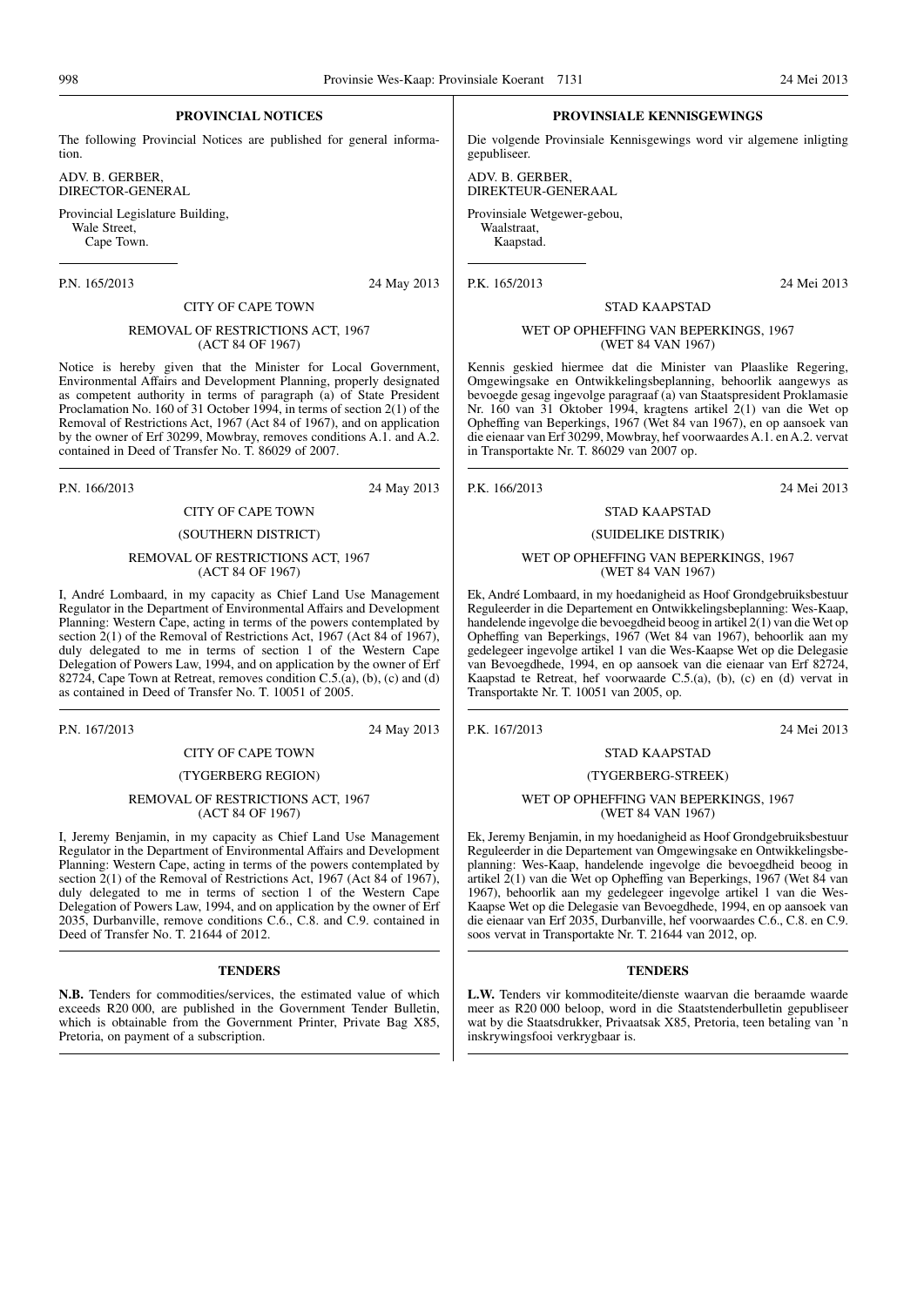#### BERGRIVIER MUNICIPALITY

#### APPLICATION FOR SUBDIVISION: ERF 136, DWARSKERSBOS

Notice is hereby given in terms of Section 24 of the Land Use Planning Ordinance, 1985 (Ordinance No. 15 of 1985) that the undermentioned application has been received and is open to inspection at the office of the Municipal Manager, Bergrivier Municipality and any enquiries may be directed to Mr H Vermeulen, Planner: Western Region, PO Box 60 (13 Church Street), Piketberg 7320 at Tel. (022) 913- 6000 or fax (022) 913-1406. Any objections, with full reasons therefor, must be lodged in writing at the office of the Municipal Manager on or before 10 June 2013, quoting the above Ordinance and the objector's farm/erf number.

#### *Applicant:* CE Martin & D Theron

*Nature of application:* Subdivision of Erf 136, Dwarskersbos into three portions, namely Portion 1 ( $\pm 330$ m<sup>2</sup> in extent), Portion 2 ( $\pm 330$ m<sup>2</sup> in extent) and Remainder  $(\pm 330 \text{m}^2 \text{ in extent})$ .

ADV HANLIE LINDE, MUNICIPAL MANAGER, MUNICIPAL OFFICE, 13 CHURCH STREET, PIKETBERG 7320

M.N. 50/2013

24 May 2013 50956

## BERGRIVIER MUNICIPALITY

#### APPLICATION FOR DEPARTURE: ERF 3290, LAAIPLEK

Notice is hereby given in terms of Section 15 of the Land Use Planning Ordinance, 1985 (Ordinance No. 15 of 1985) that the undermentioned application has been received and is open to inspection at the office of the Municipal Manager, Bergrivier Municipality and any enquiries may be directed to Mr H Vermeulen, Planner: Western Region, PO Box 60 (13 Church Street), Piketberg 7320 at Tel. (022) 783-1112 or fax (022) 783-1422. Any objections, with full reasons therefor, must be lodged in writing at the office of the Municipal Manager on or before 10 June 2013, quoting the above Ordinance and the objector's farm/erf number.

#### *Applicant:* RD & M Roman

*Nature of application:* Departure from the street building line applicable to Erf 3290, Laaiplek (38 Vleiblom Street) from 3m to 0m in order to accommodate an outbuilding (garage).

ADV HANLIE LINDE, MUNICIPAL MANAGER, MUNICIPAL OFFICE, 13 CHURCH STREET, PIKETBERG 7320

M<sub>N</sub> 51/2013

24 May 2013 50957

#### BERGRIVIER MUNICIPALITY APPLICATION FOR DEPARTURE: ERF 25, PIKETBERG

Notice is hereby given in terms of Section 15 of the Land Use Planning Ordinance, 1985 (Ordinance No. 15 of 1985) that the undermentioned application has been received and is open to inspection at the office of the Municipal Manager, Bergrivier Municipality and any enquiries may be directed to Mr K Abrahams, Technician: Planning & Development, PO Box 60 (13 Church Street), Piketberg 7320 at Tel. (022) 913-6000 or fax (022) 913-1406. Any objections, with full reasons therefor, must be lodged in writing at the office of the Municipal Manager on or before 24 June 2013, quoting the above Ordinance and the objector's farm/erf number.

#### *Applicant:* F Bruwer

*Nature of application:* Departure in order to allow a flat on ground floor on Erf 25 (31 Church Street), Piketberg.

ADV HANLIE LINDE, MUNICIPAL MANAGER, MUNICIPAL OFFICE, 13 CHURCH STREET, PIKETBERG 7320

M.N. 55/2013

24 May 2013 50958

#### **NOTICES OF LOCAL AUTHORITIES KENNISGEWING DEUR PLAASLIKE OWERHEDEDE**

#### BERGRIVIER MUNISIPALITEIT

AANSOEK OM ONDERVERDELING: ERF 136, DWARSKERSBOS

Kragtens Artikel 24 van die Ordonnansie op Grondgebruikbeplanning, 1985 (Ordonnansie Nr. 15 van 1985) word hiermee kennis gegee dat die onderstaande aansoek ontvang is en ter insae lê by die kantoor van die Munisipale Bestuurder, Bergrivier Munisipaliteit en enige navrae kan gerig word aan mnr H Vermeulen, Beplanner: Westelike Streek, Posbus 60 (Kerkstraat 13), Piketberg 7320, Tel. (022) 913-6000 of faks (022) 913-1406. Enige besware, met die volledige redes daarvoor, moet skriftelik by die kantoor van die Munisipale Bestuurder ingedien word op of voor 10 Junie 2013 met vermelding van bogenoemde Ordonnansie en die beswaarmaker se plaas-/erfnommer.

*Aansoeker:* CE Martin & D Theron

*Aard van Aansoek:* Onderverdeling van Erf 136, Dwarskersbos in drie gedeeltes, naamlik Gedeelte 1 ( $\pm 330$ m<sup>2</sup> groot), Gedeelte 2 ( $\pm 330$ m<sup>2</sup> groot) en Restant  $(\pm 330 \text{m}^2 \text{ groot})$ .

ADV HANLIE LINDE, MUNISIPALE BESTUURDER, MUNISIPALE KANTORE, KERKSTRAAT 13, PIKETBERG 7320

M.K. 50/2013

24 Mei 2013 50956

#### BERGRIVIER MUNISIPALITEIT

#### AANSOEK OM AFWYKING: ERF 3290, LAAIPLEK

Kragtens Artikel 15 van die Ordonnansie op Grondgebruikbeplanning, 1985 (Ordonnansie Nr. 15 van 1985) word hiermee kennis gegee dat die onderstaande aansoek ontvang is en ter insae lê by die kantoor van die Munisipale Bestuurder, Bergrivier Munisipaliteit en enige navrae kan gerig word aan H Vermeulen, Beplanner: Westelike Streek, Posbus 60, (Kerkstraat 13), Piketberg 7320, Tel. (022) 783-1112 of faks (022) 783- 1422. Enige besware, met die volledige redes daarvoor, moet skriftelik by die kantoor van die Munisipale Bestuurder ingedien word op of voor 10 Junie 2013 met vermelding van bogenoemde Ordonnansie en die beswaarmaker se plaas-/erfnommer.

*Aansoeker:* RD & M Roman

*Aard van Aansoek:* Afwyking van die straatboulyn van toepassing op Erf 3290, Laaiplek (Vleiblomstraat 38) vanaf 3m tot 0m ten einde 'n buitegebou (motorhuis) te akkommodeer.

ADV HANLIE LINDE, MUNISIPALE BESTUURDER, MUNISIPALE KANTORE, KERKSTRAAT 13, PIKETBERG 7320

M.K. 51/2013

24 Mei 2013 50957

#### BERGRIVIER MUNISIPALITEIT AANSOEK OM AFWYKING: ERF 25, **PIKETBERG**

Kragtens Artikel 15 van die Ordonnansie op Grondgebruikbeplanning, 1985 (Ordonnansie Nr. 15 van 1985) word hiermee kennis gegee dat die onderstaande aansoek ontvang is en ter insae lê by die kantoor van die Munisipale Bestuurder, Bergrivier Munisipaliteit en enige navrae kan gerig word aan mnr K Abrahams, Tegnikus: Beplanning en Ontwikkeling, Posbus 60 (Kerkstraat 13), Piketberg 7320, Tel. (022) 913-6000 of faks (022) 913-1406. Enige besware, met die volledige redes daarvoor, moet skriftelik by die kantoor van die Munisipale Bestuurder ingedien word op of voor 24 Junie 2013 met vermelding van bogenoemde Ordonnansie en die beswaarmaker se plaas-/erfnommer.

#### *Aansoeker:* F Bruwer

*Aard van Aansoek:* Afwyking ten einde 'n woonstel op grondvloer toe te laat op Erf 25 (Kerkstraat 31), Piketberg.

ADV HANLIE LINDE, MUNISIPALE BESTUURDER, MUNISIPALE KANTORE, KERKSTRAAT 13, PIKETBERG 7320 M.K. 55/2013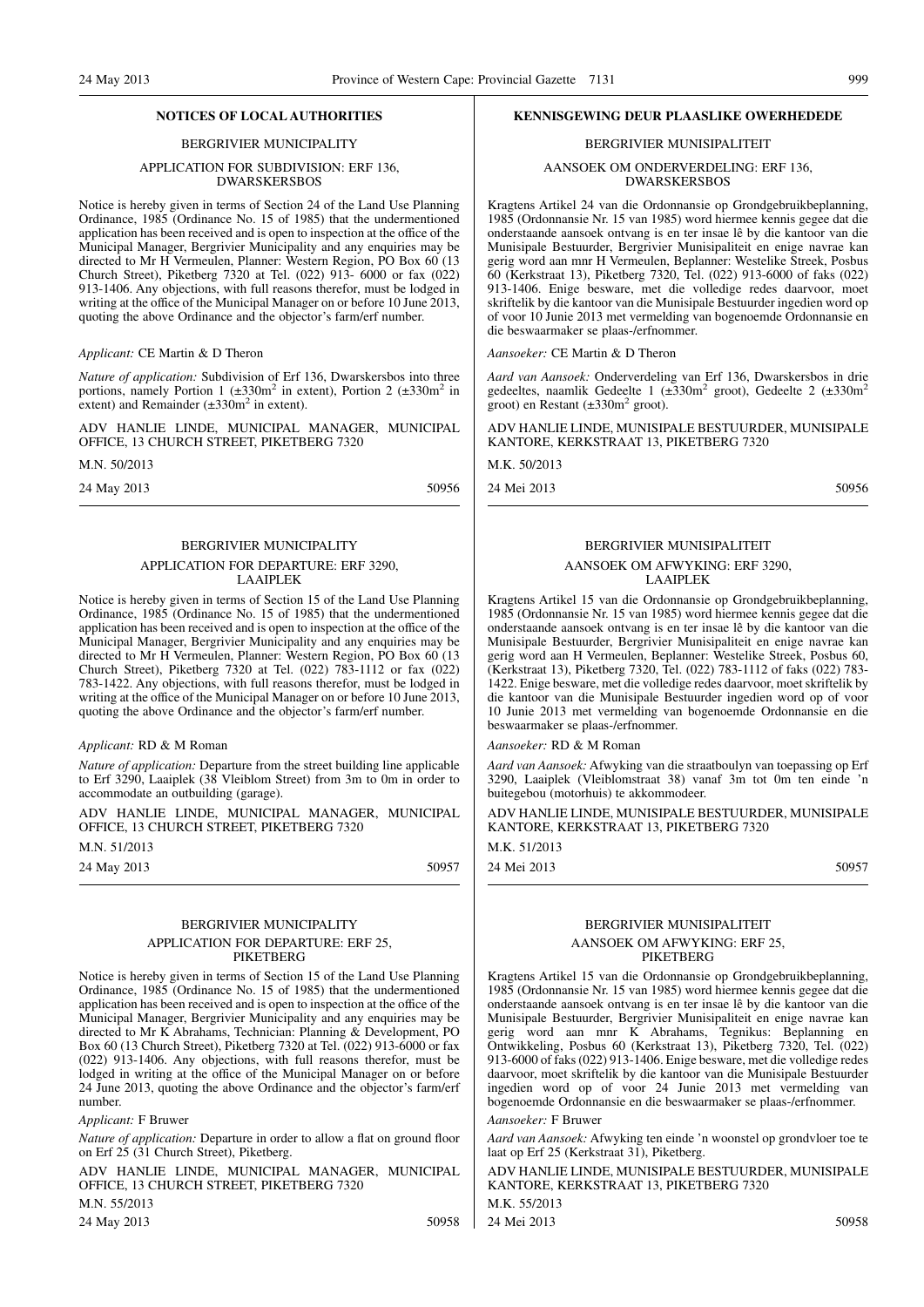#### BERGRIVIER MUNICIPALITY

#### APPLICATION FOR DEPARTURE: ERF 1390, **PIKETBERG**

Notice is hereby given in terms of Section 15 of the Land Use Planning Ordinance, 1985 (Ordinance No. 15 of 1985) that the undermentioned application has been received and is open to inspection at the office of the Municipal Manager, Bergrivier Municipality and any enquiries may be directed to Mr K Abrahams, Technician: Planning & Development, PO Box 60 (13 Church Street), Piketberg 7320 at Tel. (022) 913-6000 or fax (022) 913-1406. Any objections, with full reasons therefor, must be lodged in writing at the office of the Municipal Manager on or before 24 June 2013, quoting the above Ordinance and the objector's farm/erf number.

#### *Applicant:* TO & F Swarts

*Nature of application:* Departure in order to operate a guest house on Erf 1390 (55 Buitengracht Street), Piketberg.

ADV HANLIE LINDE, MUNICIPAL MANAGER, MUNICIPAL OFFICE, 13 CHURCH STREET, PIKETBERG 7320

M.N. 56/2013

24 May 2013 50959

#### CAPE AGULHAS MUNICIPALITY

#### PROPOSED DEPARTURE: ERF 3823, 2 RAND STREET, BREDASDORP

Notice is hereby given in terms of the Land Use Planning Ordinance, 1985 (Ordinance No. 15 of 1985) that Council received the following application:

• Departure on Erf 3823, Bredasdorp in order to operate a house shop from a Single Residential Zone site.

In terms of Section 21(4) of the Local Government Act: Municipal Systems, 2000 (Act 32 of 2000) notice is hereby given that persons who cannot read or write may request that an employee at any of the reception offices of the Cape Agulhas Municipal Council assist in the formulation and writing of input, comments or objections.

Further particulars are available for inspection in the office of the undersigned during office hours and written objections, if any, must reach him not later than 24 June 2013.

R STEVENS, MUNICIPAL MANAGER, PO BOX 51, BREDASDORP 7280

24 May 2013 50960

#### CITY OF CAPE TOWN

#### (SOUTHERN DISTRICT)

#### **CLOSURE**

#### ● Portion of Public Place, Erf 24284, adjoining Erf 24283, Mitchells Plain (L7/23/451) (Sketch Plan STC 682/1)

Notice is hereby given, in terms of Section 6(1) of the By-Law relating to the Management and Administration of the City of Cape Town's Immovable Property, that the City of Cape Town has closed a Public Place, being Erf 24284 adjoining Erf 24283, Mitchells Plain, shown ABCDEF on Sketch Plan STC 682/1. Such closure is effective from the date of publication of this notice.

(S.G. Ref. S/22/39/86 V1 P51)

#### ACHMAT EBRAHIM, CITY MANAGER

24 May 2013 50961

#### BERGRIVIER MUNISIPALITEIT

#### AANSOEK OM AFWYKING: ERF 1390, **PIKETBERG**

Kragtens Artikel 15 van die Ordonnansie op Grondgebruikbeplanning, 1985 (Ordonnansie Nr. 15 van 1985) word hiermee kennis gegee dat die onderstaande aansoek ontvang is en ter insae lê by die kantoor van die Munisipale Bestuurder, Bergrivier Munisipaliteit en enige navrae kan gerig word aan mnr K Abrahams, Tegnikus: Beplanning en Ontwikkeling, Posbus 60 (Kerkstraat 13), Piketberg 7320, Tel. (022) 913-6000 of faks (022) 913-1406. Enige besware, met die volledige redes daarvoor, moet skriftelik by die kantoor van die Munisipale Bestuurder ingedien word op of voor 24 Junie 2013 met vermelding van bogenoemde Ordonnansie en die beswaarmaker se plaas-/erfnommer.

*Aansoeker:* TO & F Swarts

*Aard van Aansoek:* Afwyking ten einde 'n gastehuis op Erf 1390, (Buitengrachtstraat 55), Piketberg te bedryf.

ADV HANLIE LINDE, MUNISIPALE BESTUURDER, MUNISIPALE KANTORE, KERKSTRAAT 13, PIKETBERG 7320

M.K. 56/2013

24 Mei 2013 50959

#### MUNISIPALITEIT KAAP AGULHAS

#### VOORGESTELDE AFWYKING: ERF 3823, RANDSTRAAT 2, **BREDASDORP**

Kennis geskied hiermee ingevolge die Ordonnansie op Grondgebruikbeplanning, 1985 (Ordonnansie Nr. 15 van 1985) dat die Raad die volgende aansoek ontvang het, naamlik:

• Afwyking op Erf 3823, Bredasdorp ten einde 'n huiswinkel vanaf 'n Enkelwoonsone te bedryf.

Ingevolge Artikel 21(4) van die Wet op Plaaslike Regering: Munisipale Stelsels, 2000 (Wet 32 van 2000) word kennis gegee dat persone wat nie kan skryf nie enige munisipale personeellid by enige ontvangskantore van die Raad te Kaap Agulhas kan nader vir hulpverlening om u kommentaar, beswaar of inset op skrif te stel.

Verdere besonderhede van bogenoemde is ter insae in die kantoor van die ondergetekende en skriftelike besware, indien enige, moet hom nie later as 24 Junie 2013 bereik nie.

R STEVENS, MUNISIPALE BESTUURDER, POSBUS 51, BREDASDORP 7280

24 Mei 2013 50960

#### STAD KAAPSTAD

#### (SUIDELIKE DISTRIK)

#### **SLUITING**

● Gedeelte van openbare plek, erf 24284 aangrensend aan erf 24283, Mitchells Plein (L7/23/451) (Sketsplan STC 682/1)

Kennis geskied hiermee ingevolge Artikel 6(1) van die Stadsverordening op die Bestuur en Administrasie van die Stad Kaapstad se Onroerende Eiendom, dat die Stad Kaapstad 'n openbare plek gesluit het, naamlik erf 24284 aangrensend aan erf 24283, Mitchells Plein, met die letters ABCDEF op sketsplan STC 682/1 aangedui. Sodanige sluiting is van krag vanaf hierdie kennisgewing se publikasiedatum.

(S.G. Verw. S/22/39/86 V1 P51)

ACHMAT EBRAHIM, STADSBESTUURDER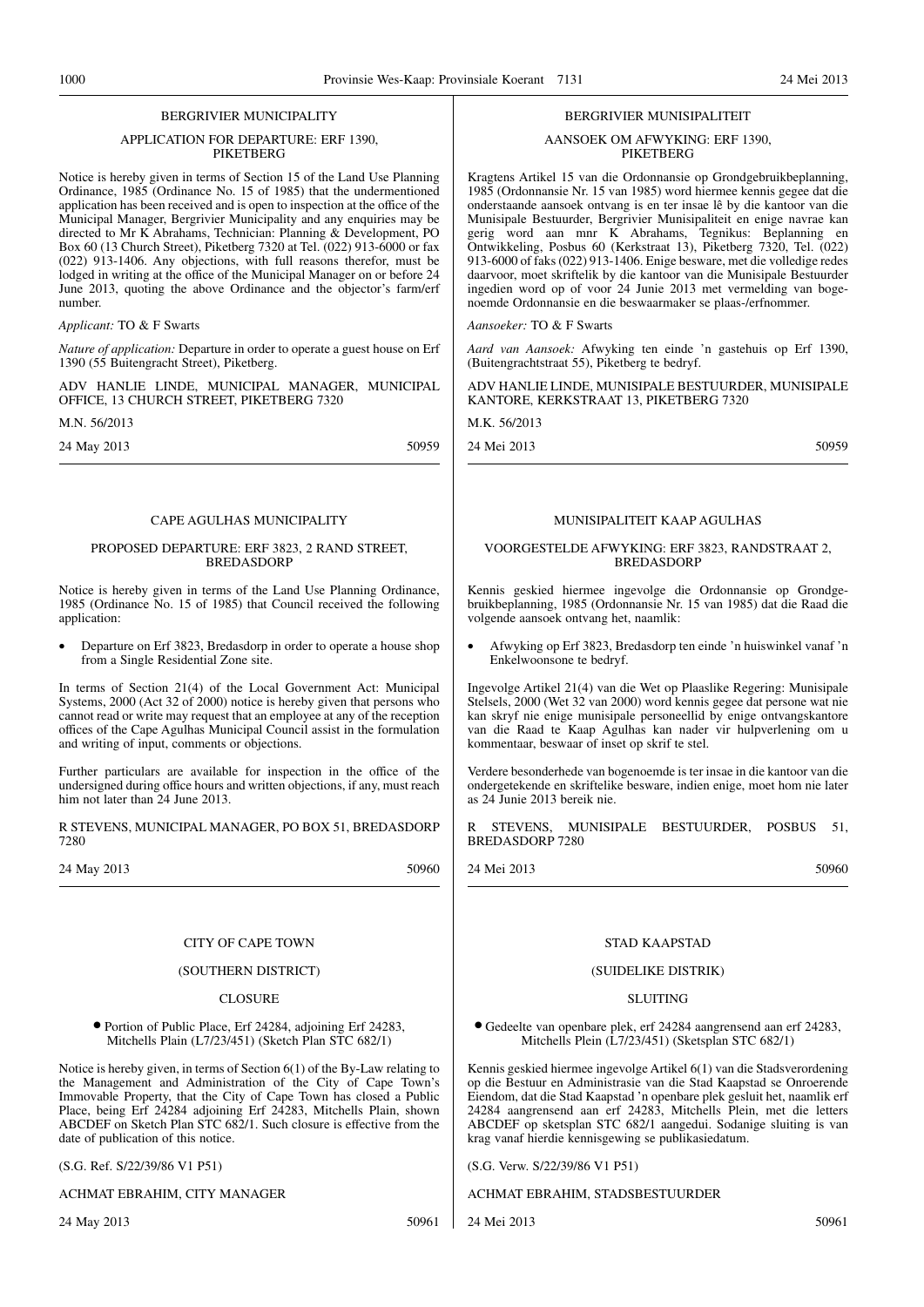## CITY OF CAPE TOWN (CAPE FLATS DISTRICT)

#### REZONING, CONSENT USE AND DEPARTURES

#### ● Erf 255 at Klipfontein Road, Gugulethu

Notice is hereby given in terms of Regulations 5 and 7 of Provincial Notice 733 of 22 September 1989 (promulgated in terms of Act 4 of 1984) and in terms of the Ikapa Scheme Regulations that the undermentioned application has been received and is open to inspection at the Office of the Municipal District Manager: Planning and Building Development, Ledger House, corner of Aden Avenue and George Street, Athlone. Enquiries may be directed to Ms Karen Patten, PO Box 283, Athlone 7760 or e-mail Karen.Patten@capetown.gov.za, Tel. (021) 684- 4345 and fax number (021) 684-4430 weekdays during the hours of 08:00 to 13:30. Any objections, with full reasons therefor, may be lodged in writing at the office of the abovementioned District Manager (or by using the following e-mail address: comments\_objections.capeflats @capetown.gov.za on or before 24 June 2013, quoting the above relevant legislation, the application number and the objector's erf and telephone numbers and address. Any objections received after aforementioned closing date may be considered invalid.

*Applicant:* Louise Seaward (on behalf of Mandisi Developments (Pty) Ltd)

*Application No:* 222020

*File Reference:* LUM/26/255

*Address:* Klipfontein Road, Gugulethu

*Nature of application:*

- Rezoning from Institutional I to Business to permit a Business Premises comprising shops, offices and restaurants with associated parking.
- Council's Consent to permit Community facilities within the Business Zone (medical suites, social and welfare institutions).
- Departure from Section  $1(xxxi)$  of the Scheme Regulations to provide parking bays less than 5.5m by 2.5m.
- Departure from Section 3.6 of the Scheme Regulations to permit 406 parking bays in lieu of 680 parking bays.

ACHMAT EBRAHIM, CITY MANAGER

24 May 2013 50962

## STAD KAAPSTAD (KAAPSE VLAKTE-DISTRIK) HERSONERING, VERGUNNINGSGEBRUIK EN AFWYKINGS

## ● Erf 255 te Klipfonteinweg, Gugulethu

Kennisgewing geskied hiermee ingevolge Regulasies 5 en 7 van Provinsiale Kennisgewing 733 van 22 September 1989 (gepromulgeer kragtens Wet 4 van 1984) en ingevolge die Ikapa-skemaregulasies, dat onderstaande aansoek ontvang en ter insae beskikbaar is by die Kantoor van die Munisipale Distriksbestuurder: Beplanning en Bouontwikkeling, Ledger House, h/v Adenlaan en Georgestraat, Athlone. Navrae kan weeksdae van 08:00-13:30 gerig word aan me Karen Patten, Posbus 283, Athlone 7760 of e-pos Karen.Patten@capetown.gov.za, Tel. (021) 684-4345 en faksnommer (021) 684-4430. Enige besware, met volledige redes daarvoor, kan voor of op 24 Junie 2013 skriftelik by die kantoor van bogenoemde Distriksbestuurder ingedien word, of per e-pos na comments\_objections.capeflats@capetown.gov.za gestuur word, met vermelding van die toepaslike wetgewing, die aansoeknommer en die beswaarmaker se erf- en telefoonnommer en adres. Enige besware wat ná voormelde sluitingsdatum ontvang word, kan as ongeldig geag word.

*Aansoeker:* Louise Seaward (namens Mandisi Developments (Edms) Bpk)

*Aansoeknommer:* 222020

*Lêerverwvsing:* LUM/26/255

*Adres:* Klipfonteinweg, Gugulethu

*Aard van aansoek:*

- Hersonering van institusioneel I na sake om 'n sakeperseel bestaande uit winkels, kantore en restaurante met gepaardgaande parkering toe te laat.
- Die raad se vergunning om gemeenskapsfasiliteite binne die sakesone toe te laat (mediese kamers, maatskaplike en welsynsinstansies).
- Afwyking van Artikel 1(xxxi) van die Skemaregulasies om vir parkeerplekke van minder as 5.5m by 2.5m voorsiening te maak.
- Afwyking van Artikel 3.6 van die Skemaregulasies om 406 parkeerplekke in plaas van 680 parkeerplekke toe te laat.

ACHMAT EBRAHIM, STADSBESTUURDER 24 Mei 2013 50962

## CITY OF CAPE TOWN

## (SOUTHERN DISTRICT)

#### REMOVAL OF RESTRICTIONS & DEPARTURES

#### ● Erf 97188, 8 Mayfair Avenue, Newlands *(second placement)*

Notice is hereby given in terms of Section 15 of the Land Use Planning Ordinance (Ordinance No. 15 of 1985) and Section 3(6) of the Removal of Restrictions Act, 1967 (Act 84 of 1967), that the undermentioned application has been received and is open to inspection at the Office of the District Manager, Department: Planning & Building Development Management, City of Cape Town, Ground Floor, 3 Victoria Rd, Plumstead and any enquiries may be directed to S Denoon-Stevens, Tel. (021) 710-8113, from 08:30-14:30 Monday to Friday. The application is also open for inspection at the Office of the Director: Integrated Environmental Management, Department of Environmental Affairs & Development Planning, Provincial Government of the Western Cape at the Utilitas Building, 1 Dorp Street, Cape Town weekdays from 08:00-12:30 and 13:00-15:30. Any objections and/or comments, with full reasons therefor, must be submitted in writing at both (1) the Office of the District Manager, Department: Planning & Building Development Management, City of Cape Town, Private Bag X5, Plumstead 7801 or fax (021) 710-9446 or e-mailed to comments\_objections.southern @capetown.gov.za and (2) the Director: Integrated Environmental Management, Department of Environmental Affairs & Development Planning, Provincial Government of the Western Cape at the Utilitas Building, 1 Dorp Street, Cape Town or fax (021) 483-3098 on or before the closing date, quoting, the above legislation, the belowmentioned application number, and the objector's erf and phone numbers and address. Objections and comments may also be hand-delivered to the abovementioned street addresses by no later than the closing date. If your response is not sent to these addresses and/or fax number, and if, as a consequence it arrives late, it will be deemed to be invalid. For any further information in this regard, contact S Denoon-Stevens, Tel. (021) 710-8113 or stuart.denoonstevens@capetown.gov.za. The closing date for comments and objections is 24 June 2013.

*Applicant/Owner:* Michael Dall Architects

*Application No.:* 208994

*Nature of application:*

- 1. Departures from the former Cape Town Zoning Scheme Regulations:
	- Section 47(1): To permit the building to be 2.522m in lieu of 4.5m from Mayfair Avenue.
- 2. Removal of restrictive title conditions applicable to Remainder Erf 97188, Mayfair Avenue, Newlands to enable the owner to erect a double garage and store room on the property. The street building line restriction will be encroached upon.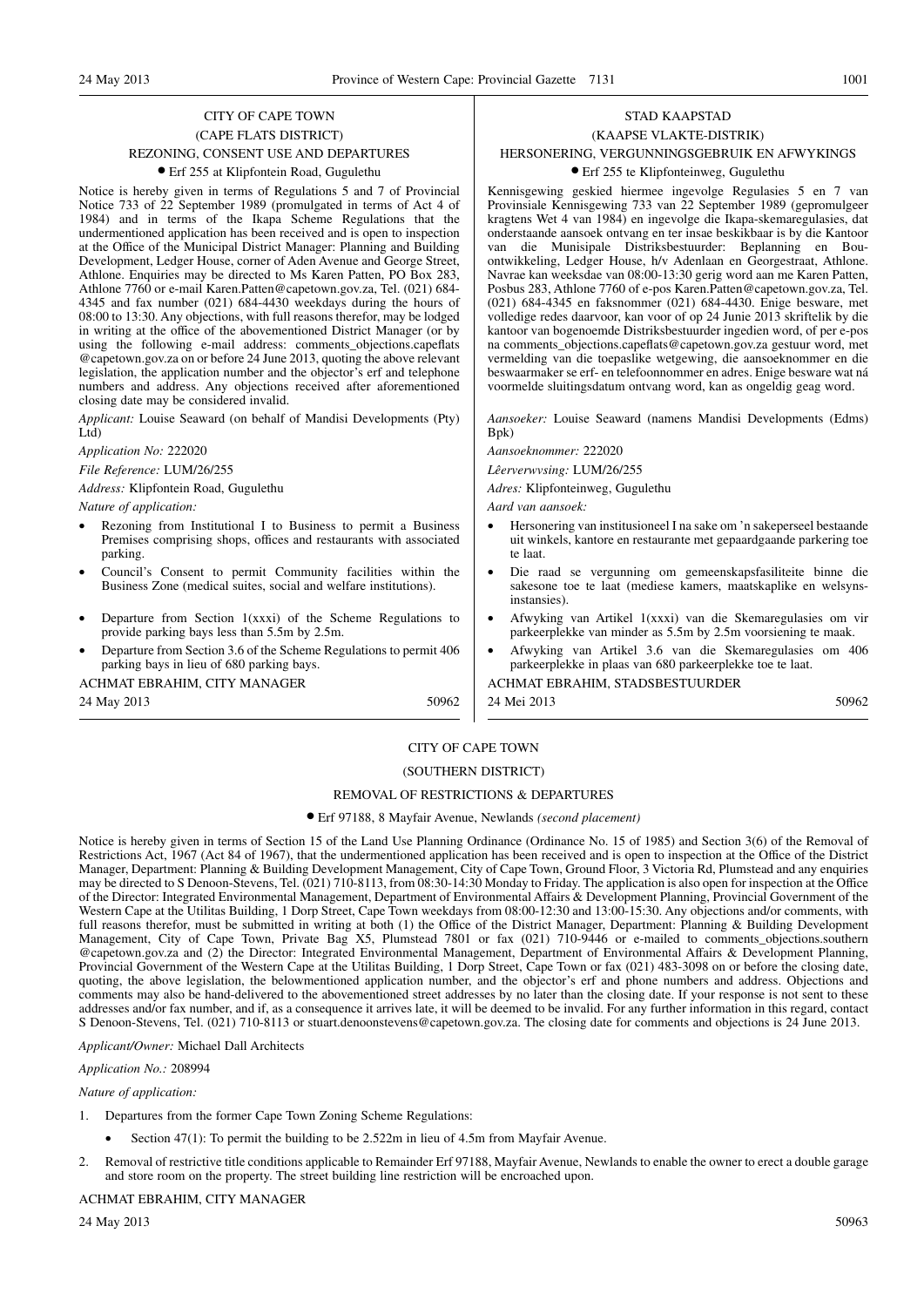## STAD KAAPSTAD

#### (SUIDELIKE DISTRIK)

### OPHEFFING VAN BEPERKINGS EN AFWYKINGS

● Erf 97188, Mayfairlaan 8, Nuweland *(tweede plasing)*

Kennisgewing geskied hiermee ingevolge Artikel 15 van die Ordonnansie op Grondgebruikbeplanning (Ordonnansie Nr. 15 van 1985) en Artikel 3(6) van die Wet op Opheffing van Beperkings (Wet 84 van 1967), dat onderstaande aansoek ontvang en van 08:30-14:30, Maandag tot Vrydag, ter insae beskikbaar is by die Kantoor van die Distriksbestuurder, Departement Beplanning en Bou-ontwikkelingsbestuur, Stad Kaapstad, Grondverdieping, Victoriaweg 3, Plumstead en enige navrae kan gerig word aan S Denoon-Stevens, Tel. (021) 710-8113. Die aansoek is ook op weeksdae van 08:00-12:30 en 13:00-15:30 ter insae beskikbaar by die Kantoor van die Direkteur: Geïntegreerde Omgewingsbestuur, Departement van Omgewingsake en Ontwikkelingsbeplanning, Provinsiale Regering van die Wes-Kaap, Utilitas-gebou, Dorpstraat 1, Kaapstad. Enige besware en/of kommentaar, met volledige redes daarvoor, moet voor of op die sluitingsdatum skriftelik aan sowel (1) die Kantoor van die Distriksbestuurder, Departement Beplanning en Bou-ontwikkelingsbestuur, Stad Kaapstad, Privaatsak X5, Plumstead 7801, faksnommer (021) 710-9446 of e-pos comments\_objections.southern@ capetown.gov.za, as (2) die Direkteur: Geïntegreerde Omgewingsbestuur, Departement van Omgewingsake en Ontwikkelingsbeplanning, Provinsiale Regering van die Wes-Kaap, Utilitas-gebou, Dorpstraat 1, Kaapstad of faksnommer (021) 483-3098 gestuur word, met vermelding van bogenoemde wetgewing, onderstaande aansoeknonmmer en die beswaarmaker se erf- en telefoonnommer en adres. Besware en kommentaar kan ook voor of op die sluitingsdatum per hand by bogenoemde straatadresse afgelewer word. As u reaksie nie na dié adresse en/of faksnommer gestuur word nie en gevolglik laat ontvang word, sal dit as ongeldig geag word. Vir enige verdere inligting in hierdie verband, skakel S Denoon-Stevens by Tel. (021) 710-8113 of stuur 'n e-pos na stuart.denoonstevens@capetown.gov.za. Die sluitingsdatum vir besware en kommentaar is 24 Junie 2013.

*Aansoeker/eienaar:* Michael Dall Argitekte

*Aansoeknommer:* 208994

*Aard van aansoek:*

- 1. Afwykings van die vorige Kaapstadse Soneringskemaregulasies:
	- Artikel 47(1): Om toe te laat dat die gebou 2.522m in plaas van 4.5m vanaf Mayfairlaan geleë is.
- 2. Opheffing van beperkende titelvoorwaardes van toepassing op restant erf 97188, Mayfairlaan, Nuweland om die eienaar in staat te stel om 'n dubbelmotorhuis en stoorkamer op die eiendom op te rig. Die straatboulynbeperking sal oorskry word.

## ACHMAT EBRAHIM, STADSBESTUURDER

24 Mei 2013 50963

#### CITY OF CAPE TOWN

#### (SOUTHERN DISTRICT)

#### UKUSUSWA KWEZITHINTELO NOKUTYESHELA IMIQATHANGO YOSETYENZISO-MHLABA

#### ● Isiza 97188, 8 Mayfair Avenue, Newlands *(sibekwa okwesibini)*

Esi saziso senziwa ngokweCandelo 3(6) loMthetho wokuSuswa kwemiQathango (uMthetho 84 wowe-1967) neCandelo 15 no-24 noMmiselo wokuCwangciswa kokuSetyenziswa koMhlaba ongunombolo 15 wowe-1985 kwaye sithi isicelo esichazwe ngezantsi sifunyenwe kwaye siye savulwa ukuze sibonwe kwi-ofisi yoMphathi weSithili, iSebe: ULawulo loPhuhliso lokuCeba noKwakha, kwisiXeko saseKapa, kuMgangatho oPhantsi, 3 Victoria Rd, ePlumstead (kwiKhawuntari 1.3). Imibuzo inokubhekiswa ku-S Denoon-Stevens, ifowuni (021) 710-8113, ukususela nge-08:30 ukuya kwi-14:30 nguMvulo ukuya kuLwesihlanu. Esi sicelo sivulelwe ukuba sibonwe nakwi-ofisi yomaLathisi: ULawulo lokusiNgqongileyo ngokuHlangeneyo, kwiSebe lemiCimbi yokusiNgqongileyo nokuCebela uPhuhliso, kuRhulumente wePhondo laseNtshona Koloni kwiSakhiwo sase-Utilitas, 1 Dorp Street, eKapa ngeentsuku zaphakathi kweveki ukususela ngeye-08:00 ukuya kwi-12:30 nange-13:00 ukuya kwi-15:30. Nayiphi na imbalelwano yabangavumiyo kunye/okanye abathumela amagqabaza inokuthunyelwa, kunye nezizathu ezipheleleyo, kokubini (1) kwi-ofisi yoMphathi weSithili, iSebe: ULawulo loPhuhliso lokuCeba noKwakha, isiXeko saseKapa, Private Bag X5, Plumstead 7801 okanye ngefeksi kule nombolo (021) 710-8283 okanye u-imeyilele kwa comments\_objections.southern@capetown.gov.za kunye (2) nomaLathisi: ULawulo lokusiNgqongileyo ngokuHlangeneyo, kwiSebe lemiCimbi yokusiNgqongileyo nokuCebela uPhuhliso, kuRhulumente wePhondo laseNtshona Koloni kwiSakhiwo i-Utilitas, 1 Dorp Street, eKapa ngomhla wokuvala okanye ngaphambi kwawo, kucatshulwe uMthetho nomMiselo ongasentla, inombolo yembekiselo/yesicelo echazwe ngezantsi, nenombolo yesiza neyefowuni kunye ne-adresi yalowo ungavumiyo. Imbalelwano yabangavumiyo okanye yabavakalisa uluvo inokufakwa nakwezi adresi zesitrato zingasentla ungadlulanga umhla wokuvala. Ukuba impendulo yakho ayithunyelwa kwezi adresi kunye/okanye kwinombolo yefeksi, kwaye ukuba kuthe kwenzeka ukuba ifike emva kwexesha, ayiyi kugqalwa njengesemthethweni. Ukuze ufumane inkcazelo engakumbi, qhagamshelana no-S Denoon-Stevens, ifowuni (021) 710-8113 okanye stuart.denoonstevens@capetown.gov.za. Umhla wokuvala kokungeniswa kwezimvo okanye izichaso ngowama-24 kuJuni 2013.

*Umfaki-sicelo/Umnini:* Michael Dall Architects

*Inombolo yesicelo:* 208994

#### *Uhlobo lwesiCelo:*

- 1. Ukutyeshelwa kwemiYalelo yeNkqubo yokuHlahlelwa kwesiXeko saseKapa yangaphambili:
	- Icandelo 47(1): Ukuvumela ukuba isakhiwo sibe yi-2.522 yeemitha endaweni ye-4.5 yeemitha ukusuka kwi-Mayfair Avenue.
- 2. Ukususwa kwezithintelo zeencwadi zesiza ezisebenza kwiCandelo eliseleyo leSiza 97188, Mayfair Avenue, Newlands ukuze umnini akwazi ukwakha igaraji enamasango amabini negumbi lokugcina izinto esizeni. Kuza kudlulelwa kumgca wesithintelo wesitrato.

#### ACHMAT EBRAHIM, CITY MANAGER

24 May 2013 50963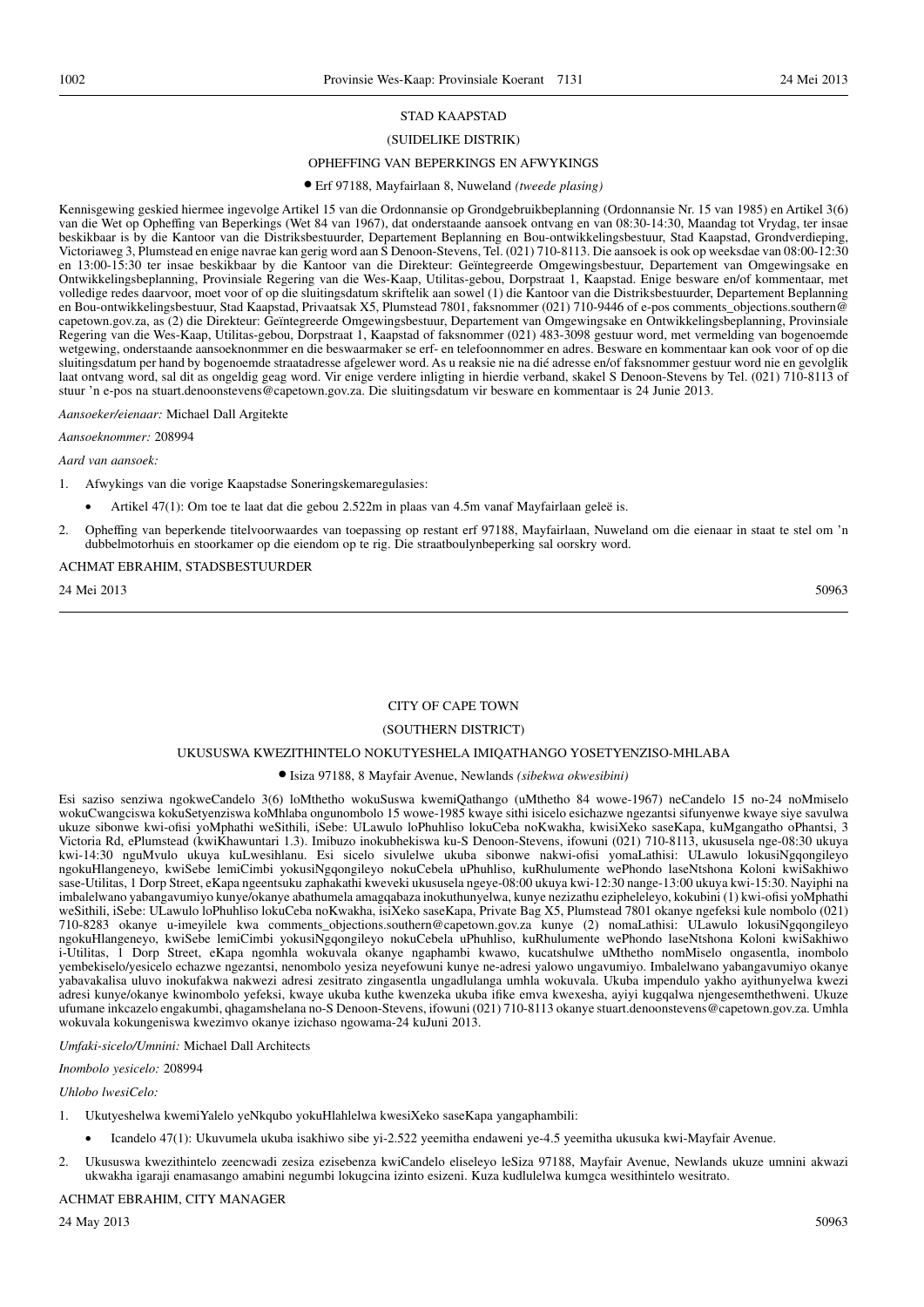## CITY OF CAPE TOWN (HELDERBERG DISTRICT)

## REZONING, REMOVAL OF RESTRICTIONS & DEPARTURE

● Unregistered Consolidated Erf 8039 (comprising Erven 1379, 1380, 1381, 1382, 1383 and 1384), cnr The Waterway, Lancaster Road and

Wildeboom Road, Gordon's Bay *(second placement)*

Notice is hereby given in terms of Sections 17 of Ordinance 15 of 1985, 3(6) of Act 84 of 1967 & 15 of Ordinance 15 of 1985 & the Gordon's Bay Zoning Scheme Regulations that the undermentioned application has been received and is open to inspection at the Office of the District Manager, First Floor, Municipal Offices, cnr Victoria & Andries Pretorius Streets, Somerset West. Objections may be lodged to comments\_objections. helderberg@capetown.gov.za, PO Box 19, Somerset West 7129, Tel. (021) 850-4346 or fax (021) 850-4487 during the hours 08:00-14:30. Any objections, with full reasons therefor, must be lodged in writing at the Office of the District Manager at the First Floor, Municipal Offices, cnr Victoria & Andries Pretorius Streets, Somerset West on or before 18 June 2013, quoting the above relevant legislation and the objector's erf and phone numbers and address. The application is also open to inspection at the Office of the Director: Integrated Environmental Management: Region B1, Provincial Government of the Western Cape at Room 601, 1 Dorp Street, Cape Town, from 08:00-12:30 and 13:00-15:30 (Monday to Friday). Telephonic enquiries in this regard may be made at (021) 483-5830 and the Directorate's fax number is (021) 483-3098. Any objections received after the abovementioned closing date may be considered to be invalid.

*Applicant:* Messrs Planserv

*Owner:* Messrs Sam Mokbel & Bustique 0023 CC

*Application Number:* 225953

#### *Notice Number:* 10/2013

*Erf/Erven Number:* Unregistered Consolidated Erf 8039 (comprising erven 1379, 1380, 1381, 1382, 1383 & 1384), Gordon's Bay

*Address:* cnr The Waterway, Lancaster Road and Wildeboom Road, Gordon's Bay

#### *Nature of application:*

- (a) The rezoning of Unregistered Erf 8039, comprising of Erven 1379-1384, cnr The Waterway, Lancaster Road & Wildeboom Road, Gordon's Bay from Single Residential to Business purposes, for the development of a shopping centre with a gross floor area of approximately 2687m<sup>2</sup>.
- (b) The removal of restrictive title conditions to allow the development of a shopping centre on unregistered consolidated Erf 8039, Gordon's Bay.
- (c) The departure from the Gordon's Bay Zoning Scheme Regulations to permit:
	- more than one vehicular access/exit way per street, on unregistered consolidated Erf 8039, Gordon's Bay;
	- vehicular access/exit ways in excess of 6m in width, on unregistered consolidated Erf 8039, Gordon's Bay;
	- crossings over the pavement nearer than 5m to any street corner, on unregistered consolidated Erf 8039, Gordon's Bay.

#### ACHMAT EBRAHIM, CITY MANAGER

24 May 2013 50964

## STAD KAAPSTAD

## (HELDERBERG-DISTRIK)

#### HERSONERING, OPHEFFING VAN BEPERKINGS EN AFWYKING

#### ● Ongeregistreerde, gekonsolideerde erf 8039 (bestaande uit erwe 1379, 1380, 1381, 1382, 1383 en 1384), h/v The Waterway, Lancasterweg en Wildeboomweg, Gordonsbaai *(tweede plasing)*

Kennisgewing geskied hiermee ingevolge Artikel 17 van Ordonnansie 15 van 1985, Artikel 3(6) van Wet 84 van 1967 en Artikel 15 van Ordonnansie 15 van 1985 en Gordonsbaai se Soneringskemaregulasies, dat onderstaande aansoek ontvang en ter insae beskikbaar is by die Kantoor van die Distriksbestuurder, Eerste Verdieping, Munisipale Kantore, h/v Victoria- en Andries Pretoriusstraat, Somerset-Wes. Besware kan van 08:00-14:30 gerig word aan comments\_objections.helderberg@capetown.gov.za, Posbus 19, Somerset-Wes 7129, Tel. (021) 850-4346 of faks (021) 850-4487. Enige besware, met volledige redes daarvoor, kan voor of op 18 Junie 2013 skriftelik by die Kantoor van die Distriksbestuurder, Eerste Verdieping, Munisipale Kantore, h/v Victoria- en Andries Pretoriusstraat, Somerset-Wes, ingedien word, met vermelding van die toepaslike wetgewing en die beswaarmaker se erf- en telefoonnommer en adres. Die aansoek is ook op weeksdae van 08:00-12:30 en 13:00-15:30 ter insae beskikbaar by die Kantoor van die Direkteur: Geïntegreerde Omgewingsbestuur: Streek B1, Provinsiale Regering van die Wes-Kaap, Kamer 601, Dorpstraat 1, Kaapstad. Telefoniese navrae in dié verband kan aan (021) 483-5830 gerig word en die Direktoraat se faksnommer is (021) 483-3098. Enige besware wat ná voormelde sluitingsdatum ontvang word, kan as ongeldig geag word.

#### *Aansoeker:* Mnre Planserv

*Eienaar:* Mnre Sam Mokbel & Bustique 0023 BK

*Aansoeknommer:* 225953

#### *Kennisgewingnommer:* 10/2013

*Erfnommer:* Ongeregistreerde, gekonsolideerde erf 8039 (bestaande uit erwe 1379, 1380, 1381, 1382, 1383 en 1384), Gordonsbaai

*Adres:* h/v The Waterway, Lancasterweg en Wildeboomweg, Gordonsbaai

## *Aard van aansoek:*

- (a) Die hersonering van ongeregistreerde erf 8039, bestaande uit erwe 1379-1384, h/v The Waterway, Lancasterweg en Wildeboomweg, Gordonsbaai van enkelresidensieel na sakedoeleindes vir die ontwikkeling van 'n winkelsentrum met 'n totale vloeroppervlak van ongeveer 2687m<sup>2</sup>.
- (b) Die opheffing van beperkende titelvoorwaardes om vir die ontwikkeling van 'n winkelsentrum op ongeregistreerde, gekonsolideerde erf 8039, Gordonsbaai voorsiening te maak.
- (c) Die afwyking van Gordonsbaai se Soneringskemaregulasies om die volgende toe te laat:
	- meer as een ingang/uitgang vir voertuie per straat op ongeregistreerde, gekonsolideerde erf 8039, Gordonsbaai;
	- ingange/uitgange vir voertuie van meer as 6m wyd op ongeregistreerde, gekonsolideerde erf 8039, Gordonsbaai;
	- oorgange op die sypaadjie nader as 5m van enige straathoek op ongeregistreerde, gekonsolideerde erf 8039, Gordonsbaai.

ACHMAT EBRAHIM, STADSBESTUURDER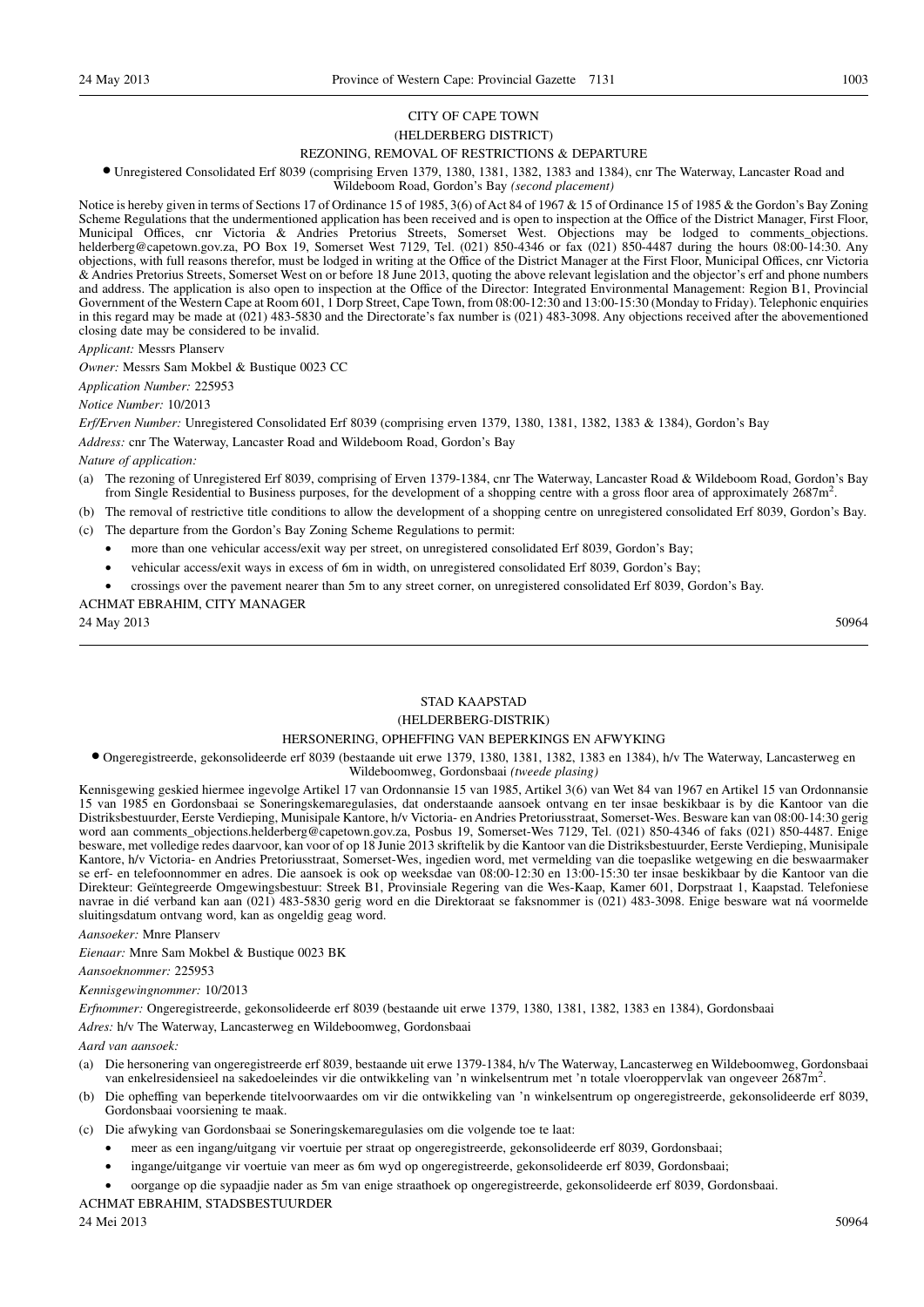## (HELDERBERG DISTRICT)

## UKUCANDWA NGOKUTSHA KWEMIDA, UKUSUSWA KWEZITHINTELO NOPHAMBUKO

● ISiza esingabhaliswanga esiditvanelweyo esingunombolo 8039 (nesiquka iziza ezingenabantu u-1379, 1380, 1381, 1382, 1383 no-1384), kwikona

ye-The Waterway, iNdlela i-Lancaster ne-Wildeboom, eGordon's Bay *(umiso lwesibini)*

Kunikezelwa inotisi phantsi kwamaCandelo 17 oMmiselo 15 ka-1985, 3(6) woMthetho 84 ka-1967 kunye neCandelo 15 loMmiselo 15 ka-1985 kunye neMimiselo yeNkqubo yokuCandwa koMhlaba eGordon's Bay ekubeni isicelo esichazwe ngezantsi sifunyenwe kwaye sivumelekile ukuba sihlolwe kwi-ofisi kaManejala wesiThili, uMgangatho wokuQala, kwii-Ofisi zikaMasipala, kwikona yeSitalato i-Victoria ne-Andries Pretorius, eSomerset West. Inkcaso malunga noku ingafakwa ku: comments\_objections.helderberg@capetown.gov.za, PO Box 19, Somerset West 7129, ifowuni: (021) 850-4346 okanye ngefeksi: (021) 850-4487 ngexesha leeyure zomsebenzi, ukususela ngentsimbi yesi-08:00-14:30. Nayiphi na inkcaso, enezizathu ezigqibeleleyo kufuneka ifakwe ngokubhala phantsi kwi-ofisi kaManejala wesiThili, uMgangatho wokuQala, kwii-Ofisi zikaMasipala, kwikona yeSitalato i-Victoria ne-Andries Pretorius, eSomerset West ngomhla okanye ngaphambi komhla we-18 Juni 2013, ukowute uwiso-mthetho olubhalwe ngasentla kunye nesiza somchasi, iinombolo zefowuni kunye nedilesi. Esi sicelo sikwavumelekile ukuba sihlolwe kwi-ofisi yoMlawuli: uLawulo oluHlanganisiweyo lokuSingqongileyo: Region B1, uRhulumente wePhondo leNtshona Koloni kwiGumbi 601, 1 Dorp Street, Cape Town, ukususela ngentsimbi yesi-08:00-12:30 neyoku-13:00-15:30 (NgoMvulo ukuya ngolwesiHlanu). Imibuzo ngefowuni malunga noku ingenziwa ku: (021) 483-5830, inombolo yefeksi yeCandelo loMlawuli ngu-(021) 483-3098. Nayiphina inkcaso efunyenweyo emva kwalo mhla ongasentla wokuvala ayisayi kuqwalaselwa. *Umenzi wesicelo:* Messrs Planserv

*Umnini:* Messrs Sam Mokbel & Bustique 0023 CC

*Inombolo yesicelo:* 225953

## *Inombolo yenotisi:* 10/2013

*Isiza/Inombolo yeSiza esingenamntu:* Isiza esingabhaliswanga esidityanelweyo esingunombolo 8039 (nesiquka iziza ezingenabantu u-1379, 1380, 1381, 1382, 1383 no-1384), eGordon's Bay Idilesi: Kwikona ye-The Waterway, iNdlela i-Lancaster ne-Wildeboom, eGordon's Bay Ubume beSicelo:

- (a) Ukucandwa ngokutsha komhlaba ongabhaliswanga kwiSiza 8039, esiquka iSiza esingenamntu u-1379-1384, kwikona ye-The Waterway, iNdlela i-Lancaster ne-Wildeboom, eGordon's Bay ukusuka kwiNdawo yokuHlala eYodwa ukuya kwiinjongo zoshishino, ekuphuhliseni iziko loshishino nelinomgangatho omkhulu omalunga nama-2687m<sup>2</sup>.
- (b) Ukususwa kweemeko zezithintelo kwitayitile ekuvumeleni uphuhliso lweziko ioshishino kwiSiza esingabhaliswanga esidityanelweyo esingunombolo 8039, eGordon's Bay.
- (c) Uphambuko olusuka kwiMimiselo yeNkqubo yokuCandwa koMhlaba eGordon's Bay ekuvumeleni:
	- indlela yokungena/nokuphuma kwezithuthi ezingaphezulu kwesinye kwisitalato ngasinye esikwisiza esingabhaliswanga esidityanelweyo esingunombolo 8039, eGordon's Bay;
	- iindlela zokungena/nokuphuma kububanzi obumalunga neemitha ezi-6 (6m in width), kwisiza esingabhaliswanga esidityanelweyo esingunombolo 8039, eGordon's Bay;
	- iindlela ezinqumlayo ngaphezu kwendlela yabahamba ngeenyawo ekufutshane neemitha ezi-5 (5m) ukuya kwikona yaso nasiphi na isitalato, kwisiza esingabhaliswanga esidityanelweyo esingunombolo 8039, eGordon's Bay.

ACHMAT EBRAHIM, CITY MANAGER

24 May 2013 50964

## CITY OF CAPE TOWN (TABLE BAY DISTRICT) REMOVAL OF RESTRICTIONS AND DEPARTURES

## ● Erf 188, Green Point *(second placement)*

Notice is hereby given in terms of Section 3(6) of the Removal of Restrictions Act, Act 84 of 1967 and Section 15 of the Land Use Planning Ordinance No. 15 of 1985 that the undermentioned application has been received and is open to inspection at the Office of the District Manager: Table Bay District at 2nd Floor, Media City Building, cnr Hertzog Boulevard & Heerengracht, Cape Town. Enquiries may be directed to Friedrich Durow, Planning & Building Development Management, PO Box 4529, Cape Town, 8000 or 2nd Floor, Media City Building, cnr Hertzog Boulevard & Heerengracht, Cape Town, e-mail address: Friedrich.Durow@capetown.gov.za, Tel. (021) 400-6566 or fax (021) 421-1963, weekdays during 08:00 to 14:30. The application is also open to inspection at the Office of the Director: Integrated Environmental Management, Department of Environmental Affairs & Development Planning, Provincial Government of the Western Cape at the Utilitas Building, 1 Dorp Street, Cape Town weekdays from 08:00-12:30 and 13:00-15:30. Any objections, with full reasons, may be lodged in writing at the Office of the abovementioned Director: Integrated Environmental Management, Department of Environmental Affairs & Development Planning at Private Bag X9086, Cape Town, 8000 and District Manager: Table Bay District at 2nd Floor, Media City Building, cnr Hertzog Boulevard & Heerengracht, Cape Town, and may be directed to Friedrich Durow, Planning & Building Development Management, PO Box 4529, Cape Town, 8000 or 2nd Floor, Media City Building, cnr Hertzog Boulevard & Heerengracht, Cape Town, e-mail address: comments\_objections.tablebay@capetown.gov.za, Tel. (021) 400-6566 or fax (021) 421-1963 on or before 24 June 2013, quoting the above Act and the objector's erf number. Any objections received after aforementioned closing date may be disregarded.

*Location address:* 87 Ocean View Drive, Green Point

*Owner:* Red Spider Properties CC

*Applicant:* Tommy Brümmer Town Planners

*Application No.:* 228251

*Nature of application:* Removal of restrictive title deed conditions applicable to Erf 188, 87 Ocean View Drive, Green Point, so as to enable the owner thereof to make alterations and additions to the existing building. The building line restriction will be encroached.

*The following departures from the Zoning Scheme Regulations have been applied for:*

Section 47(1): To permit the building (deck) to be 4.246m in lieu of 4.5m from Ocean View Drive on the first floor.

Section 54(2): To permit the building to be 3.0m in lieu of 4.26m (overlooking features) from the southern rear boundary on the first floor.

To permit the building to be 1.25m in lieu of 2.5m (overlooking features) from the eastern common boundary on the first floor.

ACHMAT EBRAHIM, CITY MANAGER

24 May 2013 50967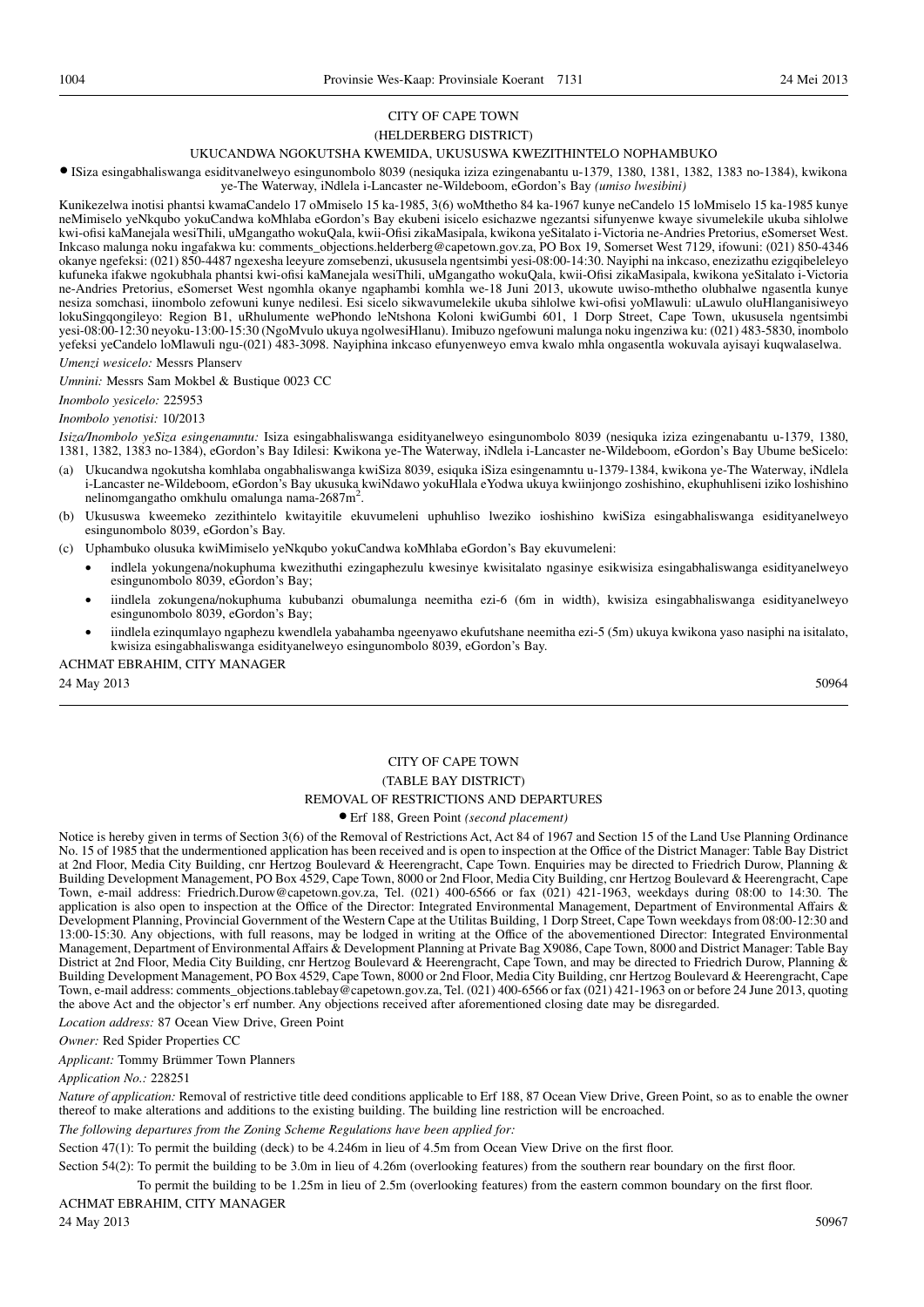## STAD KAAPSTAD (TAFELBAAI-DISTRIK) OPHEFFING VAN BEPERKINGS EN AFWYKINGS

## ● Erf 188, Groenpunt *(tweede plasing)*

Kennisgewing geskied hiermee ingevolge Artikel 3(6) van die Wet op die Opheffing van Beperkings (Wet 84 van 1967) en Artikel 15 van die Ordonnansie op Grondgebruikbeplanning (Ordonnansie Nr. 15 van 1985), dat onderstaande aansoek ontvang en ter insae beskikbaar is by die Kantoor van die Distriksbestuurder: Tafelbaai-distrik op die 2e Verdieping, Media City, h/v Hertzog-boulevard en Heerengracht, Kaapstad. Navrae kan weeksdae van 08:00-14:30 gerig word aan Friedrich Durow, Beplanning en Bou-ontwikkelingsbestuur, Posbus 4529, Kaapstad 8000 of 2e Verdieping, Media City, h/v Hertzog-boulevard en Heerengracht, Kaapstad, e-pos adres: Friedrich.Durow@capetown.gov.za, Tel. (021) 400-6566 of faks (021) 421-1963. Die aansoek is ook op weeksdae van 08:00-12:30 en 13:00-15:30 ter insae beskikbaar by die Kantoor van die Direkteur: Geïntegreerde Omgewingsbestuur, Departement van Omgewingsake en Ontwikkelingsbeplanning, Provinsiale Regering van die Wes-Kaap, Utilitas-gebou, Dorpstraat 1, Kaapstad. Enige besware, met volledige redes, kan voor of op 24 Junie 2013 skriftelik by die Kantoor van bogenoemde Direkteur: Geïntegreerde Omgewingsbestuur, Departement van Omgewingsake en Ontwikkelingsbeplanning, Privaatsak X9086, Kaapstad 8000 en die Distriksbestuurder: Tafelbaai-distrik op die 2e Verdieping, Media City, h/v Hertzog-boulevard en Heerengracht, Kaapstad ingedien word en gerig word aan Friedrich Durow, Beplanning en Bouontwikkelingsbestuur, Posbus 4529, Kaapstad 8000 of 2e Verdieping, Media City, h/v Hertzog-boulevard en Heerengracht, Kaapstad, e-posadres: comments\_objections.tablebay@capetown.gov.za, Tel. (021) 400-6566 of faks (021) 421-1963, met vermelding van bogenoemde wetgewing en die beswaarmaker se erfnommer. Enige besware wat ná voormelde sluitingsdatum ontvang word, kan buite rekening gelaat word.

*Liggingsadres:* Ocean View-rylaan 87, Groenpunt

*Eienaar:* Red Spider Properties BK

*Aansoeker:* Tommy Brümmer Stadsbeplanners

*Aansoeknommer:* 228251

*Aard van aansoek:* Opheffing van beperkende titelaktevoorwaardes van toepassing op erf 188, Ocean View-rylaan 87, Groenpunt ten einde die eienaar in staat te stel om verbouings en toevoegings aan die bestaande gebou te maak. Die boulynbeperking sal oorskry word.

*Daar is om die volgende afwykings van die Soneringskemaregulasies aansoek gedoen:*

Artikel 47(1): Om toe te laat dat die gebou (dek) 4.246m in plaas van 4.5m vanaf Ocean View-rylaan op die eerste verdieping is.

Artikel 54(2): Om toe te laat dat die gebou 3.0m in plaas van 4.26m (uitkykkenmerke) vanaf die suidelike, agterste gemeenskaplike grens op die eerste verdieping is.

Om toe te laat dat die gebou 1.25m in plaas van 2.5m (uitkykkenmerke) vanaf die oostelike gemeenskaplike grens op die eerste verdieping is.

## ACHMAT EBRAHIM, STADSBESTUURDER 24 Mei 2013 50967

## CITY OF CAPE TOWN

#### (TABLE BAY DISTRICT)

#### UKUSUSWA KWEZITHINTELO NOKUTYESHELWA KWEMIYALELO

#### ● Isiza 188, Green Point *(sibekwa okwesibini)*

Esi saziso senziwa ngokweCandelo 3(6) loMthetho wokuSuswa kwemiQathango uMthetho 84 wowe-1967 neCandelo 15 no-24 noMmiselo wokuCwangciswa kokuSetyenziswa koMhlaba ongunombolo 15 wowe-1985 kwaye sithi isicelo esichazwe ngezantsi sifunyenwe kwaye siye savulwa ukuze sibonwe kwiofisi yoMphathi weSithili: KwiSithili saseTable Bay kuMgangatho wesi-2, e-Media City Building, ekudibaneni kwe-Hertzog Boulevard ne-Heerengracht, eKapa. Imibuzo inokubhekiswa kuFriedrich Durow, kuLawulo loPhuhliso lokuCeba noKwakha, PO Box 4529, Cape Town 8000, okanye kuMgangatho wesi-2, e-Media City Building, ekudibaneni kwe-Hertzog Boulevard ne-Heerengracht, eKapa, iadresi ye-imeyili: Friedrich.Durow@capetown.gov.za, ifowuni (021) 400-6566 okanye ifeksi (021) 421-1963, kwiintsuku zaphakathi kweveki ebudeni beyesi-08:00 ukuya kwi-14:30. Esi sicelo sivuliwe ukuze sibonwe nakwiofisi yomaLathisi: kuLawulo lokusiNgqongileyo ngokuHlangeneyo, kwiSebe lemiCimbi yokusiNgqongileyo nokuCebela uPhuhliso, kuRhulumente wePhondo laseNtshona Koloni, kuMgangatho wesi-6 we-Utilitas Building, 1 Dorp Street, eKapa ukususela ngeyesi-08:00 ukuya kwi-12:30 nangeyoku-13:00 ukuya kwi-15:30. Nayiphi imbalelwano engavumiyo, ekhatshwa zizizathu ezipheleleyo, inokufakwa kwiofisi yomaLathisi echazwe ngasentla: kuLawulo lokusiNgqongileyo ngokuHlangeneyo, kwiSebe lemiCimbi yokusiNgqongileyo nokuCebela uPhuhliso ku-Private Bag X9086, Cape Town, 8000 kunye nakuMphathi weSithili: KwiSithili saseTable Bay kuMgangatho wesi-2, e-Media City Building, ekudibaneni kwe-Hertzog Boulevard ne-Heerengracht, eKapa, kwaye inokubhekiswa kuFriedrich Durow, kuLawulo loPhuhliso lokuCeba noKwakha, PO Box 4529, Cape Town, 8000 okanye kuMgangatho wesi-2, e-Media City Building, ekudibaneni kwe-Hertzog Boulevard ne-Heerengracht, eKapa, i-adresi ye-imeyili: comments\_objections.tablebay@capetown.gov.za. ifowuni (021) 400-6566 okanye ifeksi (021) 421-1963 ngomhla wama-24 kuJuni 2013 okanye ngaphambi kwawo, kucatshulwe uMthetho ongasentla nenombolo yeSiza yalowo ungavumiyo. Nayiphi na imbalelwano engezimvo/engezichaso efunyenwe emva komhla wokuvala ochazwe ngaphambili isenokunga qwalaselwa.

*I-adresi yendawo:* 87 Ocean View Drive, Green Point

*Umnini:* Red Spider Properties CC

*Umfaki-sicelo:* Tommy Brümmer Town Planners

*Inombolo yesicelo:* 228251

*Uhlobo lwesiCelo:* Ukususwa kwezithintelo kwiincwadi zesiza ezisebenza kwiSiza 188, 87 Ocean View Drive, Green Point, ukuze umnini akwazi ukwenza utshintsho kwaye andise isakhiwo esikhoyo. Isithintelo womgca wokwakha kuza kudlulwa kuso.

*Kufakwe isicelo sokutyeshelwa miYalelo yeNkqubo yokuHlahlelwa ilandelayo:*

Icandelo 47(1): Ukuvumelwa isakhiwo (umgangatho) sibe ziimitha ezi-4.246 kunokuba sibe ziimitha ezi-4.5 ukusuka kwi-Ocean View Drive kumgangatho wokuqala.

Icandelo 54(2): Ukuvumela ukuba isakhiwo sibe ziimitha ezi-3.0 kunokuba sibe ziimitha ezi-4.26 (indawo zokubuka ngaphandle) ukusuka kumda ongasemva kumazantsi kumgangatho wokuqala.

Ukuvumela ukuba isakhiwo sibe ziimitha ezi-1.25 kunokuba sibe ziimitha ezi-2.5 (iindawo zokubuka ngaphandle) ukusuka kumda oqhelekileyo osempuma kumgangatho wokuqala.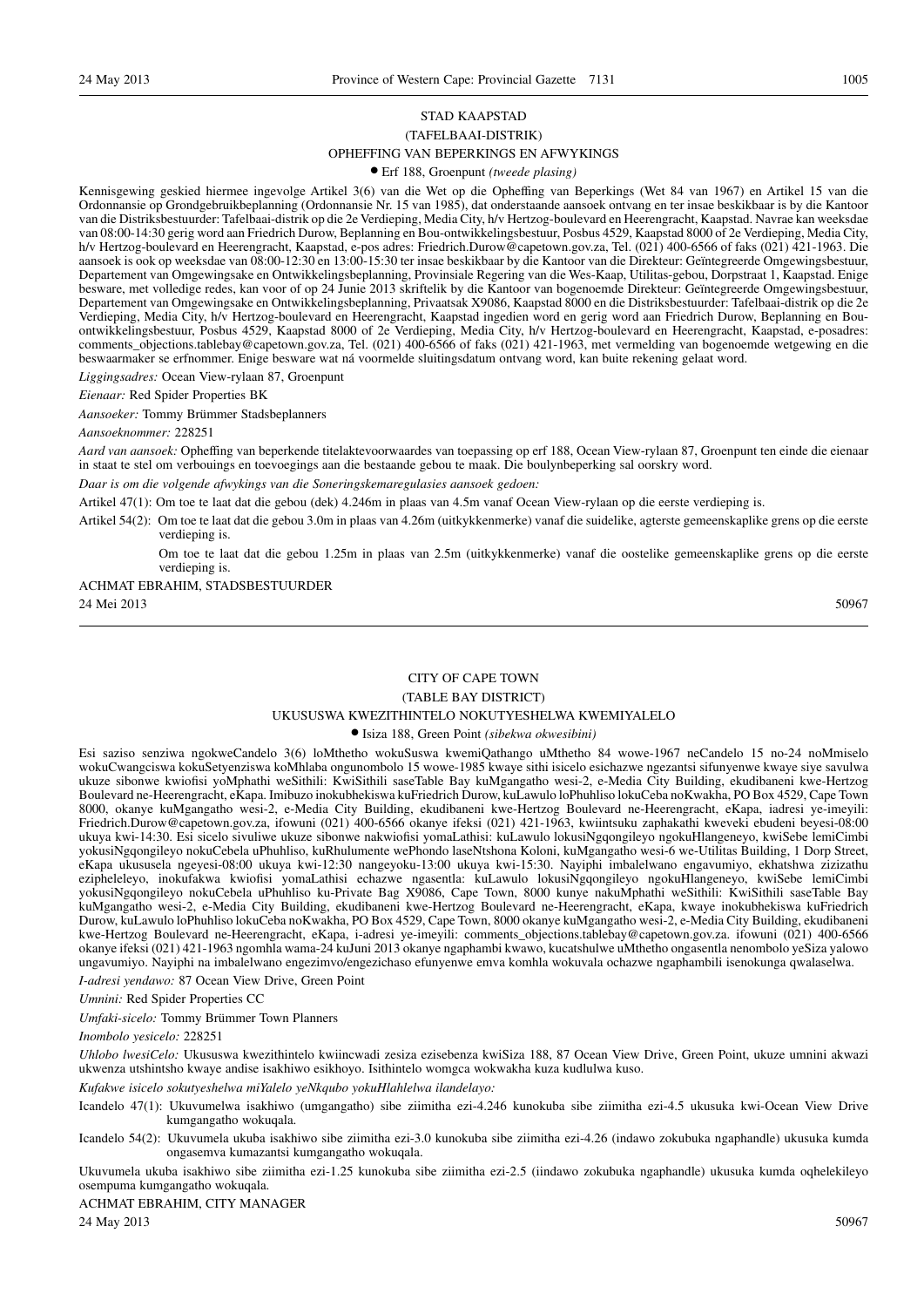#### (TABLE BAY DISTRICT)

#### REMOVAL OF RESTRICTIONS & SUBDIVISION

#### ● Erf 165, Clifton, 5a & 5b Clifton Road *(second placement)*

Notice is hereby given in terms of Section 3.6 of the Removal of Restrictions Act No. 84 of 1967 and Section 15 in terms of the Land Use Planning Ordinance No. 15 of 1985 that the undermentioned application has been received and is open to inspection at the Office of the District Manager: Planning & Building Development Management, 2nd Floor, Media City, corner Hertzog Boulevard & Heerengracht, Cape Town and at the Office of the Head of Department, Department of Environmental Affairs & Development Planning, Development Management, Provincial Government of the Western Cape, 6th Floor, Utilitas Building, 1 Dorp Street, Cape Town from 08:00 to 12:30 and 13:00 to 15:30 Monday to Friday. Any objections or comments, with full reasons therefor, must be lodged in writing at the Office of the abovementioned Head of Department, Department of Environmental Affairs and that any enquiries may be directed to Asanda Solombela, Planning & Building Development Management, 2nd Floor, Media City, corner Hertzog Boulevard & Heerengracht, Cape Town, Tel. (021) 400-6609 weekdays during 08:00-14:30. Any objections and/or comments, with full reasons therefor, must be submitted in writing, quoting the above Act and Ordinance, the relevant reference number, the objector's street and postal address and contact telephone numbers to the Director: Planning & Building Development Management, PO Box 4529, Cape Town 8000, or hand-delivered to the abovementioned address, or fax (021) 421-1963 or e-mailed to asanda.solombela@capetown.gov.za on or before the closing date. If your response is not sent to these addresses or fax number, and if, as a consequence it arrives late, it will be deemed to be invalid. The closing date for comments and objections is 24 June 2013.

#### *Applicant:* Thomas Geh Architects

*Application number:* LM5272 (225835)

#### *Nature of application:*

- Removal of restrictive title deed conditions applicable to Erf 165, 5a and 5b Clifton Road, Clifton so as to enable the owners thereof to subdivide the property into two portions (portion 1 being  $\pm 343$ m<sup>2</sup> and the Remainder portion being  $364$ m<sup>2</sup>) in order to convert the existing double dwelling into two single dwellings.
- Removal of Restrictions in terms of Act No. 84 of 1967, to permit Removal of Restrictive Conditions referred to in annexure A.
- The subdivision in terms of Section 24 of Land Use Planning Ordinance (Act No. 15 of 1985).

#### ACHMAT EBRAHIM, CITY MANAGER

24 May 2013 50968 50968 50968 50968 50968 50968 50968 50968 50968 50968 50968 50968 50968 50968 50968 50968 50

#### STAD KAAPSTAD

#### (TAFELBAAI-DISTRIK)

#### OPHEFFING VAN BEPERKINGS EN ONDERVERDELING

#### ● Erf 165, Clifton, Cliftonweg 5a en 5b *(tweede plasing)*

Kennisgewing geskied hiermee ingevolge Artikel 3.6 van die Wet op die Opheffing van Beperkings (Wet 84 van 1967) en Artikel 15 van die Ordonnansie op Grondgebruikbeplanning (Ordonnansie Nr. 15 van 1985), dat onderstaande aansoek ontvang en ter insae beskikbaar is by die Kantoor van die Distriksbestuurder: Beplanning en Bou-ontwikkelingsbestuur, 2e Verdieping, Media City, h/v Hertzog-boulevard en Heerengracht, Kaapstad en by die Kantoor van die Hoof van Departement, Departement van Omgewingsake en Ontwikkelingsbeplanning, Ontwikkelingsbestuur, Provinsiale Regering van die Wes-Kaap, 6e Verdieping, Utilitas-gebou, Dorpstraat 1, Kaapstad. Enige besware of kommentaar, met volledige redes daarvoor, moet skriftelik gerig word aan die Kantoor van bogenoemde Hoof van Departement, Departement van Omgewingsake en Ontwikkelingsbeplanning en enige navrae kan weeksdae van 08:00-14:30 gerig word aan Asanda Solombela, Beplanning en Bou-ontwikkelingsbestuur, 2e Verdieping, Media City, h/v Hertzog-boulevard en Heerengracht, Kaapstad, Tel. (021) 400-6609. Enige besware en/of kommentaar, met volledige redes daarvoor, moet skriftelik, met vermelding van die toepaslike wetgewing en die aansoeknommer, die beswaarmaker se straat- en posadres en telefoonnommers voor of op die sluitingsdatum gestuur word aan die Direkteur: Beplanning en Bou-ontwikkelingsbestuur, Posbus 4529, Kaapstad 8000 of met die hand by bovermelde adres afgelewer word, of gefaks word na (021) 421-1963 of per e-pos gestuur word na asanda.solombela@capetown.gov.za. Indien u reaksie nie na dié adresse of faksnommer gestuur word nie en gevolglik laat ontvang word, sal dit ongeldig geag word. Die sluitingsdatum vir besware en kommentaar is 24 Junie 2013.

#### *Aansoeker:* Thomas Geh Argitekte

#### *Aansoeknommer:* LM5272 (225835)

#### *Aard van aansoek:*

- Opheffing van beperkende titelaktevoorwaardes van toepassing op erf 165, Cliftonweg 5a en 5b, Clifton om die eienaars daarvan in staat te stel om die eiendom in twee gedeeltes te onderverdeel (gedeelte een is  $\pm 343$ m<sup>2</sup> en die restantgedeelte is  $\pm 364$ m<sup>2</sup>) ten einde die bestaande dubbelwoonhuis in twee enkelwoonhuise te omskep.
- Die opheffing van beperkings ingevolge Wet 84 van 1967 om die opheffing van beperkende voorwaardes waarna in bylae A verwys word, toe te laat.
- Die onderverdeling ingevolge Artikel 24 van die Ordonnansie op Grondgebruikbeplanning (Ordonnansie Nr. 15 van 1985).

#### ACHMAT EBRAHIM, STADSBESTUURDER

24 Mei 2013 50968 50968 50968 50968 50968 50968 50968 50968 50968 50968 50968 50968 50968 50968 50968 50968 50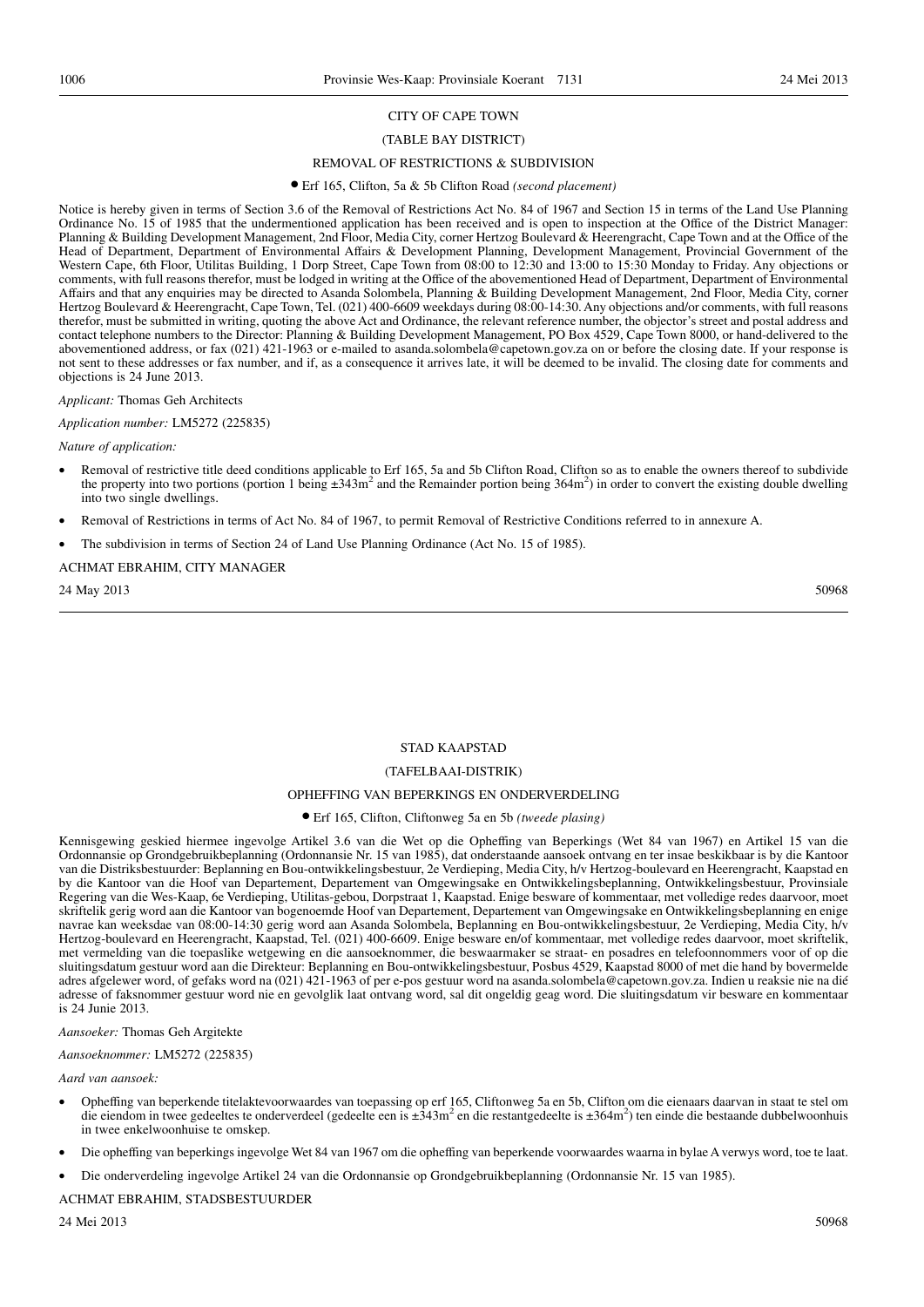## (TABLE BAY DISTRICT)

#### UKUSUSWA KWEZITHINTELO NOKWAHLULWA-HLULWA

#### ● Isiza 165, Clifton, 5a & 5b Clifton Road *(sibekwa okwesibini)*

Esi saziso senziwa ngokweCandelo 3(6) loMthetho wokuSuswa kwemiQathango uMthetho 84 wowe-1967 neCandelo 15 no-24 noMmiselo wokuCwangciswa kokuSetyenziswa koMhlaba ongunombolo 15 wowe-1985 kwaye sithi isicelo esichazwe ngezantsi sifunyenwe kwaye siye savulwa ukuze sibonwe kwi-ofisi yoMphathi weSithili, iSebe: ULawulo loPhuhliso lokuCeba noKwakha, kuMgangatho wesi-2, e-Media City, ekudibaneni kwe-Hertzog Boulevard ne-Heerengracht, eKapa nakwiofisi yeNtloko yeSebe, kwiSebe lemiCimbi yokusiNgqongileyo nokuCebela uPhuhliso, kuRhulumente wePhondo laseNtshona Koloni, kuMgangatho wesi-6 we-Utilitas Building, 1 Dorp Street, eKapa ukususela ngeyesi-08:00 ukuya kwi-12:30 nangeyoku-13:00 ukuya kwi-15:30 ngoMvulo ukuya ngoLwesihlanu. Nayiphi mbalelwano engavumiyo, ekhatshwa zizizathu ezipheleleyo, imele ibhekiswe kwiofisi echazwe ngasentla yeNtloko yeSebe, kwiSebe lemiCimbi yokusiNgqongileyo kwaye imibuzu inokubhekiswa ku-Asanda Solombela, kuLawulo loPhuhliso lokuCeba noKwakha, kuMgangatho wesi-2, e-Media City, ekudibaneni kwe-Hertzog Boulevard ne-Heerengracht, eKapa, ifowuni (021) 400-6609 ngeentsuku zaphakathi kweveki ebudeni beyesi-08:00 ukuya kwi-14:30. Nayiphi mbalelwano engavumiyo kunye/okanye amagqabaza, ekhatshwa zizizathu ezipheleleyo, imele icaphule lo Mthetho ungasentla nomMiselo, inombolo yembekiselo, iadresi yesitrato neyeposi zalowo ungavumiyo kunye neenombolo zefowuni kumaLathisi: kuLawulo loPhuhliso lokuCeba noKwakha, PO Box 4529, Cape Town, 8000, okanye iziswe kule adresi ichazwe ngasentla, okanye ngefeksi (021) 421-1963 okanye nge-imeyili kule adresi asanda.solombela@capetown.gov.za ngomhla wokuvala okanye ngaphambi kwawo. Ukuba intsabelo yakho ayithunyelwanga kwezi adresi okanye kule nombolo yefeksi, kwaye ukuba, ngenxa yoko ifika emva kwexesha, ayiyi kugqalwa njengesemthethweni. Umhla wokuvala wembalelwano yoluvo neyezichaso ngowama- 24 Juni 2013.

*Umfaki-sicelo:* Thomas Geh Architects

*Inombolo yesicelo:* LM5272 (225835)

*Uhlobo lwesiCelo:* Ukususwa kwezithintelo kwiincwadi zesiza ezisebenza kwiSiza 165, 5a no-5b Clifton Road, Clifton ukuze abanini bakwazi ukwahlula esi siza sibe ngamacandelo amabini (icandelo 1 libe yi-±343m<sup>2</sup> lize eliSeleyo libe ngama-364m<sup>2</sup> ukuze kutshintshwe indlu enemigangatho emibini ekhoyo ibe zizindlu ezimbini ezahlukeneyo.

- Ukususwa kweziThintelo ngokoMthetho 84 wowe-1967, ukuze kuvunyelwe ukuSuswa kweziThintelo ekubekiselwe kuko kwisihlomelo A esihamba nolu xwebhu.
- Ukwahlulwahlulwa ngokweCandelo 24 lomMiselo wokuCebela ukuSetyenziswa koMhlaba (uMthetho 15 wowe-1985).

ACHMAT EBRAHIM, CITY MANAGER

24 May 2013 50968

## SWARTLAND MUNICIPALITY

#### NOTICE 110/2012/2013

#### PROPOSED CONSOLIDATION, REZONING AND DEPARTURES OF ERF 619, 625 AND 1575, MOORREESBURG

Notice is hereby given that erven  $619 (3322m^2 \text{ in extent})$ ,  $625 (3635m^2 \text{ in }$ extent) and  $1575 (5597m^2)$ , Moorreesburg are offered for consolidation.

Notice is hereby given in terms of Section 17(1) of Ordinance 15 of 1985 that an application has been received for the rezoning of consolidated erven 619, 625 and 1575 (12554 $m<sup>2</sup>$  in extent), situated between Lang, Sand, Hoek and Nuwe Streets, Moorreesburg from business zone  $(\pm 360 \text{m}^2)$  and light industrial zone  $(\pm 12194 \text{m}^2)$  to business zone  $(\pm 3390 \text{m}^2)$ , commercial zone  $(\pm 7909 \text{m}^2)$  and service station zone  $(±1255m<sup>2</sup>)$  respectively in order for Moorreesburg Koringboere (MKB) to conduct their trading activities from the consolidated erven.

Further application is made in terms of Section  $15(1)(a)(i)$  of Ordinance 15 of 1985 for a departure on the commercial zone zoning in order to depart from the 4.5m street building line (Sand Street) to  $\pm 1$ m<sup>2</sup> for the extention of the existing building on the premises.

Application is also made for a departure on the commercial zone in terms of Section 15(1)(a)(i) of Ordinance 15 of 1985 in order to depart from the required 64 on-site parking bays to provide only 40 on-site parking bays.

Further particulars are available during office hours (weekdays) at the Department Development Services, Office of the Manager: Planning, Building Control and Valuations, Municipal Office, Church Street, Malmesbury.

Any comments, whether an objection or support, may be lodged in writing with the undersigned not later than 24 June 2013 at 17:00.

JJ SCHOLTZ, MUNICIPAL MANAGER, MUNICIPAL OFFICE, PRIVATE BAG X52, MALMESBURY 7299

24 May 2012 50989

#### SWARTLAND MUNISIPALITEIT

#### KENNISGEWING 110/2012/2013

#### VOORGESTELDE KONSOLIDASIE, HERSONERING EN AFWYKINGS OP ERWE 619, 625 EN 1575, MOORREESBURG

Kennis geskied hiermee dat erwe 619 (groot 3322m<sup>2</sup>), 625 (3635m<sup>2</sup>) en 1575 (5597m<sup>2</sup> ), Moorreesburg aangebied word vir konsolidasie.

Kennis geskied ook hiermee ingevolge Artikel 17(1) van Ordonnansie 15 van 1985 dat 'n aansoek ontvang is vir die hersonering van gekonsolideerde erwe 619, 625 en 1575 (groot 12554m<sup>2</sup>), geleë tussen Lang-, Sand-, Hoek- en Nuwestraat, Moorreesburg vanaf sakesone ( $\pm 360$ m<sup>2</sup>) en ligte nywerheidsone ( $\pm 12194$ m<sup>2</sup>) na onderskeidelik sakesone ( $\pm 390$ m<sup>2</sup>), kommersiële sone ( $\pm 7909$ m<sup>2</sup>) en motorhawe sone (±1255m<sup>2</sup> ) ten einde Moorreesburg Koringboere (MKB) in staat te stel om hul handelsaktiwiteite vanaf die gekonsolideerde persele te bedryf.

Verder word aansoek gedoen ingevolge Artikel 15(1)(a)(i) van Ordonnansie 15 van 1985 vir 'n afwyking op die kommersiële sone sonering ten einde af te wyk van die 4.5m straatboulyn (Sandstraat) na  $\pm 1$ m<sup>2</sup> vir die uitbreiding van die bestaande geboue op die perseel.

Aansoek word ook gedoen vir 'n afwyking op die kommersiële sone ingevolge Artikel 15(1)(a)(i) van Ordonnansie 15 van 1985 ten einde af te wyk van die vereiste 64 op-perseel parkeerplekke deur slegs 40 op-perseel parkeerplekke te voorsien.

Verdere besonderhede is gedurende gewone kantoorure (weeksdae) by Departement Ontwikkelingsdienste, die Kantoor van die Bestuurder: Beplanning, Boubeheer en Waardasies, Munisipale Kantoor, Kerkstraat, Malmesbury beskikbaar.

Enige kommentaar, hetsy beswaar of ondersteuning, kan skriftelik by die ondergetekende ingedien word nie later nie as 24 Junie 2013 om 17:00.

SCHOLTZ, MUNISIPALE BESTUURDER, MUNISIPALE KANTOOR, PRIVAATSAK X52, MALMESBURY 7299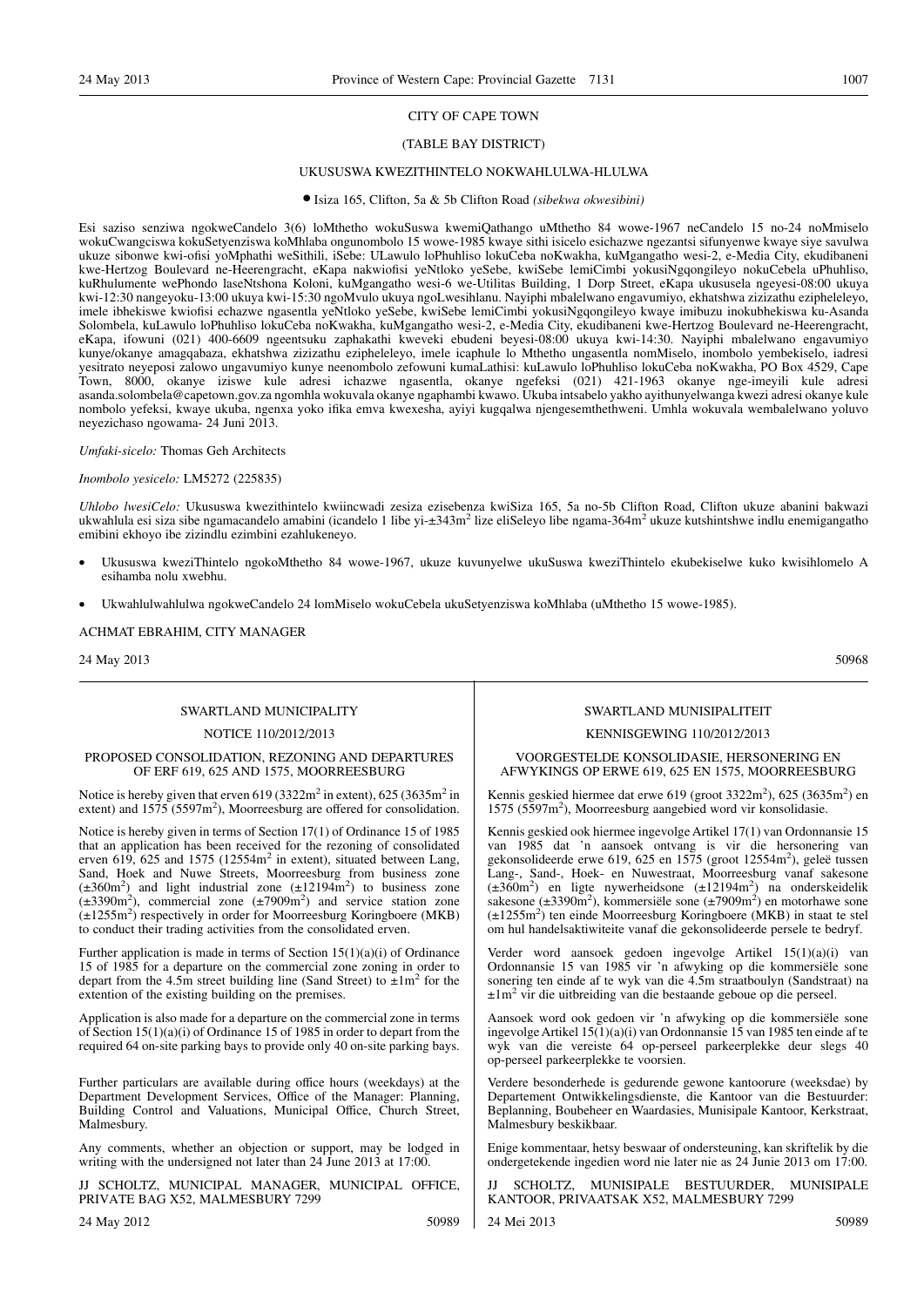#### (TABLE BAY DISTRICT)

#### REMOVAL OF RESTRICTIONS, COUNCIL'S CONSENT AND REGULATION DEPARTURES

● Erf 264, Ocean View Drive *(second placement)*

Council has received the following planning application for consideration:

*Applicant:* Tommy Brummer Town & Regional Planners

*Application number:* LM6090 (225141)

*Nature of application:* Amendment of Restrictive title condition, regulation departures and council's consent to enable the owners to undertake certain alterations and extensions to the existing dwelling house on the property. The ''built upon'' restriction will be encroached.

*Council's consent in terms of Section 11:* To permit the extension to the ground floor to be raised 3.39m in lieu of 2.1m above existing ground level

*The following departures from the Cape Town Zoning Scheme Regulations have been applied for:*

Section 47(1):

- To permit a proposed second storey entrance hall to be set back 0.0m in lieu 4.5m from the street boundary (Ocean View Drive).
- To permit a proposed lift to be set back 3.9m in lieu of 4.5m from the street boundary (Ocean View Drive) on the ground, first and second storeys.

Section 54(2):

• To permit the proposed first and second storey windows (with overlooking feature) to be set back 1.9m in lieu of 3.24m from the south-west common boundary.

*Enquiries:* The application may be viewed at the Office of the District Manager: Planning & Building Development Management, 2nd Floor, Media City, corner Hertzog Boulevard & Heerengracht, Cape Town.

*Direct enquiries on weekdays between 08:00-14:30 to:* Beverley Soares beverley.soares@capetown.gov.za, Tel. (021) 400-6456, fax (021) 421-1963, PO Box 4529, Cape Town 8000.

The application is also open to inspection at the Office of the Director: Integrated Environmental Management, Department of Environmental Affairs & Development Planning, Provincial Government of the Western Cape at the Utilitas Building, 1 Dorp Street, Cape Town weekdays from 08:00 to 12:30 and 13:00 to 15:30. Telephonic enquiries in this regard may be made at (021) 483-4589 and the Directorate's fax number is (021) 483-3098.

*Comment and/or objection:* Written objections, with full reasons therefor, must be directed to both the:

- District Manager: Planning & Building Development Management, at PO Box 4529, Cape Town, 8000 or fax (021) 421-1963 or e-mailed to comments\_objections.tablebay@capetown.gov.za.
- Director: Land Use Management: Region 2, Department of Environmental Affairs & Development Planning, Western Cape Government, at Private Bag X9086, Cape Town, 8000 or fax (021) 483-3098.

In all instances above the relevant legislation, the application number, your erf number, your address and contact telephone number must be quoted.

If you are unable to submit an objection or comment in writing, make an appointment with an official to assist you during office hours. Comments and/or objections form part of public documents and are forwarded to the applicant for response. Comments or objections received after the closing date may be regarded as invalid and could possibly not be considered. The closing date will be 24 June 2013.

#### *Relevant legislation*

This notice is given in terms of Section 3(6) of the Removal of Restrictions Act, 1967 (Act 84 of 1967) and the Land Use Planning Ordinance 15 of 1985.

If you are unable to submit an objection or comment in writing, make an appointment with an official to assist you during office hours. Comments and/or objections form part of public documents and are forwarded to the applicant for response. Comments or objections received after the closing date may be regarded as invalid and could possibly not be considered.

#### *General*

If you are not the owner of the property where this notice was sent to, or not the sole owner, please forward this notice to the relevant owner or owners or bring it to their attention.

#### ACHMAT EBRAHIM, CITY MANAGER

24 May 2013 50969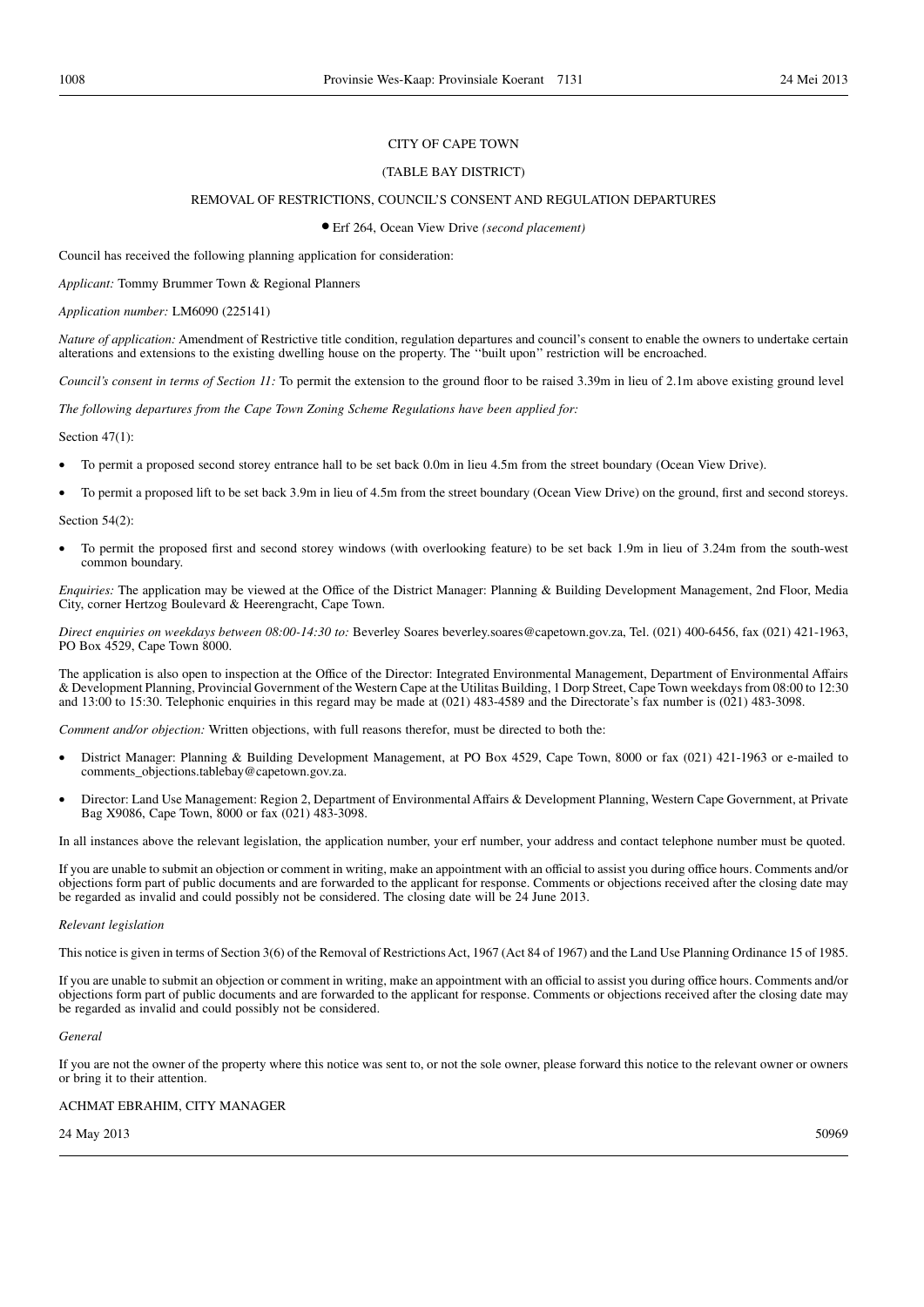#### STAD KAAPSTAD

#### (TAFELBAAI-DISTRIK)

#### OPHEFFING VAN BEPERKINGS, RAADSVERGUNNING EN REGULASIEAFWYKINGS

● Erf 264, Ocean View-rylaan *(tweede plasing)*

Die Raad het die volgende beplanningsaansoek vir oorweging ontvang:

*Aansoeker:* Tommy Brummer Stads- en Streekbeplanners

#### *Aansoeknommer:* LM6090 (225141)

*Aard van aansoek:* Wysiging van beperkende titelvoorwaarde, regulasieafwykings en Raadsvergunning om die eienaars in staat te stel om sekere verbouings en uitbreidings aan die bestaande woonhuis op die eiendom aan te bring. Die beperking op die oppervlak waarop gebou word, sal oorskry word.

*Raadsvergunning ten opsigte van Artikel 11:* Om toe te laat dat die uitbreiding van die grondverdieping 3.39m in plaas van 2.1m bo die bestaande grondvlak gelig word.

Daar is om die volgende afwykings van die Kaapstadse Soneringskemaregulasies aansoek gedoen:

#### Artikel 47(1):

- Om 'n inspringing van die voorgestelde ingangsportaal op die tweede verdieping 0.0m in plaas van 4.5m vanaf die straatgrens (Ocean View-rylaan) toe te laat.
- Om 'n inspringing van die voorgestelde hyser 3.9m in plaas van 4.5m vanaf die straatgrens (Ocean View-rylaan) op die grond-, eerste en tweede verdieping toe te laat.

#### Artikel 54(2):

• Om 'n inspringing van die voorgestelde vensters op die eerste en tweede verdieping (met uitkykkenmerk) 1.9m in plaas van 3.24m vanaf die suidwestelike gemeenskaplike grens toe te laat.

*Navrae:* Die aansoek is ter insae beskikbaar by die Kantoor van die Distriksbestuurder: Beplanning en Bou-ontwikkelingsbestuur, 2e Verdieping, Media City, h/v Hertzog-boulevard en Heerengracht, Kaapstad.

*Regstreekse navrae kan op weeksdae van 08:00-14:30 gerig word aan:* Beverley Soares beverley.soares@capetown.gov.za, Tel. (021) 400-6456, faks (021) 421-1963, Posbus 4529, Kaapstad 8000.

Die aansoek is ook op weeksdae van 08:00-12:30 en 13:00-15:30 ter insae beskikbaar by die Kantoor van die Direkteur: Geïntegreerde Omgewingsbestuur, Departement van Omgewingsake en Ontwikkelingsbeplanning, Provinsiale Regering van die Wes-Kaap, Utilitas-gebou, Dorpstraat 1, Kaapstad. Telefoniese navrae in dié verband kan aan (021) 483-4589 gerig word en die Direktoraat se faksnommer is (021) 483-3098.

#### *Kommentaar en/of besware:*

Skriftelike besware, met volledige redes daarvoor, moet gerig word aan die:

- Distriksbestuurder: Beplanning en Bou-ontwikkelingsbestuur, Posbus 4529, Kaapstad 8000 of gefaks word na (021) 421-1963 of per e-pos gestuur word aan comments\_objections.tablebay@capetown.gov.za en
- Direkteur: Grondgebruikbestuur: Streek 2, Departement van Omgewingsake en Ontwikkelingsbeplanning, Provinsiale Regering van die Wes-Kaap, Privaatsak X9086, Kaapstad 8000 of gefaks word na (021) 483-3098.

In alle bovermelde gevalle moet die toepaslike wetgewing, die aansoeknommer, u erfnommer, adres en telefoonnommer gemeld word.

Indien u nie in staat is om 'n skriftelike beswaar of kommentaar in te dien nie, kan u 'n afspraak met 'n amptenaar maak om u gedurende kantoorure behulpsaam te wees. Kommentaar en/of besware vorm deel van openbare dokumente en word aan die aansoeker vir reaksie gestuur. Kommentaar of besware wat ná die sluitingsdatum ontvang word, kan as ongeldig beskou word en moontlik nie oorweeg word nie. Die sluitingsdatum is 24 Junie 2013.

#### *Toepaslike wetgewing*

Hierdie kennisgewing geskied ingevolge Artikel 3(6) van die Wet op die Opheffing van Beperkings (Wet 84 van 1967) en die Ordonnansie op Grondgebruikbeplanning (Ordonnansie Nr. 15 van 1985).

Indien u nie in staat is om 'n skriftelike beswaar of kommentaar in te dien nie, kan u 'n afspraak met 'n amptenaar maak om u gedurende kantoorure behulpsaam te wees. Kommentaar en/of besware vorm deel van openbare dokumente en word aan die aansoeker vir reaksie gestuur. Kommentaar of besware wat ná die sluitingsdatum ontvang word, kan as ongeldig beskou word en moontlik nie oorweeg word nie.

#### *Algemeen*

As u nie die eienaar van die eiendom is waaraan die kennisgewing geadresseer is nie, of nie die alleeneienaar is nie, stuur dit asseblief aan die toepaslike eienaar of eienaars of bring dit onder hulle aandag.

#### ACHMAT EBRAHIM, STADSBESTUURDER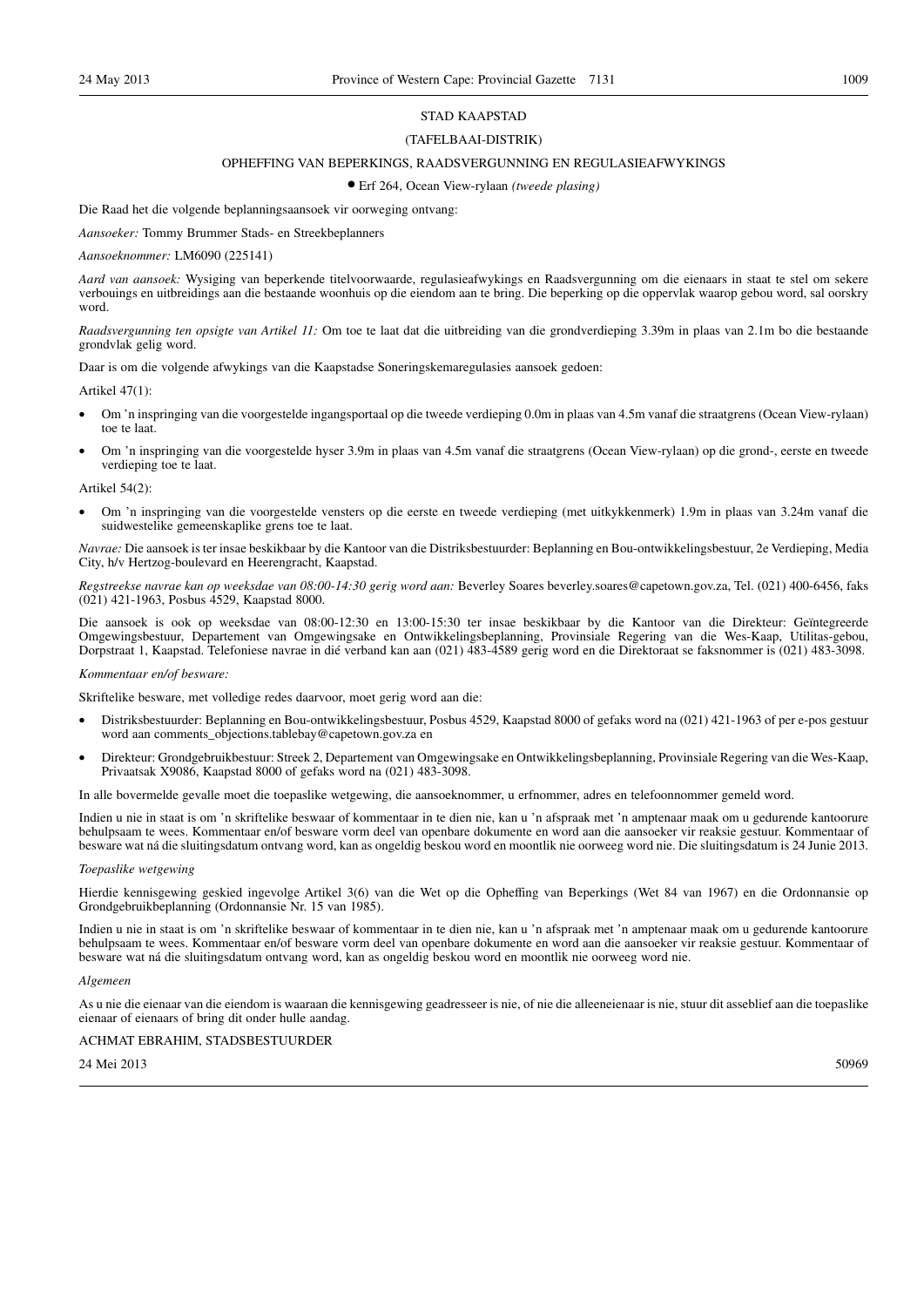#### (TABLE BAY DISTRICT)

#### UKUSUSWA KWEZITHINTELO, IMVUME YEBHUNGA NOKUTYESHELWA KWEMIYALELO

● Isiza 264, Ocean View Drive *(sibekwa okwesibini)*

IBhunga lifumene esi sicelo silandelayo sokuceba ukuze lisiqwalasele:

*Umfaki-sicelo:* Tommy Brummer umCebi weDolophu neNgingqi

#### *Inombolo yesicelo:* LM6090 (225141)

*Uhlobo lwesiCelo:* Ukutshintshwa kwesithintelo seencwadi zesiza, ukutyeshelwa kwemiyalelo nemvume yebhunga ukuze umnini enze utshintsho oluthile kwaye andise indlu ekhoyo ngoku kwesi siza. Isithintela ''ekwakhelwe phezu kwaso'' kuza kudlulwa kuso.

*Imvume yeBhunga ngokweCandelo 11:* Ukuvumela ukuba ukwandiswa komgangatho ophantsi kunyuswe ngeemitha ezi-3.39 kunokuba ibe ziimitha ezi-2.1 ngaphezu komgangatho ophantsi okhoyo.

*Kufakwe isicelo sokutyeshelwa kwale miYalelo yeNkqubo yokuHlahlelwa kwesiXeko saseKapa ilandelayo:*

*Icandelo 47(1):*

- Ukuvumela iholo yesango lokungena ekumgangatho wesibini ukuba ibuyiswe umva nge-0.0 yeemitha kunesi-4.5 seemitha ukusuka kumda wesitrato (i-Ocean View Drive).
- Ukuvumela ilifti ecetywayo ibuyiselwe umva ngesi-3.9 seemitha kunesi-4.5 seemitha ukusuka kumda wesitrato (i-Ocean View Drive) kumgangatho ophantsi, owokuqala nowesibini.

#### *Icandelo 54(2):*

• Ukuvumela ukuba iifestile ezicetywayo zomgangatho wokuqala nowesibini (ezinendawo yokubuka ngaphandle) zibuyiswe umva ngesi-1.9 seemitha kunesi-3.24 seemitha ukusuka kumda oqhelekileyo okumzantsi ntshona.

*Imibuzo:* Esi sicelo sinokubonwa kwi-ofisi yoMphathi weSithili: ULawulo loPhuhliso lokuCeba noKwakha, kuMgangatho wesi-2, e-Media City, ekudibaneni kwe-Hertzog Boulevard ne-Heerengracht, eKapa.

*Imibuzo engqalileyo ngeentsuku zaphakathi kweveki phakathi kweye-08:00 ne-14:30 inokubhekiswa:* Ku-Beverley Soares beverley.soares@ capetown.gov.za, ifowuni (021) 400-6456, ifeksi (021) 421-1963, PO Box 4529, Cape Town 8000.

Esi sicelo sivulelwe ukuba sibonwe nakwi-ofisi yomaLathisi: ULawulo lokusiNgqongileyo ngokuHlangeneyo, kwiSebe lemiCimbi yokusiNgqongileyo nokuCebela uPhuhliso, kuRhulumente wePhondo laseNtshona Koloni kwiSakhiwo sase-Utilitas, 1 Dorp Street, eKapa ngeentsuku zaphakathi kweveki ukususela ngeye-08:00 ukuya kwi-12:30 nange-13:00 ukuya kwi-15:30. Imibuzo ebuzwa ngefowuni ngokuphathelele lo mba inokubhekiswa kule nombolo (021) 483-4589 kwaye inombolo yefeksi yeCandelo yile (021) 483-3098.

#### *Uvakaliso-luvo okanye isichaso*

Imbalelwano echasayo, ekhatshwa zizizathu ezipheleleyo, imele ibhekiswe kokubini:

- KuMphathi weSithili: ULawulo loPhuhliso lokuCeba noKwakha, kule adresi PO Box 4529, Cape Town, 8000 okanye ifeksi (021) 421-1963 okanye ithunyelwe nge-imeyili ku-comments\_objections.tablebay@capetown.gov.za.
- UmaLathisi: Ulawulo lokuSetyenziswa koMhlaba: Ingingqi 2, kwiSebe lemiCimbi yokusiNgqongileyo nokuCebela uPhuhliso, kuRhulumente waseNtshona Koloni, ku-Private Bag X9086, Cape Town, 8000 kanye ngefeksi (021) 483-3098.

Kuzo zonke iimeko ezingentla umthetho osebenzayo, inombolo yesicelo, inombolo yesiza sakho, i-adresi yakho nefowuni yakho zimele zichazwe.

Ukuba akukwazi ukuthumela isichaso okanye uluvo, yenza idinga lokubonana negosa eliza kukunceda ngeeyure zomsebenzi. Uluvo okanye imbalelwano echasayo iba yinxalenye yamaxwebhu kawonke-wonke kwaye zithunyelwa kumfaki-sicelo ukuze aphendule. Uluvo okanye izichaso ezithe zafunyanwa emva komhla wokuvala zisenokujongwa njengezingekho mthethweni kwaye zisenokungaqwalaselwa. Umhla wokuvala ngowama-24 kuJuni 2013.

#### *Imithetho esebenzayo*

Esi saziso senziwa ngokweCandelo 3(6) loMthetho wokuSuswa kweziThintelo, 1967 (uMthetho 84 wowe-1967) nomMiselo wokuCeba ukuSetyenziswa koMhlaba 15 wowe-1985.

Ukuba akukwazi ukuthumela imbalelwano engavumiyo okanye amagqabaza, yenza idinga lokubonana negosa eliza kukunceda ngeeyure zomsebenzi. Uluvo okanye imbalelwano esisichaso iba yinxalenye yamaxwebhu kawonke-wonke kwaye zithunyelwa kumfaki-sicelo ukuze aphendule. Uluvo okanye imbalelwano esisichaso efunyenwe emva komhla wokuvala inokujongwa njengengekho mthethweni kwaye isenokungaqwalaselwa.

#### *Ngokubanzi*

Ukuba akunguye umnini-siza esithunyelwe kuye esi saziso, okanye asinguwe wedwa umnini, nceda udlulisele esi saziso kumnini okanye kubanini-siza esibhekiswa kubo okanye usizise kwingqalelo yabo.

#### ACHMAT EBRAHIM, CITY MANAGER

24 May 2013 50969 50969 50969 50969 50969 50969 50969 50969 50969 50969 50969 50969 50969 50969 50969 50969 50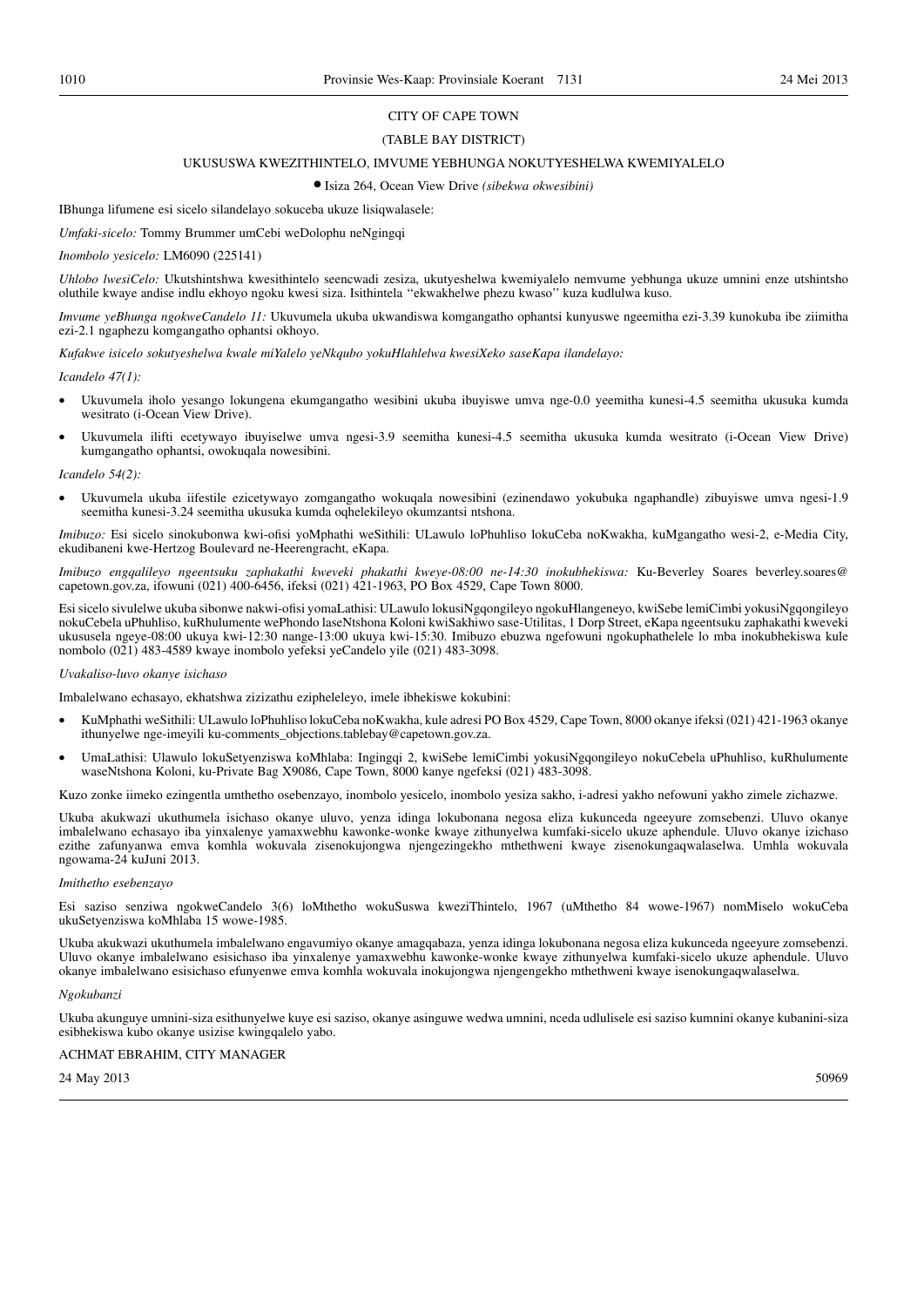#### CEDERBERG MUNICIPALITY

## ERF 1399, LAMBERT'S BAY

#### LAND USE PLANNING ORDINANCE, 1985 (ORD. 15 OF 1985)

#### REMOVAL OF RESTRICTIONS ACT, 1967 (ACT 84 OF 1967)

Notice is hereby given in terms of Section 17(1) of Ordinance 15 of 1985, as well as Section 3(6) of Act 84 of 1967, that the undermentioned application has been received and is open to inspection at the Office of the Municipal Manager, Cederberg Municipality, and any enquiries may be directed to Mr AJ Booysen, Private Bag X2, Clanwilliam 8135 at Tel. (027) 482-8000 or fax (027) 482-1933. The application is also open to inspection at the Office of the Director, Land Management: Region 2, Provincial Government of the Western Cape, at Room 604, 1 Dorp Street, Cape Town, from 08:00-12:30 and 13:00-15:30 (Monday to Friday). Telephonic enquiries in this regard may be made at (021) 483-8332 and the Directorate's fax number is (021) 483-3098. Any objections, with full reasons therefor, should be logged in writing at the Office of the abovementioned Director: Land Management at Private Bag X9086, Cape Town 8000, on or before 14 June 2013 quoting the above Act and the objector's erf number. Any comments received after the aforementioned closing date may be disregarded.

#### *Applicant:* Planscape Town Planners

*Nature of application:* Removal of restrictive title conditions applicable to erf 1399, 37 Otterdam Street, Lambert's Bay, to enable the owner to convert the existing house on the property into four (4) dwelling units.

#### MR I KENNED, MUNICIPAL MANAGER

24 May 2013 50970 50970 50970 50970 50970 50970 50970 50970 50970 50970 50970 50970 50970 50970 50970 50970 50

#### CEDERBERG MUNISIPALITEIT

#### ERF 1399, LAMBERTSBAAI

#### ORDONNANSIE OP GRONDGEBRUIKBEPLANNING, 1985 (ORD. 15 VAN 1985)

#### WET OP OPHEFFING VAN BEPERKINGS, 1967 (WET 84 VAN 1967)

Kragtens Artikel 17(1) van Ordonnansie 15 van 1985 en Artikel 3(6) van Wet 84 van 1967, word hiermee kennis gegee dat die onderstaande aansoek ontvang is en ter insae lê by die kantoor van die Munisipale Bestuurder, Cederberg Munisipaliteit, en enige navrae kan gerig word aan Mnr AJ Booysen, Privaatsak X2, Clanwilliam, 8135 by Tel. (027) 482-8000 of faks (027) 482-1933. Die aansoek lê ook ter insae by die Kantoor van die Direkteur, Grondbestuur: Streek 2, Provinsiale Regering van die Wes- Kaap, by Kamer 604, Dorpstraat 1, Kaapstad, vanaf 08:00-12:30 en 13:00-15:30 (Maandag tot Vrydag). Telefoniese navrae in hierdie verband kan gerig word aan (021) 483-8332 of (021) 483-3098 (faks). Enige besware, met die volledige redes daarvoor, moet skriftelik by die Kantoor van die bogenoemde Direkteur: Grondbestuur, Privaatsak X9086, Kaapstad 8000, ingedien word op of voor 14 Junie 2013 met vermelding van bogenoemde Wet en die beswaarmaker se erfnommer. Enige kommentaar wat ná die voorgemelde sluitingsdatum ontvang word, mag moontlik nie in ag geneem word nie.

#### *Aansoeker:* Planscape Stadsbeplanners

*Aard van aansoek:* Opheffing van beperkende titelvoorwaardes van toepassing op erf 1399, Otterdamstraat 37, Lambertsbaai, ten einde die eienaars in staat te stel om die bestaande woning in vier (4) wooneenhede te omskep.

#### MNR I KENNED, MUNISIPALE BESTUURDER

24 Mei 2013 50970

## CEDERBERG MUNICIPALITY

#### UMTHETHO WOKUSUSA IZITHINTELO, 1967 (UMTHETHO 84 KA-1967)

Aha kukhutshwa isaziso, ngokwemiqathango yecandelo 3(6) lalo Mthetho ukhankanywe ngentla apha, sokubakuye kwafunyanwa esi sicelo singezantsi apha, nokuba kuvulelekile ukuba singeza kuphendlwa kwiOfisi yeManejala kaMasipala Cederberg, kwaaye nayiphi na imibuzo ingathunyelwa AJ Booysen (027) 482-8000. Esi sicelo kananjalo kukwavulelekile nokuba siye kuphendlwa kwi Ofisi yoMlawuli: KuLawulo loMhlaba: uMmandla B2, ka Rhulumente wePhondo leNtshona Koloni, kwiGumbi eligu-604, 1 Dorp Street, Cape Town, ukusukela ngentsimbi ye-08:00 ukuya kweye- 12:30 nango- 13:00 ukuya ku-15:30 (ngoMvulo ukuya kutsho ngoLwesihlanu). Imibuzo eyenziwa ngomnxeba ephathelele kulo mba ingenziwa ngokutsalela kwa-(021) 483-8332, kwaye ke inombolo yefeksi yeli Candelo loLawulo ngu-(021) 483-3098. Naziphi na izikhalazo, ekufuneka zihambe nezizathu ezipheleleyo, kufuneka zingeniswe ngento ebhaliweyo kule ofisi ikhankanywe ngentla apha yoMlawuli kuLawulo loMhlaba kwaPrivate Bag X9086, Cape Town, 8000, ngomhla we... okanye phambi kwawo 14 June 2013, kuxelwe lo Mthetho ungentle apha kunye nenombolo yesiya salowo ukhalazayo. Naziphi na izimvo ezithe zafika emva kwalo mhla wokuvala ukhankanyiweyo zisenokungahoywa.

#### *Umfaki-sicelo:* Planscape Town Planners

*Uhlobo lwesicelo:* Ukususwa kwemiqathango yezithintelo zolwakhiwo kwtayitile yesiza 1933, esikunnombolo 37 Otterdam Street, eLambert's Bay, ukuze umniniso atshintshe indlu ekhoyo kwisiza ibe ziiyunithi ezine (4) zokuhlala.

#### MR I KENNED, MUNICIPAL MANAGER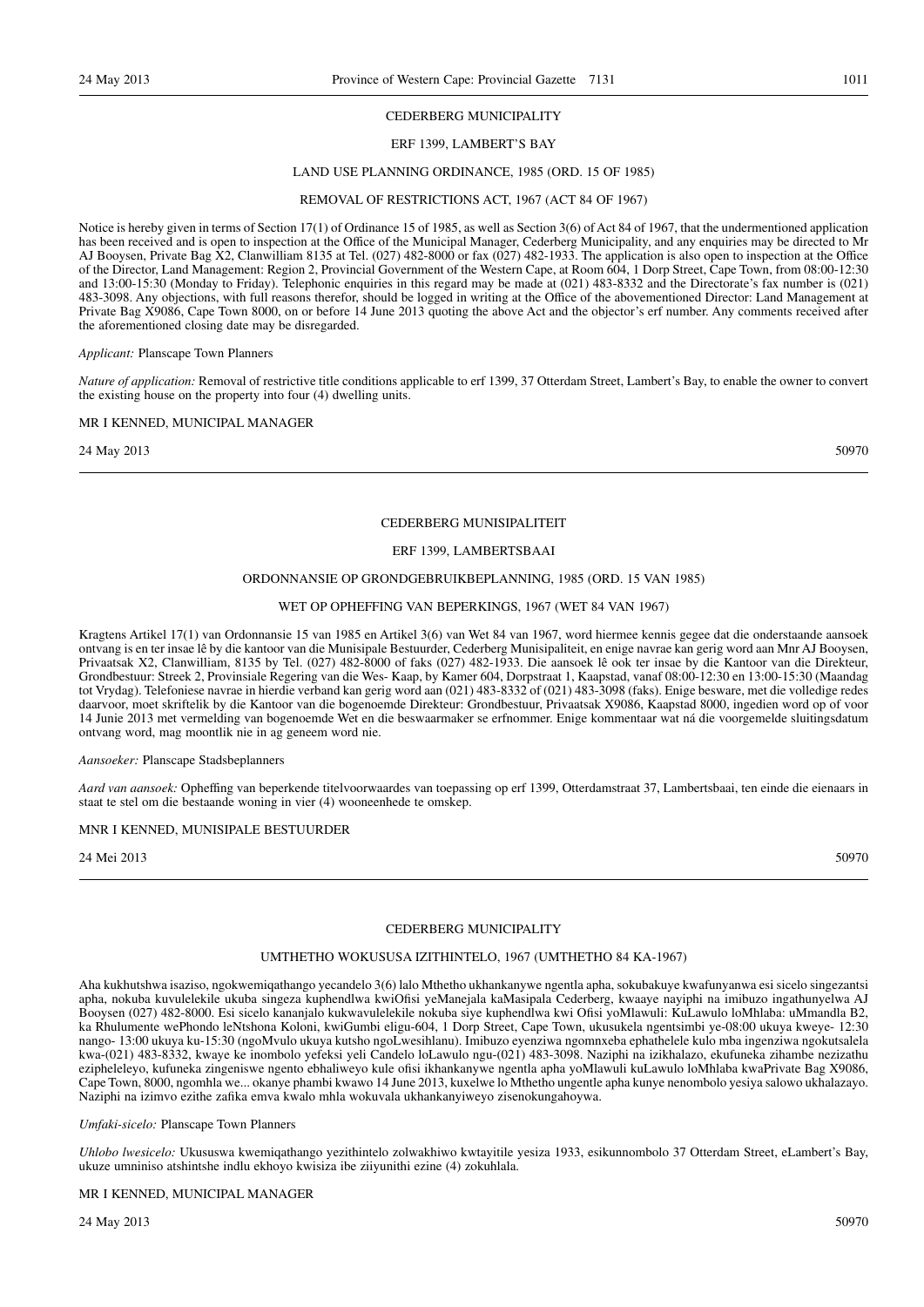#### HESSEQUA MUNICIPALITY

#### PROPOSED SUBDIVISION OF FARM 506, ADMINISTRATIVE DISTRICT RIVERSDALE

Notice is hereby given in terms of the provisions of Section 24(2) of Ordinance 15 of 1985 that the Hessequa Council has received the following application on the abovementioned property:

*Property:* Remainder of Farm 506, 372.9217ha — Agriculture Zone 1

*Application:* Subdivision of Remainder of Farm 506 as follows: Portion A: 113ha

Portion B: 260ha

*Consolidation of:*

Portion A with Remainder of Farm No. 507 Portion B will remain independent

*Applicant:* Van der Walt & Visagie Professional Land Surveyors (obo GH  $Brevl$ 

Details concerning the application are available at the office of the undersigned as well as Riversdale Municipal Offices during office hours. Any objections to the proposed application should be submitted in writing to reach the office of the undersigned not later than 24 June 2013.

People who cannot write can approach the office of the undersigned during normal office hours where the responsible official will assist you in putting your comments or objections in writing.

MUNICIPAL MANAGER, HESSEQUAMUNICIPALITY, PO BOX 29, RIVERSDALE 6670

24 May 2013 50971

#### GEORGE MUNICIPALITY

#### NOTICE NO. 045/2013

#### CLOSURE, SUBDIVISION, REZONING, CONSOLIDATION AND AMENDMENT: ERVEN 7415 AND 464, SAAGMEUL STREET, GEORGE

Notice is hereby given that Council has received the following application on the abovementioned properties:

- 1. Closure of a portion  $(\pm 2076.98 \text{m}^2)$  public road (Saagmeul Street);
- 2. Subdivision in terms of Section 24(2) of Ordinance 15 of 1985 to cut off a Portion A (±2076.98m<sup>2</sup>) from Erf 464, Saagmeul Street, George;
- 3. Rezoning of Portion A in terms of Section 17(2)(a) of Ordinance 15 of 1985 FROM PUBLIC ROAD TO INDUSTRIAL ZONE;
- 4. Consolidation of Portion A with Erf 7415, George;
- 5. Amendment of the General Plan.

Details of the proposal are available for inspection at the Council's Office, Civic Centre, 5th Floor, York Street, George, during normal office hours, Monday to Friday.

*Enquiries:* Keith Meyer

#### *Reference:* Erf 7415, George

Motivated objections, if any, must be lodged in writing with the Registration Office, 1st Floor, Municipal Building, York Street, George by not later than Monday, 24 June 2013. Please take note that no objections by e-mail will be accepted.

Any person, who is unable to write, can submit their objection verbally to the Council's Office where they will be assisted by a staff member to put their comments in writing.

T BOTHA, MUNICIPAL MANAGER, CIVIC CENTRE, YORK STREET, GEORGE 6530

Tel. (044) 801-9435. Fax: 086 529 9985

E-mail: keith@george.org.za

24 May 2013 50980

#### HESSEQUA MUNISIPALITEIT

VOORGESTELDE ONDERVERDELING VAN DIE RESTANT VAN PLAAS NR. 506, ADMINISTRATIEWE DISTRIK RIVERSDAL

Kennis geskied hiermee ingevolge die bepalings van Artikel 24(2) van Ordonnansie 15 van 1985 dat die Hessequa Raad die volgende aansoek op bogenoemde eiendom ontvang het:

*Eiendomsbeskrywing:* Restant Plaas 506 — 372.9217ha — Landbousone 1

*Aansoek:* Onderverdeling van Restant Plaas 506 as volg: Gedeelte A: 113ha Gedeelte B: 260ha *Konsolidasie van:*

Gedeelte A met Restant van Plaas Nr. 507 Gedeelte B sal onafhanklik bly voortbestaan

*Applikant:* Van der Walt & Visagie Landmeters (nms GH Breyl)

Besonderhede rakende die aansoek is ter insae by die kantoor van die ondergetekende asook die Riversdal Munisipale Kantore gedurende kantoorure. Enige besware teen die voorgenome aansoek moet skriftelik gerig word om die ondergetekende te bereik nie later nie as 24 Junie 2013.

Persone wat nie kan skryf nie, kan die onderstaande kantoor nader tydens sy normale kantoorure waar die betrokke amptenaar u sal help om u kommentaar of besware op skrif te stel.

MUNISIPALE BESTUURDER, HESSEQUA MUNISIPALITEIT, POSBUS 29, RIVERSDAL 6670

24 Mei 2013 50971

#### MUNISIPALITEIT GEORGE

#### KENNISGEWINGNR. 045/2013

#### SLUITING, ONDERVERDELING, HERSONERING, KONSOLIDASIE EN WYSIGING: ERWE 7415 EN 464, SAAGMEULSTRAAT, GEORGE

Kennis geskied hiermee dat die Raad die volgende aansoek op bogenoemde eiendomme ontvang het:

- 1. Sluiting van 'n gedeelte (±2076.98m<sup>2</sup>) publieke pad (Saagmeulstraat);
- 2. Onderverdeling in terme van Artikel 24(2) van Ordonnansie 15 van 1985 om Gedeelte A (±2076.98m<sup>2</sup> ) af te sny vanaf Erf 464, Saagmeulstraat, George;
- 3. Hersonering van Gedeelte A in terme van Artikel 17(2)(a) van Ordonnansie 15 van 1985 VANAF PUBLIEKE PAD NA INDUSTRIËLE SONE;
- 4. Konsolidasie van Gedeelte A met Erf 7415, George;
- 5. Wysiging van die Algemene Plan.

Volledige besonderhede van die voorstel sal gedurende gewone kantoorure, Maandag tot Vrydag, ter insae beskikbaar wees by die Raad se Kantoor, Burgersentrum, 5de Vloer, Yorkstraat, George.

*Navrae:* Keith Meyer

*Verwysing:* Erf 7415, George

Gemotiveerde besware, indien enige, moet skriftelik by die Registrasiekantoor, 1ste Vloer, Munisipale Gebou, Yorkstraat, George ingedien word nie later nie as Maandag, 24 Junie 2013. Let asseblief daarop dat geen e-pos besware aanvaar word nie.

Indien 'n persoon nie kan skryf nie, kan sodanige persoon sy kommentaar mondelings by die Raad se kantoor aflê waar 'n personeellid sal help om die kommentaar/vertoë op skrif te stel.

T BOTHA, MUNISIPALE BESTUURDER, BURGERSENTRUM, YORKSTRAAT, GEORGE 6530

Tel. (044) 801-9435. Faks: 086 529 9985

E-pos: keith@george.org.za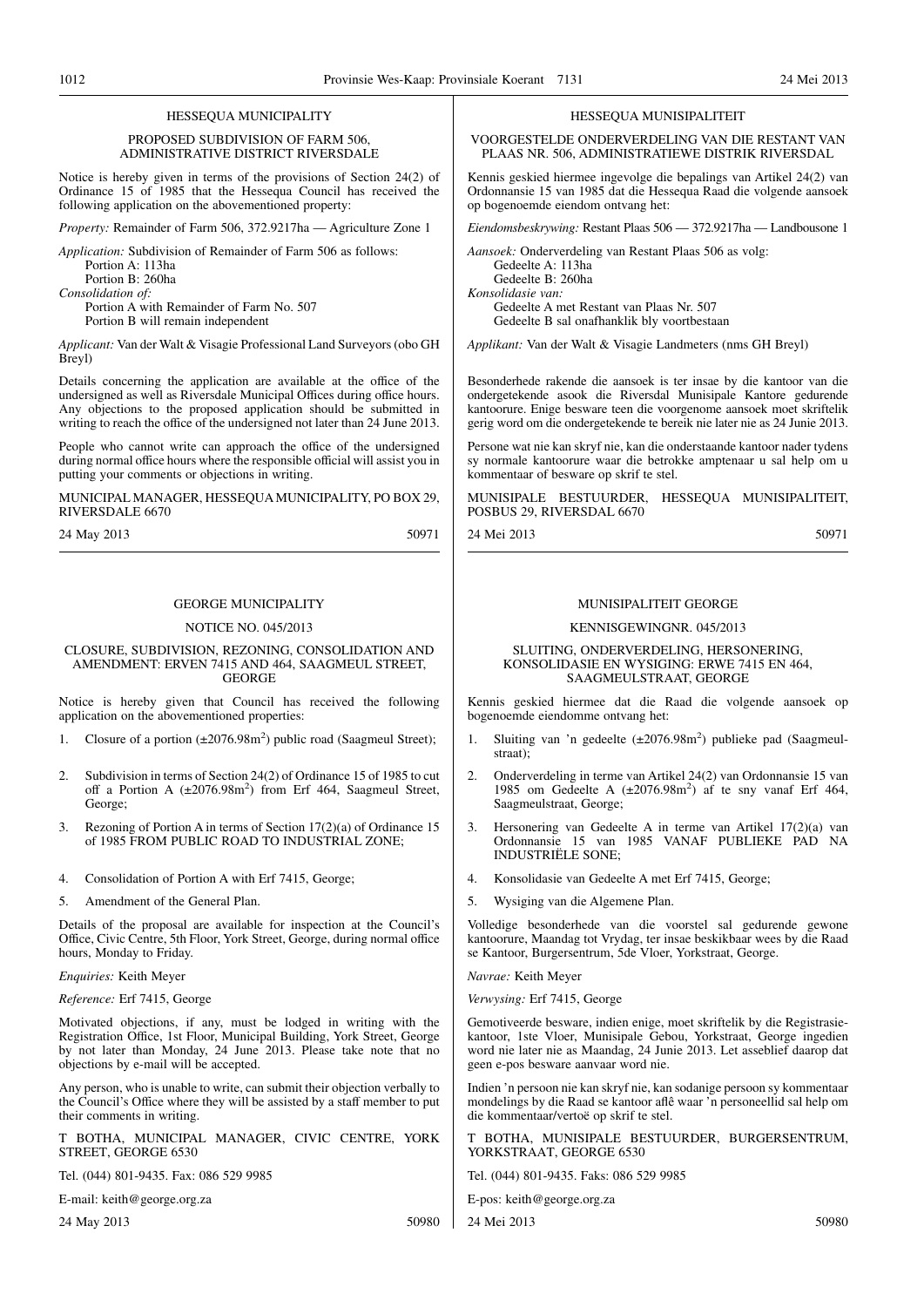#### GEORGE MUNICIPALITY

#### NOTICE NO. 044/2013

#### REZONING, SUBDIVISION AND DEPARTURE: ERF 143, EAST STREET, PACALTSDORP

Notice is hereby given that Council has received the following application on the abovementioned property:

- Rezoning in terms of Section 17(2)(a) of Ordinance 15 of 1985 FROM RESIDENTIAL ZONE I TO A SUBDIVISIONAL AREA.
- 2. Subdivision of the abovementioned Subdivisional Area in terms of Section 24(2) of Ordinance 15 of 1985 into 12 Residential Zone I erven and a Road remainder.
- 3. Departure in terms of Section 15 of Ordinance 15 of 1985 to relax the following building lines:
	- (a) Eastern side boundary building line of portion 2 from 2.0m to 1.0m for the existing dwelling.
	- (b) Eastern side boundary building line of portion 3 from 2.0m to 0.0m and the street boundary building line from 4.0m to 1.5m for the existing dwelling.

Details of the proposal are available for inspection at the Council's Office, Civic Centre, 5th Floor, York Street, George, during normal office hours, Monday to Friday.

*Enquiries:* Keith Meyer

*Reference:* Erf 143, Pacaltsdorp

Motivated objections, if any, must be lodged in writing with the Registration Office, 1st Floor, Municipal Building, York Street, George by not later than Monday, 24 June 2013. Please take note that no objections by e-mail will be accepted.

Any person, who is unable to write, can submit their objection verbally to the Council's Office where they will be assisted by a staff member to put their comments in writing.

T BOTHA, MUNICIPAL MANAGER, CIVIC CENTRE, YORK STREET, GEORGE 6530

Tel.: (044) 801-9435. Fax: 086 529 9985

E-mail: keith@george.org.za

24 May 2013 50981

#### MUNISIPALITEIT GEORGE

#### KENNISGEWINGNR. 044/2013

#### HERSONERING, ONDERVERDELING EN AFWYKING: ERF 143, OOSSTRAAT, PACALTSDORP

Kennis geskied hiermee dat die Raad die volgende aansoek op bogenoemde eiendom ontvang het:

- 1. Hersonering in terme van Artikel 17(2)(a) van Ordonnansie 15 van 1985 VANAF RESIDENSIËLE SONE I NA 'N ONDERVER-DELINGSGEBIED.
- 2. Onderverdeling van bogenoemde Onderverdelingsgebied in terme van Artikel 24(2) van Ordonnansie 15 van 1985 in 12 Residensiële Sone I erwe en 'n Padrestant.
- 3. Afwyking in terme van Artikel 15 van Ordonnansie 15 van 1985 om die volgende boulyne te verslap:
	- (a) Oostelike sygrensboulyn van gedeelte 2 vanaf 2.0m na 1.0m vir die bestaande woonhuis.
	- (b) Oostelike sygrensboulyn van gedeelte 3 vanaf 2.0m na 0.0m en die noordelike straatgrensboulyn vanaf 4.0m na 1.5m vir die bestaande woonhuis.

Volledige besonderhede van die voorstel sal gedurende gewone kantoorure, Maandag tot Vrydag, ter insae beskikbaar wees by die Raad se Kantoor, Burgersentrum, 5de Vloer, Yorkstraat, George.

*Navrae:* Keith Meyer

*Verwysing:* Erf 143, Pacaltsdorp

Gemotiveerde besware, indien enige, moet skriftelik by die Registrasiekantoor, 1ste Vloer, Munisipale Gebou, Yorkstraat, George ingedien word nie later nie as Maandag, 24 Junie 2013. Let asseblief daarop dat geen e-pos besware aanvaar word nie.

Indien 'n persoon nie kan skryf nie, kan sodanige persoon sy kommentaar mondelings by die Raad se kantoor aflê waar 'n personeellid sal help om die kommentaar/vertoë op skrif te stel.

T BOTHA, MUNISIPALE BESTUURDER, BURGERSENTRUM, YORKSTRAAT, GEORGE 6530

Tel.: (044) 801-9435. Faks: 086 529 9985

E-pos: keith@george.org.za

24 Mei 2013 50981

#### CITY OF CAPE TOWN

#### (BLAAUWBERG DISTRICT)

#### **CLOSURE**

● Public Place, Portion 74 of Farm 4 Cape, a Component of Portion 215 of the same Farm adjoining Portion 73, Atlantis

The Public Place being Portion 74 of Farm 4 Cape, a component of Portion 215 of the same farm adjoining Portion 73, Atlantis, shown bordered yellow on Plan LIS 278 is hereby closed in terms of Section 6(1) of the By-Law relating to the Management and Administration of the Municipality's Immovable Property. SG Ref: CAPE.4 v4 p11.

#### ACHMAT EBRAHIM, CITY MANAGER

24 May 2013 50999

## STAD KAAPSTAD

#### (BLAAUWBERG-DISTRIK)

#### **SLUITING**

● Openbare Plek, gedeelte 74 van Kaapse Plaas 4, 'n Komponent van Gedeelte 215 van dieselfde Plaas aangrensend aan gedeelte 73, Atlantis

Die openbare plek, synde gedeelte 74 van Kaapse Plaas 4, 'n komponent van gedeelte 215 van dieselfde plaas aangrensend aan gedeelte 73, Atlantis, aangetoon met geel begrens op plan LIS 278, word hiermee gesluit ingevolge Artikel  $\vec{\delta}(1)$  van die Verordening met betrekking tot die Bestuur en Administrasie van die Stad Kaapstad se Onroerende Eiendom. SG Verw.: CAPE.4 v4 p11.

ACHMAT EBRAHIM, STADSBESTUURDER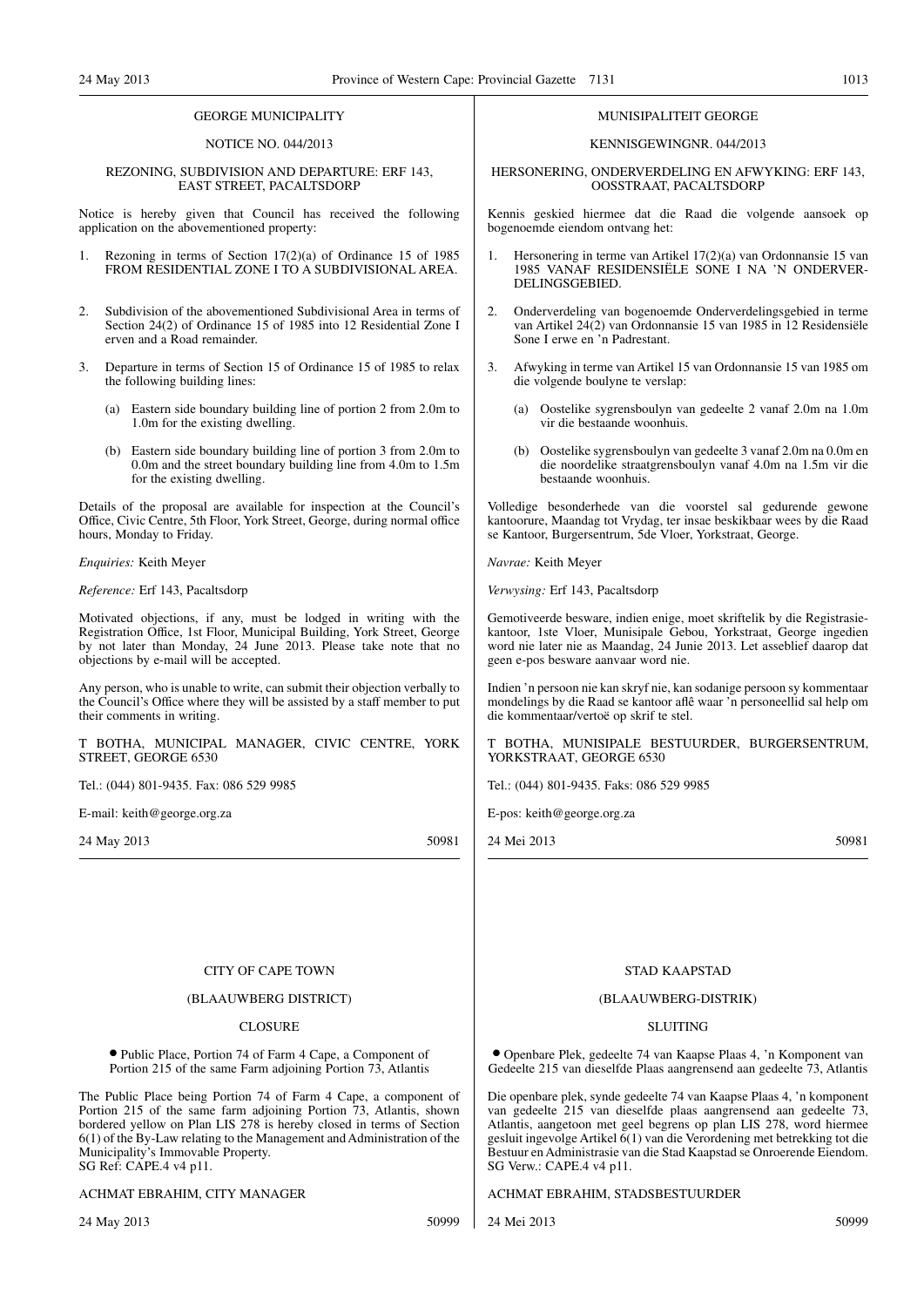#### GEORGE MUNICIPALITY NOTICE NO. 046/2013

#### SUBDIVISION, REZONING, CONSOLIDATION, REGISTRATION AND AMENDMENT: REMAINDER KRAAIBOSCH 195/22, DIVISION GEORGE

Notice is hereby given that Council has received the following application on the abovementioned property:

- 1. Subdivision of Remainder Portion 22 of the farm Kraaibosch No. 195 in terms of Section 24(2) of Ordinance 15 of 1985 into a Portion A  $(\pm 395 \text{m}^2)$  and Remainder;
- 2. Rezoning of Portion A in terms of Section 17(2)(a) of Ordinance 15 of 1985 from Residential Zone II to Residential Zone I;
- 3. Consolidation of Portion A with Erf 25487, George;
- 4. Rezoning of Erf 25369, George in terms of Section 17(2)(a) of Ordinance 15 of 1985 from Residential Zone I to Open Space Zone II;
- 5. Subdivision in terms of Section 24(2) of Ordinance 15 of 1985 as indicated on Plan No. G/C/224-1;
- 6. Registration of access and service servitude areas as indicated on Plan No. G/C/224-1;
- 7. Amendment of the condition as contained in par. (iii) of the approval letter dated 26 November 2007 in terms of Section 42(3) of Ordinance 15 of 1985 to relax the building lines with regard to the common subdivision boundaries to 0m in order to enable the duet housing development.

Details of the proposal are available for inspection at the Council's Office, Civic Centre, 5th Floor, York Street, George, during normal office hours, Monday to Friday.

*Enquiries:* Keith Meyer

*Reference:* Kraaibosch 195/2 & 71, Division George

Motivated objections, if any, must be lodged in writing with the Registration Office, 1st Floor, Municipal Building, York Street, George by not later than Monday, 24 June 2013. Please take note that no objections by e-mail will be accepted.

Any person, who is unable to write, can submit their objection verbally to the Council's Office where they will be assisted by a staff member to put their comments in writing.

T BOTHA, MUNICIPAL MANAGER, CIVIC CENTRE, YORK STREET, GEORGE 6530

Tel. (044) 801-9435. Fax: 086 529 9985

E-mail: keith@george.org.za

24 May 2013 50982

## GEORGE MUNICIPALITY NOTICE NO. 049/2013 DEPARTURE: FARM 216/3, GOLDEN VALLEY, BLANCO,

Notice is hereby given that Council has received the following

1. Departure in terms of Section 15 of Ordinance 15 of 1985 in order to provide a temporary relocation area with approximately 80 sites, roads, water points, toilets and electricity connections.

Details of the proposal are available for inspection at the Council's Office, Civic Centre, 5th Floor, York Street, George, during normal office hours, Monday to Friday.

*Enquiries:* Keith Meyer

*Reference:* Farm 216/3, Blanco

Motivated objections, if any, must be lodged in writing with the Registration Office, 1st Floor, Municipal Building, York Street, George by not later than Monday, 24 June 2013. Please take note that no objections by e-mail will be accepted.

Any person, who is unable to write, can submit their objection verbally to the Council's Office where they will be assisted by a staff member to put their comments in writing.

T BOTHA, MUNICIPAL MANAGER, CIVIC CENTRE, YORK STREET, GEORGE 6530

Tel.: (044) 801-9435. Fax: 086 529 9985

E-mail: keith@george.org.za

24 May 2013 51000

## MUNISIPALITEIT GEORGE

## KENNISGEWING NR. 046/2013

ONDERVERDELING, HERSONERING, KONSOLIDASIE,

REGISTRASIE EN WYSIGING: RESTANT KRAAIBOSCH 195/22, AFDELING GEORGE

Kennis geskied hiermee dat die Raad die volgende aansoek op bogenoemde eiendom ontvang het:

- 1. Onderverdeling van Restant Gedeelte 22 van die plaas Kraaibosch Nr. 195 in terme van Artikel 24(2) van Ordonnansie 15 van 1985 in 'n Gedeelte A  $(\pm 395 \text{m}^2)$  en Restant;
- 2. Hersonering van Gedeelte A in terme van Artikel 17(2)(a) van Ordonnansie 15 van 1985 vanaf Residensiële Sone II na Residensiële Sone I;
- 3. Konsolidasie van Gedeelte A met Erf 25487, George;
- 4. Hersonering van Erf 25369, George in terme van Artikel 17(2)(a) van Ordonnansie 15 van 1985 vanaf Residensiële Sone I na Oopruimte Sone II;
- 5. Onderverdeling in terme van Artikel 24(2) van Ordonnansie 15 van 1985 soos aangetoon op Plan Nr. G/C/224-1;
- 6. Registrasie van toegang- en diensserwituutareas soos aangetoon op Plan Nr. G/C/224-1;
- 7. Wysiging van die voorwaarde soos vervat in par. (iii) van die goedkeuringskrywe gedateer 26 November 2007 in terme van Artikel 42(3) van Ordonnansie 15 van 1985 om die boulyne ten opsigte van die gemeenskaplike onderverdelingsgrense te verslap na 0m om die duetbehuising ontwikkeling moontlik te maak.

Volledige besonderhede van die voorstel sal gedurende gewone kantoorure, Maandag tot Vrydag, ter insae beskikbaar wees by die Raad se Kantoor, Burgersentrum, 5de Vloer, Yorkstraat, George.

*Navrae:* Keith Meyer

*Verwysing:* Kraaibosch 195/2 & 71, Afdeling George

Gemotiveerde besware, indien enige, moet skriftelik by die Registrasiekantoor, 1ste Vloer, Munisipale Gebou, Yorkstraat, George ingedien word nie later nie as Maandag, 24 Junie 2013. Let asseblief daarop dat geen e-pos besware aanvaar word nie.

Indien 'n persoon nie kan skryf nie, kan sodanige persoon sy kommentaar mondelings by die Raad se kantoor aflê waar 'n personeellid sal help om die kommentaar/vertoë op skrif te stel.

T BOTHA, MUNISIPALE BESTUURDER, BURGERSENTRUM, YORKSTRAAT, GEORGE 6530

Tel.: (044) 801-9435. Faks: 086 529 9985

E-pos: keith@george.org.za 24 Mei 2013 50982

# MUNISIPALITEIT GEORGE

#### AFWYKING: PLAAS 216/3, GOLDEN VALLEY, BLANCO, AFDELING GEORGE

Kennis geskied hiermee dat die Raad die volgende aansoek op bogenoemde eiendom ontvang het:

1. Afwyking in terme van Artikel 15 van Ordonnansie 15 van 1985 om sodoende voorsiening te maak vir 'n tydelike hervestigingsarea met ongeveer 80 persele, paaie, waterpunte, toilette en elektrisiteitaansluitings.

Volledige besonderhede van die voorstel sal gedurende gewone kantoorure, Maandag tot Vrydag, ter insae beskikbaar wees by die Raad se Kantoor, Burgersentrum, 5de Vloer, Yorkstraat, George.

*Navrae:* Keith Meyer

*Verwysing:* Plaas 216/3, Blanco

Gemotiveerde besware, indien enige, moet skriftelik by die Registrasiekantoor, 1ste Vloer, Munisipale Gebou, Yorkstraat, George ingedien word nie later nie as Maandag, 24 Junie 2013. Let asseblief daarop dat geen e-pos besware aanvaar word nie.

Indien 'n persoon nie kan skryf nie, kan sodanige persoon sy kommentaar mondelings by die Raad se kantoor aflê waar 'n personeellid sal help om die kommentaar/vertoë op skrif te stel.

T BOTHA, MUNISIPALE BESTUURDER, BURGERSENTRUM, YORKSTRAAT, GEORGE 6530

Tel.: (044) 801-9435. Faks: 086 529 9985

E-pos: keith@george.org.za

24 Mei 2013 51000

# KENNISGEWINGNR. 049/2013

DIVISION GEORGE application on the abovementioned property: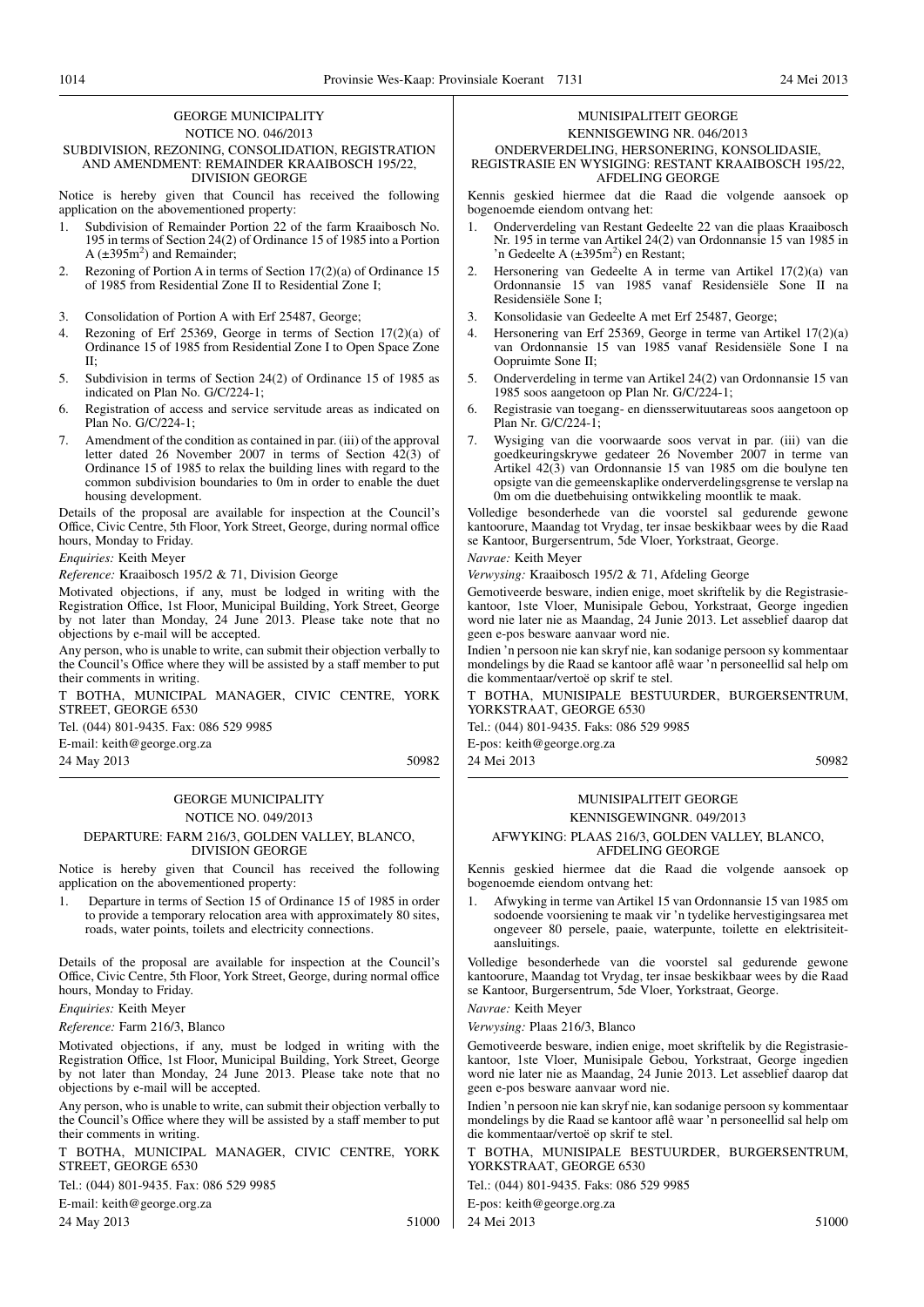#### GEORGE MUNICIPALITY

#### NOTICE NO. 048/2013

#### DEPARTURE: ERF 464, PW BOTHA BOULEVARD, GEORGE

Notice is hereby given that Council has received the following application on the abovementioned property:

1. Departure in terms of Section 15 of Ordinance 15 of 1985 in order to provide a temporary relocation area with approximately 500 sites, roads, water points, toilets and electricity connections.

Details of the proposal are available for inspection at the Council's Office, Civic Centre, 5th Floor, York Street, George, during normal office hours, Monday to Friday.

#### *Enquiries:* Keith Meyer

*Reference:* Erf 464/80, George

Motivated objections, if any, must be lodged in writing with the Registration Office, 1st Floor, Municipal Building, York Street, George by not later than Monday, 24 June 2013. Please take note that no objections by e-mail will be accepted.

Any person, who is unable to write, can submit their objection verbally to the Council's Office where they will be assisted by a staff member to put their comments in writing.

T BOTHA, MUNICIPAL MANAGER, CIVIC CENTRE, YORK STREET, GEORGE 6530

Tel.: (044) 801-9435. Fax: 086 529 9985

E-mail: keith@george.org.za

24 May 2013 50973

#### GEORGE MUNICIPALITY

#### NOTICE NO. 047/2013

#### DEPARTURE: ERF 325, ROSEDALE, PACALTSDORP

Notice is hereby given that Council has received the following application on the abovementioned property:

1. Departure in terms of Section 15 of Ordinance 15 of 1985 in order to provide a temporary relocation area with approximately 521 sites, roads, water points, chemical toilets and electricity connections.

Details of the proposal are available for inspection at the Council's Office, Civic Centre, 5th Floor, York Street, George, during normal office hours, Monday to Friday.

#### *Enquiries:* Keith Meyer

*Reference:* Erf 325/2, Pacaltsdorp

Motivated objections, if any, must be lodged in writing with the Registration Office, 1st Floor, Municipal Building, York Street, George by not later than Monday, 24 June 2013. Please take note that no objections by e-mail will be accepted.

Any person, who is unable to write, can submit their objection verbally to the Council's Office where they will be assisted by a staff member to put their comments in writing.

T BOTHA, MUNICIPAL MANAGER, CIVIC CENTRE, YORK STREET, GEORGE 6530

Tel.: (044) 801-9435. Fax: 086 529 9985

E-mail: keith@george.org.za

24 May 2013 50974

#### MUNISIPALITEIT GEORGE

#### KENNISGEWINGNR. 048/2013

#### AFWYKING: ERF 464, PW BOTHA BOULEVARD, GEORGE

Kennis geskied hiermee dat die Raad die volgende aansoek op bogenoemde eiendom ontvang het:

1. Afwyking in terme van Artikel 15 van Ordonnansie 15 van 1985 om sodoende voorsiening te maak vir 'n tydelike hervestigingsarea met ongeveer 500 persele, paaie, waterpunte, toilette en elektrisiteitaansluitings.

Volledige besonderhede van die voorstel sal gedurende gewone kantoorure, Maandag tot Vrydag, ter insae beskikbaar wees by die Raad se Kantoor, Burgersentrum, 5de Vloer, Yorkstraat, George.

*Navrae:* Keith Meyer

*Verwysing:* Erf 464/80, George

Gemotiveerde besware, indien enige, moet skriftelik by die Registrasiekantoor, 1ste Vloer, Munisipale Gebou, Yorkstraat, George ingedien word nie later nie as Maandag, 24 Junie 2013. Let asseblief daarop dat geen e-pos besware aanvaar word nie.

Indien 'n persoon nie kan skryf nie, kan sodanige persoon sy kommentaar mondelings by die Raad se kantoor aflê waar 'n personeellid sal help om die kommentaar/vertoë op skrif te stel.

T BOTHA, MUNISIPALE BESTUURDER, BURGERSENTRUM, YORKSTRAAT, GEORGE 6530

Tel.: (044) 801-9435. Faks: 086 529 9985

E-pos: keith@george.org.za

24 Mei 2013 50973

#### MUNISIPALITEIT GEORGE

#### KENNISGEWINGNR. 047/2013

#### AFWYKING: ERF 325, ROSEDALE, PACALTSDORP

Kennis geskied hiermee dat die Raad die volgende aansoek op bogenoemde eiendom ontvang het:

1. Afwyking in terme van Artikel 15 van Ordonnansie 15 van 1985 om sodoende voorsiening te maak vir 'n tydelike hervestigingsarea met ongeveer 521 persele, paaie, waterpunte, chemiese toilette en elektrisiteitaansluitings.

Volledige besonderhede van die voorstel sal gedurende gewone kantoorure, Maandag tot Vrydag, ter insae beskikbaar wees by die Raad se Kantoor, Burgersentrum, 5de Vloer, Yorkstraat, George.

*Navrae:* Keith Meyer

*Verwysing:* Erf 325/2, Pacaltsdorp

Gemotiveerde besware, indien enige, moet skriftelik by die Registrasiekantoor, 1ste Vloer, Munisipale Gebou, Yorkstraat, George ingedien word nie later nie as Maandag, 24 Junie 2013. Let asseblief daarop dat geen e-pos besware aanvaar word nie.

Indien 'n persoon nie kan skryf nie, kan sodanige persoon sy kommentaar mondelings by die Raad se kantoor aflê waar 'n personeellid sal help om die kommentaar/vertoë op skrif te stel.

T BOTHA, MUNISIPALE BESTUURDER, BURGERSENTRUM, YORKSTRAAT, GEORGE 6530

Tel.: (044) 801-9435. Faks: 086 529 9985

E-pos: keith@george.org.za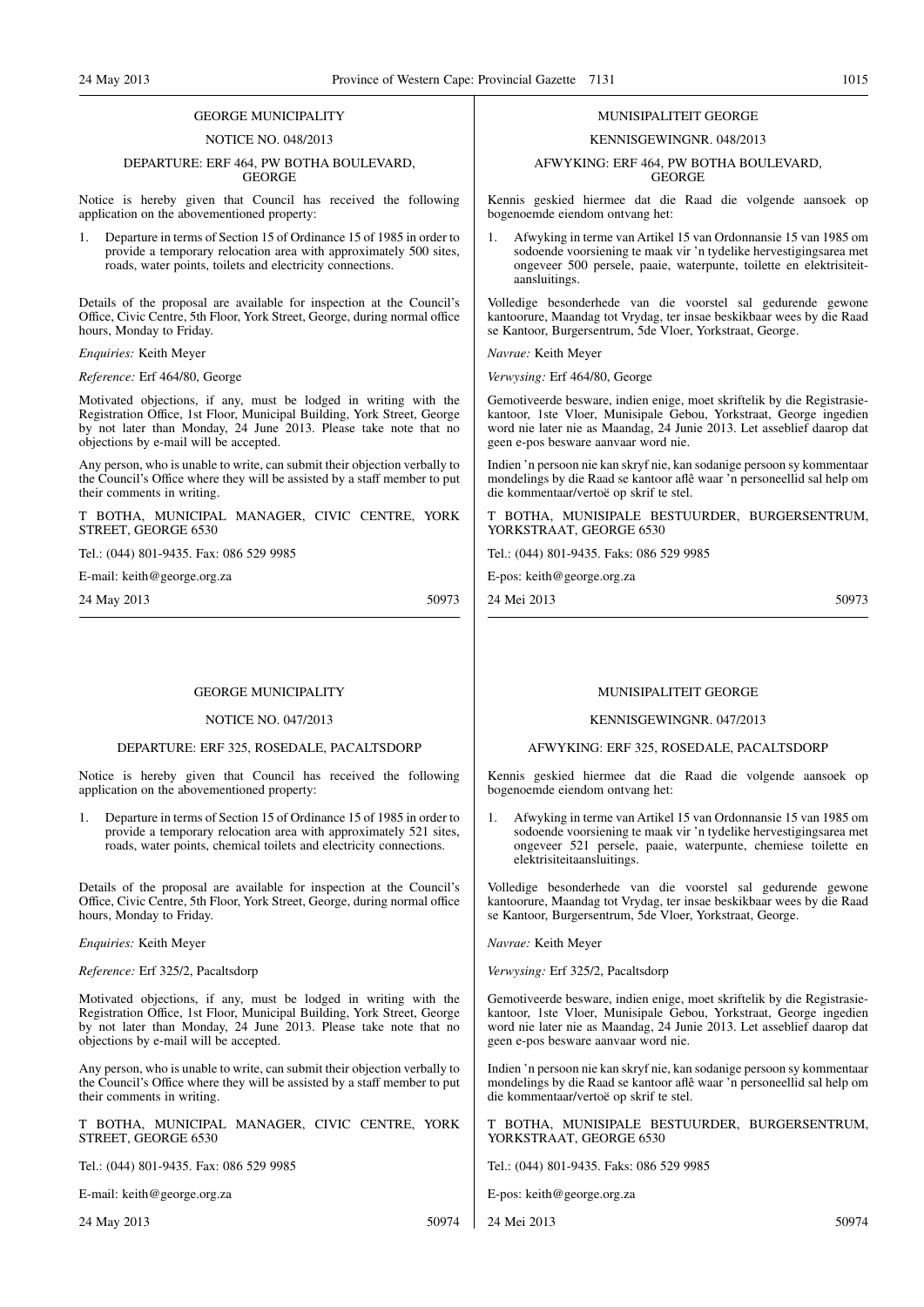### GEORGE MUNICIPALITY

#### NOTICE NO. 025/2013

#### PROPOSED REZONING AND CONSENT USE: ERF 26013, GROENKLOOF, DIVISION GEORGE

Notice is hereby given that Council has received an application for the following:

- Rezoning in terms of Section 17 of Ordinance 15 of 1985 of portion of erf 26013, George from Institutional Zone II to Residential Zone II;
- 2. Consent use in terms of the provisions of paragraph 4.6 of the Section 8 Scheme Regulations promulgated in terms of Ordinance 15 of 1985, for a retirement village in order to use the portion for general community facilities such as a hall, security building, kiosk, refuse collection point and storage.

Details of the proposal are available for inspection at the Council's Office, Civic Centre, 5th Floor, York Street, George, during normal office hours, Monday to Friday.

*Enquiries:* Marisa Arries

*Reference:* Erf 26013, Groenkloof

Motivated objections, if any, must be lodged in writing with the Senior Manager: Planning, by not later than Monday, 24 June 2013. Please take note that no objections by e-mail will be accepted.

Any person, who is unable to write, can submit their objection verbally to the Council's Office where they will be assisted by a staff member to put their comments in writing.

T BOTHA, MUNICIPAL MANAGER, CIVIC CENTRE, YORK STREET, GEORGE 6530

Marisa Arries: Tel.: (044) 801-9435. Fax: 086 529 9985

E-mail: marisa@george.org.za

24 May 2013 50975

#### LANGEBERG MUNICIPALITY

#### PROPOSED CONSENT USE: ERF 1327, **McGREGOR**

In terms of the Scheme Regulations in terms of Section 8 of the Land Use Planning Ordinance, 15 of 1985 (P.N. 1048 of 1988), notice is hereby given that an application has been received for the proposed consent use as set out below. This application is to be submitted to Council and will be available for scrutiny at Council's Section: Town Planning (Montagu) at 3 Piet Retief Street, Montagu. Further details are obtainable from T Brunings ((023) 614-8000) during office hours.

*Applicant:* Vodacom

*Property:* Erf 1327, McGregor

*Owner:* DA Millet

*Size:* 143.7279ha

*Proposal:* Freestanding Base Telecommunication Station

*Existing zoning:* Agricultural zone I

Written, legal and fully motivated objections/comments, if any, against the application must be lodged in writing with the undersigned or at any Langeberg municipal office on or before 28 June 2013. Any person who cannot write may come to the Montagu office during office hours where a staff member of the municipality will assist that person to transcribe that person's comments or representations. Late objections will not be considered.

SA MOKWENI, MUNICIPAL MANAGER, LANGEBERG MUNICI-PALITY, PRIVATE BAG X2, ASHTON 6715

Notice No. M.N. 44/2013

24 May 2013 50977

## KENNISGEWING NR. 025/2013

#### VOORGESTELDE HERSONERING EN VERGUNNINGSGEBRUIK: ERF 26013, GROENKLOOF, AFDELING GEORGE

GEORGE MUNISIPALITEIT

Kennis geskied hiermee dat die Raad 'n aansoek ontvang het vir die volgende op bogenoemde eiendom:

- 1. Hersonering in terme van Artikel 17 van Ordonnansie 15 van 1985, van 'n gedeelte van erf 26013, George vanaf Institusionele Sone II na Residensiële Sone II;
- 2. Vergunningsgsbruik op Gedeelte A ingevolge die bepalings van Paragraaf 4.6 van die Artikel 8 Skemaregulasies uitgevaardig kragtens die bepalings van Ordonnansie 15 van 1985, vir 'n aftree-oord ten einde die gedeelte vir algemene gemeenskapsfasiliteite soos 'n saal, sekuriteitsgebou, kiosk, vullisversamelpunt en stoorruimte te gebruik.

Volledige besonderhede van die voorstel sal gedurende gewone kantoorure, Maandag tot Vrydag, ter insae beskikbaar wees by die Raad se Kantoor, Burgersentrum, 5de Vloer, Yorkstraat, George.

*Navrae:* Marisa Arries

*Verwysing:* Erf 26013, Groenkloof

Gemotiveerde besware, indien enige, moet skriftelik by die Senior Bestuurder: Beplanning ingedien word nie later nie as Maandag, 24 Junie 2013. Let asseblief daarop dat geen e-pos besware aanvaar word nie.

Indien 'n persoon nie kan skryf nie, kan sodanige persoon sy kommentaar mondelings by die Raad se kantoor aflê waar 'n personeellid sal help om die kommentaar/vertoë op skrif te stel.

T BOTHA, MUNISIPALE BESTUURDER, BURGERSENTRUM, YORKSTRAAT, GEORGE 6530

Marisa Arries: Tel.: (044) 801-9435. Faks: 086 529 9985

E-pos: marisa@george.org.za

24 Mei 2013 50975

#### LANGEBERG MUNISIPALITEIT

#### VOORGESTELDE VERGUNNINGSGEBRUIK: ERF 1327, **McGREGOR**

Kennis geskied hiermee ingevolge die Skemaregulasies uitgevaardig ingevolge Artikel 8 van die Ordonnansie op Grondgebruikbeplanning, 15 van 1985 (P.K. 1048 van 1988) dat 'n aansoek om voorgestelde vergunningsgebruik soos hieronder uiteengesit by die Raad voorgelê gaan word en dat dit gedurende kantoorure ter insae lê by die Raad se Afdeling: Stadsbeplanning (Montagu) te Piet Retiefstraat 3, Montagu. Nadere besonderhede is gedurende kantoorure by T Brunings ((023) 614-8000) beskikbaar.

*Aansoeker:* Vodacom

*Eiendom:* Erf 1327, McGregor

*Eienaar:* DA Millet

*Grootte:* 143.7279ha

*Voorstel:* Vrystaande Basis- Telekommunikasiestasie

*Huidige sonering:* Landbousone I

Skriftelike, regsgeldige en goed gemotiveerde besware/kommentaar, indien enige, kan by die ondergemelde adres of enige van die Langeberg Munisipale Kantore ingedien word voor of op 28 Junie 2013. 'n Persoon wat nie kan skryf nie kan gedurende kantoorure na bogenoemde Montagu kantoor kom waar 'n personeellid van die Munisipaliteit daardie persoon sal help om die persoon se kommentaar of vertoë af te skryf. Geen laat besware sal oorweeg word nie.

SA MOKWENI, MUNISIPALE BESTUURDER, LANGEBERG MUNISIPALITEIT, PRIVAATSAK X2, ASHTON 6715

Kennisgewingnommer: M.K. 44/2013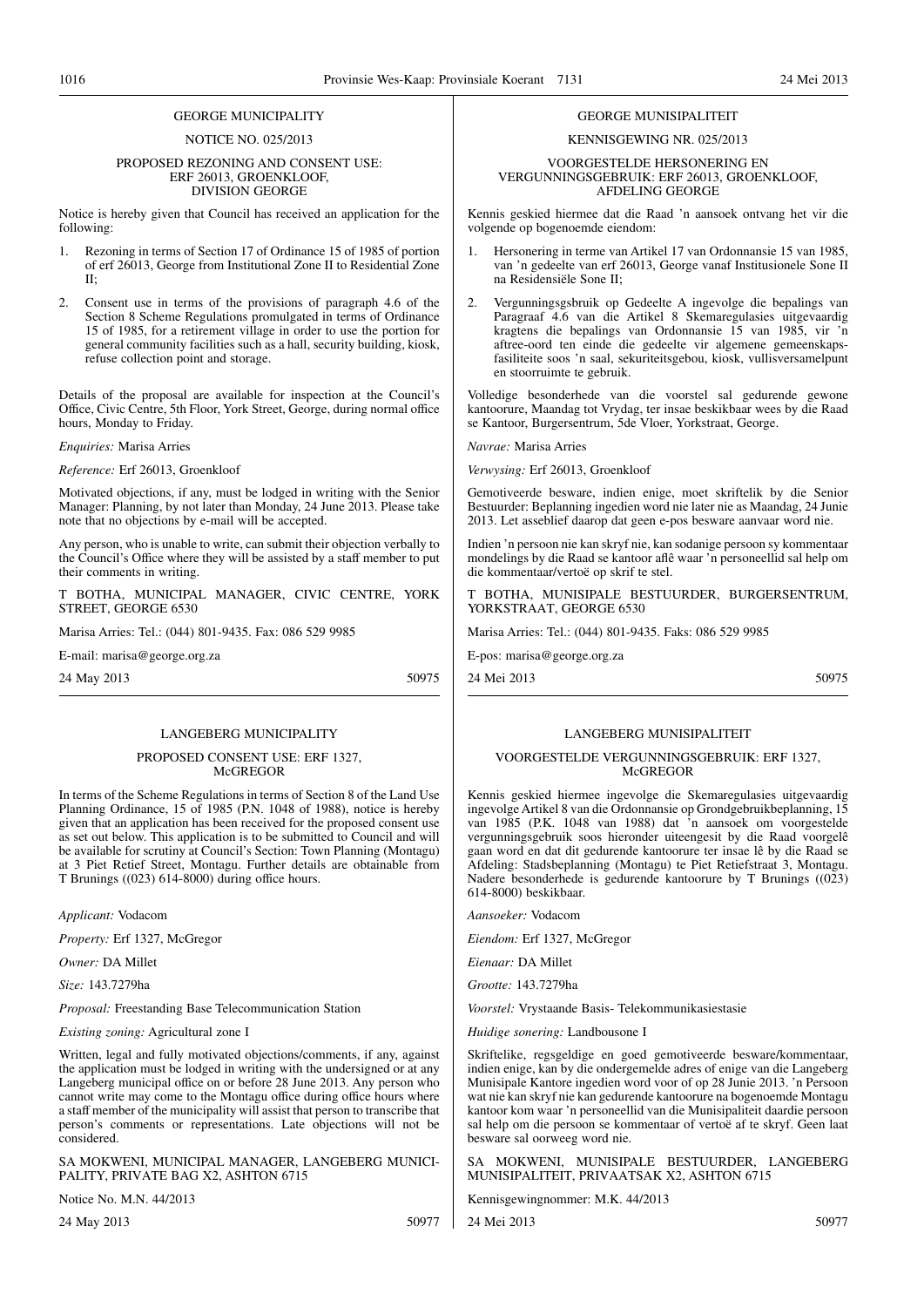#### LANGEBERG MUNICIPALITY

#### PROPOSED SUBDIVISION OF PORTION 13 OF THE FARM BOSJESMANS' PAD NO. 173, SWELLENDAM

In terms of Section 24 of the Land Use Planning Ordinance, 1985 (Ordinance No. 15 of 1985), notice is hereby given that an application for subdivision will be submitted to Council and will be available for scrutiny at the Town Planning Department (Montagu) at 3 Piet Retief Street, Montagu. Further details are obtainable from Jack van Zyl ((023) 614-8000) during office hours.

*Applicant:* TPS Land Use Planners

*Properties:* Portion 13 of the Farm Bosjesman's Pad No. 173, Swellendam

*Owners:* Zelpy 2221 (Pty) Ltd

*Size:* 521.4838ha

*Locality:* ±13km South-east of Ashton

*Proposal:* Agricultural Subdivision

*Existing zoning:* Agricultural zone I

Written, legal and fully motivated objections/comments, if any, against the application must be lodged in writing with the undersigned or at any Langeberg municipal office on or before 28 June 2013. Any person who cannot write may come to the Montagu Office during office hours where a staff member of the municipality will assist that person to transcribe that person's comments or representations. Late objections will not be considered.

SA MOKWENI, MUNICIPAL MANAGER, LANGEBERG MUNICI-PALITY, PRIVATE BAG X2, ASHTON 6715

Notice No. M.N. 43/2013

24 May 2013 50978

## LANGEBERG MUNICIPALITY

#### (ROBERTSON OFFICE)

#### M.N. NO. 42/2013

#### PROPOSED DEPARTURE OF ERF 386, 51 LE ROUX STREET, ROBERTSON

#### (Ordinance No. 15 of 1985, Land Use Planning)

Notice is hereby given in terms of Section 15(1) of the Land Use Planning Ordinance, 1985 (Ordinance No. 15 of 1985), that the Council has received an application from PJ van Eck for a departure to erect a second dwelling unit on erf 386, Robertson.

The application will be open for inspection at the Robertson Office during normal office hours. Written, legal and fully motivated objections/ comments, if any, must be lodged with the Municipal Manager, Private Bag X2, Ashton 6715, before or on 28 June 2013. Further details are obtainable from Mr Jack van Zyl ((023) 614-8000) during office hours. Any person who cannot write may come to the office mentioned above, during office hours, where a staff member of the municipality will assist that person to transcribe his/her comments or representations.

SA MOKWENI, MUNICIPAL MANAGER, MUNICIPAL OFFICE, PRIVATE BAG X2, ASHTON 6715

#### LANGEBERG MUNISIPALITEIT

VOORGESTELDE ONDERVERDELING VAN GEDEELTE 13 VAN DIE PLAAS BOSJESMAN'S PAD NR. 173, SWELLENDAM

Kennis geskied hiermee ingevolge die bepalings van Artikel 24 van die Ordonnansie op Grondgebruikbeplanning, 1985 (Ordonnansie Nr. 15 van 1985) dat 'n aansoek om onderverdeling by die Raad voorgelê gaan word en dat dit gedurende kantoorure ter insae lê by die Departement Stadsbeplanning (Montagu) te Piet Retiefstraat 3, Montagu. Nadere besonderhede is gedurende kantoorure by Jack van Zyl ((023) 614-8000) beskikbaar.

*Aansoeker:* TPS Grondgebruik Beplanners

*Eiendomme:* Gedeelte 13 van die Plaas Bosjesman's Pad Nr. 173, Swellendam

*Eienaars:* Zelpy 2221 (Pty) Ltd

*Grootte:* 521.4838ha

*Ligging:* ±13km suidoos van Ashton

*Voorstel:* Landbou onderverdeling

*Huidige sonering:* Landbousone I

Skriftelike, regsgeldige en goed gemotiveerde besware/kommentaar, indien enige, kan by die ondergemelde adres of enige van die Langeberg Munisipale Kantore ingedien word voor of op 28 Junie 2013. 'n Persoon wat nie kan skryf nie kan gedurende kantoorure na bogenoemde Montagu kantoor kom waar 'n personeellid van die Munisipaliteit daardie persoon sal help om die persoon se kommentaar of vertoë af te skryf. Geen laat besware sal oorweeg word nie.

SA MOKWENI MUNISIPALE BESTUURDER, LANGEBERG MUNISIPALITEIT, PRIVAATSAK X2, ASHTON 6715

Kennisgewingnommer: M.K. 43/2013

24 Mei 2013 50978

## LANGEBERG MUNISIPALITEIT

#### (ROBERTSON KANTOOR)

#### M.K. NR. 42/2013

#### VOORGESTELDE AFWYKING VAN ERF 386, LE ROUXSTRAAT 51, ROBERTSON

(Ordonnansie Nr. 15 van 1985, Grondgebruikbeplanning)

Kennis geskied hiermee ingevolge Artikel 15(1) van die Ordonnansie op Grondgebruikbeplanning, 1985 (Ordonnansie Nr. 15 van 1985) dat 'n aansoek ontvang is van PJ van Eck vir 'n afwyking ten einde 'n Tweede wooneenheid op te rig op erf 386, Robertson.

Die aansoek lê ter insae gedurende kantoorure in die Robertson Kantoor en skriftelike, regsgeldige en goed gemotiveerde besware/kommentaar, indien enige, moet nie later as 28 Junie 2013 skriftelik by die Munisipale Bestuurder, Privaatsak X2, Ashton, 6715, ingedien word nie. Navrae kan gerig word aan mnr Jack van Zyl by Telefoonnommer (023) 614-8000. 'n Persoon wat nie kan skryf nie kan gedurende kantoorure na bogenoemde kantoor kom waar 'n personeellid van die Munisipaliteit daardie persoon sal help om sy/haar kommentaar of vertoë af te skryf.

SA MOKWENI, MUNISIPALE BESTUURDER, MUNISIPALE KANTOOR, PRIVAATSAK X2, ASHTON 6715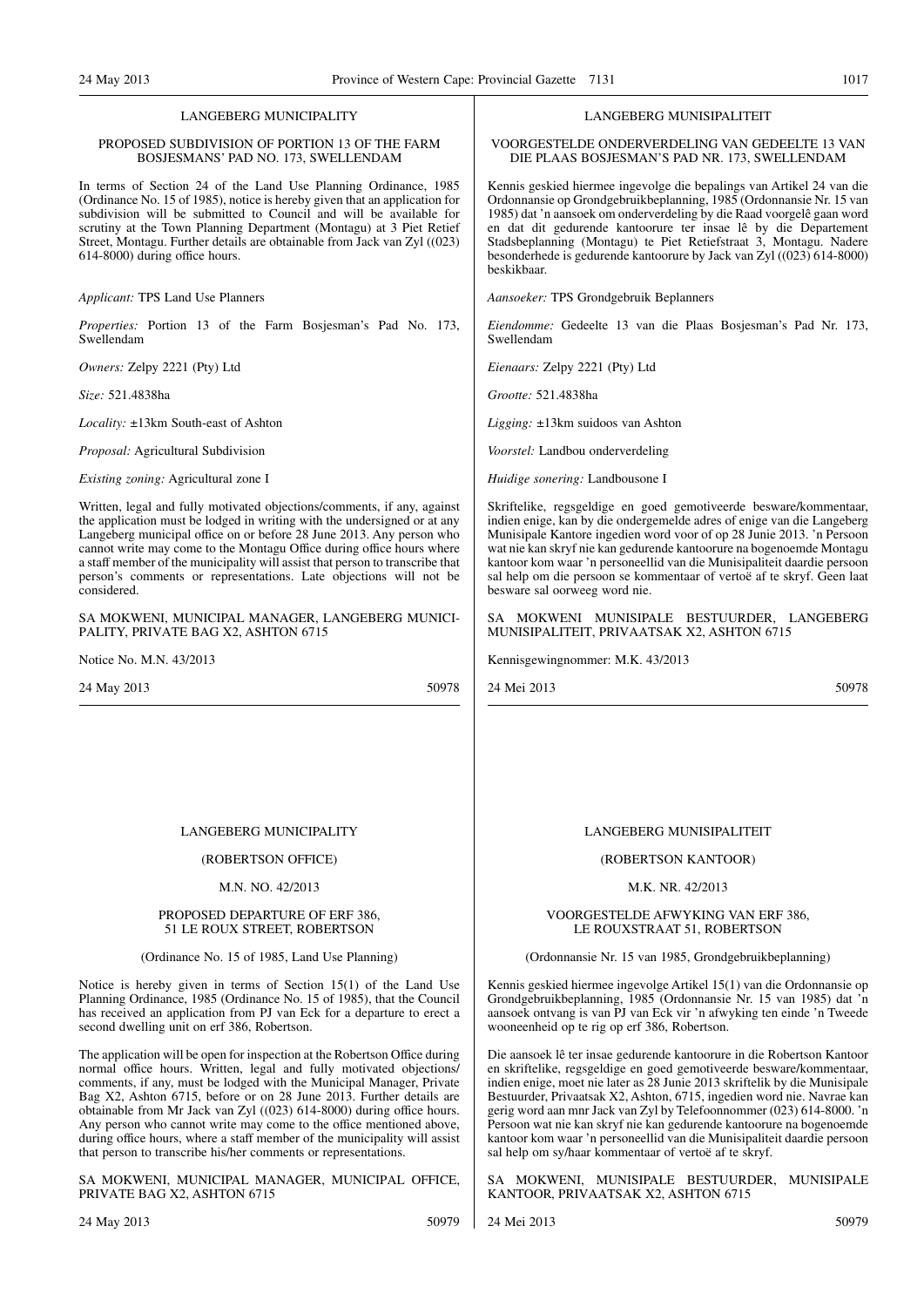1018 Provinsie Wes-Kaap: Provinsiale Koerant 7131 24 Mei 2013

#### MOSSEL BAY MUNICIPALITY LAND USE PLANNING ORDINANCE, 1985 (ORD. 15 OF 1985)

LOCAL GOVERNMENT: MUNICIPAL SYSTEMS ACT, 2000 (ACT 32 OF 2000)

#### APPLICATION FOR REZONING: PORTION 117 OF THE FARM WOLWEDANS NO. 129

Notice is hereby given that the undermentioned application has been received by the Municipality in terms of Section 17 of the Land Use Planning Ordinance, 1985 (Ordinance No. 15 of 1985). Details of the proposal are open to inspection at the Town Planning Division, 4th Floor, Montagu Place Building, Montagu Street, Mossel Bay. Any objections, with full reasons therefor, must be lodged in writing with the Municipal Manager, PO Box 25, Mossel Bay 6500 on or before Monday, 24 June 2013, quoting the above proposal and objector's erf number. Any comment or objection received after the aforementioned closing date may be disregarded. Any enquiries in this regard may be directed to Ms O Louw, Town Planning, at telephone number (044) 606-5074 or fax number (044) 690-5786.

In terms of Section 21(4) of the Local Government: Municipal Systems Act, 2000 (Act 32 of 2000) notice is hereby given that people who cannot write may approach the Legal Services Division during office hours, where a member of staff will assist you in putting your comments or objections in writing.

*Applicant:* Formaplan Town and Regional Planners, PO Box 9824, GEORGE 6530

*Nature of Application:* Proposed Rezoning of Portion 117 of the Farm Wolwdans No. 129 from ''Agricultural Zone I'' to ''Special zone'' to establish a church complex with associated uses, namely church, hall, class rooms, workshops, accommodation facilities, playground and open spaces.

File Reference: 15/4/34/5; 15/4/34/4

DR M GRATZ, MUNICIPAL MANAGER

24 May 2013 50983

#### MOSSEL BAY MUNICIPALITY

#### LAND USE PLANNING ORDINANCE, 1985 (ORD. 15 OF 1985) LOCAL GOVERNMENT: MUNICIPAL SYSTEMS ACT, 2000 (ACT 32 OF 2000)

#### APPLICATION FOR DEPARTURE: PORTION 2 OF THE FARM KLEIN ZORGFONTEIN NO. 31

Notice is hereby given that the undermentioned application has been received by the Municipality in terms of Section 15(1)(a)(ii) of the Land Use Planning Ordinance, 1985 (Ordinance No. 15 of 1985). Details of the proposal are open to inspection at the Town Planning Division, 4th Floor, Montagu Place Building, Montagu Street, Mossel Bay. Any objections, with full reasons therefor, must be lodged in writing with the Municipal Manager, PO Box 25, Mossel Bay, 6500 on or before Monday, 24 June 2013, quoting the above proposal and objector's erf number. Any comment or objection received after the aforementioned closing date may be disregarded. Any enquiries in this regard may be directed to Ms O Louw, Town Planning, at telephone number (044) 608-5074 or fax number (044) 690-5786.

In terms of Section 21(4) of the Local Government: Municipal Systems Act, 2000 (Act 32 of 2000) notice is hereby given that people who cannot write may approach the Legal Services Division during office hours, where a member of staff will assist you in putting your comments or objections in writing.

*Applicant:* Rode & Associates, PO Box 1566, Bellville 7535

*Nature of Application:* Proposed Departure on Portion 2 of the Farm Klein Zorgfontein No. 31, zoned ''Agricultural zone I'' for mining purposes, namely the excavation of material for the regravelling and maintenance of sections of Divisional Road 1607.

*File Reference:* Klein Zorgfontein

DR M GRATZ, MUNICIPAL MANAGER

24 May 2013 50985

#### MOSSELBAAI MUNISIPALITEIT

ORDONNANSIE OP GRONDGEBRUIKBEPLANNING, 1985 (ORD. 15 VAN 1985)

PLAASLIKE REGERING: WET OP MUNISIPALE STELSELS, 2000 (WET 32 VAN 2000)

#### AANSOEK OM HERSONERING: GEDEELTE 117 VAN DIE PLAAS WOLWEDANS NR. 129

Kennis geskied hiermee dat die ondergemelde aansoek ingevolge Artikel 17 van die Ordonnansie op Grondgebruikbeplanning, 1985 (Ordonnansie Nr. 15 van 1985) deur die Munisipaliteit ontvang is. Besonderhede van die voorstel lê ter insae by die Afdeling Stadsbeplanning, 4de Vloer, Montagu Plek Gebou, Montagustraat, Mosselbaai. Enige besware, met volledige redes daarvoor, moet skriftelik by die Munisipale Bestuurder, Posbus 25, Mosselbaai 6500 ingedien word op of voor Maandag, 24 Junie 2013, met vermelding van bogenoemde voorstel en beswaarmaker se erfnommer. Enige kommentaar of beswaar wat ná die voorgemelde sluitingsdatum ontvang word mag moontlik nie in ag geneem word nie. Enige navrae kan gerig word aan me O Louw, Stadsbeplanning, by Telefoonnommer (044) 606-5074 of faksnommer (044) 690-5786.

Ingevolge Artikel 21(4) van die Plaaslike Regering; Wet op Munisipale Stelsels, 2000 (Wet 32 van 2000) word kennis hiermee gegee dat persone wat nie kan skryf nie, die Afdeling Regsdienste kan nader tydens kantoorure, waar 'n lid van die personeel u behulpsaam sal wees om u kommentaar of beswaar op skrif te stel.

*Aansoeker:* Formaplan Stads- en Streeksbeplanners, Posbus 9824, GEORGE 6530

*Aard van Aansoek:* Voorgestelde Hersonering van Gedeelte 117 van die Plaas Wolwedans Nr. 129 vanaf ''Landbousone I'' na ''Spesiale sone'' vir die oprigting van 'n kerkkompleks met gepaardgaande gebruike, naamlik kerkgebou, saal, klaskamers, werkswinkels, akkommodasiefasiliteite, speelgrond en oopruimtes.

Lêerverwysing: 15/4/34/5; 15/4/34/4

DR M GRATZ, MUNISIPALE BESTUURDER

24 Mei 2013 50983

#### MOSSELBAAI MUNISIPALITEIT

ORDONNANSIE OP GRONDGEBRUIKBEPLANNING, 1985 (ORD. 15 VAN 1985)

PLAASLIKE REGERING: WET OP MUNISIPALE STELSELS, 2000 (WET 32 VAN 2000)

#### AANSOEK OM AFWYKING: GEDEELTE 2 VAN DIE PLAAS KLEIN ZORGFONTEIN NR. 31

Kennis geskied hiermee dat die ondergemelde aansoek ingevolge Artikel 15(1)(a)(ii) van die Ordonnansie op Grondgebruikbeplanning, 1985 (Ordonnansie Nr. 15 van 1985) deur die Munisipaliteit ontvang is. Besonderhede van die voorstel lê ter insae by die Afdeling Stadsbeplanning, 4de Vloer, Montagu Plek Gebou, Montagustraat, Mosselbaai. Enige besware, met volledige redes daarvoor, moet skriftelik by die Munisipale Bestuurder, Posbus 25, Mosselbaai 6500 ingedien word op of voor Maandag, 24 Junie 2013, met vermelding van bogenoemde voorstel en beswaarmaker se erfnommer. Enige kommentaar of beswaar wat ná die voorgemelde sluitingsdatum ontvang word mag moontlik nie in ag geneem word nie. Enige navrae kan gerig word aan me O Louw, Stadsbeplanning, by Telefoonnommer (044) 606-5074 of faksnommer (044) 690-5786.

Ingevolge Artikel 21(4) van die Plaaslike Regering: Wet op Munisipale Stelsels, 2000 (Wet 32 van 2000) word kennis hiermee gegee dat persone wat nie kan skryf nie, die Afdeling Regsdienste kan nader tydens kantoorure, waar 'n lid van die personeel u behulpsaam sal wees om u kommentaar of beswaar op skrif te stel.

*Aansoeker:* Rode & Vennote, Posbus 1566, Bellville 7535

*Aard van Aansoek:* Voorgestelde Afwyking op Gedeelte 2 van die Plaas Klein Zorgfontein Nr. 31, gesoneer ''Landbousone II'' vir mynboudoeleindes, naamlik die uitgrawing van materiaal vir die herbegruising en instandhouding van gedeeltes van Afdelingspad 1607.

Lêerverwysing: Klein Zorgfontein

DR M GRATZ, MUNISIPALE BESTUURDER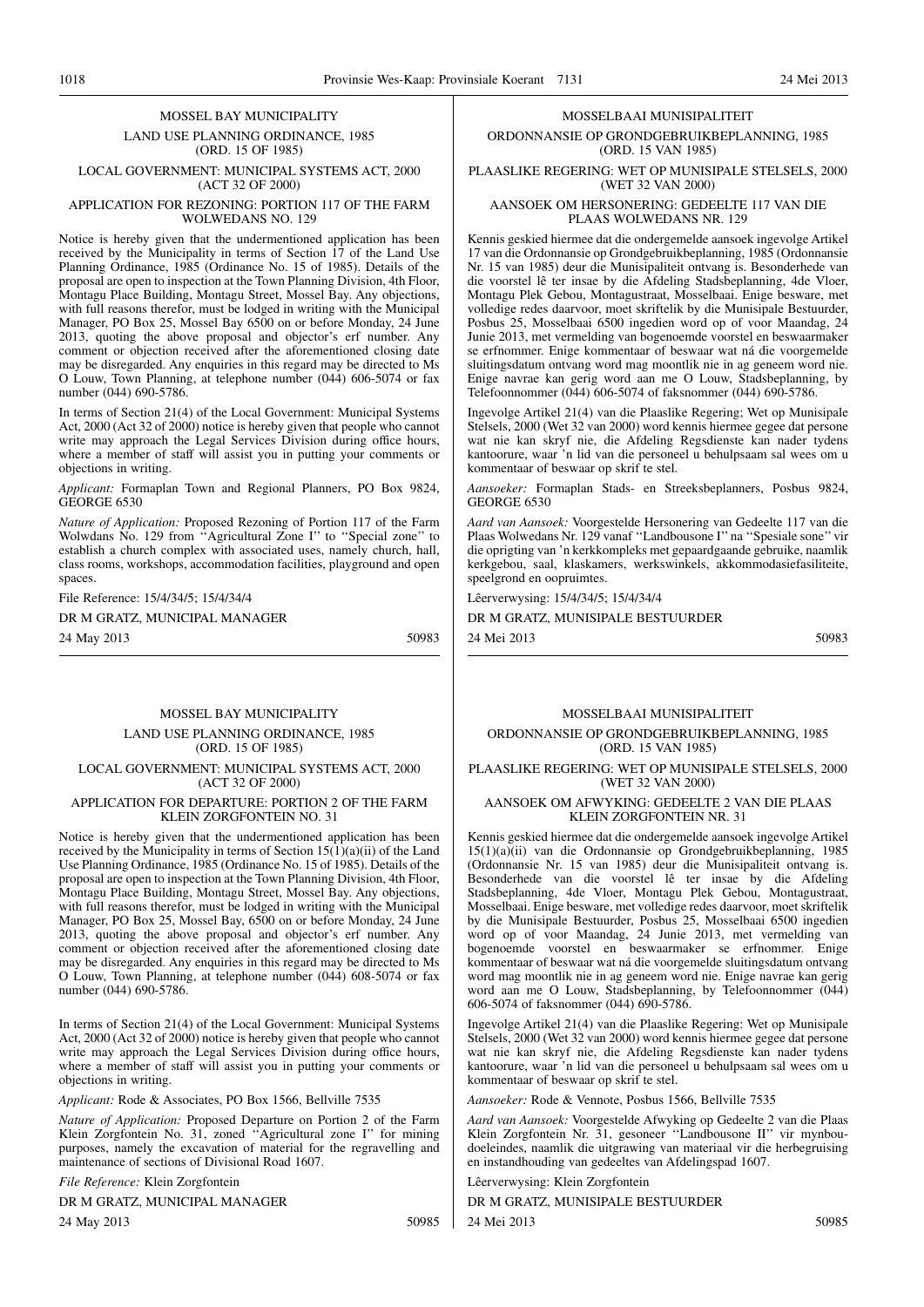#### MOSSEL BAY MUNICIPALITY

REMOVAL OF RESTRICTIONS ACT, 1967 (ACT 84 OF 1967)

LAND USE PLANNING ORDINANCE, 1985 (ORDINANCE NO. 15 OF 1985)

LOCAL GOVERNMENT: MUNICIPAL SYSTEMS ACT, 2000 (ACT 32 OF 2000)

#### APPLICATION FOR REMOVAL OF RESTRICTIONS, REZONING AND CONSENT USE: REMAINDER OF ERF 96 (ERF 892), 1 KORT STREET, GREAT BRAK RIVER

Notice is hereby given in terms of Section 3(6) of the Removal of Restrictions Act, 1967, Section 17 of the Land Use Planning Ordinance, 1985 and Regulation 4.6 of P.N. 1048/1988 (Section 8 Scheme Regulations, 1985) that the undermentioned applications have been received and are open to inspection at the Office of the Municipal Manager, Mossel Bay Municipality. Any enquiries may be directed to Ms O Louw, Town Planning Department, PO Box 25, Mossel Bay 6500, telephone number (044) 606-5074 and fax number (044) 690-5786. The application in terms of the aforementioned Act is also open to inspection at the Office of the Director: Land Management, Provincial Government of the Western Cape, at Room 201, 1 Dorp Street, Cape Town, from 08:00-12:30 and 13:00-15:30 (Monday to Friday). Telephonic enquiries in this regard may be made at (044) 805-8605 and the Directorate's fax number is (044) 874-2423. Any objections, with full reason therefor, should be lodged in writing at the Office of the abovementioned Director: Land Management, Region 3, at Private Bag X6530, George, 6530, with a copy to the abovementioned Municipal Manager on or before MONDAY, 1 JULY 2013 quoting the above Act and the objector's erf number. Any comments received after the aforementioned closing date may be disregarded.

In terms of Section 21(4) of the Local Government: Municipal Systems Act, 2000 (Act 32 of 2000) notice is hereby given that people who cannot write can approach the Department Legal Services during office hours where a member of staff will assist you in putting your comments or objections in writing.

*Applicant:* EO Janse van Rensburg, PO BOX 52473, WIERDAPARK 0149

*Nature of application:*

- 1. Removal of restrictive title conditions applicable to Erf 96, Great Brak River, to enable the owner to use his property as a gift shop and nursery.
- 2. Rezoning of Erf 96, Great Brak River from ''Residential Zone I'' to "Business zone II" with a consent use for a flat.

File Reference: 15/4/34/1; 15/4/34/5

#### DR M GRATZ, MUNICIPAL MANAGER

24 May 2013 50984

#### SWARTLAND MUNICIPALITY

#### NOTICE 108/2012/2013

#### PROPOSED DEPARTURE ON ERF 447, KORINGBERG

Notice is hereby given in terms of Section 15(1)(a)(ii) of Ordinance 15 of 1985 that an application has been received for a departure on a portion of erf  $447 \left( \pm 27 \right)$  in extent), situated in Riet Street, Koringberg in order to operate a house shop.

Further particulars are available during office hours (weekdays) at the Department Development Services, Office of the Manager: Planning, Building Control and Valuations, Municipal Office, Church Street, Malmesbury.

Any comments, whether an objection or support, may be lodged in writing with the undersigned not later than 24 June 2013 at 17:00.

JJ SCHOLTZ, MUNICIPAL MANAGER, MUNICIPAL OFFICE, PRIVATE BAG X52, MALMESBURY 7299

24 May 2013 50986

### MOSSELBAAI MUNISIPALITEIT

WET OP OPHEFFING VAN BEPERKINGS, 1967 (WET 84 VAN 1967)

ORDONNANSIE OP GRONDGEBRUIKBEPLANNING, 1985 (ORD. NR. 15 VAN 1985)

WET OP PLAASLIKE REGERING: MUNISIPALE STELSELS, 2000 (WET 32 VAN 2000)

#### AANSOEK OM OPHEFFING VAN BEPERKINGS, HERSONERING EN VERGUNNINGSGEBRUIK: RESTANT VAN ERF 96 (ERF 892), KORTSTRAAT 1, GROOT-BRAKRIVIER

Kennis geskied hiermee kragtens Artikel 3(6) van die Wet op Opheffing van Beperkings, 1967, Artikel 17 van die Ordonnansie op Grondgebruikbeplanning, 1985 asook Regulasie 4.6 van P.K. 1048/1988 (Artikel 8 Skemaregulasies, 1985) dat die ondergemelde aansoeke ontvang is en ter insae lê by die Kantoor van die Munisipale Bestuurder, Mosselbaai Munisipaliteit. Enige navrae kan gerig word aan me O Louw, Stadsbeplanning, Posbus 25, Mosselbaai 6500, Telefoonnommer (044) 606-5074 en faksnommer (044) 690-5786. Die aansoek ingevolge voormelde Wet lê ook ter insae by die Kantoor van die Direkteur: Grondbestuur, Provinsiale Regering van die Wes-Kaap, by Kamer 201, Dorpstraat 1, Kaapstad, vanaf 08:00-12:30 en 13:00-15:30 (Maandag tot Vrydag). Telefoniese navrae in hierdie verband kan gerig word aan (044) 805-8605 en die Direktoraat se faksnommer is (044) 874-2423. Enige besware, met die volledige redes daarvoor, moet skriftelik by die kantoor van die bogenoemde Direkteur: Geïntegreerde Omgewingsbestuur, Streek 3, Privaatsak X6509, George 6530, met 'n afskrif aan die bogenoemde Munisipale Bestuurder ingedien word op of voor MAANDAG, 1 JULIE 2013 met vermelding van bogenoemde Wet en die beswaarmaker se erfnommer. Enige kommentaar wat ná die voorgemelde sluitingsdatum ontvang word, mag moontlik nie in ag geneem word nie.

Ingevolge Artikel 21(4) van die Wet op Plaaslike Regering: Munisipale Stelsels, 2000 (Wet 32 van 2000) word kennis gegee dat persone wat nie kan skryf nie, die Afdeling Regsdienste kan nader tydens kantoorure waar 'n lid van die personeel u behulpsaam sal wees om u kommentaar of besware op skrif te stel.

*Aansoeker:* EO Janse van Rensburg, Posbus 52473, WIERDAPARK 0149

*Aard van aansoek:*

- 1. Opheffing van beperkende titelvoorwaardes van toepassing op Erf 96, Groot-Brakrivier, ten einde die eienaar in staat te stel om sy eiendom as 'n geskenkwinkel en kwekery te gebruik.
- 2. Hersonering van Erf 96, Groot-Brakrivier vanaf ''Residensiële sone I'' na ''Sakesone II'' met 'n vergunningsgebruik vir 'n woonstel.

Lêerverwysing: 15/4/34/1; 15/4/34/5

#### DR M GRATZ, MUNISIPALE BESTUURDER

24 Mei 2013 50984

#### SWARTLAND MUNISIPALITEIT

#### KENNISGEWING 108/2012/2013

#### VOORGESTELDE AFWYKING OP ERF 447, KORINGBERG

Kennis geskied hiermee ingevolge Artikel 15(1)(a)(ii) van Ordonnansie 15 van 1985 dat 'n aansoek ontvang is vir 'n afwyking op 'n gedeelte van erf 447 (groot ±27m<sup>2</sup>), geleë te Rietstraat, Koringberg ten einde 'n huiswinkel te bedryf.

Verdere besonderhede is gedurende gewone kantoorure (weeksdae) by Departement Ontwikkelingsdienste, die Kantoor van die Bestuurder : Beplanning, Boubeheer en Waardasies, Munisipale Kantoor, Kerkstraat, Malmesbury beskikbaar.

Enige kommentaar, hetsy beswaar of ondersteuning, kan skriftelik by die ondergetekende ingedien word nie later nie as 24 Junie 2013 om 17:00.

SCHOLTZ, MUNISIPALE BESTUURDER, MUNISIPALE KANTORE, PRIVAATSAK X52, MALMESBURY 7299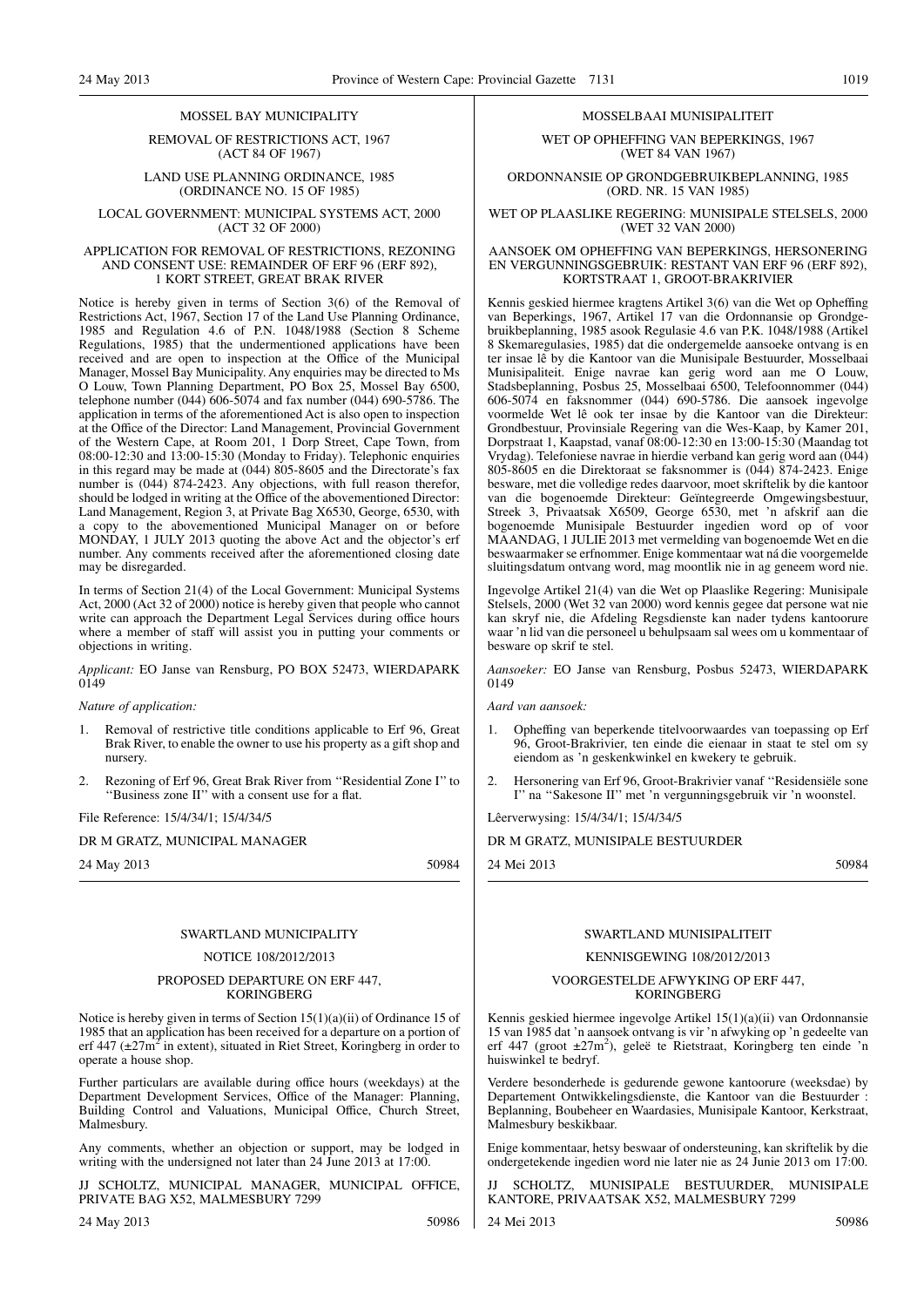#### SWARTLAND MUNICIPALITY

#### NOTICE 109/2012/2013

#### PROPOSED SUBDIVISION OF ERF 487, RIEBEEK KASTEEL

Notice is hereby given in terms of Section 24(1) of Ordinance 15 of 1985 that an application has been received for the subdivision of erf 487 (1460m2 in extent), situated c/o Main Road and Roos Street, Riebeek Kasteel into a remainder  $(\pm 730 \text{m}^2)$  and portion A  $(\pm 730 \text{m}^2)$ .

Further particulars are available during office hours (weekdays) at the Department Development Services, Office of the Manager: Planning, Building Control and Valuations, Municipal Office, Church Street, Malmesbury.

Any comments, whether an objection or support, may be lodged in writing with the undersigned not later than 24 June 2013 at 17:00.

JJ SCHOLTZ, MUNICIPAL MANAGER, MUNICIPAL OFFICE, PRIVATE BAG X52, MALMESBURY 7299

24 May 2013 50987

## SWARTLAND MUNICIPALITY NOTICE 113/2012/2013

#### PROPOSED REZONING OF PORTION OF FARM GROOTWATER NO. 1198, DIVISION MALMESBURY

Notice is hereby given in terms of Section 17(1) of Ordinance 15 of 1985 that an application has been received for the rezoning of a portion of farm Grootwater No. 1198 ( $\pm 245$ m<sup>2</sup> in extent), situated  $\pm 2$ km south of the R27 (West Coast Road) and R315 intersection from Open Space Zone III to Business Zone II. The purpose of the application is to obtain the correct land use rights for the restaurant and curio shop at the !Kwa Ttu San Culture and Educational Centre.

Further particulars are available during office hours (weekdays) at the Department Development Services, Office of the Manager: Planning, Building Control and Valuations, Municipal Office, Church Street, Malmesbury.

Any comments, whether an objection or support, may be lodged in writing with the undersigned not later than 24 June 2013 at 17:00

JJ SCHOLTZ, MUNICIPAL MANAGER, MUNICIPAL OFFICE, PRIVATE BAG X52, MALMESBURY 7299

24 May 2013 50988

#### SWARTLAND MUNICIPALITY

## NOTICE 111/2012/2013

#### PROPOSED CONSENT USE AND DEPARTURE ON THE REMAINDER OF FARM DOORNEKRAAL NO. 830, DIVISION MALMESBURY

Notice is hereby given in terms of paragraph 4.7 of the Section 8 Zoning Scheme Regulations of Ordinance 15 of 1985 that an application has been received for a consent use on farm Doornekraal no. 830 (564ha in extent), situated ±11km south of Malmesbury for a tourist facility and farm stall with a total extent of  $\pm 975$ m<sup>2</sup>.

The facility will include the following: a bush pub, ablution facilities, events centre with a stage and court yard, a restaurant, stoep and a farm stall.

Application is also made in terms of Section 15(1)(a)(i) of Ordinance 15 of 1985 to depart from the 30m building line (northern boundary) to ±10m for the erection of the abovementioned buildings.

Further particulars are available during office hours (weekdays) at the Department Development Services, Office of the Manager: Planning, Building Control and Valuations, Municipal Office, Church Street, Malmesbury.

Any comments, whether an objection or support, may be lodged in writing with the undersigned not later than 24 June 2013 at 17:00.

JJ SCHOLTZ, Municipal Manager, Municipal Office, Private Bag X52, MALMESBURY 7299

#### MUNISIPALITEIT SWARTLAND

#### KENNISGEWING 109/2012/2013

#### VOORGESTELDE ONDERVERDELING VAN ERF 487, RIEBEEK KASTEEL

Kennis geskied hiermee ingevolge Artikel 24(1) van Ordonnansie 15 van 1985 dat 'n aansoek ontvang is vir die onderverdeling van erf 487 (groot 1460m<sup>2</sup> ), geleë h/v Hoofweg en Roosstraat, Riebeek Kasteel in 'n restant  $(\pm 730 \text{m}^2)$  en gedeelte A ( $\pm 730 \text{m}^2$ ).

Verdere besonderhede is gedurende gewone kantoorure (weeksdae) by Departement Ontwikkelingsdienste, die Kantoor van die Bestuurder: Beplanning, Boubeheer en Waardasies, Munisipale Kantoor, Kerkstraat, Malmesbury beskikbaar.

Enige kommentaar, hetsy beswaar of ondersteuning, kan skriftelik by die ondergetekende ingedien word nie later nie as 24 Junie 2013 om 17:00.

SCHOLTZ, MUNISIPALE BESTUURDER, MUNISIPALE KANTOOR, PRIVAATSAK X52, MALMESBURY 7299

24 Mei 2013 50987

## SWARTLAND MUNISIPALITEIT

## KENNISGEWING 113/2012/2013

VOORGESTELDE HERSONERING VAN 'N GEDEELTE VAN PLAAS GROOTWATER NR. 1198, AFDELING MALMESBURY

Kennis geskied hiermee ingevolge Artikel 17(1) van Ordonnansie 15 van 1985 dat 'n aansoek ontvang is vir die hersonering van gedeelte van plaas Grootwater Nr. 1198 (groot ±245m<sup>2</sup> ), geleë ±2km suid van die R27 (Weskuspad) en R315 kruising vanaf Oopruimtesone III na Sakesone II. Die doel van die aansoek is om die korrekte grondgebruiksregte te verkry vir die restaurant en aandenkingswinkel by die !Kwa Ttu San Kultuur en Onderrigsentrum.

Verdere besonderhede is gedurende gewone kantoorure (weeksdae) by Departement Ontwikkelingsdienste, die Kantoor van die Bestuurder: Beplanning, Boubeheer en Waardasies, Munisipale Kantoor, Kerkstraat, Malmesbury beskikbaar.

Enige kommentaar, hetsy beswaar of ondersteuning, kan skriftelik by die ondergetekende ingedien word nie later nie as 24 Junie 2013 om 17:00.

JJ SCHOLTZ, MUNISIPALE BESTUURDER, MUNISIPALE KANTOOR, PRIVAATSAK X52, MALMESBURY 7299 24 Mei 2013 50988

# SWARTLAND MUNISIPALITEIT

## KENNISGEWING 111/2012/2013

VOORGESTELDE VERGUNNINGSGEBRUIK EN AFWYKING OP DIE RESTANT VAN PLAAS DOORNEKRAAL NR. 830, AFDELING MALMESBURY

Kennis geskied hiermee ingevolge paragraaf 4.7 van die Artikel 8 Soneringskemaregulasies van Ordonnansie 15 van 1985 dat 'n aansoek ontvang is vir 'n vergunningsgebruik op plaas Doornekraal Nr. 830 (groot 564ha), geleë ±11km suid van Malmesbury vir 'n toeristefasiliteit en plaasstalletjie met 'n totale grootte van ±975m<sup>2</sup>.

Die fasiliteit sal die volgende insluit: 'n ''bush pub'', ablusiegeriewe, 'n aktiwiteitsentrum met 'n verhoog en binnehof, 'n restaurant, stoep en 'n plaasstalletiie.

Aansoek word verder ingevolge Artikel 15(1)(a)(i) van Ordonnansie 15 van 1985 gedoen, ten einde af te wyk van die 30m boulyn (noordelike grens) na ±10m vir die oprigting van bogenoemde geboue.

Verdere besonderhede is gedurende gewone kantoorure (weeksdae) by Departement Ontwikkelingsdienste, die Kantoor van die Bestuurder: Beplanning, Boubeheer en Waardasies, Munisipale Kantoor, Kerkstraat, Malmesbury beskikbaar.

Enige kommentaar, hetsy beswaar of ondersteuning, kan skriftelik by die ondergetekende nie later nie as 24 Junie 2013 om 17:00 ingedien word.

SCHOLTZ, MUNISIPALE BESTUURDER, MUNISIPALE KANTORE, PRIVAATSAK X52, MALMESBURY 7299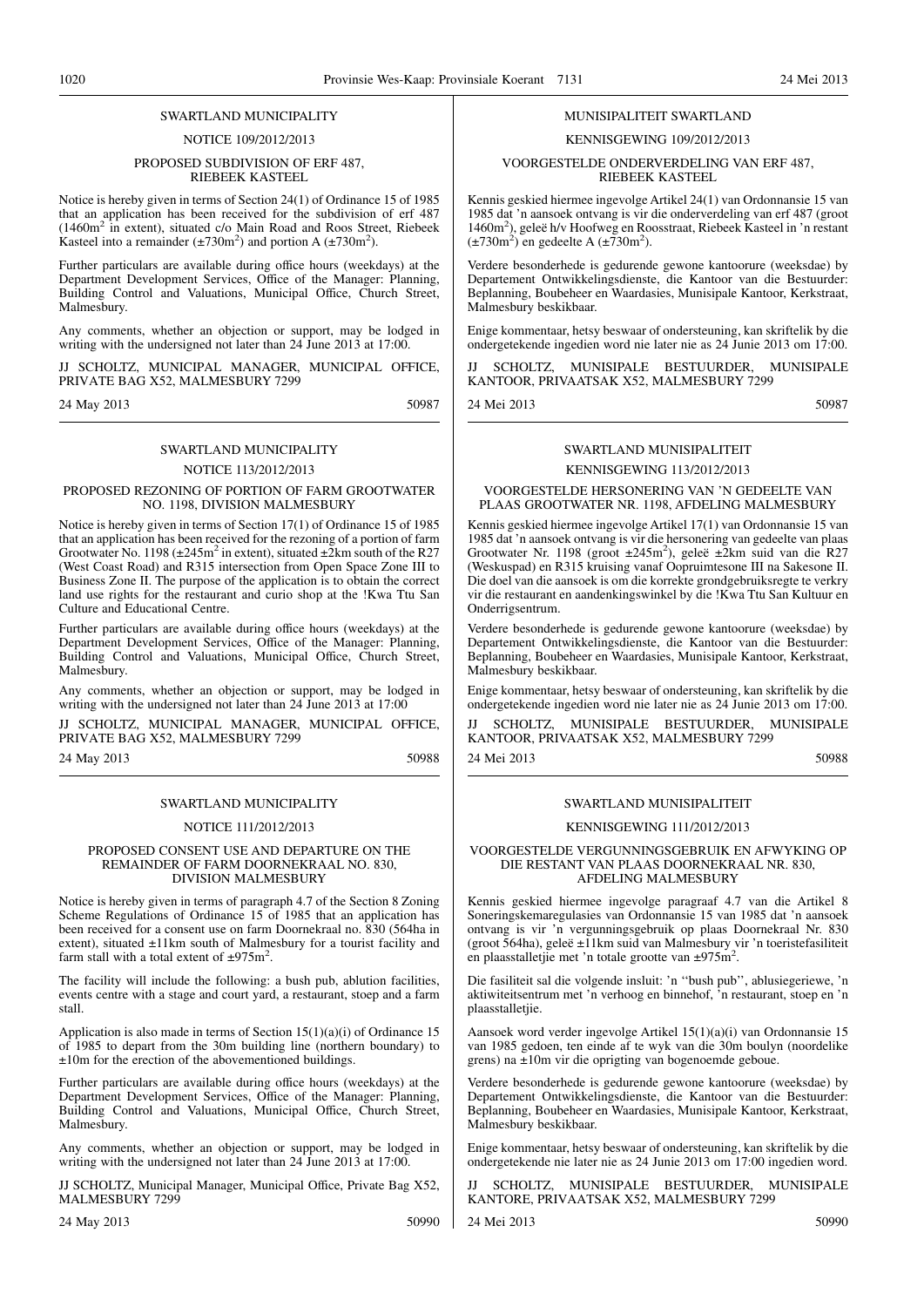#### SWARTLAND MUNICIPALITY

#### NOTICE 112/2012/2013

#### PROPOSED REZONING OF PORTION OF PORTION 75 OF FARM GOEDEHOOP NO. 758, DIVISION MALMESBURY

Notice is hereby given in terms of Section 17(1) of Ordinance 15 of 1985 that an application has been received for the rezoning of a portion of portion 75 of farm Goedehoop No. 758 (±800m<sup>2</sup> in extent), situated in Tierfontein from Agricultural Zone I to Agricultural Zone II. The purpose of the application is to obtain the correct land use rights for the Fynbos Fine Foods Processing Plant which produce sauces, spices and pickled products.

Further particulars are available during office hours (weekdays) at the Department Development Services, Office of the Manager: Planning, Building Control and Valuations, Municipal Office, Church Street, Malmesbury.

Any comments, whether an objection or support, may be lodged in writing with the undersigned not later than 24 June 2013 at 17:00.

JJ SCHOLTZ, MUNICIPAL MANAGER, MUNICIPAL OFFICE, PRIVATE BAG X52, MALMESBURY 7299

24 May 2013 50991

## SWARTLAND MUNICIPALITY

#### NOTICE 107/2012/2013

CLOSING OF PORTION OF KLOOF STREET ADJOINING ERVEN 188 AND 2045, RIEBEEK KASTEEL

Notice is hereby given in terms of Section 137(1) of Ordinance 20 of 1974 that portion of Kloof Street adjoining erven 188 and 2045, Riebeek Kasteel has been closed. (S/8186/25 v2 p4)

SCHOLTZ, MUNICIPAL MANAGER, MUNICIPAL OFFICE, PRIVATE BAG X52, MALMESBURY 7299

24 May 2013 50992

#### STELLENBOSCH MUNICIPALITY

#### REZONING: FARM NO. 1170, PAARL DIVISION

Notice is hereby given in terms of Section 17 of the Land Use Planning Ordinance, 1985 (Ordinance No. 15 of 1985) that the undermentioned application has been received and is open to inspection at the Office of the Director: Planning & Economic Development at the Planning Advice Centre, Plein Street, Stellenbosch (Tel. (021) 808-8606). Enquiries may be directed to Mr C Alexander, PO Box 17, Stellenbosch, 7599, Tel. (021) 808-8645 and fax number (021) 808-8651 weekdays during the hours of 08:30 to 15:30. Any objections, with full reasons therefor, may be lodged in writing at the office of the abovementioned Director on or before 24 June 2013 quoting the above relevant legislation and the objector's erf and phone numbers and address. Any objections received after aforementioned closing date may be considered invalid.

This advertisement is also available on the Municipal website www.stellenbosch.gov.za, on the Planning and Economic Development page.

*Applicant:* David, Hellig & Abrahamse, Professional Land Surveyors

*Erf/Erven number(s):* Farm 1170, Paarl Division

*Locality/Address:* ±12km west of Franschhoek

*Nature of application:* Proposed rezoning of a portion  $\pm 1985$ m<sup>2</sup> in extent of Farm No. 1170, Paarl Division from Agricultural Zone I to Agricultural Zone II in order to establish a wine cellar with a building footprint of 1610m<sup>2</sup> and service yard area of 375m<sup>2</sup> in extent.

MUNICIPAL MANAGER

Notice No. P13/13

24 May 2013 50993

#### SWARTLAND MUNISIPALITEIT

#### KENNISGEWING 112/2012/2013

#### VOORGESTELDE HERSONERING VAN 'N GEDEELTE VAN GEDEELTE 75 VAN PLAAS GOEDE HOOP NR. 758, AFDELING MALMESBURY

Kennis geskied hiermee ingevolge Artikel 17(1) van Ordonnansie 15 van 1985 dat 'n aansoek ontvang is vir die hersonering van gedeelte van gedeelte 75 van plaas Goedehoop Nr. 758 (groot ±800m<sup>2</sup>), geleë in Tierfontein vanaf landbousone I na landbousone II. Die doel van die aansoek is om die korrekte grondgebruiksregte te verkry vir die ''Fynbos Fine Foods Processing Plant'' wat souse, speserye en ingelegde produkte produseer.

Verdere besonderhede is gedurende gewone kantoorure (weeksdae) by Departement Ontwikkelingsdienste, die Kantoor van die Bestuurder: Beplanning, Boubeheer en Waardasies, Munisipale Kantoor, Kerkstraat, Malmesbury beskikbaar.

Enige kommentaar, hetsy beswaar of ondersteuning, kan skriftelik by die ondergetekende ingedien word nie later nie as 24 Junie 2013 om 17:00.

SCHOLTZ, MUNISIPALE BESTUURDER, MUNISIPALE KANTOOR, PRIVAATSAK X52, MALMESBURY 7299

24 Mei 2013 50991

#### MUNISIPALITEIT SWARTLAND

#### KENNISGEWING 107/2012/2013

SLUITING VAN GEDEELTE VAN KLOOFSTRAAT GRENSEND AAN ERWE 188 EN 2045, RIEBEEK KASTEEL

Kennis geskied hiermee ingevolge Artikel 137(1) van Ordonnansie 20 van 1974 dat gedeelte van Kloofstraat grensend aan erwe 188 en 2045, Riebeel Kasteel gesluit is. (S/8186/25 v2 p4).

SCHOLTZ, MUNISIPALE BESTUURDER, MUNISIPALE KANTOOR, PRIVAATSAK X52, MALMESBURY 7299

24 Mei 2013 50992

#### MUNISIPALITEIT STELLENBOSCH

#### HERSONERING: PLAAS NR. 1170, AFDELING PAARL

Kennis geskied hiermee ingevolge Artikel 17 van die Ordonnansie op Grondgebruikbeplanning, 1985 (Ordonnansie Nr. 15 van 1985), dat die onderstaande aansoek ontvang is en by die Kantoor van die Direkteur: Beplanning & Ekonomiese Ontwikkeling by die Advieskantoor (Tel. (021) 808-8606) in Pleinstraat, Stellenbosch ter insae lê. Navrae kan aan mnr C Alexander by Posbus 17, Stellenbosch 7599, Tel. (021) 808-8645 en Faksnr. (021) 808-8651 weeksdae gedurende 08:30 tot 15:30 gerig word. Besware, met volledige redes daarvoor, mag skriftelik by die kantoor van die bogenoemde Direkteur, op of voor 24 Junie 2013 ingedien word, met vermelding van die relevante wetgewing, die beswaarmaker se erf- en telefoonnommer sowel as adres. Enige besware ontvang ná voormelde stuitingsdatum, mag as ongeldig geag word.

Hierdie kennisgewing is ook beskikbaar op die Munisipale webtuiste www.stellenbosch.gov.za, op die Beplanning en Ekonomiese Ontwikkelingsblad.

*Applikant:* David, Hellig & Abrahamse, Professional Land Surveyors

*Erf-/Erwenommer(s):* Plaas Nr. 1170, Afdeling Paarl

*Ligging/Adres:* ±12km wes van Franschhoek

*Aard van aansoek:* Voorgestelde hersonering van 'n gedeelte van ±1985m<sup>2</sup> in grootte van Plaas Nr. 1170, Afdeling Paarl vanaf Landbousone I na Landbousone II om 'n wynkelder met 'n grootte van 1610m<sup>2</sup> en 'n diensarea van  $375m^2$  in grootte te vestig.

MUNISIPALE BESTUURDER

Kennisgewingnr. P13/13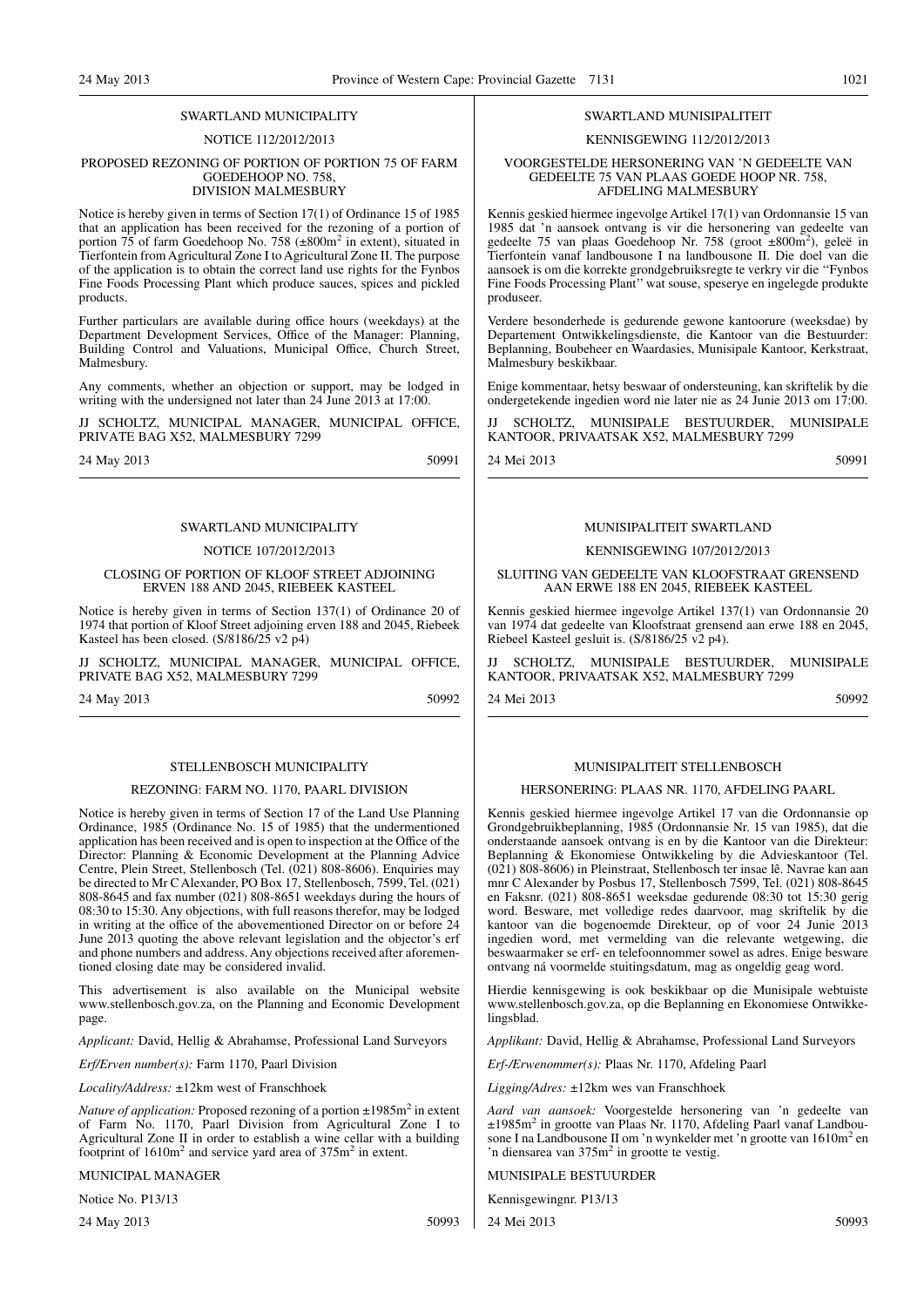#### SWELLENDAM MUNICIPALITY

#### APPLICATION FOR DEPARTURE: ERF 2854, SWELLENDAM

Notice is hereby given in terms of the Land Use Planning Ordinance, 1985 (Ordinance No. 15 of 1985) that Council has received an application from Mr TH Augustyn for a departure on Erf 2854, Swellendam in order to build a second dwelling on the property.

Further particulars regarding the proposal are available for inspection at the Municipal Office, Swellendam during office hours. Objections to the proposal, if any, must reach the undermentioned on or before 24 June 2013.

Persons who are unable to read and write will be assisted, during office hours, at the Municipal Office, Swellendam, to write down their objections.

J MARTHINUS, ACTING MUNICIPAL MANAGER, MUNICIPAL OFFICE, SWELLENDAM

Notice: S29/2013

24 May 2013 50994

#### SWELLENDAM MUNICIPALITY

#### APPLICATION FOR DEPARTURE: ERF 1328, SWELLENDAM

Notice is hereby given in terms of the Land Use Planning Ordinance, 1985 (Ordinance No. 15 of 1985) that Council has received an application from Mrs SE van den Bergh for a departure on Erf 1328, Swellendam in order to build a second dwelling on the property.

Further particulars regarding the proposal are available for inspection at the Municipal Office, Swellendam during office hours. Objections to the proposal, if any, must reach the undermentioned on or before 24 June 2013.

Persons who are unable to read and write will be assisted, during office hours, at the Municipal Office, Swellendam, to write down their objections.

J MARTHINUS, ACTING MUNICIPAL MANAGER, MUNICIPAL OFFICE, SWELLENDAM

Notice: S28/2013

24 May 2013 50995

#### SWELLENDAM MUNISIPALITEIT

#### AANSOEK OM AFWYKING: ERF 2854, SWELLENDAM

Kennis geskied hiermee in terme van die Ordonnansie op Grondgebruikbeplanning, 1985 (Ordonnansie Nr. 15 van 1985) dat die Raad 'n aansoek ontvang het van mnr TH Augustyn vir 'n afwyking op Erf 2854, Swellendam ten einde 'n 2de wooneenheid op die eiendom op te rig.

Verdere besonderhede van die voorstel lê gedurende kantoorure by die Swellendam Munisipale Kantoor ter insae. Skriftelike besware teen die voorstel, indien enige, moet die ondergemelde bereik voor of op 24 Junie 2013.

Persone wat nie kan lees en skryf nie, sal gedurende kantoorure by die Munisipale Kantoor, Swellendam gehelp word om hul besware neer te skryf.

J MARTHINUS, WAARNEMENDE MUNISIPALE BESTUURDER, MUNISIPALE KANTOOR, SWELLENDAM

Kennisgewing: S29/2013

24 Mei 2013 50994

#### SWELLENDAM MUNISIPALITEIT

#### AANSOEK OM AFWYKING: ERF 1328, SWELLENDAM

Kennis geskied hiermee in terme van die Ordonnansie op Grondgebruikbeplanning, 1985 (Ordonnansie Nr. 15 van 1985) dat die Raad 'n aansoek ontvang het van mev SE van den Bergh vir 'n afwyking op Erf 1328, Swellendam ten einde 'n tweede wooneenheid op die eiendom op te rig.

Verdere besonderhede van die voorstel lê gedurende kantoorure by die Swellendam Munisipale Kantoor ter insae. Skriftelike besware teen die voorstel, indien enige, moet die ondergemelde bereik voor of op 24 Junie 2013.

Persone wat nie kan lees en skryf nie, sal gedurende kantoorure by die Munisipale Kantoor, Swellendam gehelp word om hul besware neer te skryf.

J MARTHINUS, WAARNEMENDE MUNISIPALE BESTUURDER, MUNISIPALE KANTOOR, SWELLENDAM

Kennisgewing: S28/2013

24 Mei 2013 50995

#### THEEWATERSKLOOF MUNICIPALITY

#### REMOVAL OF RESTRICTIONS ACT, 1967 (ACT 84 OF 1967): ERF 415, RIVIERSONDEREND

Notice is hereby given in terms of Section 3(6) of the above Act that the undermentioned application has been received and is open to inspection at the Office of the Municipal Manager/Chief Executive Officer, Theewaterskloof Municipality, and any enquiries may be directed to The Municipal Manager, PO Box 24, Caledon 7230, from 21 May 2013 to 9 July 2013. The application is also open for inspection at the Office of the Director, Integrated Environmental Management: Region B1, Provincial Government of the Western Cape, at Room 601, 1 Dorp Street, Cape Town, from 08:00-12:30 and 13:00-15:30 (Monday to Friday). Telephonic enquiries in this regard may be made at (021) 483-3009 and the Directorate's fax number is (021) 483-4372. Any objections, with full reasons therefor, should be lodged in writing at the Office of the abovementioned Director: Land Development Management/Chief Executive Officer on or before 9 July 2013, quoting the above Act and the objector's erf number. Any comments received after the aforementioned closing date may be disregarded.

*Applicants:* Town & Country Town Planners (on behalf of C Slade)

*Nature of application:* Removal of a restrictive title condition applicable to Remainder Erf 415, 11 Church Street, Riviersonderend to enable the owner to store and/or sell liquor from the proposed tavern on the subject property.

#### Reference number: R/415

Notice number: KOR 26/2013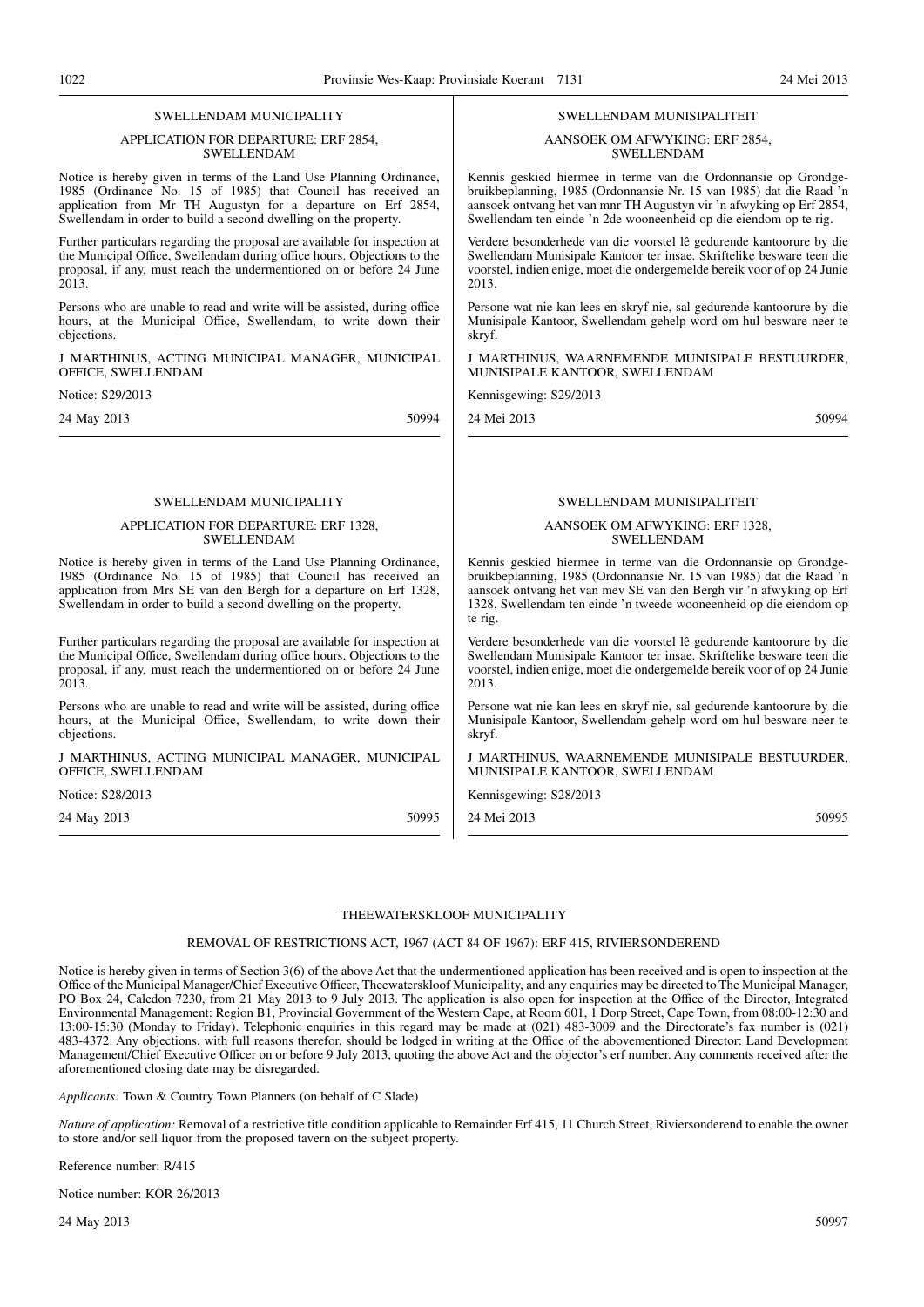#### THEEWATERKLOOF MUNISIPALITEIT

#### WET OP OPHEFFING VAN BEPERKINGS, 1967 (WET 84 VAN 1967): ERF 415, RIVIERSONDEREND

Kragtens Artikel 3(6) van bostaande Wet word hiermee kennis gegee dat die onderstaande aansoek ontvang is en ter insae lê by die Kantoor van die Munisipaie Bestuurder/Hoof Uitvoerende Beampte, Theewaterskloof Munisipalitelt, vanaf 21 Mei 2013 tot 9 Julie 2013, en enige navrae kan gerig word aan Die Munisipaie Bestuurder, Posbus 24, Caledon 7230. Die aansoek lê ook ter insae by die Kantoor van die Direkteur, Geïntegreerde Omgewingsbestuur: Streek B1, Provinsiale Regering van die Wes Kaap, by Kamer 601, Dorpstraat 1, Kaapstad, vanaf 08:00 en 13:00-15:30 (Maandag tot Vrydag). Telefoniese navrae in hierdie verband kan gerig word aan (021) 483-3009 en die Direktoraat se faksnommer is (021) 483-4372. Enige besware, met die volledige redes daarvoor, moet skriftelik by die Kantoor van die bogenoemde Direkteur: Grondontwikkelingsbestuur, Privaatsak X9086, Kaapstad 8000, met 'n afskrif aan die bogenoemde Munisipale Bestuurder/Hoof Uitvoerende Beampte, ingedien word op voor 9 Julie 2013 met vermelding van bogenoemde Wet en die beswaarmaker se erfnommer. Enige kommentaar wat ná die voorgemelde sluitingsdatum ontvang word, mag moontlik nie in ag geneem word nie.

*Aansoekers:* Town & Country Stadsbeplanners (namens C Slade)

*Aard van aansoek:* Opheffing van 'n beperkende titelvoorwaarde van toepassing op Restant Erf 415, Kerkstraat 11, Riviersonderend om die eienaar in staat te stel om drank te stoor en/of te verkoop vanaf die voorgestelde taverne op die betrokke perseel.

Verwysingsnommer: R/415

Kennisgewingnommer: KOR 26/2013

24 Mei 2013 50997

#### THEEWATERSKLOOF MASIPALA WASE

#### UMTHETHO WOKUSUSA IZITHINTELO, 1967 (UMTHETHO 84 KA-1967): ERF 415, RIVIERSONDEREND

Apha kukhutswa isaziso, ngokwemiqathango yecandelo 3(6) lalo Mthetho ukhankanywe ngentla apha, sokuba kuye kwafunyanwa esi sicelo singezantsi apha, nokuba kuvulelekile ukuba singeza kuphendlwa kwiOfisi yeManejala kaMasipala wase..., Theewaterskloof, kwaye nayiphi na imibuzo ingathunyelwa kulo: ...Municipal Manager, PO Box 24, Caledon 7230. Esi sicelo kananjalo kukwavulelekile nokubo siye kuphendlwa kwiOfisi yoMlawuli: kuLawulo lokusiNgqongileyo Olumanyanisiweyo (Integrated Environmental Management): uMmandla B1, kaRhulumente wePhondo leNtshona Koloni, kwiGumbt elingu-601, 1 Dorp Street, Cape Town, ukusukela ngentsimbi ye-08:00 ukuya kweye- 12:30 nango-13:00 ukuya ku-15:30 (ngoMvulo ukuya kutsho ngoLwesihlanu). Imibuzo eyenziwa ngomnxeba ephathelele kulo mba ingenziwa ngokutsalela kwa-(021) 483-3009, kwaye ke inomboio yefikasi yeli Candelo loLawulo ngu-(021) 483-3098. Naziphi na izikhalazo, ekufuneka zihambe nezizathu ezipheleleyo, kufuneka zingeniswe ngento ebhaliweyo kule ofisi ikhankanywe ngentla apha yoMlawuli kuLawulo lokusiNgqongileyo Olumanyanisiweyo (Integrated Environmental Management) kwaPrivate Bag X9086, Cape Town 8000, ngomhla we... okanye phambi kwawo (9 July 2013), kuxelwe lo Mtheto ungetla apha kunye nenombolo yesiza salowo ukhalazayo. Naziphi na izimvo ezithe zafika emva kwalo mhla wokuvala ukhankanyiweyo zisenokungahoywa.

*Umfaki sicelo:* Town & Country Planners (egameni licaC Slade)

*Uhlobo lwesicelo:* Ukususwa kwemiqathango yezithintelo zolwakhiwo kwitayitile yentsalela yesiza 415, 11 Church Street, eRiviersonderend, ukeze umniniso agcine okanye athengise utywala kwithaveni ecetywayo kumhlaba lowo.

Reference number: R/415

Notice number: KOR 26/2013

24 May 2013 50997

#### WITZENBERG MUNICIPALITY

REMOVAL OF RESTRICTIONS ACT, 1967 (ACT 84 OF 1967)

Notice is hereby given in terms of Section 3(6) of the above Act that the undermentioned application has been received and is open to inspection at the Office of the Municipal Manager, Witzenberg Municipality, and any enquiries may be directed to Hennie Taljaard, Senior Town Planner, Witzenberg Municipality, PO Box 44, Ceres 6835, Tel. (023) 316-8554, Fax (023) 316-1877, e-mail: htaljaard@witzenberg.gov.za. The application is also open to inspection at the Office of the Director, Integrated Environmental Management, Provincial Government of the Western Cape, at Room 204, 1 Dorp Street, Cape Town, from 08:00-12:30 and 13:00-15:30 (Monday to Friday). Telephonic enquiries in this regard may be made at (021) 483-8105 and the Directorate's fax number is (021) 483-3633. Any objections, with full reasons therefor, should be lodged in writing at the Office of the abovementioned Director: Integrated Environmental Management at Private Bag X9086, Cape Town 8000, with a copy to the abovementioned Municipal Manager on or before 26 June 2013, quoting the above Act and the objector's erf number. Any comments received after the aforementioned closing date may be disregarded.

#### *Applicant:* Elsie Dorothea Higgens

*Nature of application:* Removal of restrictive title conditions applicable to Erf 2103, Ceres, to enable the owner to erect a block of flats consisting of 6 units on the property.

24 May 2013 51001

## WITZENBERG MUNISIPALITEIT

#### WET OP OPHEFFING VAN BEPERKINGS, 1967 (WET 84 VAN 1967)

Kragtens Artikel 3(6) van bostaande Wet word hiermee kennis gegee dat die onderstaande aansoek ontvang is en ter insae lê by die Kantoor van die Munisipale Bestuurder, Munisipaliteit Witzenberg, en enige navrae kan gerig word aan Hennie Taljaard, die Senior Stadsbeplanner, Munisipaliteit Witzenberg, Posbus 44, Ceres 6835, of by die kantoor te Voortrekkerstraat 50, Ceres, Tel. (023) 316-8554, Faks (023) 316-1877, e-pos: htaljaard@witzenberg.gov.za. Die aansoek lê ook ter insae by die Kantoor van die Direkteur, Geïntegreerde Omgewingsbestuur, Provinsiale Regering van die Wes-Kaap, by Kamer 204, Dorpstraat 1, Kaapstad, vanaf 08:00-12:30 en 13:00-15:30 (Maandag tot Vrydag). Telefoniese navrae in hierdie verband kan gerig word aan (021) 483-8105 en die Direktoraat se faksnommer is (021) 483-3633. Enige besware, met die volledige redes daarvoor, moet skriftelik by die Kantoor van die bogenoemde Direkteur: Geïntegreerde Omgewingsbestuur, Privaatsak X9086, Kaapstad 8000, met 'n afskrif aan die bogenoemde Munisipale Bestuurder, ingedien word op of voor 26 Junie 2013 met vermelding van bogenoemde Wet en die beswaarmaker se erfnommer. Enige kommentaar wat ná die voorgemelde sluitingsdatum ontvang word, mag moontlik nie in ag geneem word nie.

#### *Aansoeker:* Elsie Dorothea Higgens

*Aard van aansoek:* Opheffing van beperkende titelvoorwaardes van toepassing op Erf 2103, Ceres, ten einde die eienaar in staat te stel om 'n blok woonstelle, wat bestaan uit 6 eenhede op die eiendom op te rig. 24 Mei 2013 51001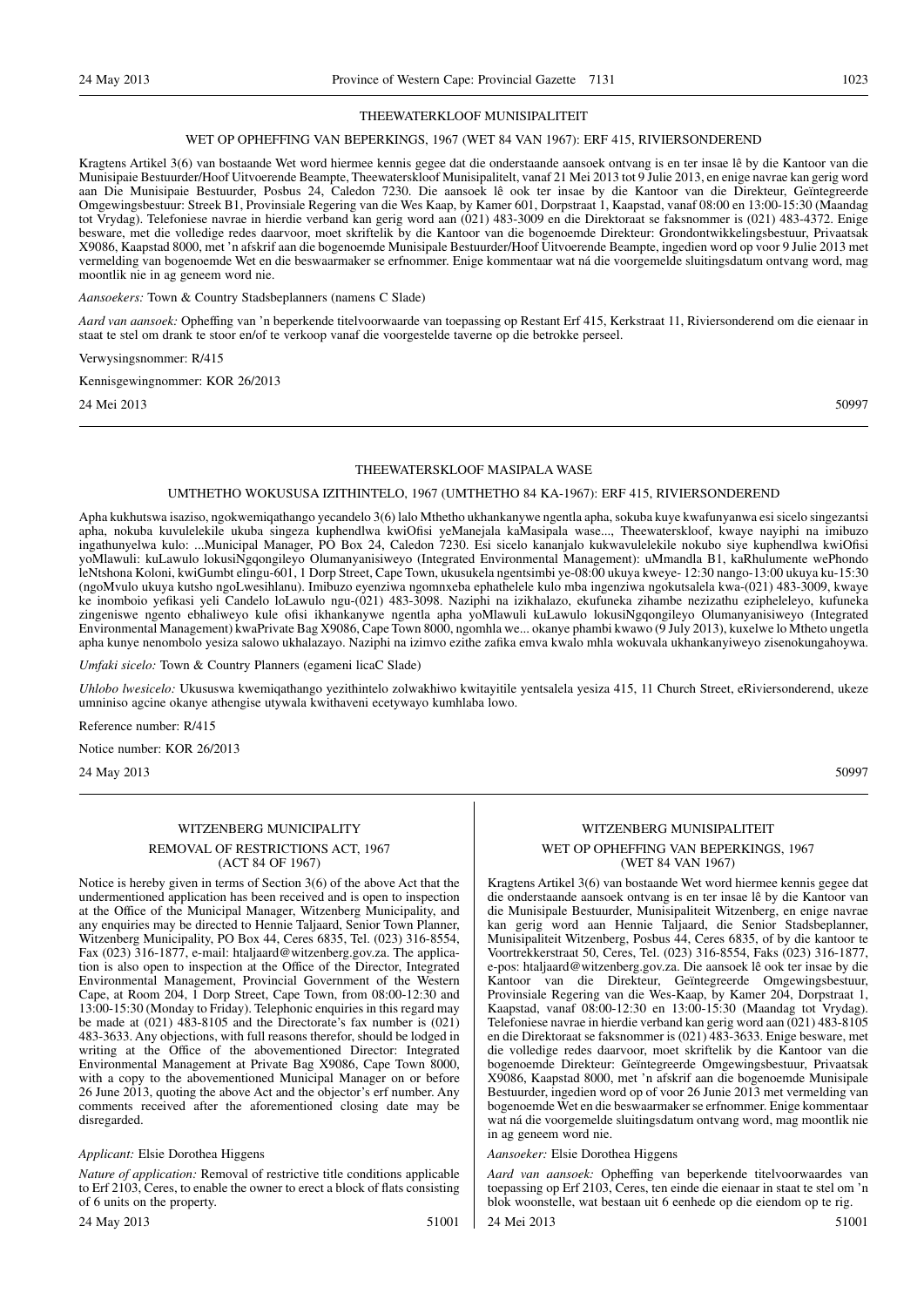#### GEORGE MUNICIPALITY

#### NOTICE NO. 024/2013

#### PROPOSED SUBDIVISION, REZONING AND CONSENT USE: KRAAIBOSCH 195/5, DIVISION GEORGE

Notice is hereby given that Council has received the following application on the abovementioned property in terms of the Land Use Planning Ordinance, 1985 (Ordinance No. 15 of 1985):

- 1. Subdivision in terms of Section 24 of the Land Use Planning Ordinance, 1985 (Ordinance No. 15 of 1985) of the farm Kraaibosch 195 into Portion A (±31.99ha) and Remainder (±18.64ha);
- 2. Rezoning in terms of Section 16 as read with Section 22 of the Land Use Planning Ordinance, 1985 (Ordinance No. 15 of 1985) of Portion A from Agricultural Zone I to Subdivisional Area;
- The subdivision of the Subdivisional Area in terms of Section 24 of the Land Use Planning Ordinance, 1985 (Ordinance No. 15 of 1985) into the following: 158 Residential Zone I erven; 1 Residential Zone III erf; 1 Business Zone I erf; 2 Open Space Zone I erven; 1 Open Space Zone II erf; 1 Open Space Zone II (Private Road) erf, 1 Transport Zone II (Public Road); (Total = 163 erven and 2 roads);
- 4. Consent use in terms of Regulation 4.6 of the Section 8 Zoning Scheme Regulations for Retirement Village on the Residential Zone III erf (7.5041ha).

Details of the proposal are available for inspection at the Council's Office, Civic Centre, 5th Floor, York Street, George, during normal office hours, Monday to Friday.

#### *Enquiries:* Marisa Arries

*Reference:* Kraaibosch 195/5, Division George

Motivated objections, if any, must be lodged in writing with the Senior Manager: Planning by not later than Monday, 24 June 2013. Please take note that no objections via e-mail will be accepted.

Any person, who is unable to write, can submit their objection verbally to the Council's Office where they will be assisted by a staff member to put their comments in writing.

T BOTHA, MUNICIPAL MANAGER, CIVIC CENTRE, YORK STREET, GEORGE 6530

Marisa Arries: Tel. (044) 801-9473. Fax: 086 570 1900

E-mail: marisa@george.org.za

24 May 2013 50976

#### MUNISIPALITEIT GEORGE

#### KENNISGEWINGNR. 024/2013

#### VOORGESTELDE ONDERVERDELING, HERSONERING EN VERGUNNINGSGEBRUIK: KRAAIBOSCH 195/5, AFDELING GEORGE

Kennis geskied hiermee dat die Raad die volgende aansoek op bogenoemde eiendom ontvang het in terme van die Ordonnansie op Grondgebruikbeplanning, 1985 (Ordonnansie Nr. 15 van 1985):

- 1. Onderverdeling in terme van Artikel 24 van die Ordonnansie op Grondgebruikbeplanning, 1985 (Ordonnansie Nr. 15 van 1985) van Gedeelte 5 van die Plaas Kraaibosch 195 in gedeelte A (±31.99ha) en Restant (±18.64ha);
- 2. Hersonering in terme van Artikel 16 saamgelees met Artikel 22 van die Ordonnansie op Grondgebruikbeplanning, 1985 (Ordonnansie Nr. 15 van 1985) van Gedeelte A vanaf Landbousone I na 'n Onderverdelingsgebied;
- 3. Onderverdeling van die Onderverdelingsgebied in terme van Artikel 24 van die Ordonnansie op Grondgebruikbeplanning, 1985 (Ordonnansie Nr. 15 van 1985) in die volgende: 158 Residensiëlesone I erwe; 1 Residensiëlesone III erf; 1 Sakesone I erf; 2 Oopruimtesone I erwe; 1 Oopruimtesone II erf; 1 Oopruimtesone II (privaatpad); 1 Vervoersone II (Openbare Pad) erf; (Totaal = 163 erwe en 2 paaie);
- 4. Vergunningsgebruik in terme van Regulasie 4.6 van die Artikel 8 Soneringskemaregulasies vir 'n Aftreeoord op die Residensiële Sone III erf (7.5041ha).

Volledige besonderhede van die voorstel sal gedurende gewone kantoorure, Maandag tot Vrydag, ter insae beskikbaar wees by die Raad se Kantoor, Burgersentrum, 5de Vloer, Yorkstraat, George.

*Navrae:* Marisa Arries

*Verwysing:* Kraaibosch 195/5, Afdeling George

Gemotiveerde besware, indien enige, moet skriftelik by die Senior Bestuurder: Beplanning ingedien word nie later nie as Maandag, 24 Junie 2013. Let asseblief daarop dat geen e-pos besware aanvaar word nie.

Indien 'n persoon nie kan skryf nie, kan sodanige persoon sy kommentaar mondelings by die Raad se kantoor aflê waar 'n personeellid sal help om die kommentaar/vertoë op skrif te stel.

T BOTHA, MUNISIPALE BESTUURDER, BURGERSENTRUM, YORKSTRAAT, GEORGE 6530

Marisa Arries: Tel.: (044) 801-9473. Faks: 086 570 1900

E-pos: marisa@george.org.za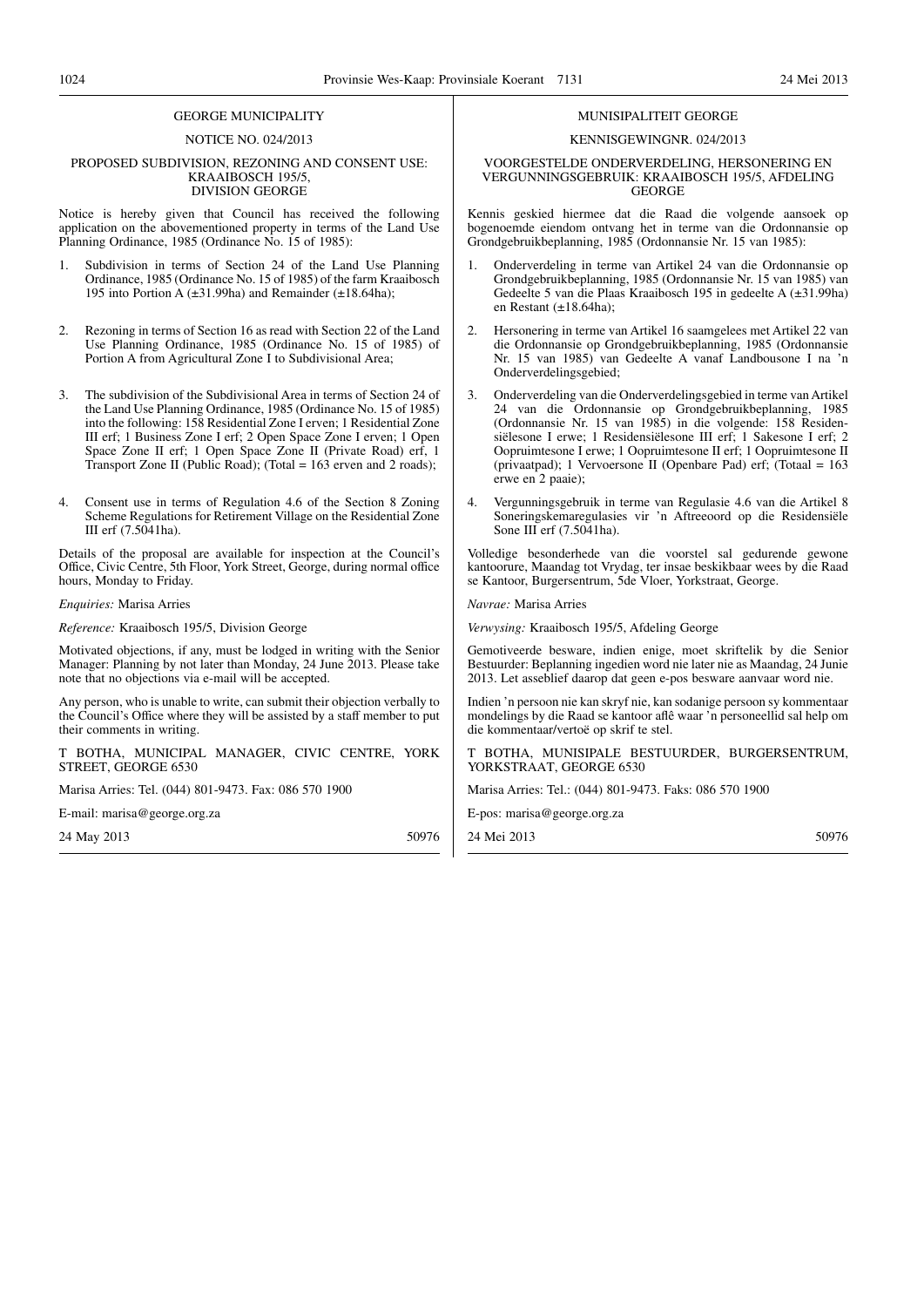## **SWELLENDAM MUNICIPALITY BY-LAW RELATING TO THE MANAGEMENT AND USE OF RIVERS**

Under the provisions of section 156 of the Constitution of the Republic of South Africa, 1996, the Swellendam Municipality enacts as follows:

## TABLE OF CONTENT

1. Definitions

#### CHAPTER 1: MANAGEMENT OF BOATS AND USE OF RIVERS

- 2. Operation or use of boats on rivers
- 3. Prohibited behavior
- 4. Equipment required on board a boat or vessel
- 5. Rules for boating
- 6. Rules for water skiing where allowed CHAPTER 2: REGISTRATION AND LICENSING OF BOATS
- 7. Registration and licensing of boats
- 8. Validity of licenses, issuing of temporary permits and display of tokens
- 9. Automatic lapsing and cancellation of licenses and registrations
- 10. Cancellation of license

## CHAPTER 3: FIXING OF TARIFFS AND FEES

11. Fixing of tariffs and fees

## CHAPTER 4: POLLUTION OF RIVERS

- 12. Pollution of rivers CHAPTER 5: POWERS OF AUTHORISED OFFICERS
- 13. Powers of authorized officers
- 14. Delegation of powers
- 15. Removal of boats from rivers

## CHAPTER 6: HOUSEBOATS

16. Houseboats CHAPTER 7: SPECIFIC PROVISIONS RELATING TO CERTAIN RIVERS 17. Management plans for rivers

## CHAPTER 8: GENERAL PROVISIONS

- 18. Exemption from liability
- 19. Exemptions from provisions
- 20. Appeal
- 21. Penalties
- 22. Revocation of by-laws
- 23. Short title and commencement

## **SCHEDULE 1: EQUIPMENT REQUIRED ON BOATS AND VESELS**

1. In this by-law, unless inconsistent with the context –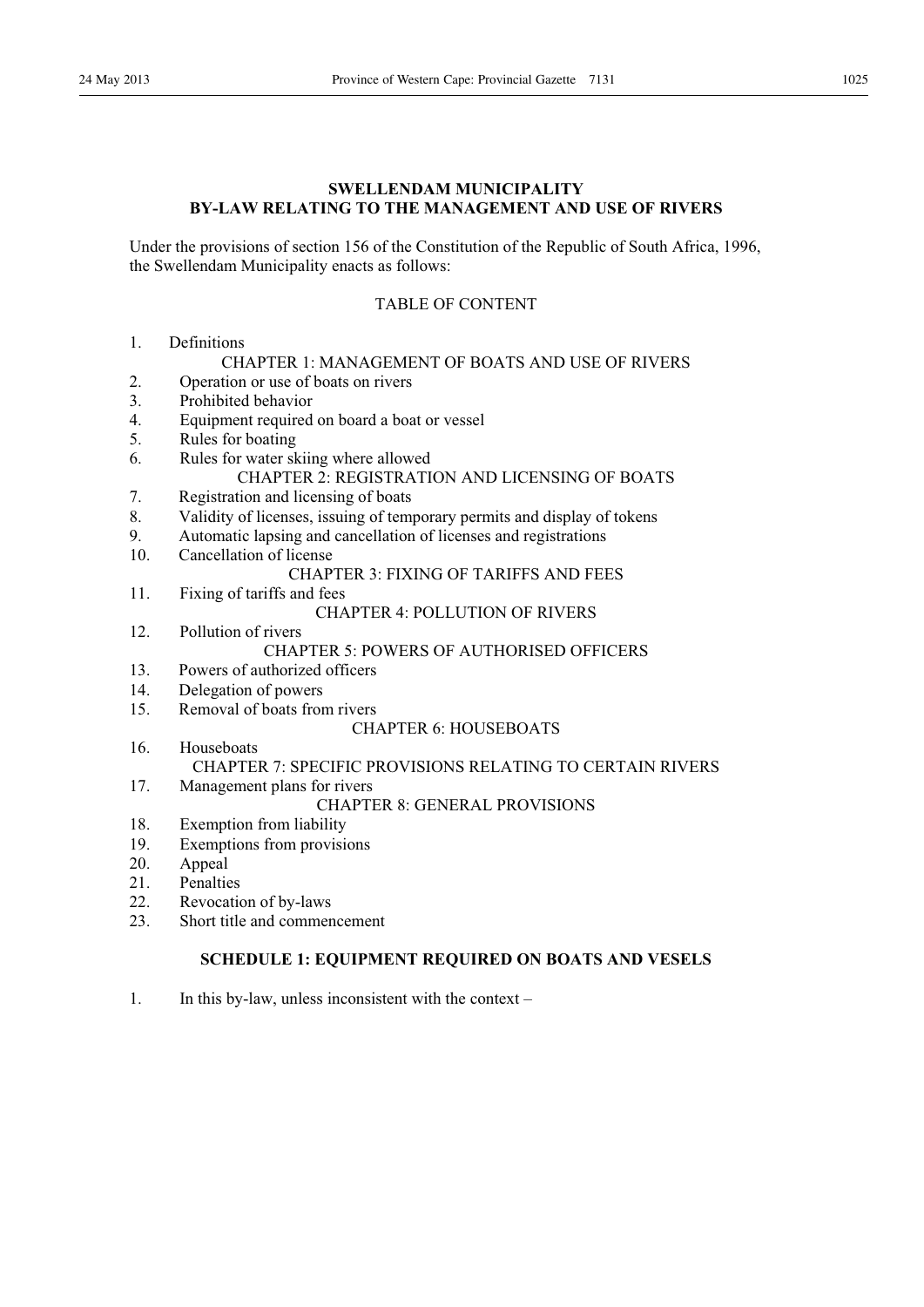**"authorised officer"** means any person authorised by the municipality to perform the functions of an authorised officer under this by-law or a member of the South African Police";

**"boat" or "vessel"** means any conveyance capable of floating on or in water or designed to navigate on or in water and includes, but is not limited to a sailing boat, sailing board, rowing boat, canoe, paddle ski, power boat, jet-driven boat, jet-ski, fishing boat, flat-bottomed boat, ferry, houseboat, pleasure boat, water cycle and raft;

**"bow"** means the front part of the vessel;

**"by- law"** means this by-law and any amendments thereto;

**"due date"** means 30 June of every year or such other date as may be determined by the municipality;

**''estuary''** means a body of surface water:

- (a) that is part of a water course that is permanently or periodically open to the sea;
- (b) in which a rise and fall of the water level as a result of the tides is measurable at spring tides when the water course is open to the sea; or
- (c) in respect of which the salinity is measurably higher as a result of the influence of the sea;

**"helmsman"** means a person who steers or controls a boat or vessel;

**"houseboat"** includes any vessel or boat, irrespective of whether or not it is propelled under its own power, capable of being occupied by more than one person, which is equipped with facilities for day or night accommodation and on which food preparation facilities and toilet or washing facilities have been provided, but excludes a sailing boat and a cabin boat not equipped with ablution or cooking facilities;

**"idling speed"** means the speed at which a boat moves without producing any white water behind the boat and at a maximum of 10 kilometer per hour;

**"licensee"** shall mean the person in whose name a boat or vessel has been registered as required in terms of this by-law;

"**municipality**" means the Municipality of Swellendam established in terms of Section 12 of the Municipal Structures Act, 117 of 1998, and includes any political structure, political office

bearer, duly authorised agent or any employee acting in connection with this by-law by virtue of a power vested in the municipality and delegated or sub-delegated to such political structure, political office bearer, agent or employee;

**"Municipal Manager"** means the Municipal Manager of the municipality;

 **''vicinity of the river''** includes the properties adjacent to or in the immediate vicinity of the river;

**''operate' or ''control''** or any like expression, in relation to a boat or vessel means to launch, use, sail, navigate or moor a boat or vessel to be launched, used, sailed, navigated or moored on the river, or to have a boat or vessel, or to permit a boat or vessel to be, on the river;

**''permission'** means the written permission of the municipality ;

**"pleasure boat"** includes any vessel or boat, irrespective of whether or not it is propelled under its own power, capable of being occupied by more than one person, which is used for the entertainment of passengers by means of sunset trips, receptions or any other kind of entertainment.

**''port''** means the left side of the boat or vessel as seen from the stern;

**''power boat''** means a boat or vessel propelled by means of a motor or other mechanical apparatus, either in – or outboard, irrespective of whether or not such motor or apparatus is the main source of power;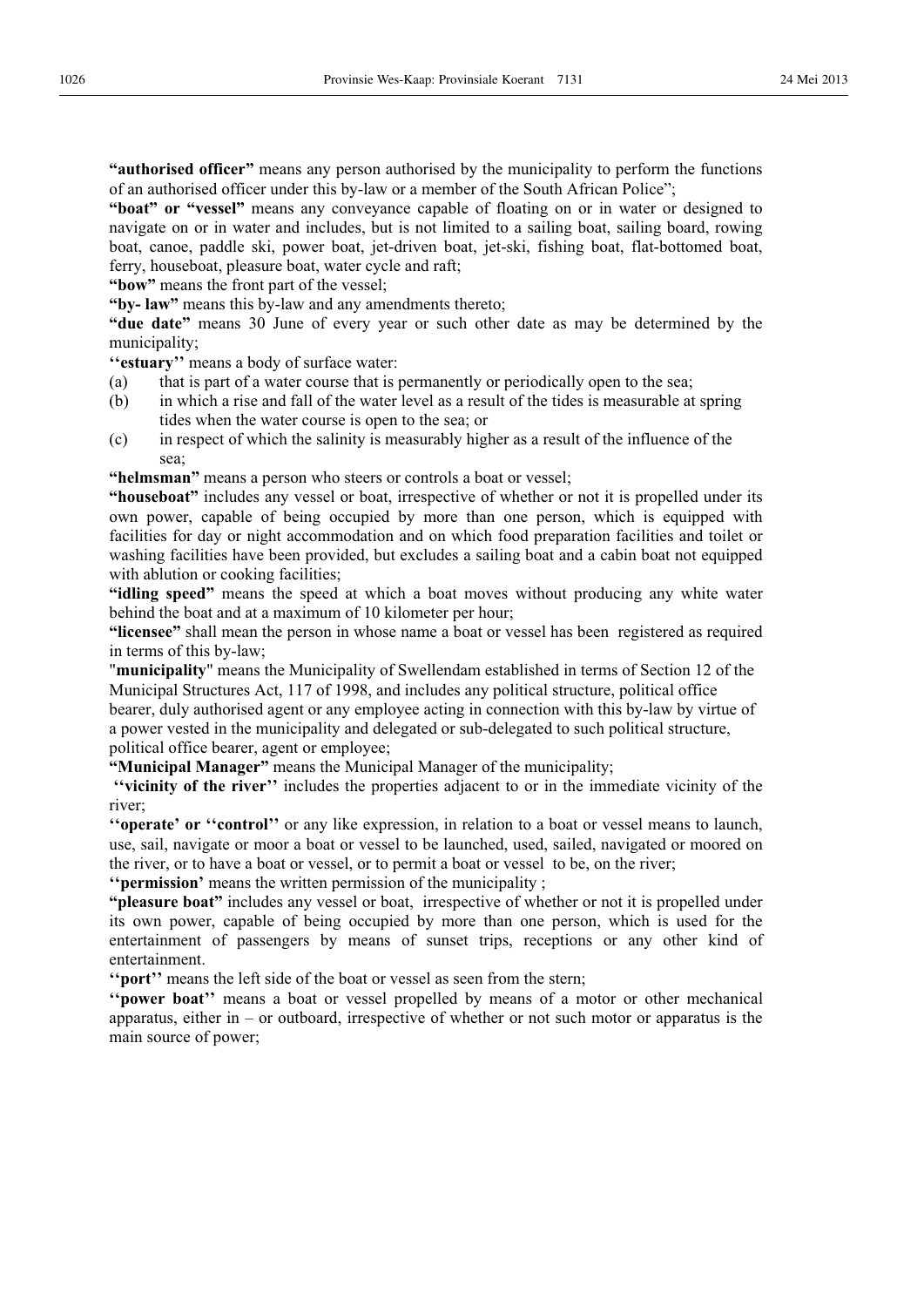**"publish"** in respect of the provisions of section 17(1) means-

(a) to publish a notice in the Provincial Gazette and a local newspaper; and

(b) to display the notice so published on the notice boards of the municipality;

**''registered boat''** means a boat or vessel issued with an identification number in accordance with section 6 of this by-law;

**''river''** means the Breede River or any other river within the area of jurisdiction of the municipality and includes an estuary;

**''rowing boat''** means a boat or vessel designed to be propelled by means of oars without any mechanical assistance;

"sail" or "underway" means the situation of a boat or a vessel when it is not anchored or moored or on dry land;

**"sailing boat"** means any boat or vessel which is capable of being powered by wind under sail;

**"SAMSA"** means the South African Maritime Safety Authority;

**''starboard''** means the right side of the boat or vessel seen from the stern;

**''stern''** means the back of the boat or vessel;

**''visible''** means visible by somebody with reasonable eyesight during a dark night when the atmosphere is clear;

**''water area''** means the area between the high water mark on both banks of the river and its mouth at any specific time;

**''water ski''** means to ski or skate in the water with or without the assistance of any kind of skating apparatus and where the water-skier is towed by a boat or vessel by means of a towing rope; and

"water-skier" or "skier" means a person who is water-skiing.

## **CHAPTER 1: MANAGEMENT AND USE OF BOATS ON RIVERS**

## **2. Operation or use of boats on the river**

- (1) No person shall operate or control any power boat with a motor of more than 15 horse power on a river, unless-
	- (a) such boat has been registered and licensed by the municipality;
	- (b) a temporary permit has been issued for such boat for that particular river where the boat is to operate; and
	- (c) the person who operates that boat is in possession of a valid skipper's ticket or a certificate of competence as issued by SAMSA.

(2) A person under the age of sixteen years may only operate or control a boat or a vessel equipped with a motor of 15 horse power or less, while such person is accompanied by a person who is in possession of a valid certificate of competence.

(3) Where any licensee of a boat as contemplated in subsection (1) allows any other person who does not possess a certificate as contemplated in subsection (2), or who, in the opinion of an authorised officer, is not competent to operate or control such boat safely or with due regard to the environment, such officer may direct the licensee not to allow such person to operate or control such boat.

(4) Any person who contravenes a provision of this section commits an offence.

## **3. Prohibited behavior**

(1) No person may operate a boat or vessel on a river-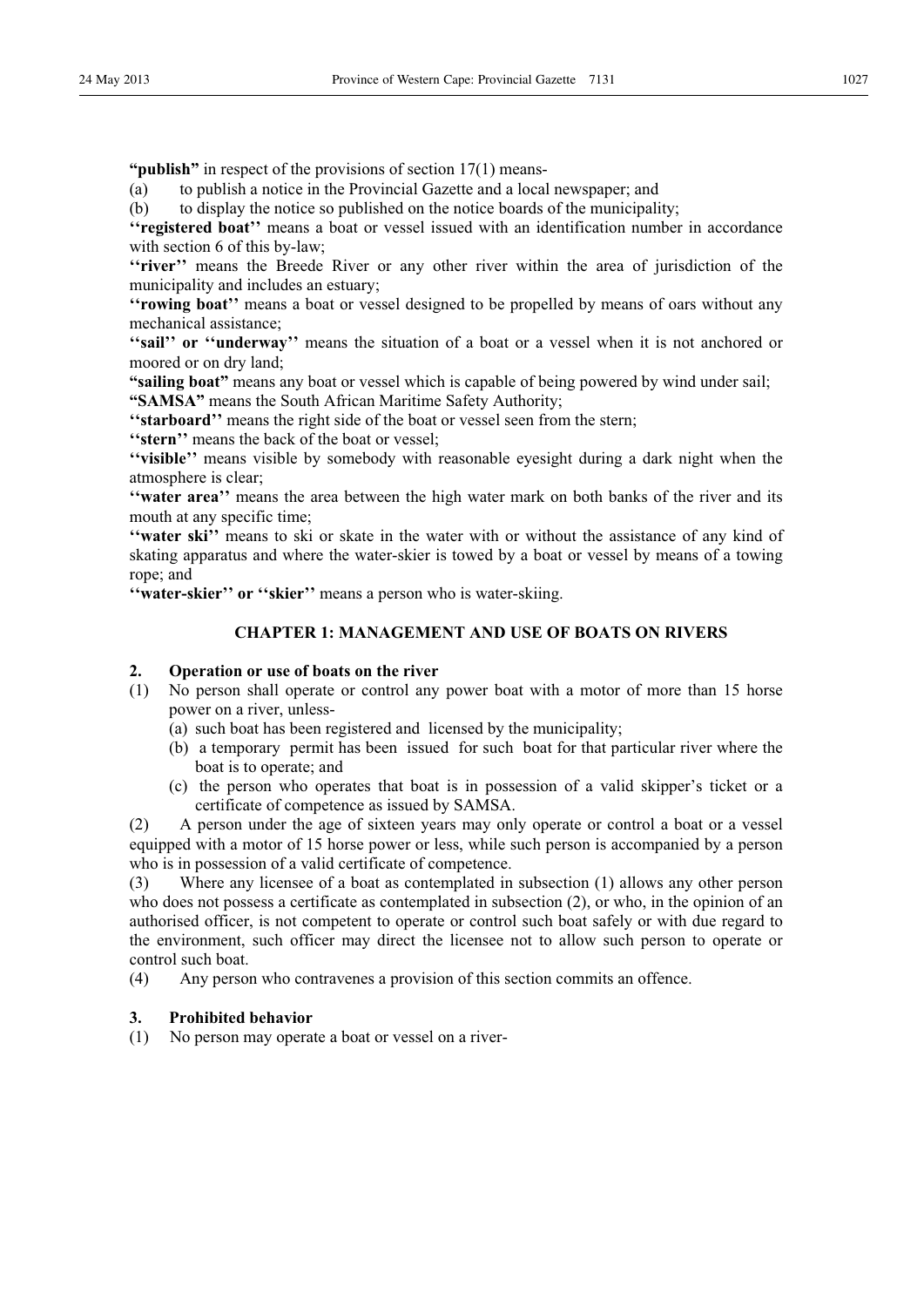- (a) in a manner which an authorised officer regards as reckless or negligent;
- (b) while under the influence of intoxicating liquor or narcotic drug, or while the percentage of alcohol in his blood is 0.05 or more, expressed in grams per hundred milliliters of blood;
- (c) while suffering from an infirmity which renders him unfit to do so;
- (d) in a manner an authorised officer regards as dangerous to public or to the occupants of such boat or vessel or in a manner calculated to endanger or damage any property or facility, regard being had to all the circumstances of the case;
- (e) in a manner which in the authorised officer's opinion constitutes a nuisance;
- (f) without reasonable consideration of the rights of other persons using such river;
- (g) while it is leaking oil, petrol, pollutant or any toxic or noxious substance;
- (h) if the load or number of persons on board exceeds the carrying capacity as stated on the boat or vessel's registration certificate or stated on the license;
- (i) if the boat or vessel is not registered and licensed by the municipality as required in terms of this by-law and the identification number issued in respect thereof is not permanently fixed in a manner determined by the municipality; or
- (j) in contravention of any usage zone on a river as determined by the municipality.
- (2) No person may, in the water area, without the prior written consent of the municipality-
	- (i) offer for reward or profit any show or entertainment or conduct any business or trade or charter any boat or vessel for reward;
	- (ii) keep or use any boat or vessel for the transport of passengers or goods for payment or reward;
	- (iii) hold or arrange any fishing competition; or
	- (iv) hold or arrange any race, meeting or regatta.
- (3) When the municipality grants its authority in terms of subsection (2), it may set the conditions which it sees fit in the circumstances in any particular case, to ensure the safety of the public.
- (4) No person may, while in the water area-
	- (a) use indecent, offensive or improper language;
	- (b) behave in an offensive, improper or disorderly manner;
	- (c) willfully or negligently do anything which will cause inconvenience to any other person using the water area, or which may disturb the peace.
- (5) No person may-
	- (a) fish from any bridge or within 20 metres either side of slipway;
	- (b) fish from a boat or vessel on a river while that boat or vessel is under motorized power;
	- (c) scuba dive, spearfish or use fish nets other than a landing net or casting net in a river without a permit;
	- (d) swim in any river where boating is allowed, unless in an area designated for swimming and indicated as such by means of notice boards;
	- (e) catch fish without a license;
	- (f) operate any hovercraft, water jet-driven craft (including but not limited to jet-ski's), or seaplanes or any form of parachuting on any part of the water area of a river; or
	- (g) place any form of obstruction on or near the surface of a river.
- (6) The municipality may restrict the size of any motor used on any river or any part of any river.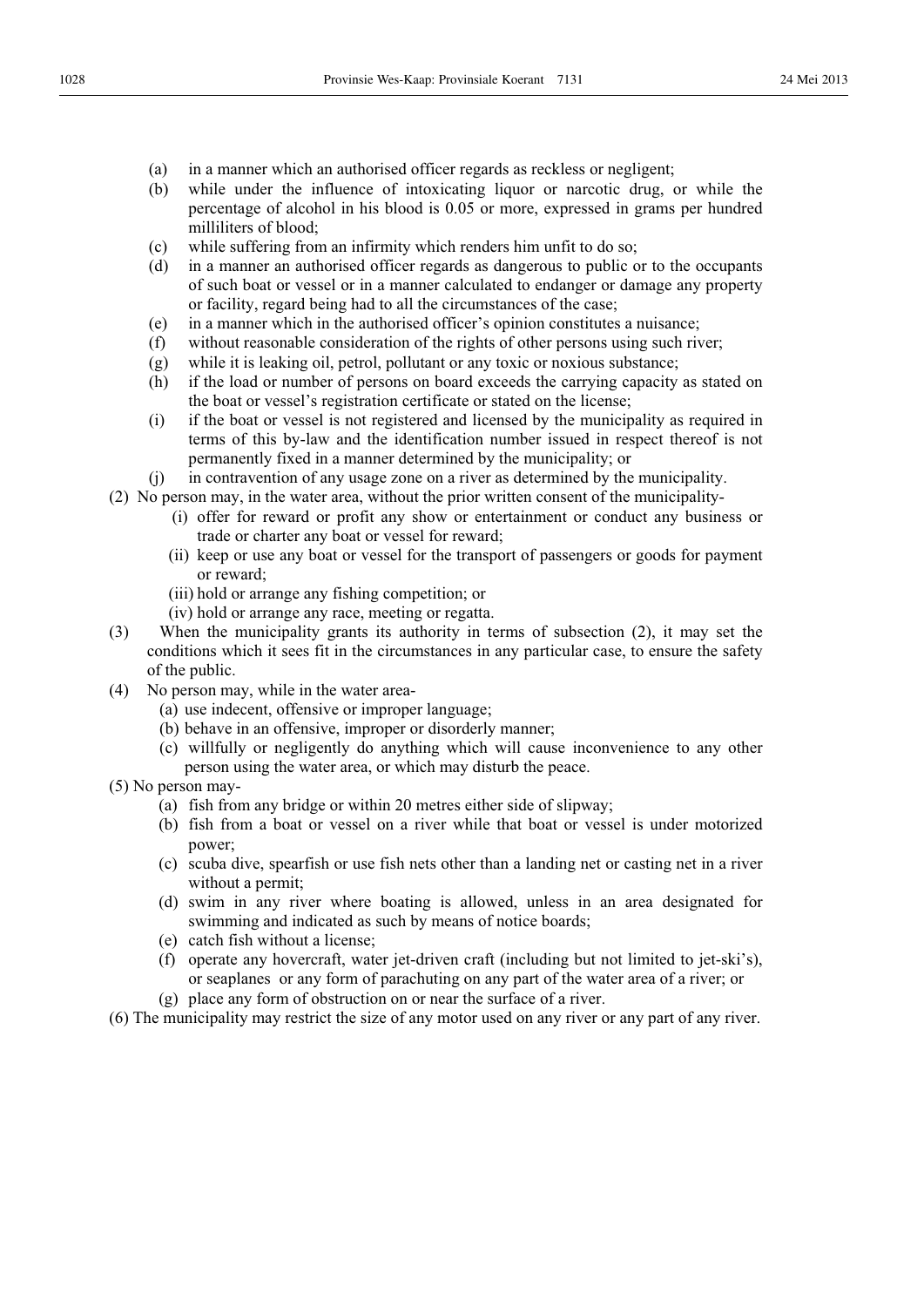(7) The municipality may designate any river or any portion of any river into usage zones for environmental or safety reasons.

(8) The provisions of subsection  $(1)(i)$  only applies to a boat as contemplated in section  $2(1)$ .

(9) A person who contravenes the provisions of this section commits an offence.

## **4. Equipment required on board a boat or vessel**

(1) No person may use any boat or vessel on a river, unless the equipment as listed in Schedule 1 is on board such boat or vessel.

(2) All life-saving apparatus on board a boat or vessel must be in good working condition and within easy reach for immediate and effective use.

(3) The batteries and fuel of any boat or vessel must be kept in separate compartments and no fuel line may run through battery compartments. Both compartments must be sufficiently ventilated.

(4) A person who contravenes a provision of this section commits an offence.

## **5. Rules for Boating**

(1) No person may leave a boat or vessel unattended in the water area unless it has been properly anchored, moored or removed to dry land at a safe height above the water level.

(2) Notwithstanding the provisions of sub-section (1), no boat or vessel may be left unattended in the water area for a period in excess of 24 hours.

(3) No boat or vessel may be moored or launched at any place other than that indicated or approved by the municipality and an authorised officer or the municipality may move any boat or vessel or moor it at any other place without the consent of the owner if he deems it to be in the public interest. Such movement shall be at the sole risk of the owner of the boat or vessel.

(4) No boat or vessel may be moored to any other boat or vessel or to a marker, buoy or other navigational aid.

(5) The helmsman of any boat or vessel must ensure that he can at all times exercise full control over the boat or vessel while it is underway.

(6) The helmsman of any boat or vessel towing a line, cable or rope for any purpose whatsoever, must ensure that he does not thereby endanger or cause any inconvenience to another person.

(7) No person may operate a boat or vessel or allow it to be operated in such a manner that it endangers or creates a nuisance to any other boat or vessel or the occupants thereof or other persons or property or installations in the water or at the water's edge including any boats or vessels moored to any jetty;

(8) No power boat, which is under way and no person who is water-skiing in the water area, may approach closer than 10 meters from any spot where people are swimming or closer than 10 meters from the side of the river bank or closer than 10 meters from any other boat or vessel or any such other distance as determined by the municipality unless;

- (a) circumstances are such that the said distances cannot be maintained;
- (b) assistance is being given in an emergency situation; or

(c) the power boat is fishing or any water-skier towed by it is landing or leaving the shore; Provided that when the prescribed distances are not maintained, the power boat must immediately reduce its speed to less than 10 km per hour.

(9) No person may be on the bow, forward deck or gunwale of any power boat which is under way unless sufficient safety rails or guard rails have been installed, and no person may jump or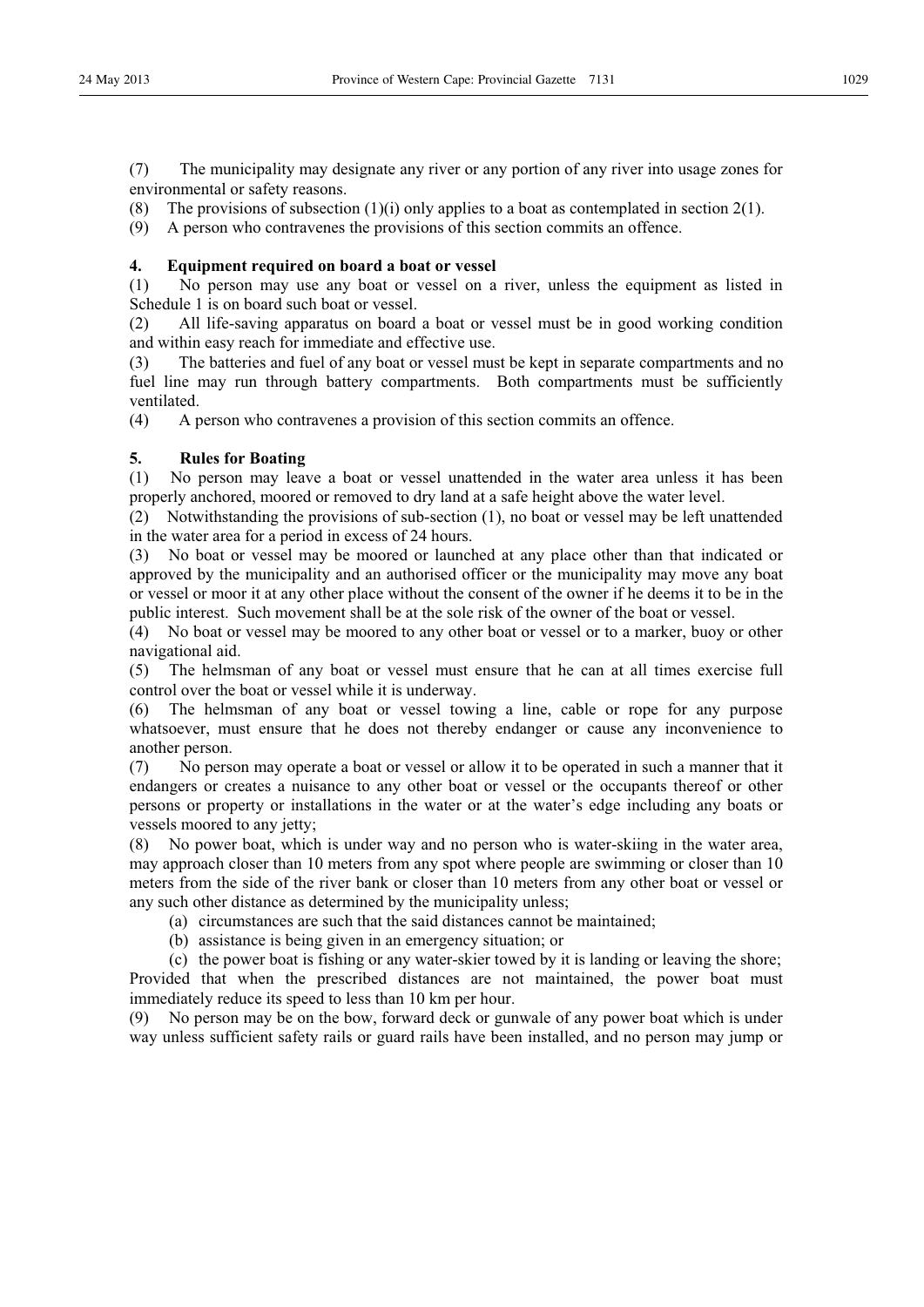dive from any power boat which is under way, except when assistance is being given in an emergency or when it is necessary to moor or to land the power boat.

(10) Where it is possible, a powerboat must be piloted in such a manner that the median line of the water area shall always be on the port side of the boat. Powerboats must proceed in an anticlockwise direction, keeping to the right hand side of the water area*.* 

(11) A power boat must keep clear of sailing boats and boats or vessels propelled by oars or paddles.

(12) In the case of powerboats, whenever two boats approach each other head-on or approximately head-on, each must alter course to starboard in such a manner that it passes the other on its port side and, subject to the provisions of subsection (8) at such a distance and at such a speed that the wake of either of the vessels shall not endanger the other.

(13) In the case of powerboats, no boat may pass another boat which is proceeding in the same direction, unless it is safe to do so. Such boat must, when it does so, pass the other boat on the port side unless it is clearly unsafe to do so or there is insufficient room to manoevre, and, subject to the provisions of subsection (8), at such a distance and at such a speed that it's wake shall not endanger the other vessel or any towed skier. Slower traffic should thus operate closer to the right hand side of the water area to allow as much room as possible on their port side.

(14) A boat which is being passed shall maintain its speed and direction until the passing boat is safely past.

(15) In the case of powerboats, whenever two boats approach each other in a manner other than referred to in subsections (12) and (13), the boat which has the other on its port side must maintain its speed and direction and the boat which has the other on its starboard side must keep clear and alter course to starboard so as to pass behind the other boat and must, if necessary, stop or reverse to avoid a collision.

(16) Whenever two sailing boats are approaching one another in such a way as to involve risk of collision, the following right-of-way rules apply:

- (a) when each has the wind on a different side, the sailing boat which has the wind on the port side, shall keep clear by altering course to pass behind the other, or by going about, or by stopping; and
- (b) when both have the wind on the same side, the sailing boat which is to windward (upwind) must keep clear of the vessel which is to leeward (downwind).
- (c) For the purpose of this subsection, the windward side is the side opposite which the mainsail is carried.

(17) To avoid collisions, a power boat must give way to other classes of boats or vessels, and a rowing boat or canoe must give way to a sailing boat when circumstances require it, notwithstanding the provisions of subsections  $(11)$ ,  $(12)$ ,  $(13)$ ,  $(14)$  and  $(15)$ ; provided that this by-law shall not give the right to the helmsman of any boat or vessel to unnecessarily obstruct or interfere with the course of any other vessel. It is the duty of every user of the water area to take all possible steps to avoid an accident, irrespective of whether they have right-of-way as provided for in this section.

(18) The helmsman of any boat or vessel must maintain a safe and cautious speed in any area where people are swimming, boats or vessels are moored, where angling is taking place or where buoys are placed and must at all times, and especially whenever visibility is obstructed due to fog or other causes, operate the boat or vessel under his control in such a manner that people, other boats or vessels or other property are not endangered.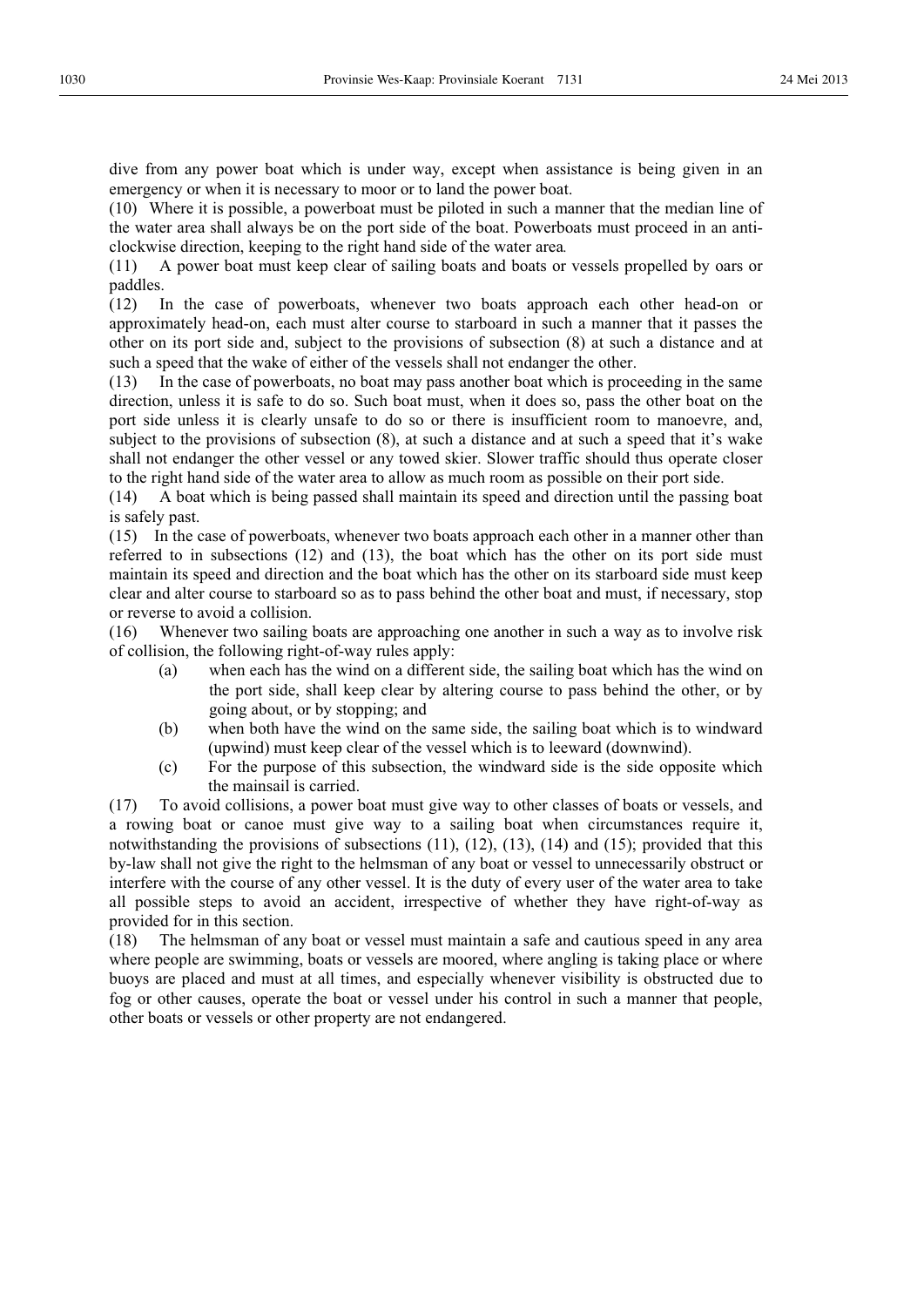(19) No boat or vessel may follow closer than 100 meters in the wake of a water-skier and the same applies to a boat or vessel towing a skier.

(20) Boats or vessels leaving a slipway or jetty must give way to incoming or passing boats or vessels.

(21) No boat, vessel or any vehicle which is propelled by means of a propeller above the water, or by means of a water jet, shall be used in the water area.

(22) Except in the case of an emergency, no airplane may land in or take off from the water area.

(23) No boat or vessel may be left on any slipway except for purposes of repair.

(24) No person may operate a boat or allow it to be operated in such a manner that excessively large waves are generated.

(25) No person may be towed behind a boat on any apparatus where in the opinion of an authorised officer, the towing of such apparatus poses a danger to the user or any other river users.

(26) Any person who contravenes a provision of this section commits an offence.

#### **6. Rules for water-skiing where allowed**

(1) No person may water-ski unless wearing an effective life-belt or ski-vest or approved flotation device.

(2) No steel or other metal cable or wire may be used to tow a water-skier.

(3) The helmsman of any boat or vessel which tows a water-skier must, before such waterskier is taken in tow, ensure that the water-skier is familiar with the distress signal for waterskiers, namely drawing the hand across the throat, as well as with the other standard communication signals used in water-skiing.

(4) No water-skiing is allowed between sunset and sunrise and the municipality may also prohibit water-skiing at other times or in certain zones.

(5) No boat or vessel may tow a water-skier unless a second person older than 16 years is present in the boat or vessel to observe the water-skier.

(6) No water-skier may drop-off a water-ski except at a spot where the discarded water-ski does not constitute a danger to any other user of the river.

(7) As soon as a water-skier has dropped the towline, the towing boat must stop until the observer or other passenger has taken the towline on board. The boat must then travel at slow speed to reach the place where the tow will be resumed, or to take the skier on board, or to return to the place where the skier has gone ashore, as the case may be.

- (8) Water-skiing shall be permitted in demarcated areas only.
- (9) The operator of a boat towing a skier must display a red flag measuring a minimum of 500mm by 500mm to indicate any of the following conditions:
	- (a) a skier down in the water, or preparing to ski;
	- (b) a tow line extended from the boat; and
	- (c) a ski in the water in the vicinity of the boat.

(10) Any person who contravenes a provision of this section commits an offence.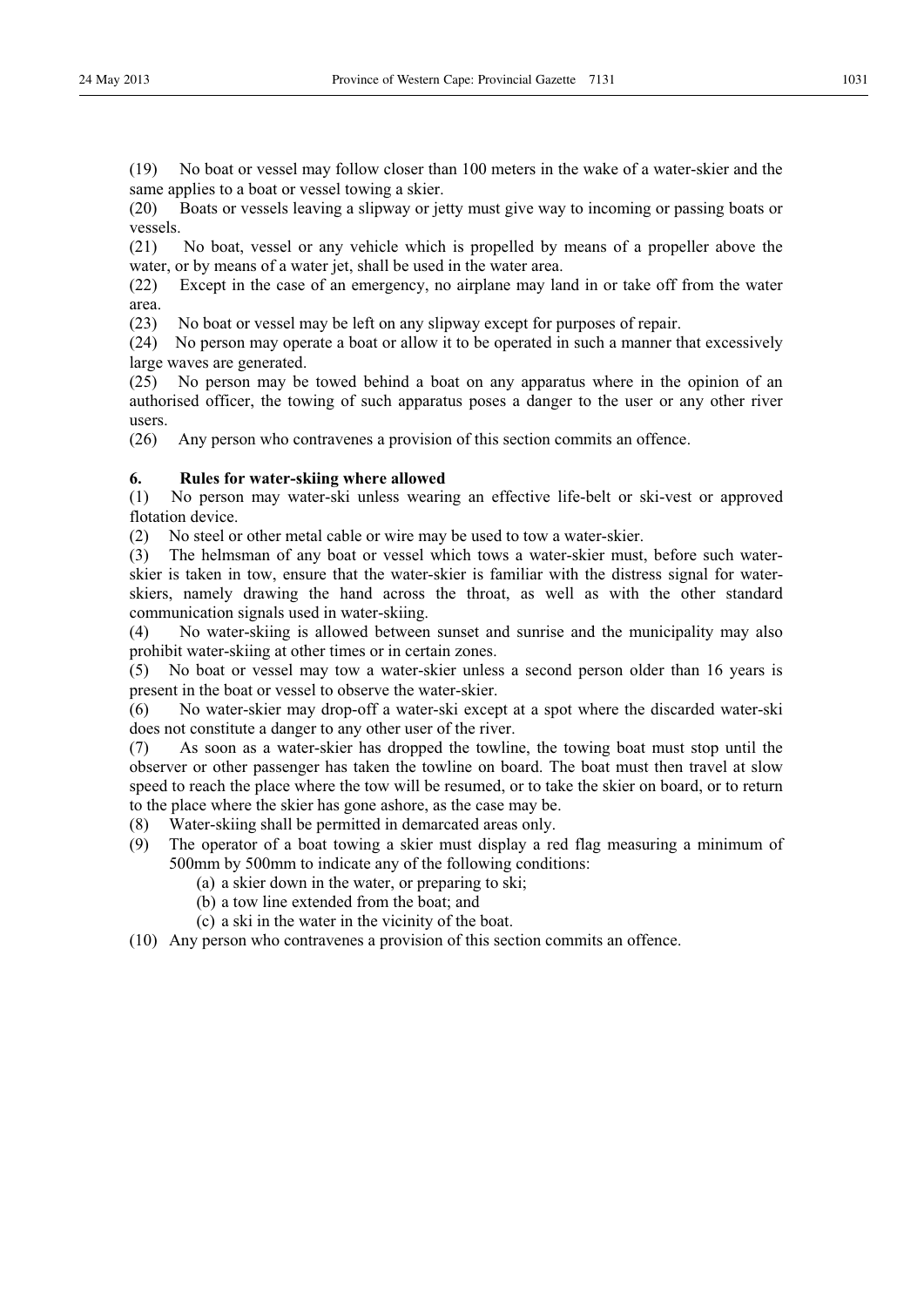## **CHAPTER 2: REGISTRATION AND LICENCING OF BOATS**

## **7. Registration and licensing of boats**

(1) Any person who intends to operate a power boat, house boat or pleasure boat on a river must apply in writing on the prescribed form to the municipality for registration and a license for such a boat and in such application must advise the size of the boat, the method of propulsion, motor size and its intended use and what safety equipment the boat is equipped with.

(2) Any such application must be accompanied by the fees, as determined by the municipality, for the river upon which the applicant intends operating his boat which shall be refundable if the application is not approved.

(3) A boat in respect of which an application for a license has been made, must be made available for examination by an authorised officer at a date, place and time determined by the authorised officer unless such applicant is advised by the authorised officer that such examination is not required.

(4) The municipality may, in the interests of safety and environmental sustainability or to ensure compliance with this by-law, limit the number of boats on a river by limiting the licenses to be issued in any given year in respect of any river.

(5) The municipality may, in the interests of safety or to ensure compliance with this by-law, approve or refuse such application and may, in approving it, impose such conditions as to the manner of operation of or repairs or alterations to such boat as it may deem necessary

(6) The municipality must refuse to approve an application if it is satisfied that the operation of the boat will –

- (a) be a source of pollution in a river or the vicinity of a river;
- (b) cause a nuisance;
- (c) constitute a danger to persons using it, or to the public or any section of the public;
- (d) be inappropriate with the area and nature of the river; or
- (e) create wakes or waves which may create a nuisance to riparian owners or cause unacceptable risk of damage to the environment.

(7) The registration of a boat is not transferable from any person to another or from one boat to another except where a licensee of a registered boat in terms of this by-law transfers his registration number and license to another boat belonging to him with the written permission of the municipality.

(8) The registration must specify the licensee, the maximum number of persons permitted to be carried in the boat, the type and overall length of the boat the maximum power of the motor and the identification number allocated to the boat

(9) The municipality must provide reasons in the event of it refusing to register or license a boat.

(10) The municipality reserves the right to limit the number of registrations per licensee.

(11) Any person who contravenes a provision of this section or who makes a false declaration in any application commits an offence.

## **8. Validity of licenses, issuing of temporary permits and displaying of tokens**

 (1) The license of a power boat shall expire as determined by the Municipal Manager for each river in question.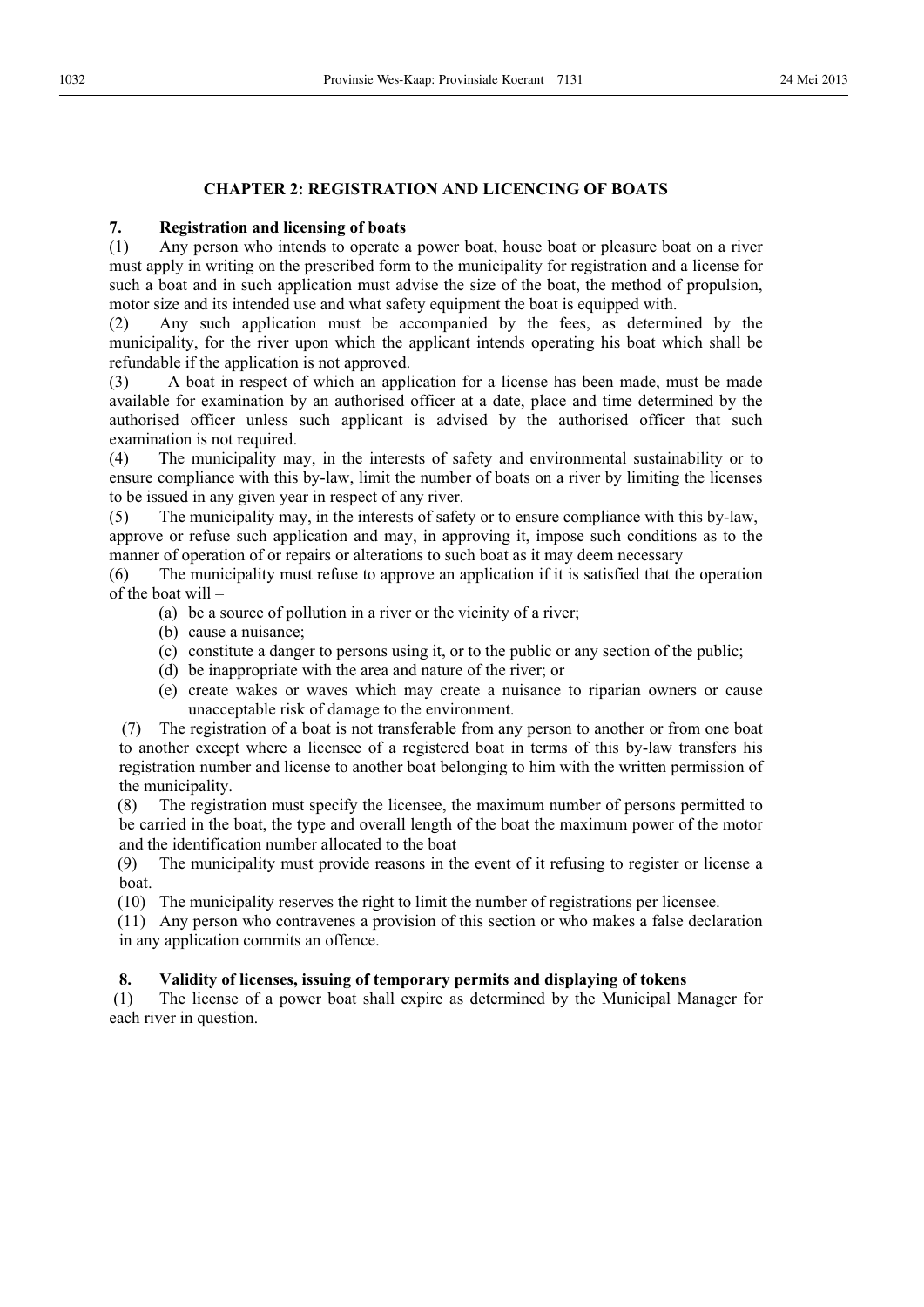which the applicant intends to operate the boat which temporary permit shall be valid for a period as approved by the municipality and against payment of the prescribed fee. No such temporary permit shall be valid for a period in excess of thirty days.

(3) The licensee of a boat must forthwith affix the license or temporary permit or cause it to be affixed to such boat in a manner acceptable to the municipality.

## **9. Automatic lapsing or cancellation of licenses and registrations**

(1) A license and a boat's registration shall lapse automatically if such boat has been removed by or on the authority of the municipality in terms of section 15 (4) on account of pollution caused by the discharge of petrol or oil in a river.

(2) If the municipality is of the opinion that a boat no longer qualifies for licensing in terms of this by-law or in terms of any conditions on which the license was issued, the license may be cancelled after notice of thirty days to that effect has been given to the licensee, at the address on the license.

## **10. Cancellation of licenses**

- (1) The municipality may cancel any license if
	- (a) it is satisfied that the boat in respect of which such license was issued is no longer seaworthy, or is a source of pollution in the vicinity of a river, or is operated in a manner which constituted a nuisance or danger to other boats or vessels or to the public or any section of the public;
	- (b) the boat is transferred, sold or disposed of or if the municipality is satisfied that the licensee has ceased to exercise control over the said boat or to supervise it;
	- (c) the licensee has been convicted of an offence relating to the operation or control of a boat in terms of this by-law; or
	- (d) any information provided in any application form is incorrect.

(2) If the municipality cancels any licenses in terms of this by-law, an authorized officer must forthwith notify the licensee in writing of such cancellation, at the address appearing on the application form

## **CHAPTER 3: FIXING OF TARIFFS AND FEES**

## **11. Fixing of tariffs, fees and levies**

(1) The municipality may determine tariffs, fees and levies for the registration and licensing of boats and the provision of discs and tokens in respect of rivers or any particular river.

(2) In fixing tariffs, fees and levies in terms of subsection (1), the municipality may distinguish between various classes of boats or vessels making use of a river or any facilities, or in respect of their size, method of propulsion or use, or may make any other distinctions which, in the opinion of the municipality, are relevant in fixing such tariffs or fees.

(3) Any application for the licensing of a boat and the use of any facilities by a boat or vessel or for a temporary permit shall be accompanied by the prescribed fees as determined by the municipality.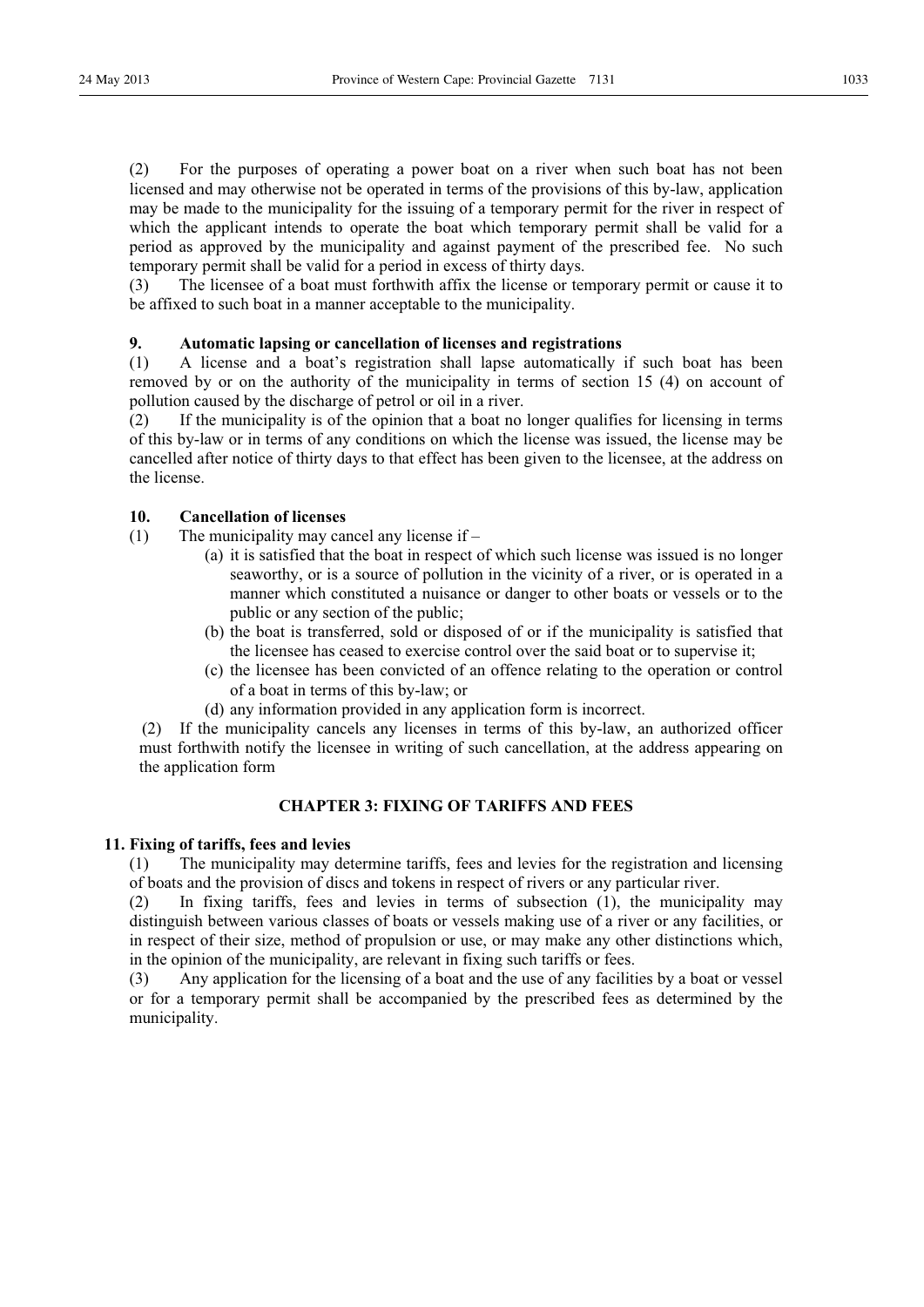(4) All income derived from permits issued for recreational activities in terms of this by-law must be allocated to the control of recreational activities or maintenance of public infrastructure in and around the river from which the income was derived or both the control and maintenance.

## **CHAPTER 4: POLLUTION OF RIVERS**

## **12. Pollution of rivers**

(1) No person, except with the permission of the municipality and in compliance with the provisions of the Sea-Shore Act, 1935 (Act 21 of 1935), may allow any sewer pipe or tank to discharge into a river or allow any other waste water from any other source to drain into the river.

(2) No substance such as petrol, oil or any toxic or noxious substance may be disposed of in a river.

(3) No person may throw bottles, cans, garbage or refuse of any kind whatsoever into the water or onto abutting land or any facility except in receptacles furnished for that purpose.

(4) No person may by any act or omission, whether directly or indirectly, allow a nuisance or the creation or continuation of a source of danger, or allow any interference with the convenience or comfort of persons in the vicinity of a river.

- (5) No person may dispose of any fish remains in the river.
- (6) A person who contravenes any provision of this section commits an offence.

## **CHAPTER 5: POWERS OF AUTHORISED OFFICERS**

## **13. Powers of authorized officers**

(1) Any person who operates an unlicensed boat on a river or contravenes any provision of this by-law, may be ordered by an authorized officer to remove such boat forthwith from the river or to cease such contravention, and non-compliance with such order shall constitute an offence.

- (2) Any authorized officer shall have the right to board a boat or vessel at any time and to inspect it for the purposes of ensuring compliance with the provisions of this by-law.
- (3) Any authorized officer may, in the water area
	- (a) investigate and test any boat or vessel or part thereof or any equipment thereon in order to determine whether the boat or vessel is suitable for navigation on or in the water and whether the provisions contained in this by-law have been complied with;
	- (b) call for any information regarding the boat or vessel from the helmsman and may, if the helmsman is unable to furnish the information, order him to remove the boat or vessel forthwith from the water until such time as the request can be complied with;
	- (c) require the helmsman to furnish his name and address or the name and address of the licensee and any other information required for identification purposes;
	- (d) require any other person in the boat or vessel other than the helmsman, to furnish his name and address as well as any other information required for identification of the helmsman or the licensee;
	- (e) if it appears to him that the helmsman of any boat or vessel, owing to physical or mental condition, irrespective of how this originated, is not capable of steering the boat or vessel or of being in control of it, forbid the helmsman temporarily from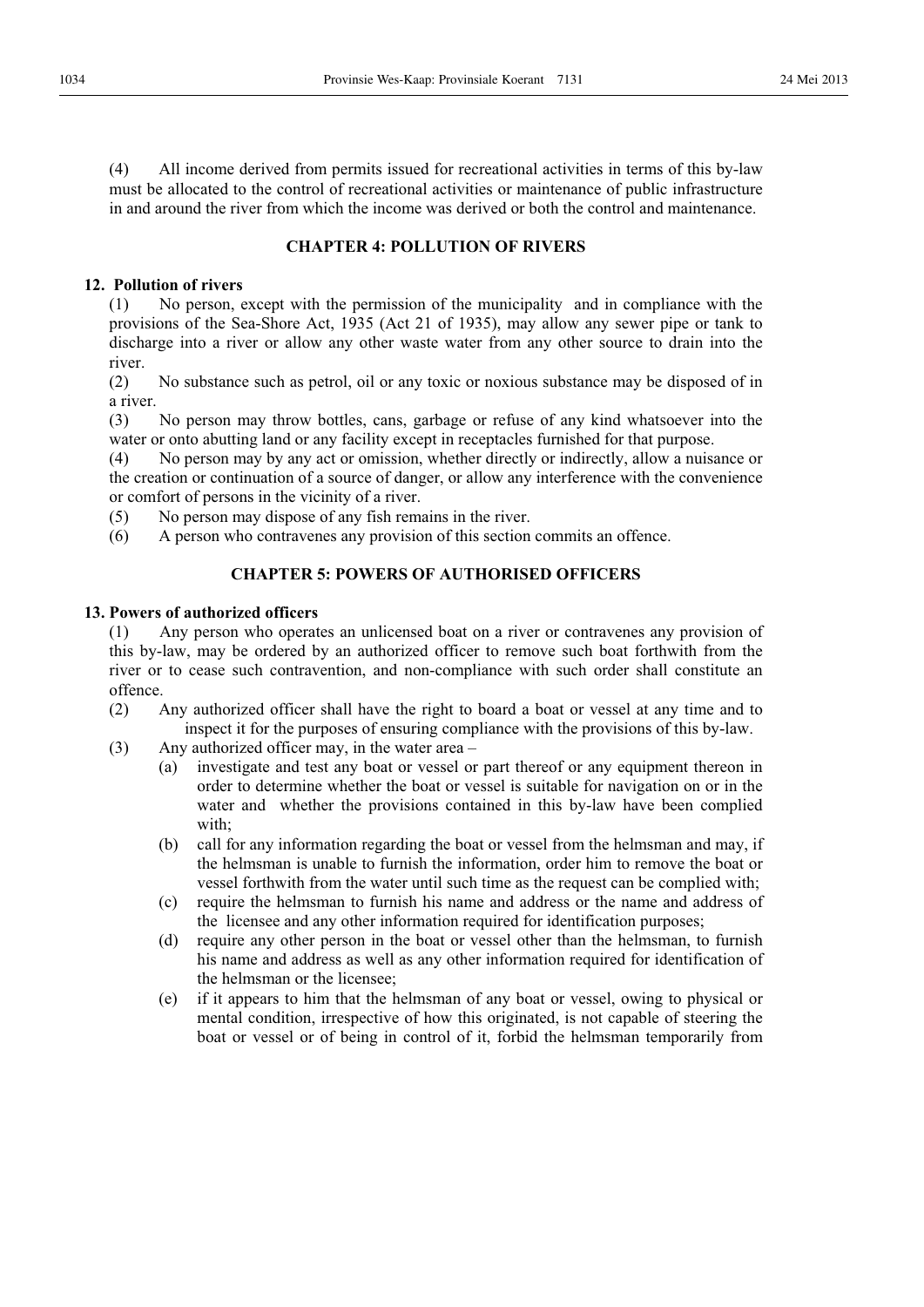continuing to steer or being in control of the boat or vessel and may make arrangements which in his opinion are necessary or advisable for the safe disposal of the boat or vessel;

- (f) if it appears to him that the load or number of persons transported in any boat or vessel is more than that stated on the registration certificate or more than can be transported in reasonable safety under prevailing conditions, forbid the helmsman of such a boat or vessel to proceed until the load or the number of persons has been reduced in the manner he considers necessary or advisable;
- (g) if it appears to him that any boat or vessel or part thereof is un-navigable in or on the water, order the helmsman to remove the boat or vessel forthwith form the water area until such time as the boat or vessel or part thereof has been made navigable in or on the water;
- (h) if it appears to him that any of the equipment prescribed by this by-law is not on board the boat or vessel or in good working condition or easily available for immediate use on board, order the helmsman to remove the boat or vessel forthwith from the water area until such time as all the provisions of this by-law have been complied with
- (i) remove any fishing rod or line that has been left unattended, from a river, if in his opinion the rod or line constitutes a threat to the safety of others.
- (4) No person may-
	- (a) obstruct or interfere with any authorized officer whilst the latter is engaged in the execution of his duties; of
	- (b) refuse to furnish his or her correct name and address when requested to do so by an authorized officer.
- (5) A person who contravenes any provision of subsection (4) commits an offence.

## **14. Delegation of power**

The municipality may delegate and or transfer any powers conferred on it under this by-law with the exception of the power to levy or determine fees, to any person or persons or organization.

#### **15. Removal of boats from the river**

(1) If the owner of an unlicensed boat fails to remove such boat from a river after having been instructed to do so by the municipality or any authorized officer, the municipality may remove such boat forthwith.

(2) (a) In the event of the municipality canceling any license, or if any license expires or lapses in terms of this by-law, the owner of the boat, the license of which has expired or lapsed or has been cancelled, must immediately remove such boat from the river;

(b) If the owner of a boat, the license of which has expired or lapsed or has been cancelled, fails to remove such boat for vessel from a river within thirty days after such license has expired or lapsed or after notification to him of the said cancellation, the municipality may remove such boat forthwith.

(3) Any boat in or on a river for which the fees as prescribed by the municipality are in arrears for more than thirty days, may be removed from the river by the municipality after written notice has been given to the owner or licensee.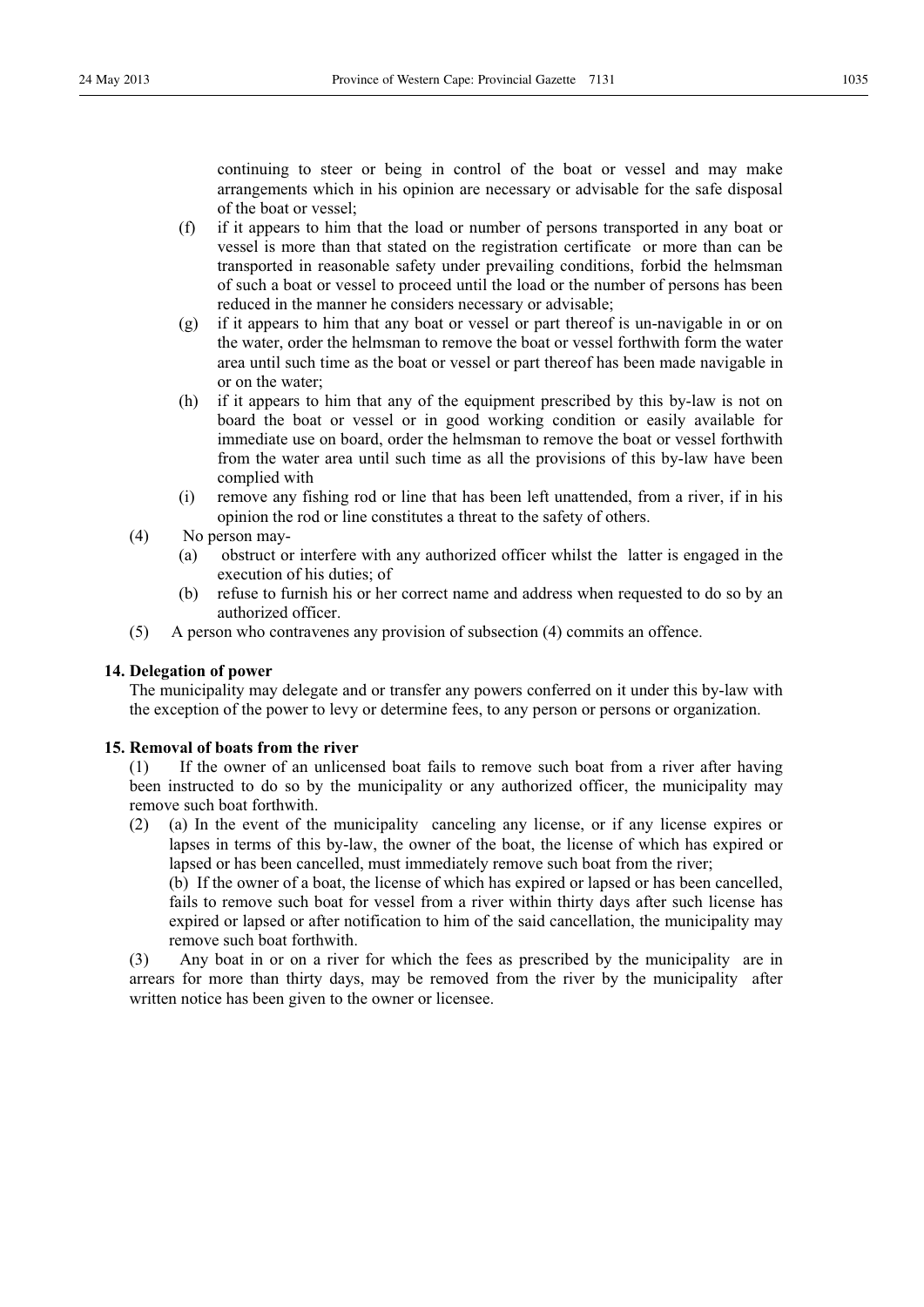(4) Where the municipality is entitled to remove a boat, an authorized officer may make any arrangements considered necessary by him to ensure the removal of such boat or vessel and the municipality may recover the cost of such removal from the owner or licensee.

(5) If a boat or vessel removed from the river in terms of the provisions of subsections (1), (2)(b) or (4) is not claimed within ninety days after such removal, or in the case of a boat or vessel referred to in subsection (3), within ninety days after the said written notice has been given and all fees in arrears have been paid, the municipality may seize such boat or vessel by Court Order to claim fees in arrears.

## **CHAPTER 6: HOUSEBOATS**

## **16. Houseboats**

 (1) No person may, in the water area, keep or use any houseboat without the prior written approval of the municipality.

 (2) The owner of any houseboat wishing to use it on the river must apply to the municipality by completion of the prescribed form and payment of the prescribed fee. The application must contain full details pertaining to the construction, size, method of propulsion, intended use and area of operation. Furthermore, the applicant must satisfy the municipality that the houseboat has sufficient facilities to store any rubbish, waste or sewerage generated on board the houseboat.

(3) The municipality may request any further detail pertaining to the houseboat which it deems necessary to enable it to decide whether to grant authorization or not.

(4) The houseboat, in respect of which the application has been made, must be submitted for examination by an authorized officer of the municipality at a date, place and time appointed by the authorizing officer.

(5) The municipality, in granting authorization to keep or use a houseboat on a river may impose such conditions as it deems necessary in the interests of safety or to limit the impact of the houseboat on other users of the river.

(6) The municipality is entitled, at its sole discretion to limit the number of houseboats operating on the river.

(7) Any authorization granted by the municipality shall be valid for a period of 12 months, where after it shall automatically lapse and thereafter the owner of the houseboat must submit an application for permission as provided herein.

(8) The owner of a houseboat used on a river must ensure that all persons operating the houseboat shall have the necessary skill to control the houseboat.

(9) No houseboat shall be allowed to remain anchored at any place on the river for a period longer than 24 hours, without the written permission from the municipality.

(10) Every houseboat shall be required to obtain the relevant safety certification from the South African Maritime Safety Authority (SAMSA).

## **CHAPTER 7: SPECIFIC PROVISIONS RELATING TO CERTAIN RIVERS**

## **17. Management plans for specific rivers**

(1) The municipality may compile and publish management plans for control and use of all the rivers in its area of jurisdiction.

(2) The management plans contemplated in subsection (1) may provide for rules, including, but not limited to-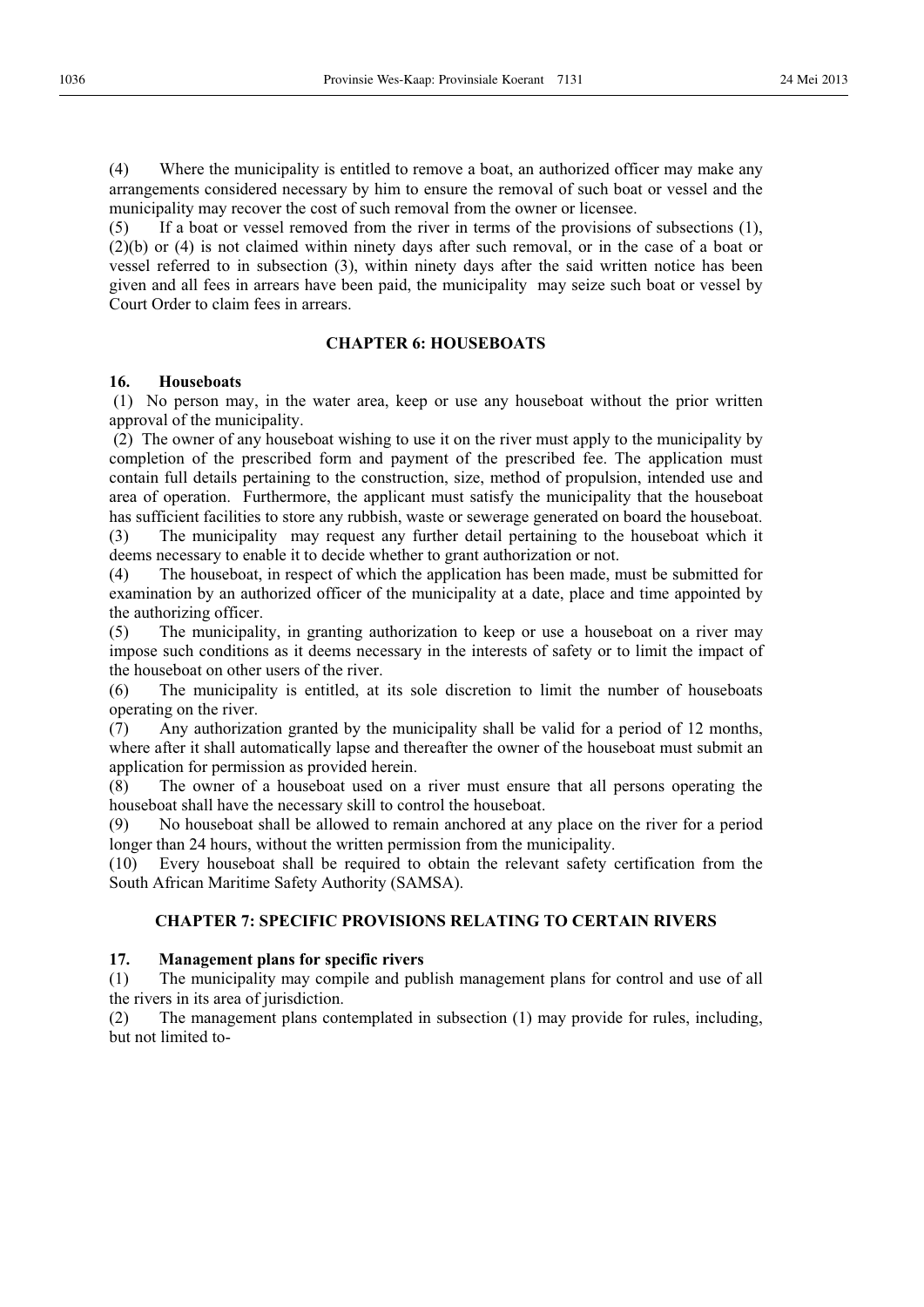- (a) the use of boats or vessels on the rivers and the sizes and numbers to be allowed;
- (b) safety on the rivers;
- (c) pollution of rivers;
- (d) erection of structures and facilities;
- (e) demarcation of areas for usage;
- (f) the organization of public events and regattas; and
- (g) protection of fish, bird- or animal life and vegetation.

(3) The management plans contemplated in subsection (1) must be subject to a public participation process involving communities and interest groups.

(4) The management plans contemplated in subsection (1) will, if compiled and published, become effective and the provisions of such management plans will enjoy preference in the event of any conflict with the provisions of this by-law.

(5) A person who fails to comply with any directives, conditions or rules laid down in a management plan contemplated in subsection (1) commits an offence.

## **CHAPTER 8: GENERAL PROVISIONS**

## **18. Exemption from liability**

(1) The municipality shall not be liable for any injury which is sustained by any person using a river or any other facilities or for damage to any property thereon, whatever the cause may be. (2) The municipality as a whole, individual councilors, any person in the service of the Council, any authorized officer or any person or organization to whom the municipality has delegated any powers in terms of section 13 of this by-law shall not, except in the event of any willful act or omission on the part of the municipality or the said person or organization, be liable for any loss or damage which results from any loss of or damage to property which is caused by or arises out of or in connection with anything which is done or performed in good faith in exercise or performance of a power or duty conferred or imposed in terms of this by-law.

## **19. Exemptions**

(1) Any person may by means of a written application, in which the reasons are given in full, apply to the municipality for exemption from any provision of this by-law.

- (2) The municipality may:
	- (a) grant an exemption in writing and the conditions in terms of which, if any, and the period for which such exemption is granted must be stipulated therein;
	- (b) alter or cancel any exemption or condition in an exemption; or
	- (c) refuse to grant an exemption.

(3) An exemption does not take effect before the applicant has undertaken in writing to comply with all conditions imposed by the municipality under subsection (2); however, if an activity is commenced before such undertaking has been submitted to the municipality, the exemption lapses.

(4) If any condition of an exemption is not complied with, the exemption lapses immediately.

## **20. Appeal**

A person whose rights are affected by a decision of the municipality may appeal against that decision by giving written notice of the appeal and the reasons therefore in terms of section 62 of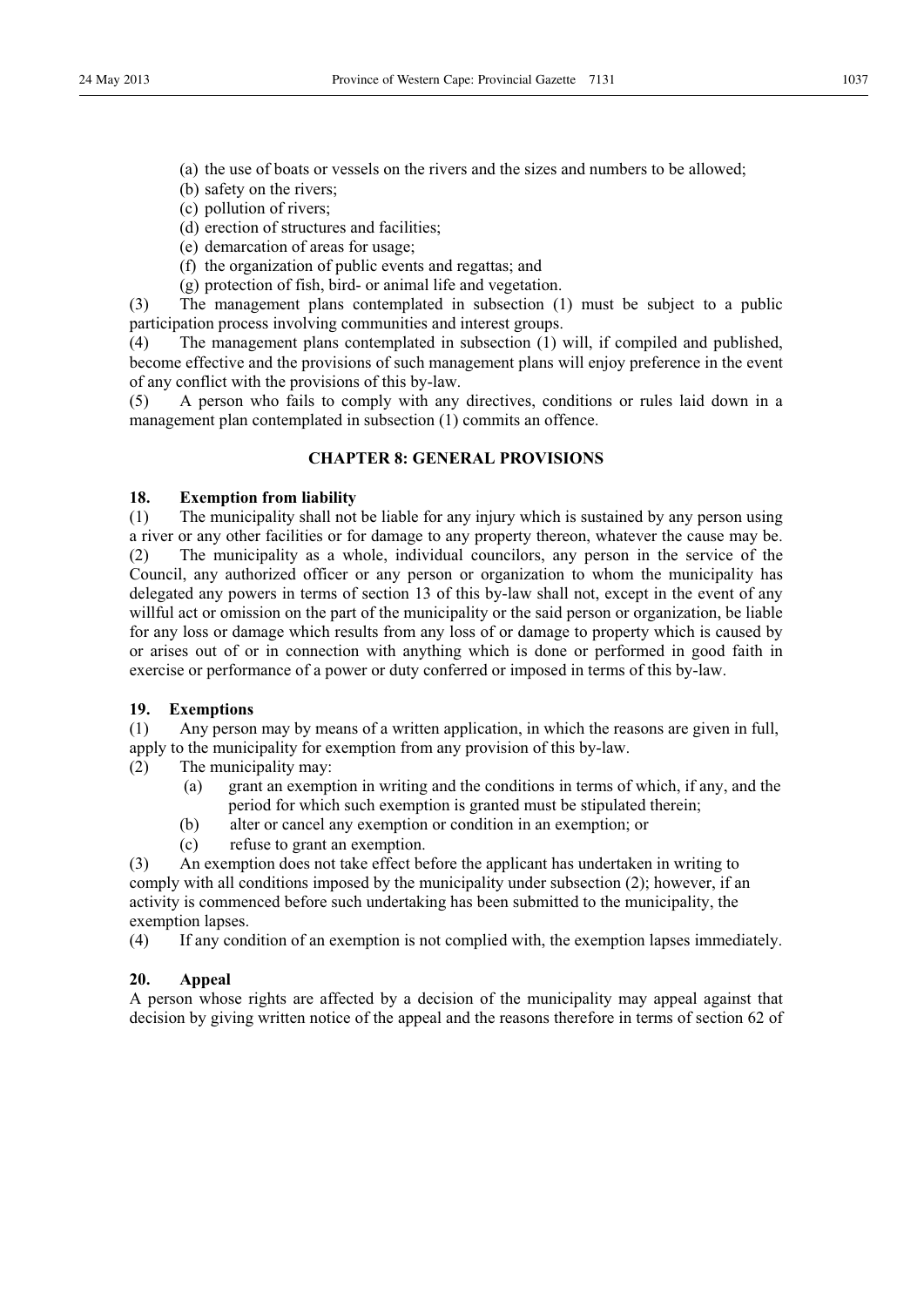the Local Government: Municipal Systems Act, Act 32 of 2000 to the municipal manager within 21 days of the date of the notification of the decision.

## **21. Penalties**

A person who has committed an offence in terms of this by-law is liable upon conviction to a fine or imprisonment, or either such fine or imprisonment or to both such fine and such imprisonment and, in the case of a continuing offence, to an additional fine or an additional period of imprisonment or to such additional imprisonment without the option of a fine or to both such additional fine and imprisonment for each day on which such offence is continued and, a further amount equal to any costs and expenses found by the court to have been incurred by the municipality as result of such contravention or failure.

## **22. Revocation of by-laws**

The provisions of any by-laws previously promulgated by the municipality or by any of the disestablished municipalities now incorporated in the municipality, are hereby repealed as far as they relate to matters provided for in this by-law, and insofar as it has been made applicable to the municipality by the authorisation for the execution of powers and functions in terms of section 84(3) of the Local Government: Municipal Structures Act, Act 117 of 1998.

## **23. Short title and commencement**

This by-law may be cited as the by-law relating to the Management and use of Rivers, and commences on the date of publication thereof in the Provincial Gazette.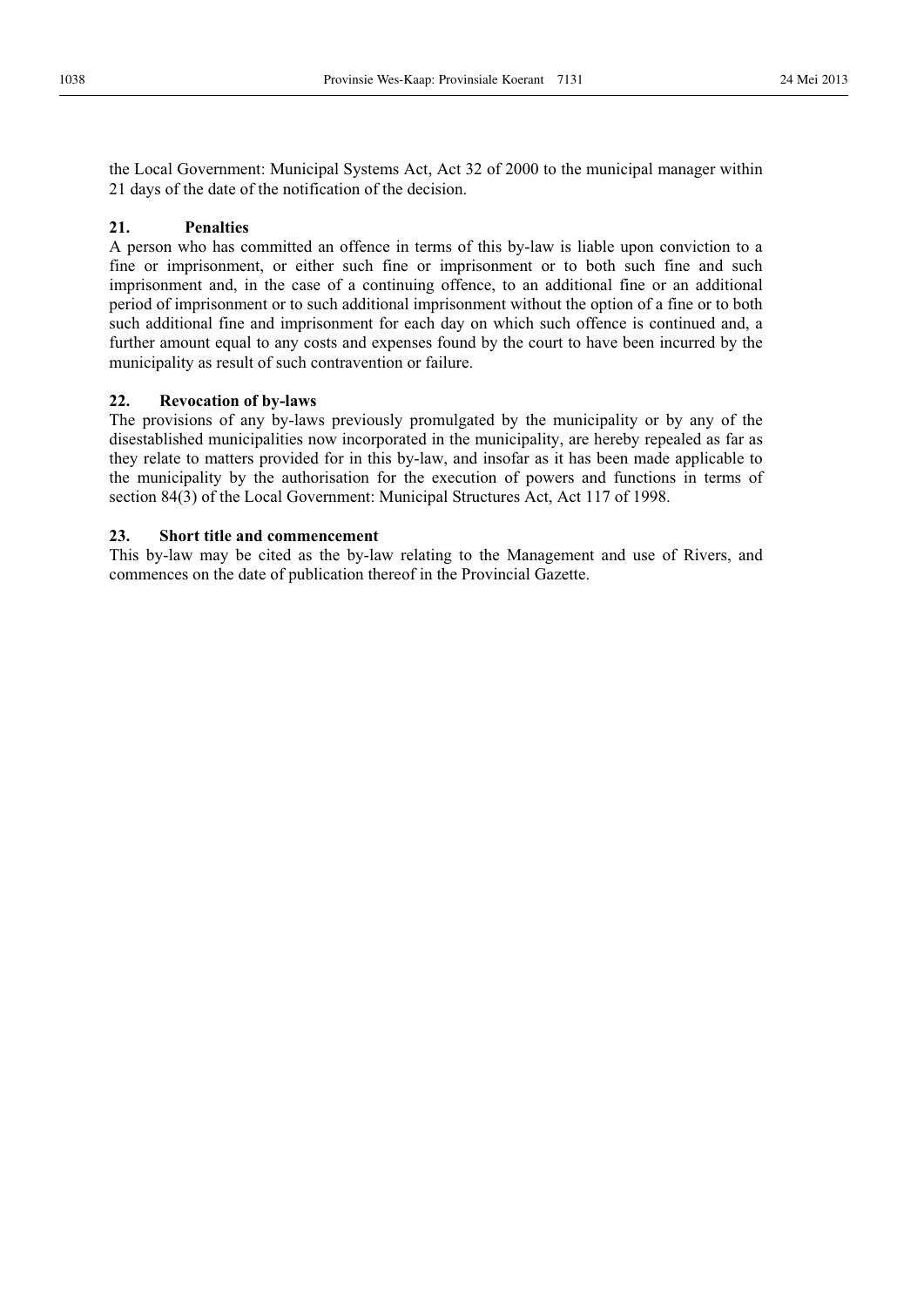## **SCHEDULE 1**

(Section 4)

| <b>Equipment required</b>                           | Type of boat or vessel                            |
|-----------------------------------------------------|---------------------------------------------------|
| 1. A life belt                                      | Any boat or vessel, excluding a canoe,            |
| 2. Life-buoy or other floating device               | paddle-ski, paddle-boat, or rowing boat.          |
| 3. Sufficient oars, paddles or poles or alternative | Any boat or vessel                                |
| propulsion apparatus to land boat or vessel         |                                                   |
| 4. A pump or other bailer                           | Any boat or vessel, unless boat or vessel         |
|                                                     | has been designed to float with the number        |
|                                                     | of persons on board even if waterlogged           |
| 5. A water-skiing rear mirror                       | Power boat used to tow a water-skier              |
| 6. Whistle or siren to be employed for prevention   | Power boat                                        |
| of collisions                                       | House boat                                        |
| 7. Fire extinguisher                                |                                                   |
| 8. Flame arrestor for each carburetor of any petrol |                                                   |
| motor on the boat or vessel, except an outboard     |                                                   |
| motor                                               |                                                   |
|                                                     |                                                   |
| 9. Silencer on the exhaust                          | Any motor driven boat or vessel                   |
| 10. Lights which must be visible for a distance     |                                                   |
| of at least 200 metres if boat or vessel is used    |                                                   |
| between the hours of sunset and sunrise:            |                                                   |
| (a) whitle light visible from all angles            | Power boats and sailing boats whilst at<br>anchor |
| (b) port and starboard lights visible for 112.5     | Power boats and sailing boats whilst              |
| degrees                                             | underway                                          |
| (c) lantern or flashlight to be shown to prevent    | Vessels other than a power boat                   |
| collisions                                          |                                                   |
|                                                     |                                                   |
| 11. Container for refuse                            | Any boat or vessel, excluding a canoe,            |
|                                                     | paddle-ski or sailboard                           |
| 12. Anchor with at least 30 metres of anchor line   | Any boat or vessel, excluding a canoe,            |
|                                                     | paddle-ski, jet-ski or sailboard                  |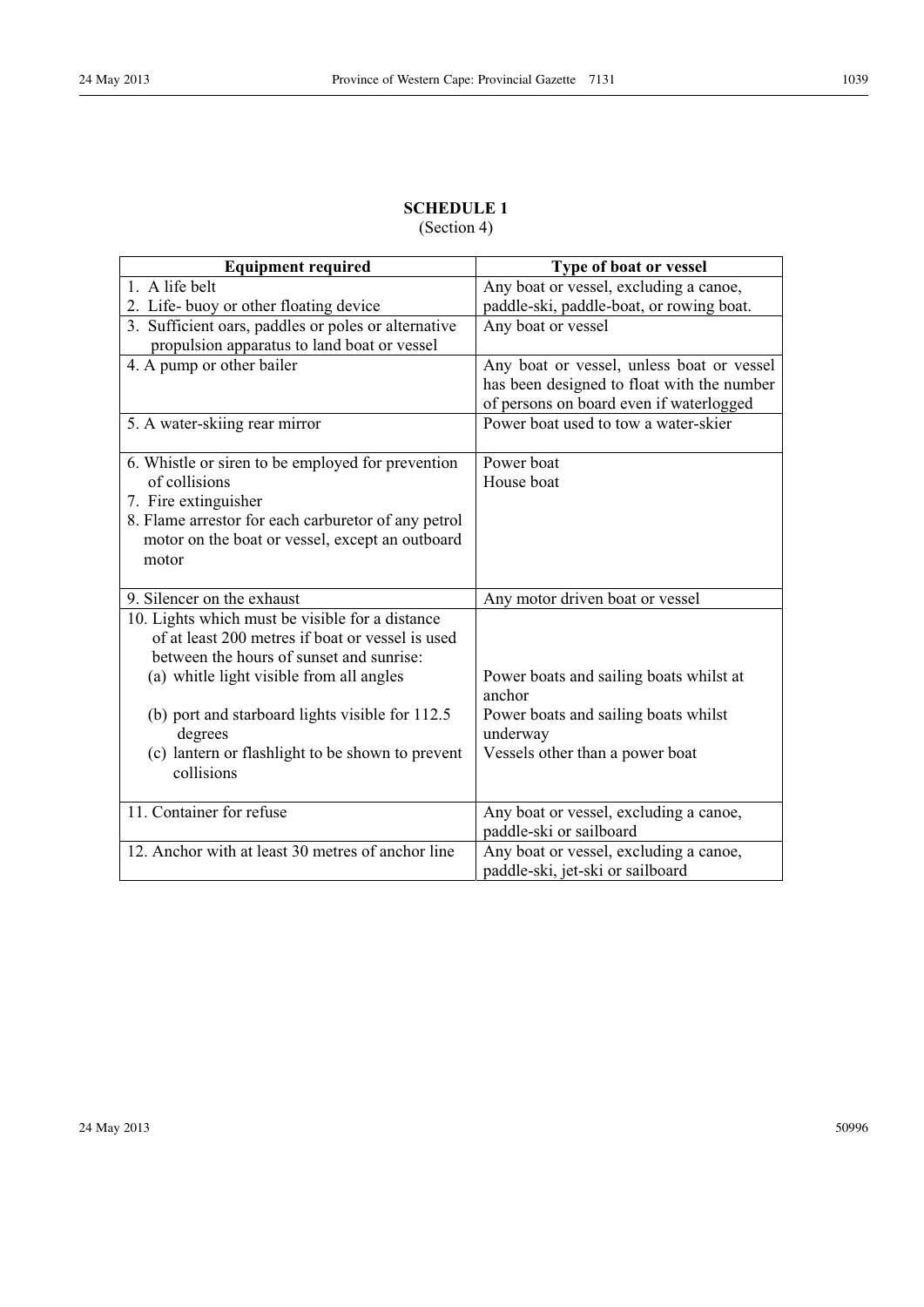## **SWELLENDAM MUNISIPALITEIT VERORDENING INSAKE DIE BESTUUR EN GEBRUIK VAN RIVIERE**

Kragtens die bepalings van artikel 156 van die Grondwet van die Republiek van Suid-Afrika, 1996, verorden die Swellendam Munisipaliteit as volg:-

## INHOUDSOPGAWE

1. Woordomskrywings

## HOOFSTUK 1: BESTUUR VAN BOTE EN DIE GEBRUIK VAN RIVIERE

- 2. Gebruik van bote op riviere
- 3. Verbode gedrag
- 4. Toerusting aanboord 'n boot of vaartuig
- 5. Reëls vir die gebruik van bote
- 6. Reëls vir waterski, waar toegelaat HOOFSTUK 2: REGISTRASIE EN LISENSIëRING VAN BOTE
- 7. Registrasie en lisensiëring van bote
- 8. Geldigheid van lisensies, uitreik van tydelike permitte en die vertoon van tekens
- 9. Outomatiese verval en kansellasie van lisensies en registrasies
- 10. Kansellasie van lisensie

## HOOFSTUK 3: VASSTELLING VAN TARIEWE EN FOOIE

- 11. Vasstelling van tariewe en fooie HOOFSTUK 4: BESOEDELING VAN RIVIERE
- 12. Besoedeling van riviere HOOFSTUK 5: BEVOEGDHEDE VAN GEMAGTIGDE BEAMPTES
- 13. Bevoegdhede van gemagtigde beamptes
- 14. Delegasie van bevoegdhede
- 15. Verwydering van bote van riviere

## HOOFSTUK 6: HUISBOTE

16. Huisbote

## HOOFSTUK 7: BESONDERE BEPALINGS TEN OPSIGTE VAN SEKERE RIVIERE

17. Bestuursplanne vir riviere

## HOOFSTUK 8: ALGEMENE BEPALINGS

- 18. Vrystelling van aanspreeklikheid
- 19. Vrystelling van bepalings
- 20. Appèl
- 21. Strawwe
- 22. Herroeping van verordeninge
- 23. Kort titel en inwerkingtrede

## **BYLAE 1: TOERUSTING WAT OP BOTE EN VAARTUIE MOET WEES**

1. In hierdie verordeninge, tensy dit uit die samehang anders blyk, beteken: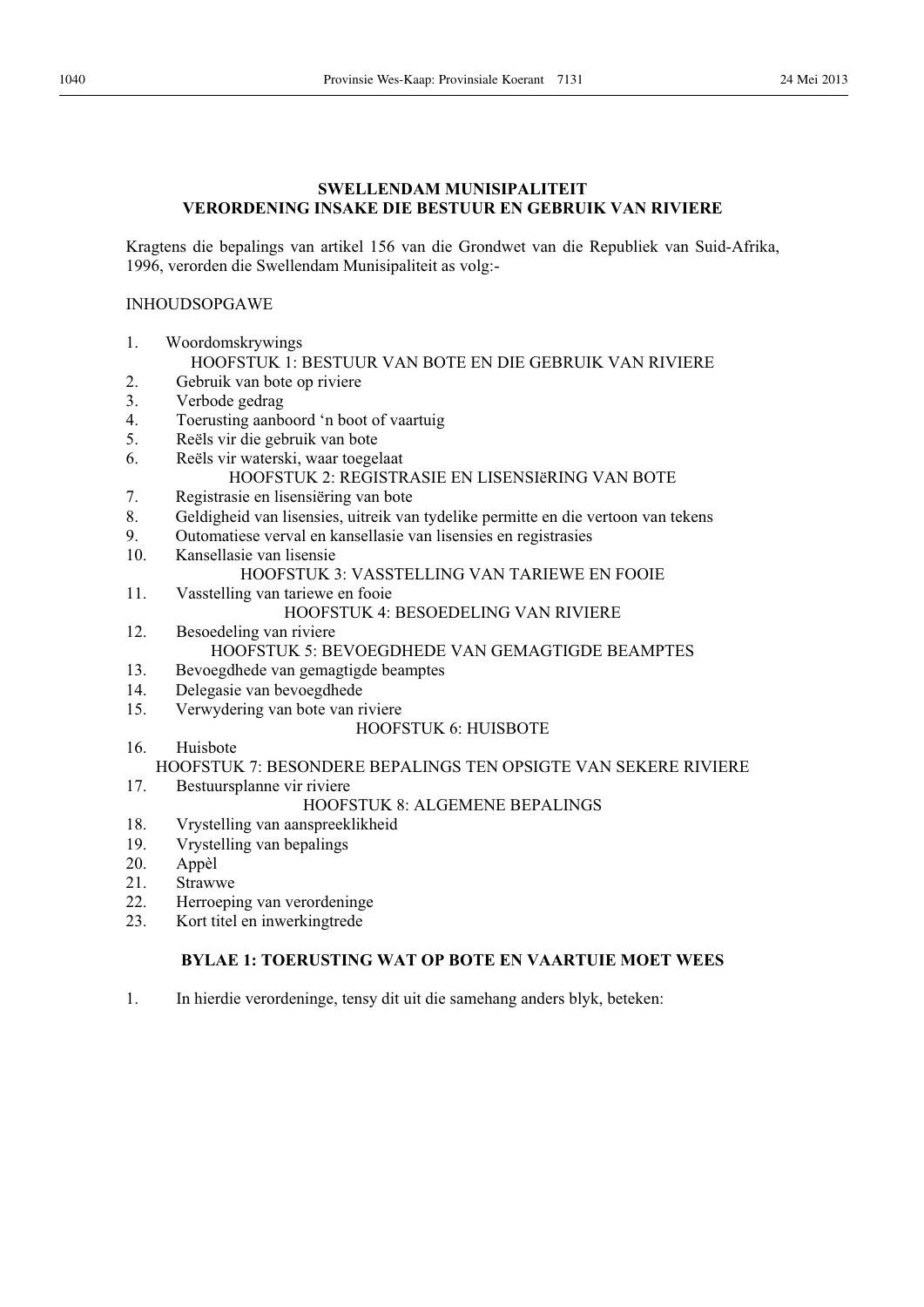**"boot" of "vaartuig"** enige vervoer wat op of in water kan dryf of ontwerp is om op of in water te navigeer, insluitende, maar nie beperk nie tot, 'n seilboot, seilbord, waterponie, vissersboot, platboomskuit, pont, huisboot, plesierboot, waterfiets en vlot;

**"boeg"** die voorkant van die vaartuig;

**"verordening"** hierdie verordening en enige wysigings daaraan;

**"keerdatum"** 30 Junie van elke jaar of sodanige ander datum soos deur die munisipaliteit bepaal;

**"stuurman"** 'n persoon wat 'n boot of vaartuig stuur of in beheer is daarvan;

**"huisboot"** enige vaartuig of boot, ongeag of dit op eie krag aangedryf word, wat deur meer as een persoon geokkupeer kan word, toegerus is met akkommodasiegeriewe vir die dag of nag en waarop geriewe vir die voorbereiding van kos asook toilette of wasgeriewe voorsien word, maar sluit 'n seilboot en 'n kajuitboot wat nie met ablusie- of kookgeriewe toegerus is nie, uit;

**"gelisensieërde"** die persoon in wie se naam 'n boot of vaartuig geregistreer is soos deur hierdie verordening vereis;

**"gemagtigde beampte"** enige persoon wat deur die munisipaliteit gemagtig is om die funksies van 'n gemagtigde beampte ingevolge hierdie verordening uit te oefen or 'n lid van die Suid-Afrikaanse Polisie;

**"luierspoed"** die spoed waarteen 'n boot beweeg wat geen wit water agter die boot wys nie en teen 'n maksimum spoed van 10 kilometer per uur;

"**munisipaliteit**" die Swellendam Munisipaliteit wat ingevolge Artikel 12 van die Wet op Munisipale Strukture, 117 van 1998, daargestel is en sluit alle politieke strukture, politieke ampsdraers, raadslede, behoorlik gemagtigde agente of alle werknemers in wat ingevolge hierdie verordening optree uit hoofde van 'n bevoegdheid wat by die munisipaliteit berus en aan sodanige politieke struktuur, politieke ampsdraer, raadslid, agent of werknemer gedelegeer of gesubdelegeer is;

 **"munisipale bestuurder"** die munisipale bestuurder van die munisipaliteit;

**"omgewing van die rivier"** eiendom langs of in die onmiddellike omgewing van die rivier;

**"gebruik' of 'beheer"** of enige soortgelyke uitdrukking ten opsigte van 'n boot of vaartuig, om 'n boot of vaartuig te water te laat, te gebruik, te seil, te navigeer, te dok of om 'n boot of vaartuig op 'n rivier te hê of om toe te laat dat 'n boot of vaartuig op 'n rivier is;

**"toestemming"** die geskrewe toestemming van die munisipaliteit;

**"plesierboot"** enige vaartuig of boot ongeag of dit op eie krag aangedryf word, wat deur meer as een persoon geokkupeer kan word, wat gebruik word vir die vermaak van passasiers by wyse van skemervaarte, onthale of enige ander vorm van vermaak;

**'bakboord'** die linkerkant van die boot of vaartuig soos beskou vanaf die boeg;

**'kragboot'** enige boot of vaartuig wat aangedryf word deur 'n motor of ander meganiese apparaat, hetsy binne- of buiteboord en ongeag of sodanige motor of apparaat die hoof kragbron is;

**"publiseer"** ten opsigte van die bepalings van artikel 17(1) -

- (a) om in die Provinsiale Gazette en 'n plaaslike koerant te publiseer; en
- (b) om die kennisgewing wat gepubliseer is op die munisipaliteit se kennisgewingborde te vertoon;

**"geregistreerde boot"** 'n boot of vaartuig wat ingevolge artikel 6 van hierdie verordening van 'n identifikasienommer voorsien is;

**"rivier"** die Breede Rivier of enige ander rivier in die munisipaliteit se jurisdiksiegebied en sluit 'n tregtermond in;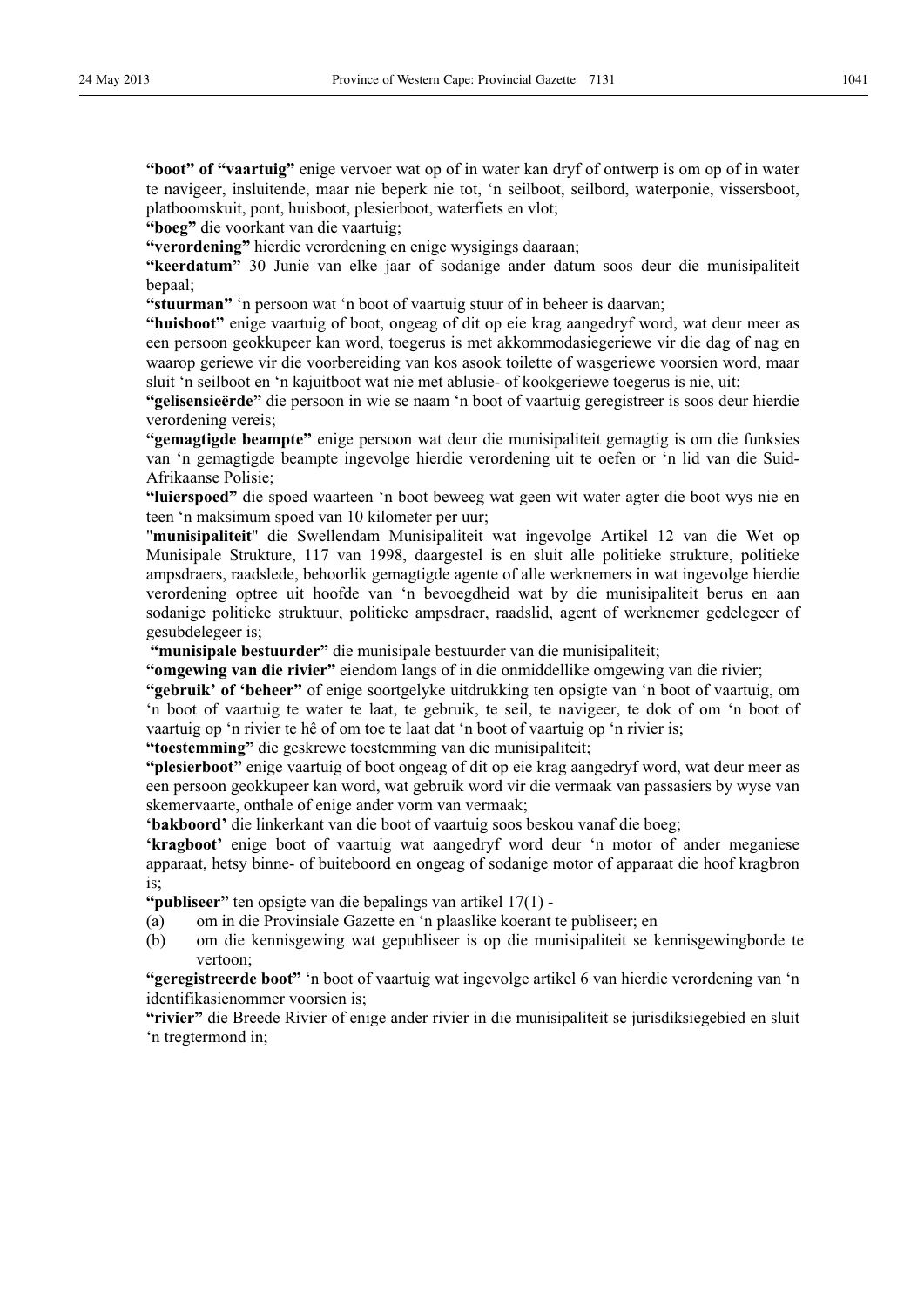**"roeiboot"** 'n boot of vaartuig wat ontwerp is om aangedryf te word deur middel van spane sonder enige meganiese bystand;

**"seil" of "onderweg"** die stand van 'n boot of vaartuig wat nie ge-anker of gedok is nie of op droeë grond is;

**"seilboot"** enige boot of vaartuig wat deur die middel van seile deur die wind aangedryf kan word;

**"SAMV"** die Suid-Afrikaanse Maritieme Veiligheidsgesag (South African Maritime Safety Authority);

**"stuurboord"** die regterkant van die boot of vaartuig soos beskou vanaf die boeg;

**"stewe"** die agterkant van 'n boot of vaartuig;

**"sigbaar"** sigbaar vir iemand met redelike sig tydens 'n donker nag met 'n skoon atmosfeer; **"tregtermond"** 'n wateroppervlak –

- (a) wat deel is van 'n watervloei wat permanent of periodiek oop is na die see;
- (b) waarin die styg en val van die watervlak as gevolg van die getye meetbaar is tydens vloedgety wanneer die watervloei oop is na die see; of

(c) waarin die soutgehalte meetbaar hoër is as gevolg van die invloed van die see;

**"watergebied"** die gebied tussen die hoogwatermerk op beide banke van die rivier en sy monding op enige gegewe tyd;

**"waterski"** om in die water te ski of skaats met of sonder enige bystand van enige soort skitoerusting en waar die waterskiër deur 'n boot of vaartuig gesleep word aan 'n sleeptou;  **"water-skiër" of "skiër"** 'n persoon wat waterski.

## **HOOFSTUK 1: BESTUUR VAN BOTE EN DIE GEBRUIK VAN RIVIERE**

## **2. Gebruik van bote op riviere**

- (1) Niemand mag 'n boot met 'n masjien van meer as 15 perdekrag op 'n rivier gebruik of in beheer daarvan wees nie, tensy:
	- (a) so 'n boot deur die munisipaliteit geregistreer en gelisensieër is nie;
	- (b) 'n tydelike permit vir sodange boot uitgereik is vir die bepaalde rivier waarop die boot gebruik gaan word nie; en
	- (c) die persoon wat die boot beheer in besit is van 'n geldige skipperslisensie of 'n sertifikaat van bekwaamheid wat deur die SAMV uitgereik is.

(2) 'n Persoon onder die ouderdom van 15 jaar mag slegs in beheer wees van 'n boot met 'n masjien van 15 perdekrag of minder terwyl so 'n persoon vergesel is van 'n persoon wat in besit is van 'n geldige sertifikaat van bekwaamheid.

(3) Waar enige lisensiehouer van 'n boot soos bedoel in subartikel (1) toelaat dat enige ander persoon, wat nie in besit is van 'n sertifikaat soos bedoel in subartikel (2) nie, 'n boot gebruik of beheer, of wat na die mening van die gemagtigde beampte nie bevoeg is om 'n boot met die nodige respek vir die omgewing te gebruik of in beheer daarvan te wees nie, mag so 'n gemagtigde beampte die gelisensieërde instruksie gee om nie so 'n ander persoon toe te laat om sodanige boot te gebruik of in beheer daarvan te wees nie.

(4) Enige persoon wat 'n bepaling van hierdie artikel oortree, pleeg 'n misdryf.

- **3. Verbode gedrag**  Geen persoon mag 'n boot of vaartuig op 'n rivier gebruik -
	- (a) op 'n roekelose of nalatige wyse nie;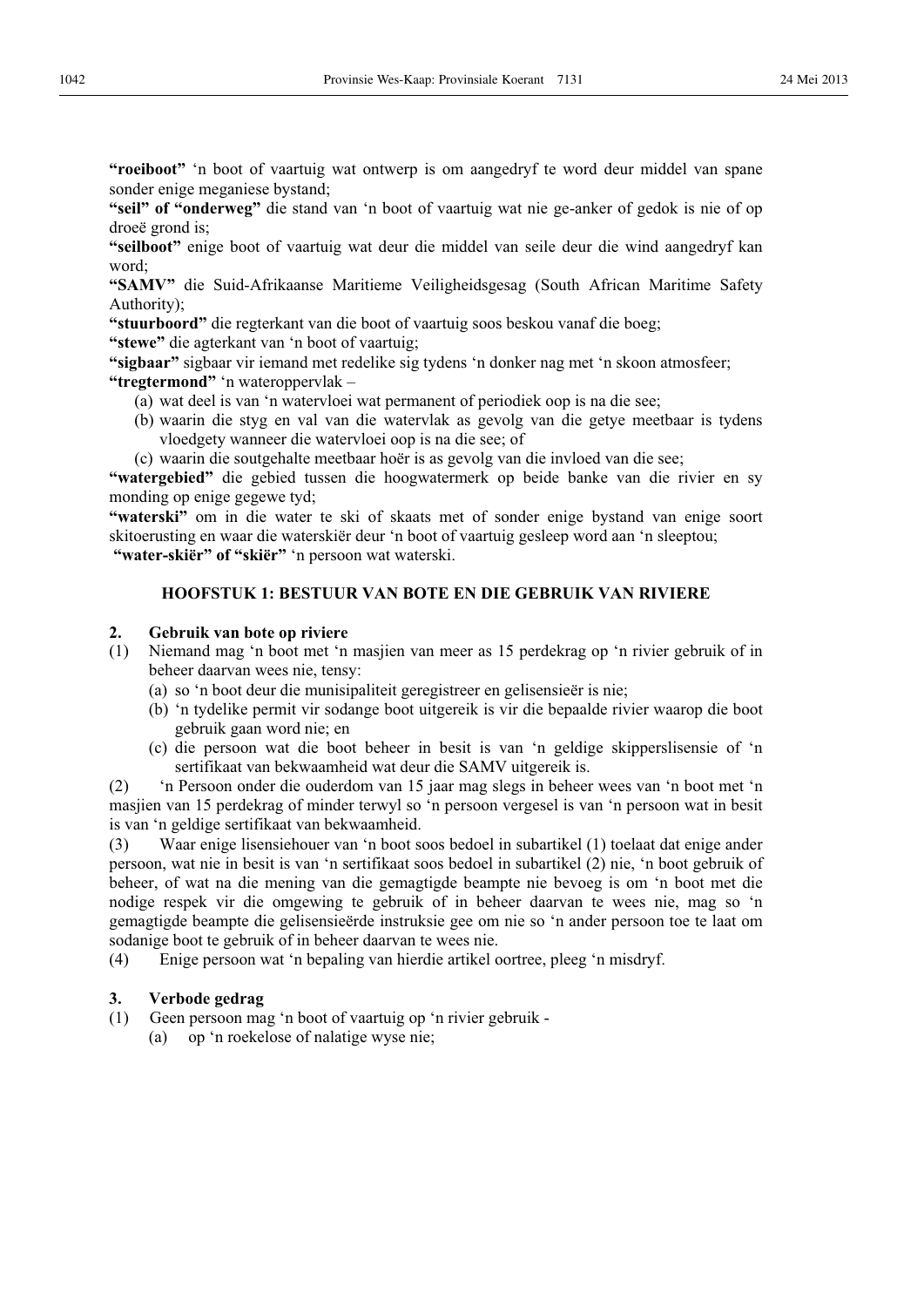- (b) terwyl hy onder die invloed van drank of dwelmmiddels is, of terwyl die alkohol persentasie in sy bloed 0.05 of meer, uitgedruk in gram per 100 milliliters bloed;
- (c) terwyl hy aan 'n siekte of swakheid lei wat hom ongeskik maak of dit te doen nie;
- (d) op 'n wyse wat deur die gemagtigde beampte beskou word gevaarlik te wees vir die publiek of die insittendes van so 'n boot of vaartuig of op 'n wyse wat bereken is om eiendom of geriewe in gevaar te stel of te beskadig, met inagneming van al die omstandighede van die geval;
- (e) op 'n wyse wat na die mening van die gemagtigde beampte 'n oorlas daarstel;
- (f) sonder redelike inagneming van die regte van ander persone wat so 'n rivier gebruik;
- (g) terwyl dit olie, petrol, besoedelende of enige ander toksiese of aanstootlike middele lek;
- (h) indien die vrag of die aantal persone aan boord die dravermoë van die vaartuig oorskrei, soos aangedui op die vaartuig se registrasiesertifikaat of soos gemeld op die lisensie;
- (i) indien die boot of vaartuig nie by die munisipaliteit geregistreer en gelisensieër is soos in hierdie verordening vereis word en indien die identifikasienommer wat ten opsigte van die boot of vaartuig uitgereik is nie permanent aangebring is op 'n wyse deur die munisipaliteit bepaal nie; en
- (j) in stryd met enige gebruiksone op 'n rivier soos deur die munisipaliteit bepaal is nie.
- (2) Geen persoon mag in die watergebied sonder die voorafverkreë skriftelike goedkeuring van die munisipaliteit -
	- (i) teen vergoeding of vir wins enige vertoning of vermaak aanbied of enige besigheid of enige ambag bedryf of enige boor of vaartuig verhuur nie;
	- (ii) enige boot of vaartuig vir die vervoer van passassiers of goedere teen vergoeding aanhou of gebruik nie;
	- (iii) enige visvangkompetisie reël of aanbied nie; of
	- (iv) enige wedren, vergadering of regatta reël of aanbied nie.
- (3) Wanneer die munisipaliteit goedkeuring verleen ingevolge subartikel (2) mag dit enige voorwaardes stel wat dit in die lig van die omstandighede van elke geval goedvind ten einde die publiek se veiligheid te beskerm.
- (4) Terwyl in 'n watergebied, mag geen persoon-
	- (a) onwelvoeglike, aanstootlike of onbehoorlike taal gebruik nie;
	- (b) homself op 'n aanstootlike, onbehoorlike of wanordelike wyse gedra nie;
	- (c) opsetlik of nalatiglik enige iets doen wat ongerief van ander gebruikers van die watergebied mag veroorsaak, of wat die vreedsaamheid mag versteur nie.
- (5) Niemand mag
	- (a) van enige brug af of binne 20 meter aan enige kant van 'n sleephelling visvang nie;
	- (b) vanaf 'n boot of vaartuig hengel terwyl daardie boot of vaartuig onder gemotoriseerde krag aangedryf word nie;
	- (c) sonder 'n permit scubaduik, vis skiet of visnette, behalwe 'n land- of gooinet, gebruik nie;
	- (d) in enige rivier swem waar bootry toegelaat word nie, tensy dit in 'n gebied is wat vir swem gereserveer is en indien dit as sulks deur 'n kennisgewingbord aangedui word;
	- (e) sonder 'n lisensie visvang nie;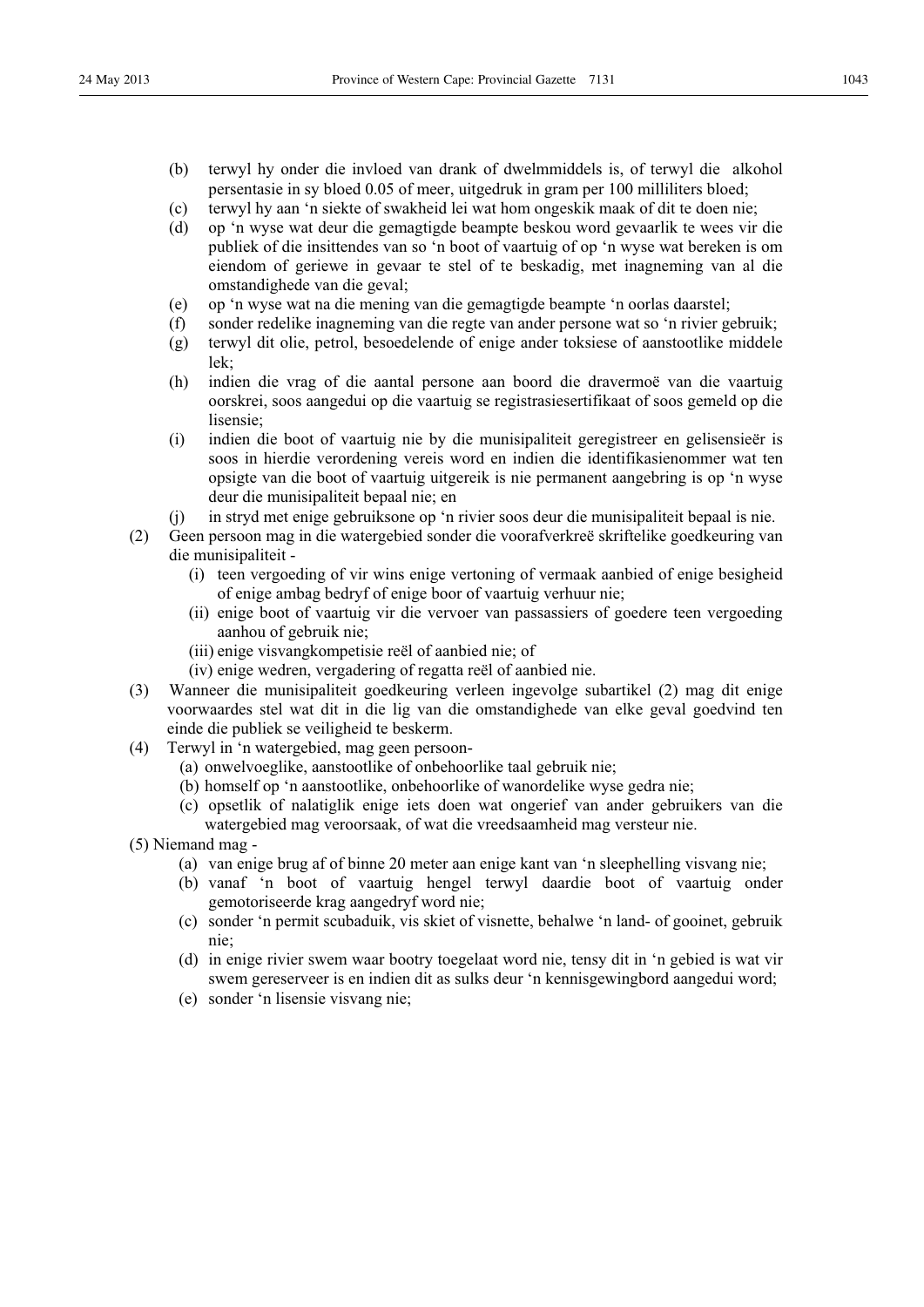(f) enige skeertuig, straalaangedrewe watertuig (insluitende, maar nie beperk nie tot waterponies) of seevliegtuig gebruik of enige valskermaktiwiteite beoefen op enige deel van die watergebied van 'n rivier nie; of

(g) enige obstruksie op of naby 'n rivier se oppervlak plaas nie.

(6) Die munisipaliteit mag die grootte beperk van enige motor wat op enige rivier of gedeelte van 'n rivier gebruik word.

(7) Die munisipaliteit mag aan enige rivier of gedeelte daarvan gebruiksones toeken vir die die beskerming van die omgewing of vir veiligheidsoorwegings.

(8) Die bepalings van subartikel (1)(i) is slegs van toepassing op 'n boot bedoel in artikel 2(1).

(9) Enige persoon wat 'n bepaling van hierdie artikel oortree, pleeg 'n misdryf.

## **4. Toerusting aanboord 'n boot of vaartuig**

(1) Geen persoon mag enige boot of vaartuig op 'n rivier gebruik nie tensy die toerusting wat in Bylae 1 gelys is aanboord so 'n boot of vaartuig is nie.

(2) Alle lewensreddingstoerusting aan boord van 'n boot of vaartuig moet in 'n goeie, werkende toestand en binne maklike reikafstand wees vir onmiddelike en effektiewe gebruik.

(3) Die batterye en brandstof van enige boot of vaartuig moet in afsonderlike kompartemente gehou word en geen brandstoftoevoerpyp mag deur 'n batterykompartement loop nie. Beide kompartemente moet behoorlik geventileer wees.

(4) Enige persoon wat 'n bepaling van hierdie artikel oortree, pleeg 'n misdryf.

## **5. Reëls vir die gebruik van bote**

(1) Niemand mag 'n boot of vaartuig sonder toesig in die watergebied laat tensy dit behoorlik ge-anker, vasgemeer of na droeë grond tot 'n veilige hoogte bo die watervlak verwyder is nie.

(2) Nieteenstaande die bepalings van subartikel (1), mag geen boot of vaartuig in 'n watergebied vir 'n langer tydperk as 24 ure sonder toesig gelaat word nie.

(3) Geen boot of vaartuig mag vasgemeer of te water gelaat word op enige plek wat nie 'n plek is wat deur die munisipaliteit aangedui of goedgekeur is nie, en 'n gemagtigde beampte of die munisipaliteit mag enige boot of vaartuig sonder die toestemming van die eienaar skuif, of dit op 'n ander plek vasmeer indien dit in openbare belang geag word en sodanige beweging sal gedoen word op die risiko van die eienaar van die boot of vaartuig.

(4) Geen boot of vaartuig mag vasgemeer word aan enige ander boot of vaartuig of aan 'n merker, boei of ander navigasiehulpmiddel.

(5) Die stuurman van enige boot of vaartuig moet seker maak dat hy te alle tye volle beheer oor die boot of vaartuig kan uitoefen terwyl dit onderweg is.

(6) Die stuurman van enige boot of vaartuig wat 'n lyn, kabel of tou vir enige doeleindes sleep, moet seker maak dat geen ander persoon in gevaar gestel of verontrief word nie.

(7) Geen persoon mag 'n boot of vaartuig gebruik of toelaat dat dit gebruik word op so 'n wyse dat dit gevaar of oorlas veroorsaak vir enige ander boot of vaartuig of die insittendes daarvan of vir ander persone of eiendom of installasies in die water of aan die rand van die water of vir enige bote of vaartuie wat by 'n kaai vasgemeer is nie.

(8) Geen kragboot wat onderweg is en geen persoon wat in 'n watergebied waterski mag nader as 10 meter gaan aan 'n plek waar mense swem of nader as 10 meter van die kant van 'n rivier of nader as 10 meter van enige ander boot of vaartuig of sodanige ander afstand soos deur die munisipaliteit bepaal, tensy:

(a) omstandighede sodanig is dat die gemelde afstande nie gehandhaaf kan word nie;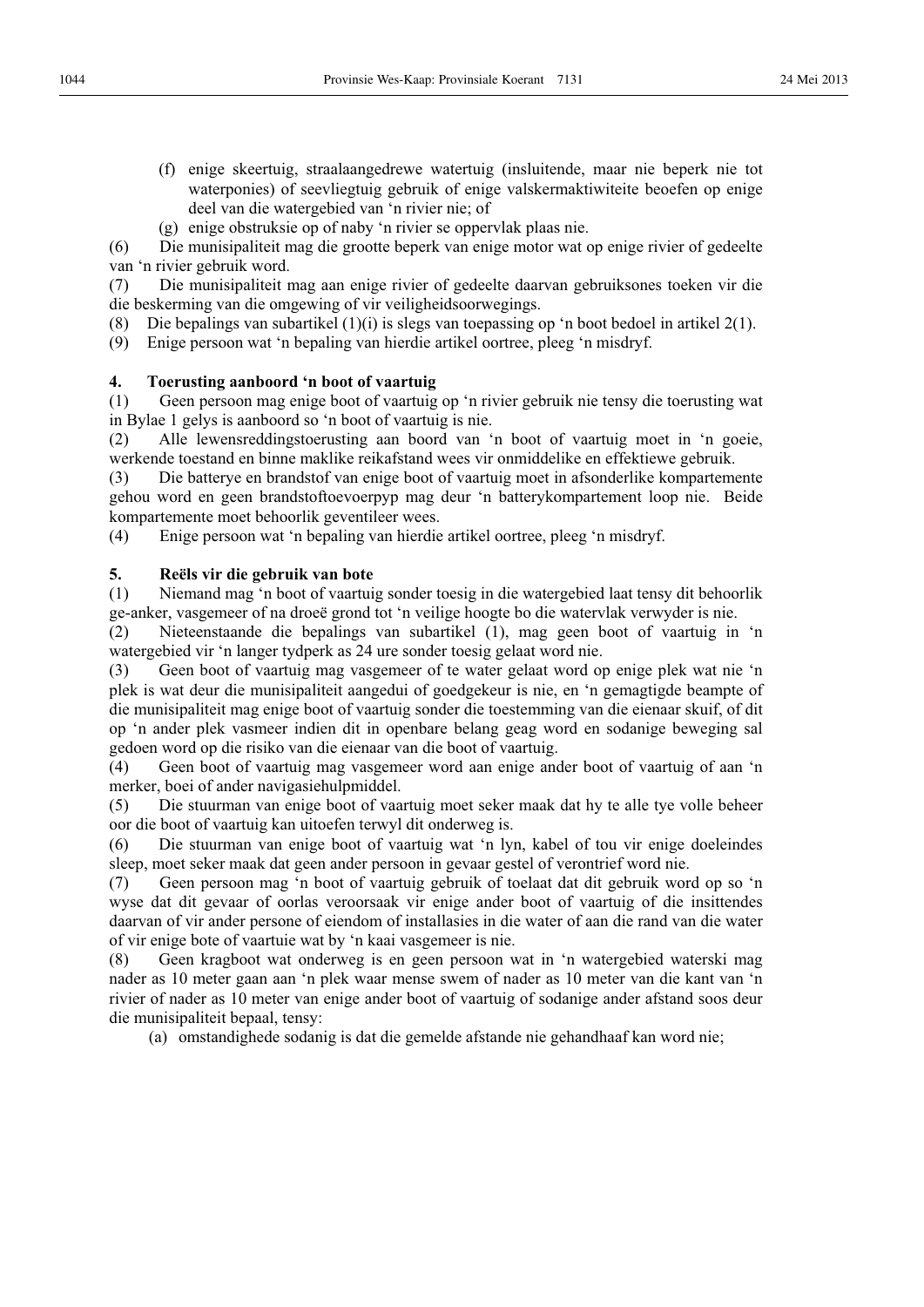- (b) bystand verleen word in 'n noodsituasie; of
- (c) die kragboot gebruik word om vis te vang of enige waterskiër wat deur dit getrek word besig is om aan land te gaan of dit te verlaat;

Met dien verstande dat waar die voorgeskrewe afstande nie gehandhaaf word nie, moet die kragboot onmiddellik sy spoed na minder as 10 km per uur verminder.

(9) Niemand mag op die boeg, voordek of boordwand van enige kragboot wat onderweg is wees nie tensy voldoende veiligheidsreëlings aangebring is, en geen persoon mag vanaf enige kragboot wat onderweg is spring of duik nie tensy hulp verleen word in 'n noodgeval of tensy dit nodig is om die boot te water te laat of aan land te bring.

(10) Waar moontlik, moet 'n kragboot so geloods word dat die mediaanlyn van die water altyd aan die bakboordkant van die boot is en kragbote moet anti-klokgewys beweeg en aan die regterkant van die watergebied hou.

(11) 'n Kragboot moet weghou van seilbote en bote of vaartuie wat deur roeispane of spane aangedryf word.

(12) In die geval van kragbote, wanneer twee bote kop-aan-kop of naastenby kop-aan-kop nader, moet elkeen sy koers so na stuurboord verander sodat hulle mekaar aan die bakboord-kant verbygaan en, onderworpe aan die bepalings van subartikel (8), op so 'n afstand en teen so 'n spoed dat die kielwater van enige van die vaartuie nie die ander in gevaar stel nie.

(13) In die geval van kragbote, mag geen boot 'n ander boot wat in dieselfde rigting beweeg verbygaan nie tensy dit veilig is om so te doen. So 'n boot moet, wanneer 'n ander boot verbygesteek word, sodanige boot aan die bakboordkant verbygaan tensy dit ooglopend onveilig is of indien daar genoegsame ruimte is om te manuevre en, onderworpe aan die bepalings van subartikel (8), op so 'n afstand en teen so 'n spoed dat die kielwater nie die ander vaartuig of 'n skiër in gevaarstel nie. Stadiger verkeer moet dus nader aan die regterkant van die watergebied hou ten einde soveel ruimte moontlik aan die bakboordkant te laat.

(14) 'n Boot wat verbygegaan word moet sy spoed en rigting hanhaaf totdat die verbyganende boot veilig verby is.

(15) In die geval van kragbote, wanneer twee bote mekaar nader op 'n ander wyse as vermeld in subartikels (12) en (13), moet die boot wat die ander boot aan sy bakboordkant het sy spoed en rigting handhaaf en die boot wat die ander boot aan sy stuurboordkant het moet koers na stuurboord verander sodat hy agter die ander boot verbygaan en moet, indien nodig, stop of agteruitbeweeg ten einde 'n botsing te voorkom.

(16) Wanneer twee seilbote mekaar nader op 'n wyse wat die risiko van 'n botsing inhou, geld die volgende reg van weg reëls:

- (a) indien elkeen die wind aan 'n verskillende kant kry, moet die seilboot wat die wind aan bakboordkant kry die weg oophou deur koers te verander sodat hy agter die ander boot verbygaan, of deur om die ander boot te gaan of te stop; en
- (b) indien beide die wind aan dieselfde kant kry, moet die seilboot wat aan die loefsy (wind-op) is wegbly van die vaartuig wat aan die lykant (wind-af) is;
- (c) Vir die doeleindes van hierdie subartikel is die loefsy die teenoorgestelde kant van die kant waar die hoofseil gedra word.

(17) Ten einde botsings te vermy, moet 'n kragboot die reg van weg gee aan ander klasse bote of vaartuie, en 'n roeiboot of kano moet die reg van weg gee aan 'n seilboot wanneer omstandighede dit vereis, nieteenstaande die bepalings van subartikels (11), (12), (13), (14) en (15), met dien verstande dat hierdie verordening nie aan enige stuurman die reg gee om onnodig die rigting van 'n ander vaartuig te blokkeer of daarmee in te meng nie. Dit is die plig van elke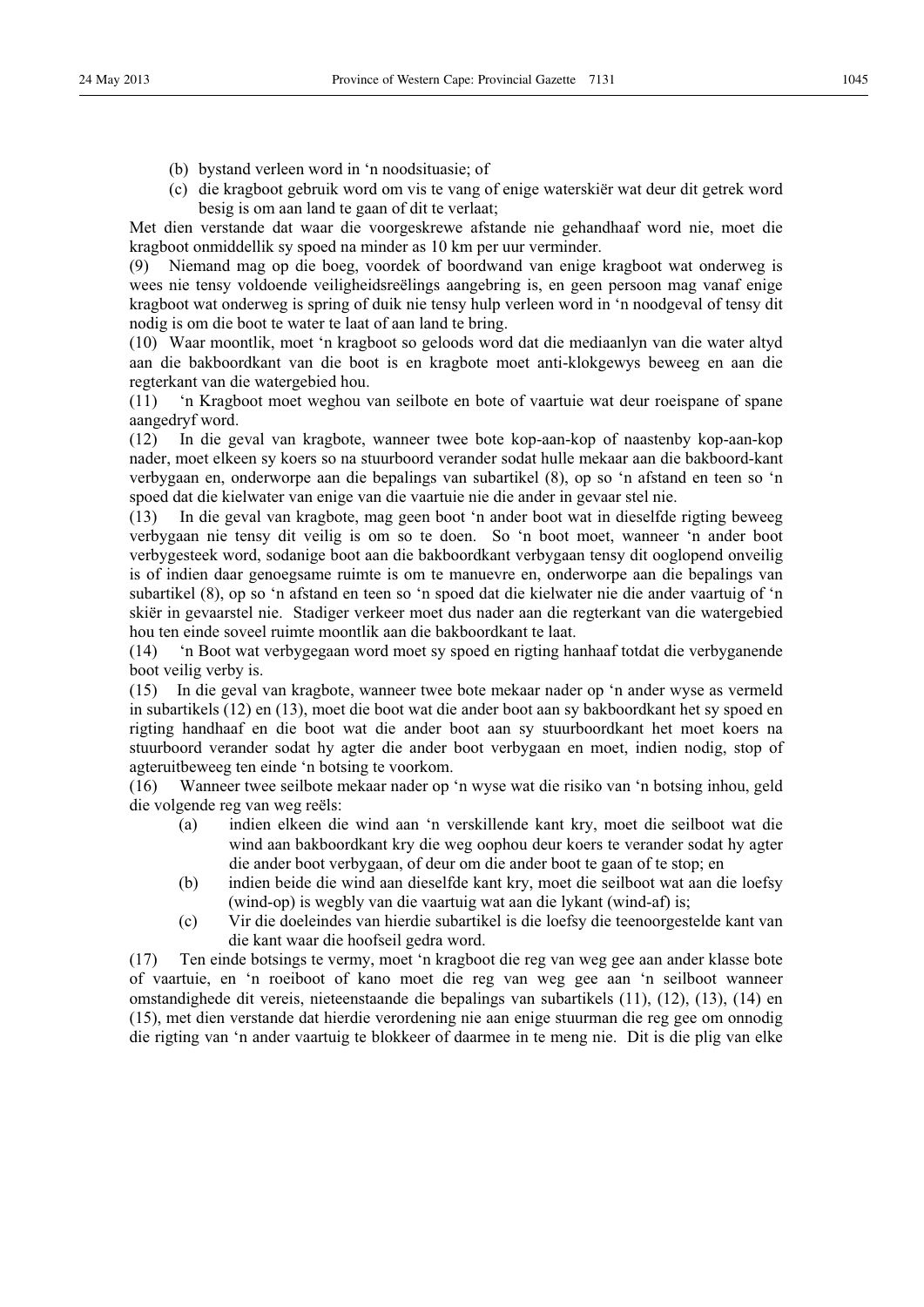gebruiker van die watergebied om alle moontlike stappe te neem ten einde 'n ongeluk te voorkom, ongeag wie die reg van weg het soos bepaal in hierdie verordening.

(18) Die stuurman van enige boot of vaartuig moet 'n veilige en versigtige spoed handhaaf in gebiede waar mense swem, bote of vaartuie vasgemaak is, waar visgevang word of waar boeie geplaas is en moet te alle tye, en veral wanneer sigbaarheid deur mis of ander oorsake belemmer word, die boot so hanteer dat mense, ander bote of vaartuie of ander eiendom nie in gevaar gestel word nie.

(19) Geen boot of vaartuig mag nader as 100 meter in die kielwater van 'n waterskiër volg nie en dieselfde geld vir 'n boot of vaartuig wat 'n skiër trek

(20) Bote en vaartuie wat 'n sleephelling of jettie verlaat moet die reg van weg verleen aan inkomende of verbygaande bote of vaartuie.

(21) Geen boot, vaartuig of ander voertuig wat by wyse van 'n skroefprop bokant die water, of by wyse van 'n waterstraal aangedryf word, mag in die watergebied gebruik word nie.

(22) Tensy in 'n noodsituasie, mag geen vliegtuig in die watergebied land of opstyg nie.

(23) Geen boot of vaartuig mag op 'n sleephelling gelaat word nie, tensy dit vir die doeleindes van herstelwerk is.

(24) Geen persoon mag 'n boot gebruik, of toelaat dat dit gebruik word, op 'n wyse dat buitensporig groot branders geskep word nie.

(25) Niemand mag agter 'n boot gesleep word op enige aparatuur wat na die mening van die gemagtigde beampte 'n gevaar vir die gebruiker of ander gebruikers van die rivier inhou nie.

(26) Enige persoon wat 'n bepaling van hierdie artikel oortree, pleeg 'n misdryf.

## **6. Reëls vir waterski, waar toegelaat**

(1) Niemand mag waterski tensy hy of sy 'n effektiewe lewensgordel of ski-frokkie of goedgekeurde drywingsapparaat aanhet nie.

(2) Geen staal of ander metaalkabel of draad mag gebruik word om 'n waterskiër te sleep nie.

(3) Die stuurman van enige boot of vaartuig wat 'n waterskiër sleep moet, voordat die waterskiër gesleep word, seker maak dat die waterskiër kennis dra van die noodsein vir waterskiërs, naamlik die trek van die hand oor die keel, sowel as ander standaard kommunikasietekens wat in waterski gebruik word.

(4) Waterski word nie tussen sonsondergang en sonop toegelaat nie en die munisipaliteit mag ook waterski op enige ander tyd of in sekere sones verbied.

(5) Geen boot of vaartuig mag 'n waterskiër sleep tensy 'n tweede persoon wat ouer as 16 jaar is in die boot teenwoordig is om die waterskiër dop te hou nie.

(6) Geen waterskiër mag 'n ski uitskop behalwe op 'n plek waar 'n ski wat so uitgeskop is nie 'n gevaar vir enige ande gebruiker van die rivier sal inhou nie.

(7) Sodra 'n waterskiër die sleeptou laat val, moet die boot stop totdat die observeerder of 'n ander passassier die sleeptou aanboord geneem het. Die boot moet dan stadig na die plek beweeg vanwaar die sleep voortgesit sal word of die skiër aanboord gebring sal word, of om terug te keer na die plek waar die skiër aan wal gegaan het, wat ookal die geval mag wees.

(8) Waterski word slegs in afgebakende gebiede toegelaat.

- (9) Die bestuurder van 'n boot wat 'n skiër sleep moet 'n rooi vlag met 'n minimum afmeting van 500mm by 500mm vertoon ten einde die volgende toestande aan te dui:
	- (a) Wanneer 'n skiër geval het of wil begin ski;
	- (b) wanneer 'n sleeptou vanaf die boot in die water is; en
	- (c) wanneer 'n ski in die water in die omgewing van die boot is.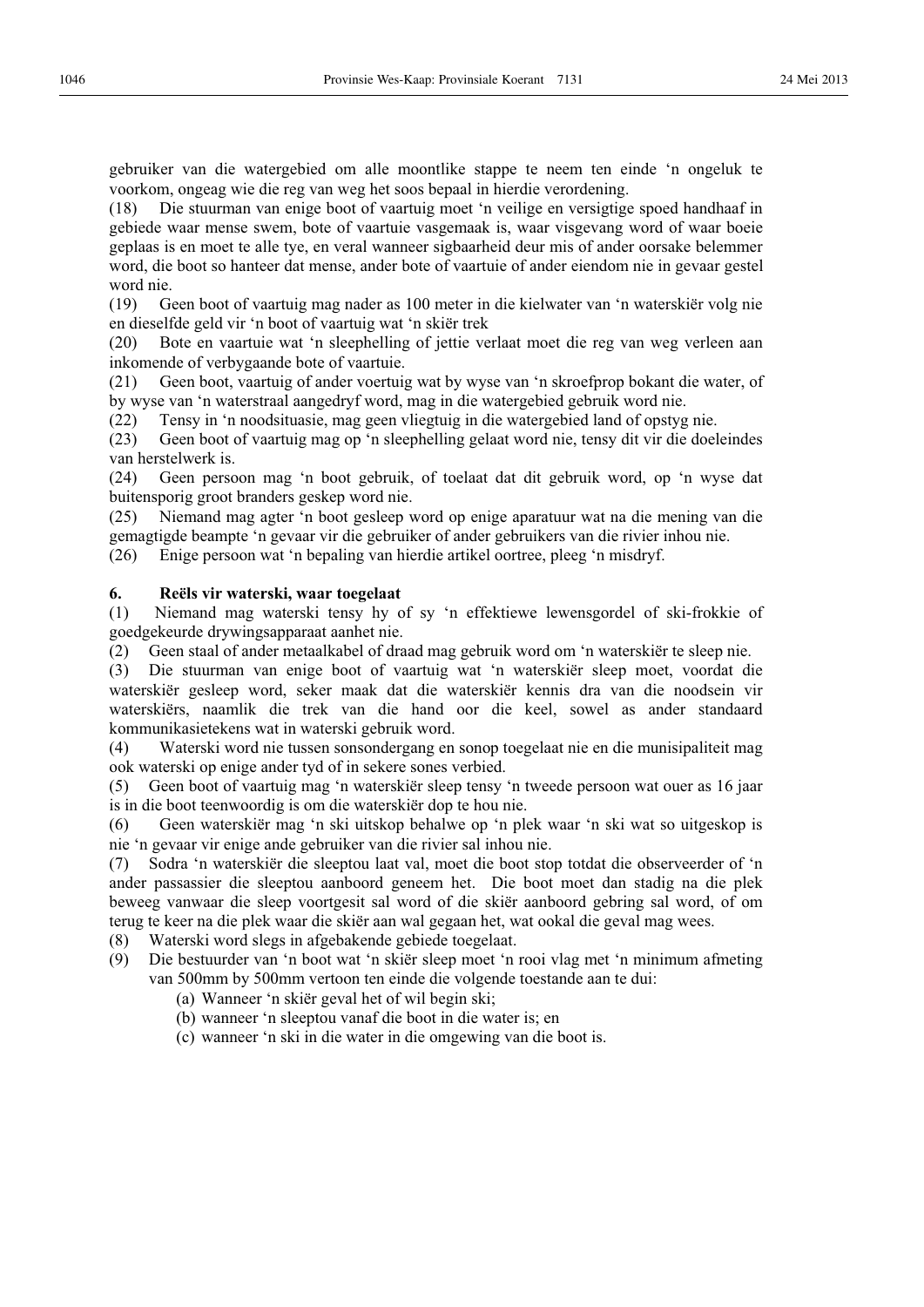(10) Enige persoon wat 'n bepaling van hierdie artikel oortree, pleeg 'n misdryf.

## **HOOFSTUK 2: REGISTRASIE EN LISENSIËRING VAN BOTE**

## **7. Registrasie en lisensiëring van bote**

(1) Enige persoon wat van plan is om 'n kragboot, huisboot of plesierboot op 'n rivier te gebruik moet skriftelik op die voorgeskrewe vorm by die munisipaliteit aansoek doen om registrasie en die lisensie vir so 'n boot en die aansoek moet die grootte van die boot, die metode van aandrywing, die masjiengrootte, die voorgenome gebruik en die veiligheidstoerusting op die boot aandui.

(2) Enige sodanige aansoek moet vergesel gaan van die fooie, soos deur die munisipaliteit bepaal, vir die rivier waarop die aansoeker van voorneme is om die boot te gebruik en die fooie sal terugbetaalbaar wees indien die aansoek nie goedgekeur word nie.

(3) 'n Boot ten opsigte waarvan 'n aansoek om 'n lisensie gebring is moet beskikbaar gestel word vir inspeksie deur 'n gemagtigde beampte op 'n datum, plek en tyd vasgestel deur die gemagtigde beampte tensy die aansoeker deur die gemagtigde beampte in kennis gestel word dat sodanige inspeksie nie nodig is nie.

(4) Die munisipaliteit mag, in belang van veiligheid en omgewingsvolhoubaarheid of ten einde voldoening aan hierdie verordening te verseker, die aantal bote op 'n rivier beperk deur die aantal lisensies te beperk wat in enige gegewe jaar ten opsigte van enige rivier uitgereik word.

(5) Die munisipaliteit mag, in belang van veiligheid of ten einde voldoening aan hierdie verordening te verseker, enige aansoek goedkeur of afkeur en mag, wanneer so 'n aansoek goedgekeur word, voorwaardes oplê rakende die wyse van gebruik of van herstelwerk of alterasies aan so 'n boot soos dit mag nodig vind.

(6) Die munisipaliteit moet weier om 'n aansoek goed te keur indien dit van mening is dat die gebruik van die boot -

- (a) 'n bron van besoedeling in 'n rivier of in die omgewing van 'n rivier sal wees;
- (b) oorlas sal veroorsaak;
- (c) 'n gevaar vir die persone wat dit gebruik of die publiek of 'n deel van die publiek sal daarstel;
- (d) onvanpas sal wees in die gebied en die aard van die rivier; of
- (e) kielwater of branders sal veroorsaak wat 'n oorlas vir oewerbewoners sal wees of 'n onaanvaarbare risiko van skade aan die omgewing inhou.

(7) Die registrasie van 'n boot is nie oordraagbaar van een persoon na 'n ander nie of van een boot na 'n ander nie tensy 'n lisensiehouer van 'n boot wat ingevolge hierdie verordening geregistreer is sy registrasienommer en lisensie met die skriftelike goedkeuring van die munisipaliteit oordra na 'n ander boot wat aan hom behoort.

(8) Die registrasie moet die lisensiehouer, die maksimum getal persone wat deur die boot gedra mag word, die tipe en lengte van die boot, die maksimum krag van die motor en die identifikasienommer wat aan die boot toegeken is spesifiseer.

- (9) Waar die munisipaliteit weier om 'n boot te registreer of te lisensieer, moet dit redes vir die weiering verstrek.
- (10) Die munisipaliteit behou die reg voor om die aantal registrasies per lisensiehouer te beperk.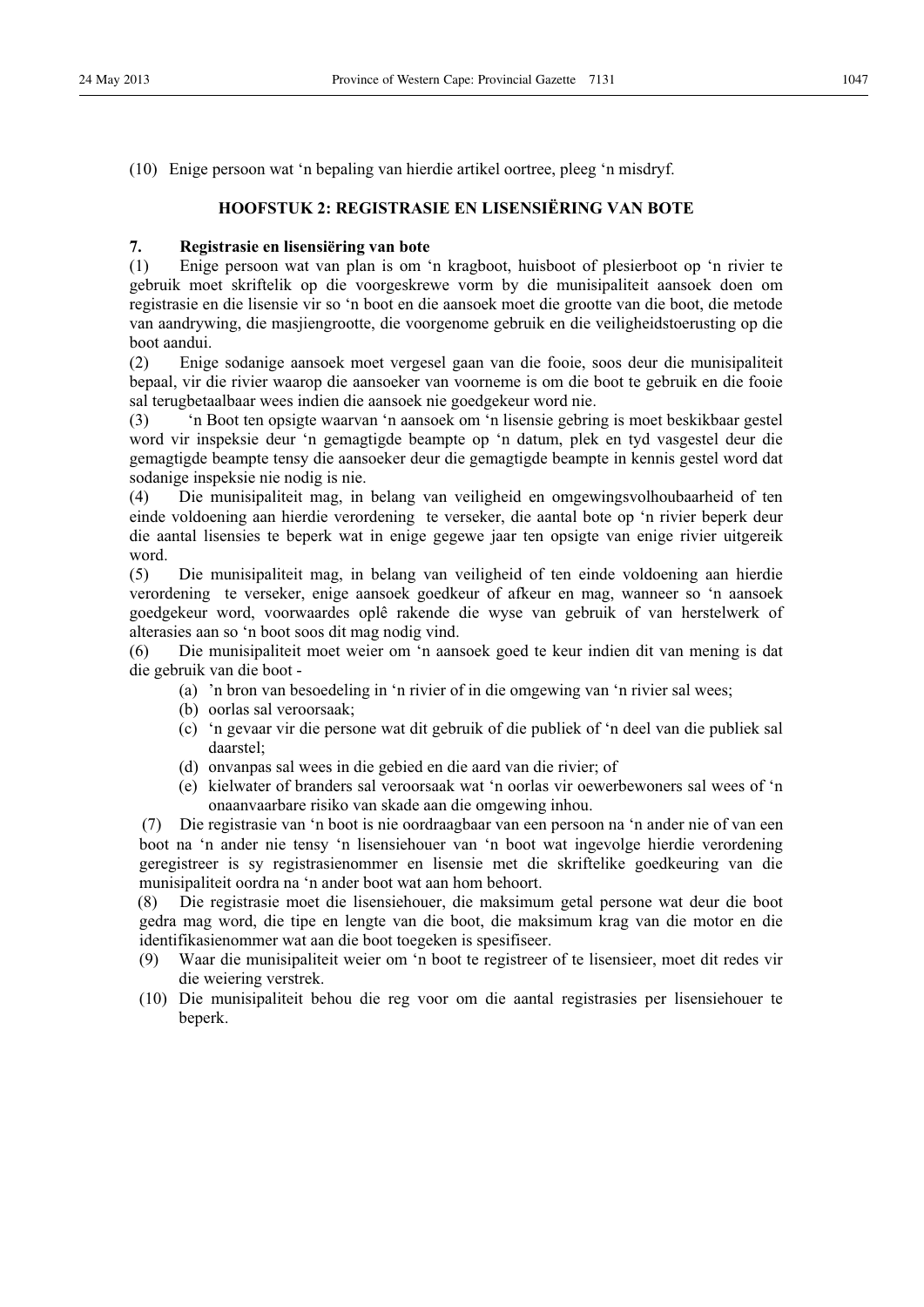(11) Enige persoon wat 'n bepaling van hierdie artikel oortree of 'n vals verklaring maak, pleeg 'n misdryf.

## **8. Geldigheid van lisensies, uitreik van tydelike permitte en die vertoon van tekens**

(1) Die lisensie van 'n boot verval soos deur die munisipale bestuurder bepaal vir elke rivier. (2) Ten einde 'n boot op 'n rivier te gebruik waar so 'n boot nie gelisensieeer is nie en andersinds nie in terme van hierdie verordening gebruik mag word nie, mag 'n aansoek tot die munisipaliteit gerig word vir die uitreiking van 'n tydelike permit vir die rivier ten opsigte waarvan die aansoeker van plan is om die boot te gebruik en sodanige tydelike permit sal van krag wees vir 'n tydperk soos deur die munisipaliteit goedgekeur teen betaling van die voorgeskrewe fooi. Geen sodanige tydelike permit sal vir meer as dertig dae geldig wees nie.

(3) Die lisensiehouer van 'n boot moet onverwyld die lisensie of tydelike permit op die boot aanbring of laat aanbring op 'n wyse wat vir die munisipaliteit aanvaarbaar is.

## **9. Outomatiese verval en kansellasie van lisensies en registrasies**

(1) 'n Lisensie en 'n boot se registrasie verval outomaties indien so 'n boot deur of op gesag van die munisipaliteit verwyder is ingevolge artikel 15(4) as gevolg van die veroorsaking van besoedeling deur die vrystelling van petrol of olie in die rivier.

(2) Indien die munisipaliteit van mening is dat 'n boot nie langer vir registrasie ingevolge hierdie verordening of ingevolge enige voorwaardes waarop 'n lisensie toegestaan is kwalifiseer nie, mag die lisensie gekanselleer word nadat dertig dae kennis te dien effekte aan die gelisensieërde gegee is by die adres wat op die lisensie verskyn.

## **10. Kansellasie van lisensie**

(1) Die munisipaliteit mag enige lisensie kanselleer indien –

- (a) dit tevrede is dat die boot ten opsigte waarvan so 'n lisensie uitgereik is nie meer seewaardig is nie, of 'n bron van besoedeling in die omgewing van die rivier is, of op 'n wyse gebruik word wat 'n oorlas of gevaar vir ander vaartuie of die publiek of 'n deel van die publiek daarstel;
- (b) die boot oorgedra, verkoop of mee weggedoen is of indien die munisipaliteit oortuig is dat die lisensiehouer nie meer beheeer of toesig oor die boot uitoefen nie;
- (c) die lisensiehouer skuldig bevind is aan 'n oortreding wat verband hou met die gebruik van of beheer oor 'n boot ingevolge hierdie verordening; of
- (d) enige inligting wat op die aansoekvorm verstrek is verkeerd is.

(2) Indien die munisipaliteit enige lisensie ingevolge hierdie verordening kanselleeer, moet 'n gemagtigde beampte die lisensiehouer onverwyld skriftelik, by die adres wat op die aansoekvorm verskaf is, van sodanige kansellasie in kennis stel.

## **HOOFSTUK 3: VASSTELLING VAN TARIEWE EN FOOIE**

## **11. Vasstelling van tariewe, fooie en heffings**

(1) Die munisipaliteit mag tariewe, fooie en heffings vasstel vir die registrasie en lisensiëring van bote en die verskaffing van skyfies en tekens ten opsigte van riviere of enige besonderse rivier.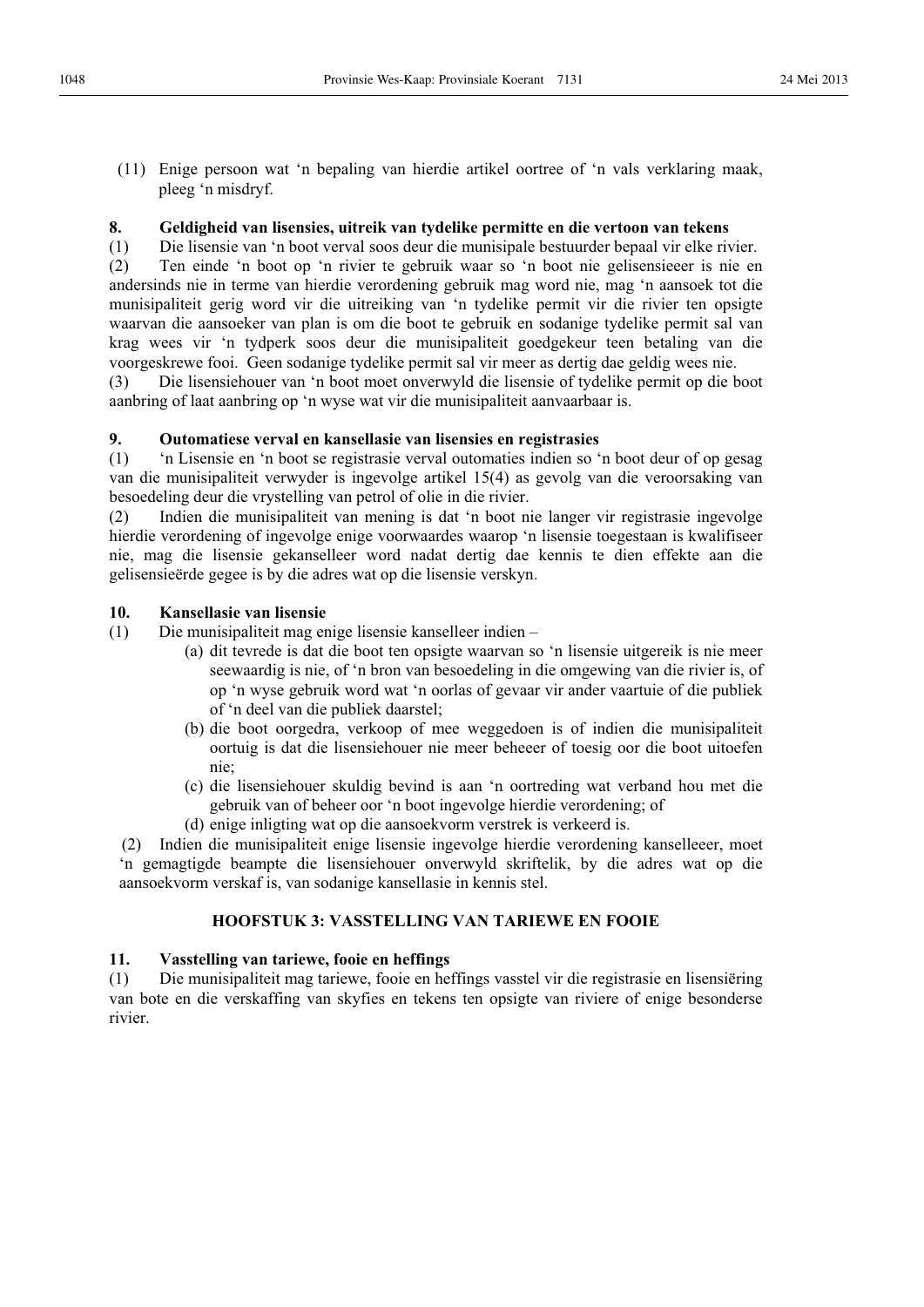(2) By die vasstelling van tariewe, fooie en heffings ingevolge subartikel (1) mag die munisipaliteit onderskei tussen verskillende klasse bote en vaartuie wat van 'n rivier of enige geriewe gebruik maak, ten opsigte van hul grootte, metode van aandrywing of gebruik, of dit mag enige and onderskeid tref wat, na die mening van die munisipaliteit, relevant is tot die daarstelling van sodanige tariewe of fooie.

(3) Enige aansoek vir die lisensiëring van 'n boot en die gebruik van geriewe deur 'n boot of vaartuig moet vergesel gaan van die voorgeskrewe fooie deur die munisipaliteit bepaal.

(4) Alle inkomste wat gegenereer word uit permitte wat uitgereik word ingevolge hierdie verordening vir ontspanningsaktiwiteite moet toegewys word aan die beheer van ontspanningsaktiwiteite of die onderhoud van openbare infrastruktuur en en om die rivier ten opsigte waarvan die inkomste gegenereer is of beide die beheer en onderhoud.

## **HOOFSTUK 4: BESOEDELING VAN RIVIERE**

## **12. Besoedeling van riviere**

(1) Niemand mag, behalwe met die goedkeuring van die munisipaliteit en in ooreenstemming met die bepalings van die Wet op die Beheer oor Strandgebiede, 1935 (Wet 21 of 1935), toelaat dat enige rioolpyp of –tenk in 'n rivier uitloop nie of toelaat dat enige ander afvalwater van enige bron in die rivier beland nie.

(2) Daar mag van geen stof soos petrol, olie of enige giftige of aanstootlike stof in 'n rivier mee weggedoen word nie.

(3) Niemand mag enige bottels kanne, afval of vullis van enige aard in die water of op enige aangrensende grond of gerief gooi nie, behalwe in houers wat vir daardie doel voorsien word.

(4) Niemand mag deur enige handeling of versuim, hetsy direk of indirek, 'n oorlas toelaat of toelaat dat 'n bron van gevaar geskep of voortgesit word, of enige inmenging met die gemak of gerief van persone in die omgewing van 'n rivier toelaat nie.

(5) Niemand mag enige visafval in 'n rivier stort nie.

(6) Enige persoon wat 'n bepaling van hierdie artikel oortree, pleeg 'n misdryf.

## **HOOFSTUK 5: BEVOEGDHEDE VAN GEMAGTIGDE BEAMPTES**

## **13. Bevoegdhede van gemagtigde beamptes**

(1) Enige persoon wat 'n ongelisensieerde boot op 'n rivier gebruik of enige bepaling van hierdie verordening oortree, mag deur 'n gemagtigde beampte aangesê word om so 'n ongelisensieerde boot sonder verwyl van die rivier te verwyder of om sodanige oortreding te staak en nie-nakoming van so 'n bevel is 'n misdryf.

(2) Enige gemagtigde beampte het die reg om te eniger tyd aan boord 'n vaartuig te gaan en dit te inspekteer ten einde te vas te stel of die bepalings van hierdie verordening nagekom word.

(3) Enige gemagtigde beampte mag in die watergebied –

- (a) enige boot of vaartuig of enige toerusting daarop ondersoek en toets ten einde te bepaal of die boot of vaartuig geskik is vir navigasie op of in die water en of die bepalings van hierdie verordening nagekom word;
- (b) enige inligting ten opsigte van die boot of vaartuig van die stuurman versoek, en indien die stuurman nie in staat is om die inligting te verstrek nie, hom beveel of die boot of vaartuig onverwyld van die water te verwyder tot tyd en wyl daar aan die versoek voldoen kan word;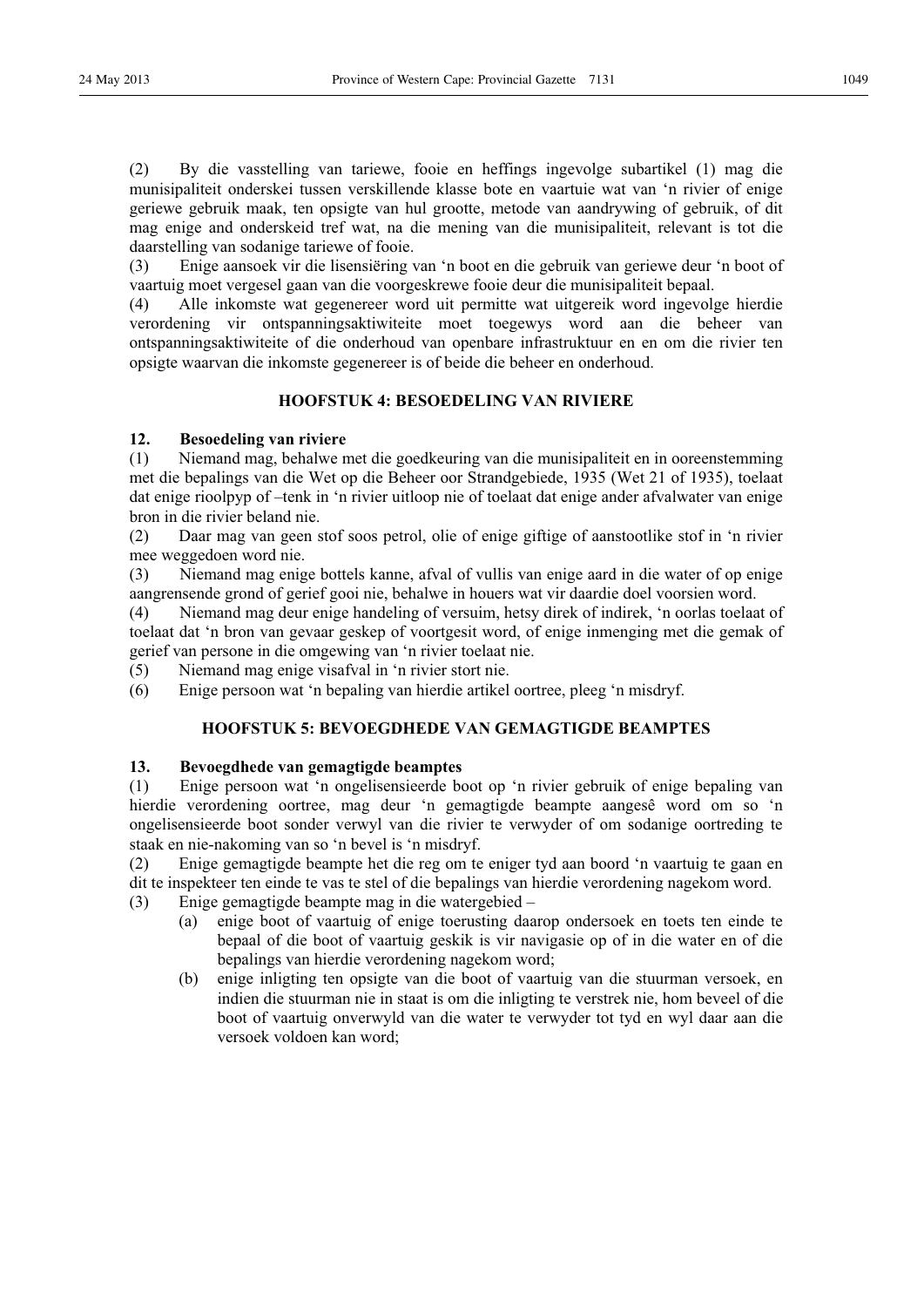- (d) van enige ander persoon op die boot of vaartuig, buiten die stuurman, vereis om sy naam en adres asook enige ander inligting wat vir die identifikasie van die stuurman of lisensiehouer vereis word te verstrek;
- (e) indien dit vir hom voorkom dat die stuurman van enige boot of vaartuig as gevolg van enige fisieke of geestelike toestand, ongeag die oorsprong daarvan, nie in staat is om die boot of vaartuig te stuur of in beheer daarvan te wees nie, die stuurman tydelik verbied om aan te hou stuur of in beheer van die boot of vaartuig en hy mag reëlings tref wat na sy mening nodig en aan te beveel is vir die veilige besorging van die boot of vaartuig;
- (f) indien dit vir hom voorkom dat die vrag of die aantal persone wat in enige boot of vaartuig vervoer word meer is as wat op die registrasiesertifikaat aangedui word, die stuurman verbied om met die vaart voort te gaan totdat die vrag of die getal persone op die wyse verminder is as wat hy nodig en aan te beveel vind;
- (g) indien dit vir hom voorkom dat enige boot of vaartuig of deel daarvan nienavigeerbaar in of op die water is, die stuurman beveel om die boot of vaartuig onverwyld uit die watergebied te verwyder tot tyd en wyl die boot of vaartuig of gedeelte daarvan navigeerbaar gemaak is;
- (h) indien dit vir hom voorkom dat enige van die toerusting wat deur hierdie verordening voorgeskryf word nie aan boord die boot of vaartuig is nie of nie in 'n goeie werkende toestand is of maklik beskikbaar is vir onmiddellike gebruik nie, die stuurman beveel om die boot of vaartuig onverwyld uit die watergebied te verwyder tot tyd en wyl daar aan al die bepalings van hierdie verordening voldoen word;
- (i) enige visstok of –lyn wat onbewaak gelaat word van 'n rivier verwyder, indien sodanige stok of lyn 'n gevaar vir die veiligheid van ander persone.

## (4) Niemand mag -

- (a) met 'n gemagtigde beampte inmeng in die uitvoering van sy pligte nie of hom belemmer om sy werk te doen nie; of
- (b) weier om sy naam of korrekte adres op versoek van 'n gemagtigde beampte te vertrek nie.
- (5) Enige persoon wat 'n bepaling van subartikel (4) oortree, pleeg 'n misdryf.

## **14. Delegasie van bevoegdhede**

Die munisipaliteit mag enige bevoegdhede wat aan dit opgedra is ingevolge hierdie verordening, met die uitsondering van die bevoegdheid om fooie te hef of vas te stel, aan enige persoon, persone of organisasies delegeer of oordra.

**15. Verwydering van bote van die rivier**  (1) Indien die eienaar van 'n ongelisensieerde boot versuim om so 'n boot van die rivier te verwyder nadat hy aangesê is om dit te doen deur die munisipaliteit of enige gemagtigde beampte, mag die munisipaliteit sodanige boot onverwyld verwyder.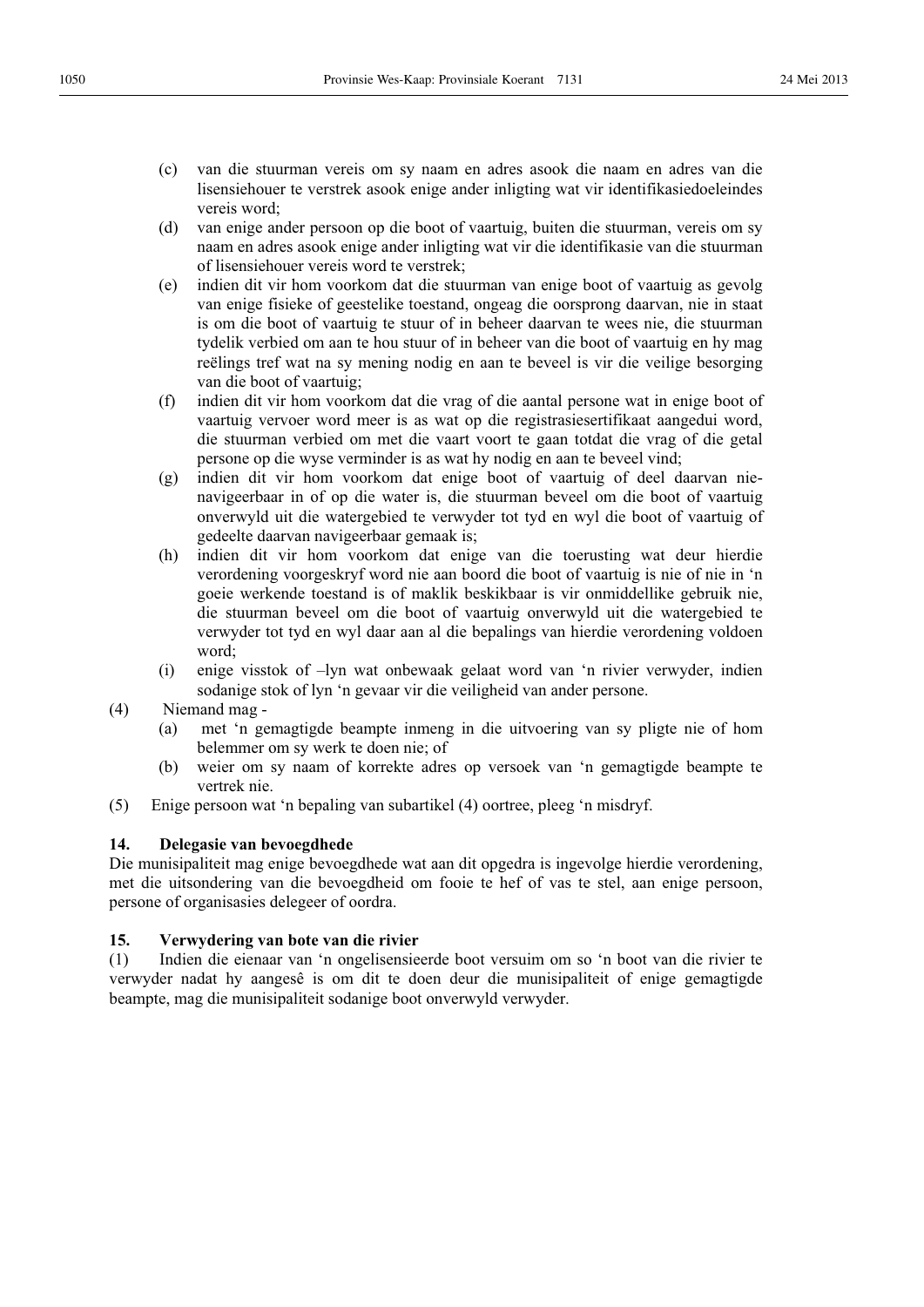(2) (a) Waar die munisipaliteit enige lisensie kanselleer, of indien enige lisensie verstryk of verval in terme van hierdie verordening, moet die eienaar van die boot waarvan die lisensie verval of verstryk het so 'n boot onverwyld van die rivier verwyder;

(b) Indien die eienaar van 'n boot waarvan die lisensie verval of verstryk het of dit gekanselleer is, versuim om sodanige boot binne dertig dae nadat die lisensie verval of verstryk het of na kennisgewing dat dit gekanselleer is te verwyder, mag die munisipaliteit sodanige boot onverwyld verwyder.

(3) Enige boot in of op 'n rivier waarvan die fooie soos voorgeskryf deur die munisipaliteit vir meer as dertig dae agterstallig is, mag van die rivier verwyder word deur die munisipaliteit nadat skriftelik kennis gegee is aan die eienaar of lisensiehouer.

(4) Waar die munisipaliteit gemagtig is om 'n boot of vaartuig te verwyder, mag 'n gemagtigde beampte enige reëling tref wat hy nodig vind ten einde seker te maak dat so 'n boot of vaartuig verwyder word en die munisipaliteit mag die koste verbonde aan sodanige verwydering van die eienaar of lisensiehouer verhaal.

(5) Indien 'n boot of vaartuig wat ingevolge subartikel (4) van 'n rivier verwyder is ingevolge die bepalings van subartikels (1), (2)(b) of (4) nie binne negentig dae na sodanige verwydering geëis word nie, of in die geval van 'n boot of vaartuig waarna verwys word in subartikel (2)(b) of (4), binne negentig dae nadat sodanige kennis gegee is en nadat alle agterstallige fooie betaal is, mag die munisipaliteit op sodanige boot of vaartuig ingevolge 'n hofbevel beslag lê ten einde die agterstallige fooie te verhaal.

## **HOOFSTUK 6: HUISBOTE**

## **16. Huisbote**

 (1) Niemand mag 'n huisboot binne die watergebied aanhou of gebruik sonder die voorafverkreë skriftelike goedkeuring van die munisipaliteit nie.

(2) Die eienaar van enige huisboot wat sodanige boot op 'n rivier wil gebruik moet skriftelik op die voorgeskrewe vorm by die munisipaliteit aansoek doen teen betaling van die voorgeskrewe fooi. Die aansoek moet volle besonderhede bevat van die konstruksie, grootte van die boot, die metode van aandrywing, die voorgenome gebruik en die gebied waar dit gebruik sal word. Voorts moet die aansoeker die munisipaliteit tevrede stel dat die huisboot voldoende geriewe aan boord het vir die bewaring van vullis, afval of riool wat aan boord gegenereer mag word.

(3) Die munisipaliteit mag sodanige verdere besonderhede ten opsigte van die huisboot versoek wat dit nodig mag ag om dit in staat te stel om te besluit of die aansoek goedgekeur moet word of nie.

(4) Die huisboot ten opsigte waarvan die aansoek gedoen word moet beskikbaar gestel word vir 'n ondersoek deur 'n gemagtigde beampte van die munisipaliteit op 'n datum, plek en tyd deur die beampte aangedui.

(5) By die verlening van magtiging om 'n huisboot aan te hou of te gebruik op 'n rivier, mag die munisipaliteit sodanige voorwaardes stel as wat dit nodig vind in die belang van veiligheid of om die impak van die huisboot op ander gebruikers van die rivier te beperk.

(6) Die munisipaliteit het volle diskresie om die aantal huisbote op 'n rivier te beperk.

(7) Enige magtiging wat deur die munisipaliteit verleen is sal vir 'n tydperk van 12 maande geldig wees en daarna verval dit outomaties, waarna die eienaar van die huisboot weer 'n aansoek moet indien ingevolge hierdie verordening.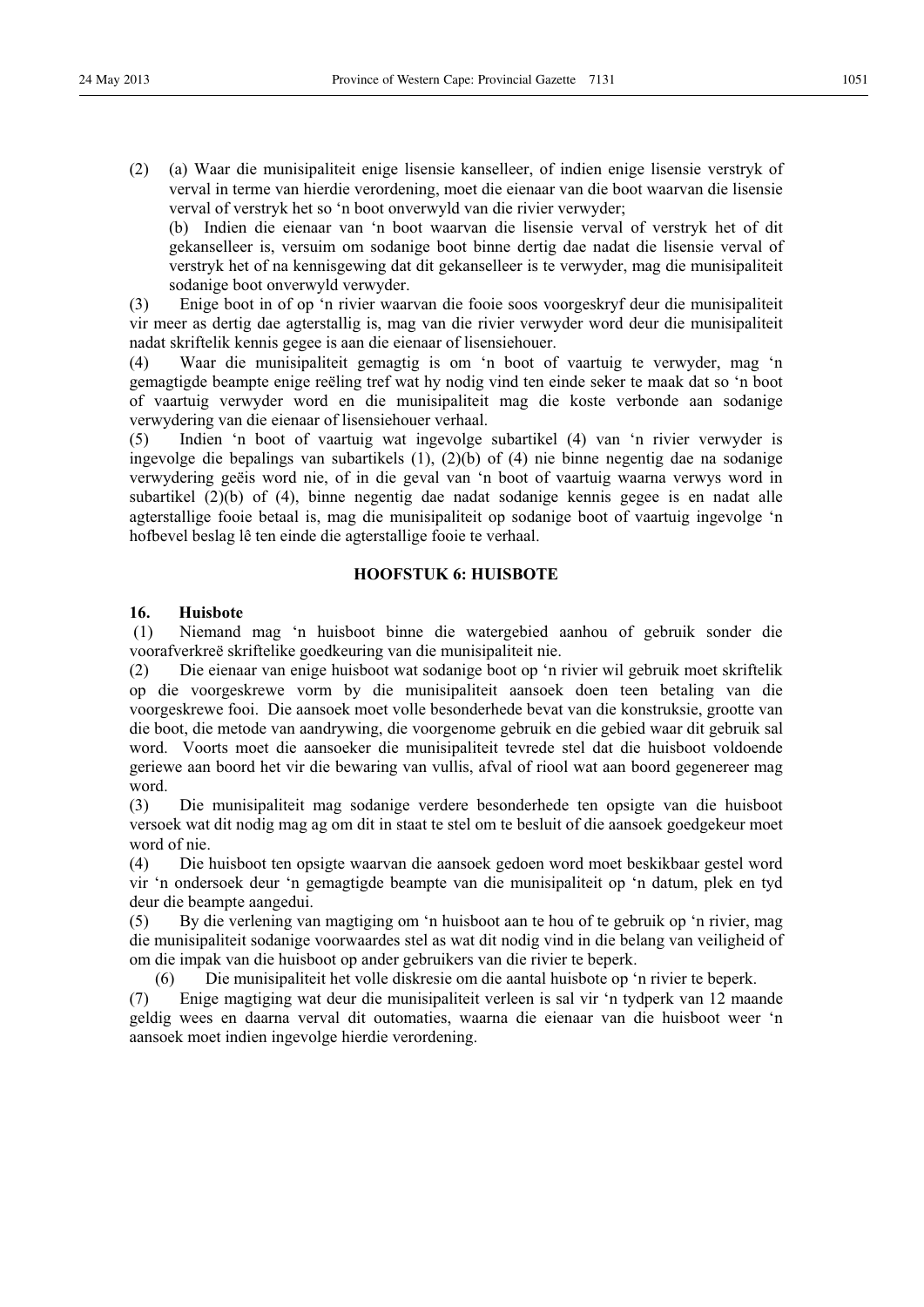(8) Die eienaar van 'n huisboot wat op 'n rivier gebruik word moet seker maak dat alle persone wat die huisboot gebruik oor die nodige vaardighede beskik om dit te beheer.

(9) Geen huisboot mag vir langer as 24 uur sonder die skriftelike goedkeuring van die munisipaliteit op enige plek in die rivier voor anker lê nie.

(10) Elke huisboot moet die nodige veiligheidssertifikaat van die SAMV bekom.

## **HOOFSTUK 7: BESONDERE BEPALINGS TEN OPSIGTE VAN SEKERE RIVIERE**

## **17. Bestuursplanne vir riviere**

(1) Die munisipaliteit mag bestuursplanne vir die beheer en gebruik van alle riviere in sy jurisdiksiegebied daarstel en publiseer.

(2) Die bestuursplanne bedoel in subartikel (1) mag vir reëls voorsiening maak, maar is nie tot die volgende beperk nie -

- (a) die gebruik van bote en vaartuie op die riviere en die groottes en getalle wat toegelaat sal word;
- (b) veiligheid op die riviere;
- (c) besoedeling van die riviere;
- (d) die oprigting van strukture en geriewe;
- (e) die afbakening van gebiede vir gebruik;
- (f) die reël van openbare geleenthede en regattas; en
- (g) die beskerming van die vis-, dier en plantlewe.

(3) Die bestuursplanne bedoel in subartikel (1) moet aan 'n openbare deelnameproses onderwerp word en gemeenskappe en belangegroepe moet betrek word.

(4) Die bestuursplanne bedoel in subartikel (1) sal, indien saamgestel en gepubliseer, geldig wees en die bepalings van sodanige bestuursplanne sal voorkeur geniet indien daar enige teenstrydigheid is met die bepalings van die verordening.

(5) Enige persoon wat versuim om te voldoen aan enige voorskrifte, voorwaardes of reëls wat in 'n bestuursplan bedoel in subartikel (1) vervat is, pleeg 'n misdryf.

## **HOOFSTUK 8: ALGEMENE BEPALINGS**

## **18. Vrystelling van aanspreeklikheid**

(1) Ongeag die oorsaak daarvan sal die munisipaliteit nie aanspreeklik wees vir enige besering opgedoen deur enige persoon wat 'n rivier of enige ander geriewe gebruik of vir skade aan enige eiendom daarop nie.

 (2) Die munisipaliteit as geheel, individuele raadslede, enige persoon in diens van die munisipaliteit of enige organisasie aan wie die munisipaliteit enige bevoegdhede gedelegeer het ingevolge artikel 13 van hierdie verordening sal nie, behalwe in die geval van enige opsetlike handeling of versuim deur die munisipaliteit of sodanige persoon of organisasie, vir enige verlies of skade aanspreeklik wees wat veroorsaak is of spruit uit of in verband met enigiets wat ter goeder trou gedoen in die uitvoering van enige bevoegdheid of verpligting wat in terme van hierdie verordening opgelê is nie.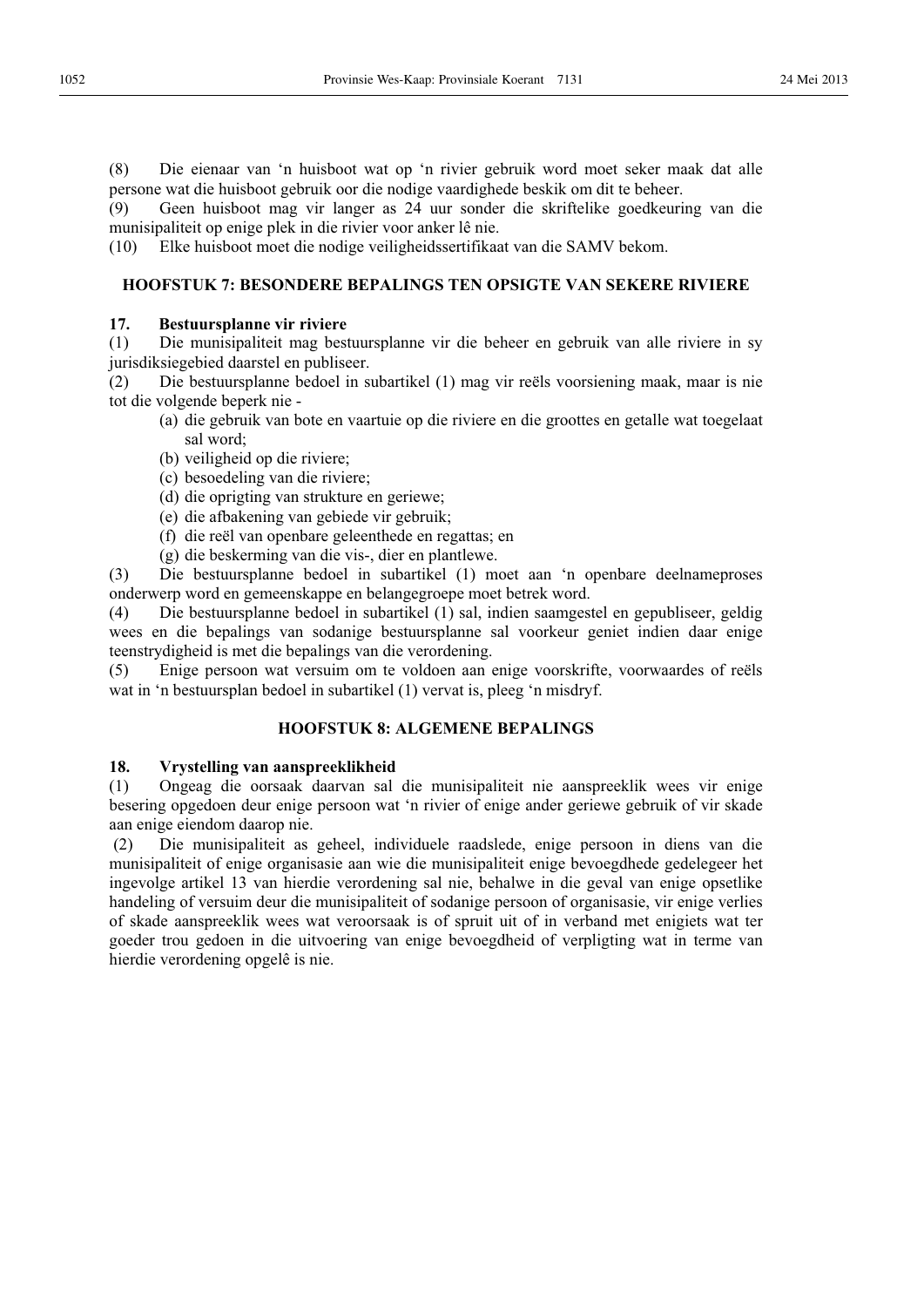## **19. Vrystelling van bepalings**

(1) Enige persoon mag by wyse van 'n skriftelike aansoek waarin die redes vir die aansoek ten volle aangedui word, by die munisipaliteit aansoek doen om vrystelling van die bepalings van hierdie verordening.

- (2) Die munisipaliteit mag:
	- (a) 'n vrystelling skriftelik verleen en die voorwaardes, indien enige, en die tydperk waarvoor die vrystelling verleen word, moet daarin uiteengesit word;
	- (b) enige vrystelling of voorwaarde in 'n vrystelling wysig of kanselleer; of
	- (c) weier om vrystelling te verleen.

(3) 'n Vrystelling is nie van krag voordat die aansoeker skriftelik onderneem het om aan al die voorwaardes wat ingevolge subartikel (2) gestel is na te kom nie, met dien verstande dat indien 'n aktiwiteit onderneem word voordat so 'n onderneming by die munisipaliteit ingedien is, verval die vrystelling.

 (4) Indien enige voorwaarde van 'n vrystelling nie nagekom word nie, verval die vrystelling onmiddellik.

## **20. Appèl**

Iemand wie se regte geraak word deur 'n besluit van die munisipaliteit mag ingevolge Artikel 62 van die Wet op Plaaslike Regering: Munisipale Stelsels, 200 (Wet 32 van 2000) teen die besluit appèl aanteken by wyse van skriftelike kennisgewing van die appèl en die redes daarvoor aan die Munisipale Bestuurder binne 21 dae van die datum van kennisgewing van die besluit.

## **21. Strawwe**

Iemand wat 'n misdryf ingevolge hierdie verordening begaan het, is by skuldigbevinding aanspreeklik vir 'n boete of, indien die boete nie betaal word nie, gevangenisstraf of sodanige gevangenisstraf sonder die opsie van 'n boete, of sowel die boete as sodanige gevangenisstraf en, in die geval van 'n opeenvolgende of volgehoue misdryf, vir 'n boete vir elke dag waarop sodanige misdryf voortduur, of indien die boete nie betaal word nie, tot bykomende gevangenisstraf.

## **22. Herroeping van verordeninge**

Die bepalings van enige verordeninge wat voorheen deur die munisipaliteit of by enigeen van die ontbinde munisipaliteite wat nou in die munisipaliteit geïnkorporeer is, afgekondig is, word hiermee herroep insoverre hulle betrekking het op sake waarvoor daar in hierdie verordening voorsiening gemaak word en insoverre dit op die munisipaliteit van toepassing gemaak is deur die magtiging vir die uitvoering van magte en funksies ingevolge Artikel 84(3) van die Wet op Plaaslike Regering : Munisipale Strukture, Wet 117 van 1998.

## **23. Kort titel en inwerkingtrede**

Hierdie verordening word die Verordening insake die Bestuur en Gebruik van Riviere genoem en tree in werking op die datum van die publikasie daarvan in die Provinsiale Koerant.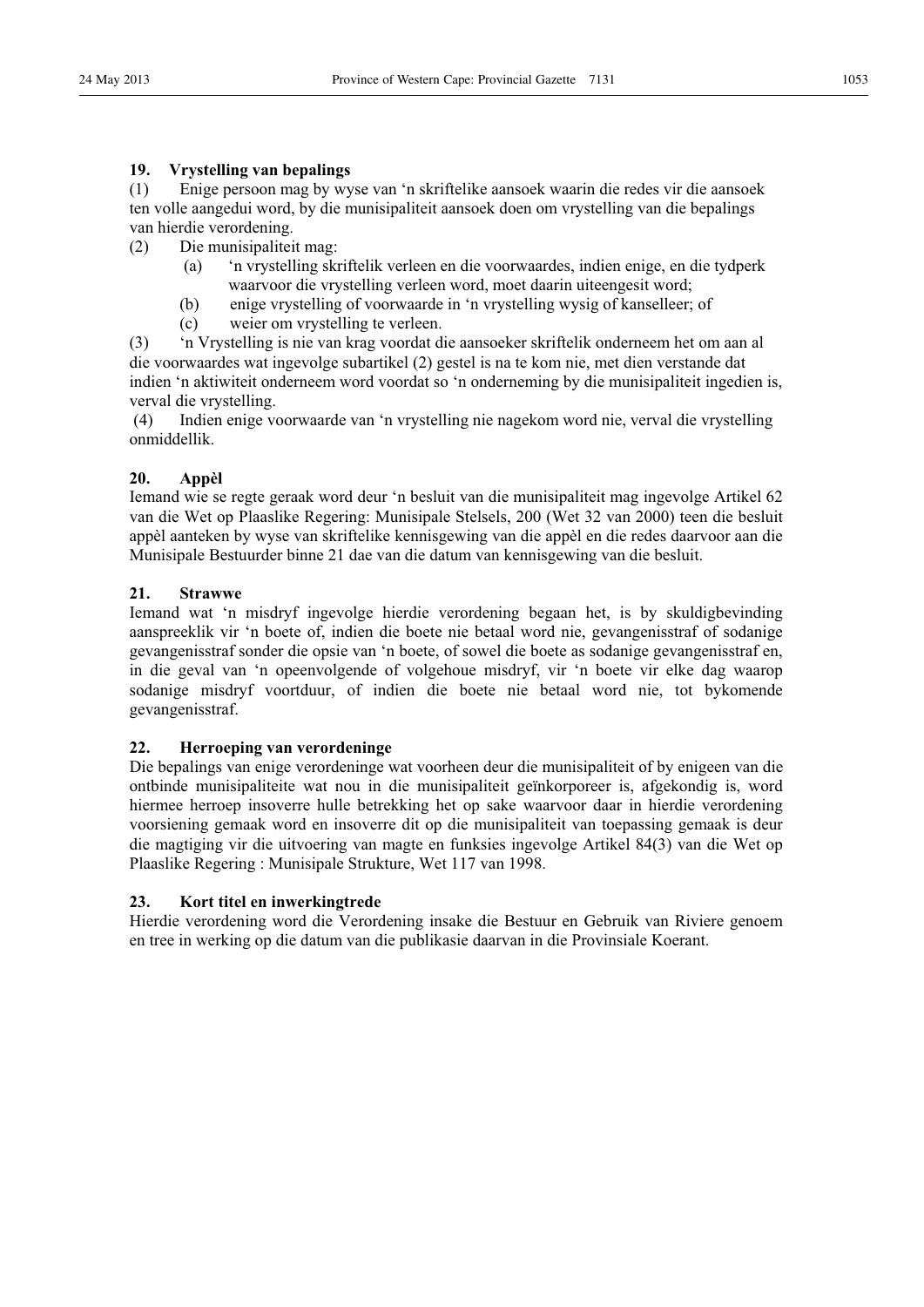| <b>BYLAE 1</b> |
|----------------|
| (Artikel 4)    |

| <b>Toerusting vereis</b>                                                                                                                                                                                     | Tipe boot of vaartuig                                                                                                                           |
|--------------------------------------------------------------------------------------------------------------------------------------------------------------------------------------------------------------|-------------------------------------------------------------------------------------------------------------------------------------------------|
| 1. 'n Lewensgordel                                                                                                                                                                                           | Enige boot of vaartuig, uitsluitende 'n                                                                                                         |
| 2. Lewensboei of ander drywende voorwerp                                                                                                                                                                     | kanoe, roei-ski, wielstoomboot of roeiboot.                                                                                                     |
| 3. Voldoende roeispane of pale of alternatiewe<br>aandrywingsapparaat om 'n boot of vaartuig te<br>land                                                                                                      | Enige boot of vaartuig                                                                                                                          |
| 4. 'n Pomp of ander skepapparaat                                                                                                                                                                             | Enige boot of vaartuig, tensy die boot of<br>vaartuig ontwerp is om te dryf met die<br>aantal persone aan boord self indien dit vol<br>water is |
| 5. 'n Water-ski truspieël                                                                                                                                                                                    | gebruik word<br>Kragboot wat<br>$\mathbf{h}$<br>om<br>waterskiër te trek                                                                        |
| 6. Fluit of sirene wat gebruik moet word om<br>ongelukke te vermy<br>7. Brandblusser<br>8. Vlamvasvanger vir elke vergasser van enige<br>petrolenjin op 'n boot of vaartuig, behalwe 'n<br>buiteboordmasjien | Kragboot<br>Huisboot                                                                                                                            |
| 9. Knaldemper op die uitlaatstelsel                                                                                                                                                                          | Enige masjiengedrewe boot of vaartuig                                                                                                           |
| 10. Ligte wat vir ten minste 200m sigbaar moet<br>indien die boot of vaartuig<br>tussen<br>wees<br>sonsondergang en sonop gebruik word:                                                                      |                                                                                                                                                 |
| (a) whitle lig sigbaar vanuit alle hoeke                                                                                                                                                                     | Kragbote en seilbote voor anker                                                                                                                 |
| (b) bakboord en stuurboord ligte sigbaar vir<br>112.5 grade                                                                                                                                                  | Kragbote en seilbote terwyl onderweg                                                                                                            |
| (c) lantern of flitsende lig wat gewys word om<br>botsings te voorkom                                                                                                                                        | Vaartuie anders as 'n kragboot                                                                                                                  |
| 11. Vullishouer                                                                                                                                                                                              | Enige boot of vaartuig, behalwe 'n kanoe,<br>roei-ski of seilplank                                                                              |
| 12. Anker met ten minste 30 meter ankerlyn                                                                                                                                                                   | Enige boot of vaartuig, behalwe 'n kanoe,<br>roei-ski, waterponie of seilplank                                                                  |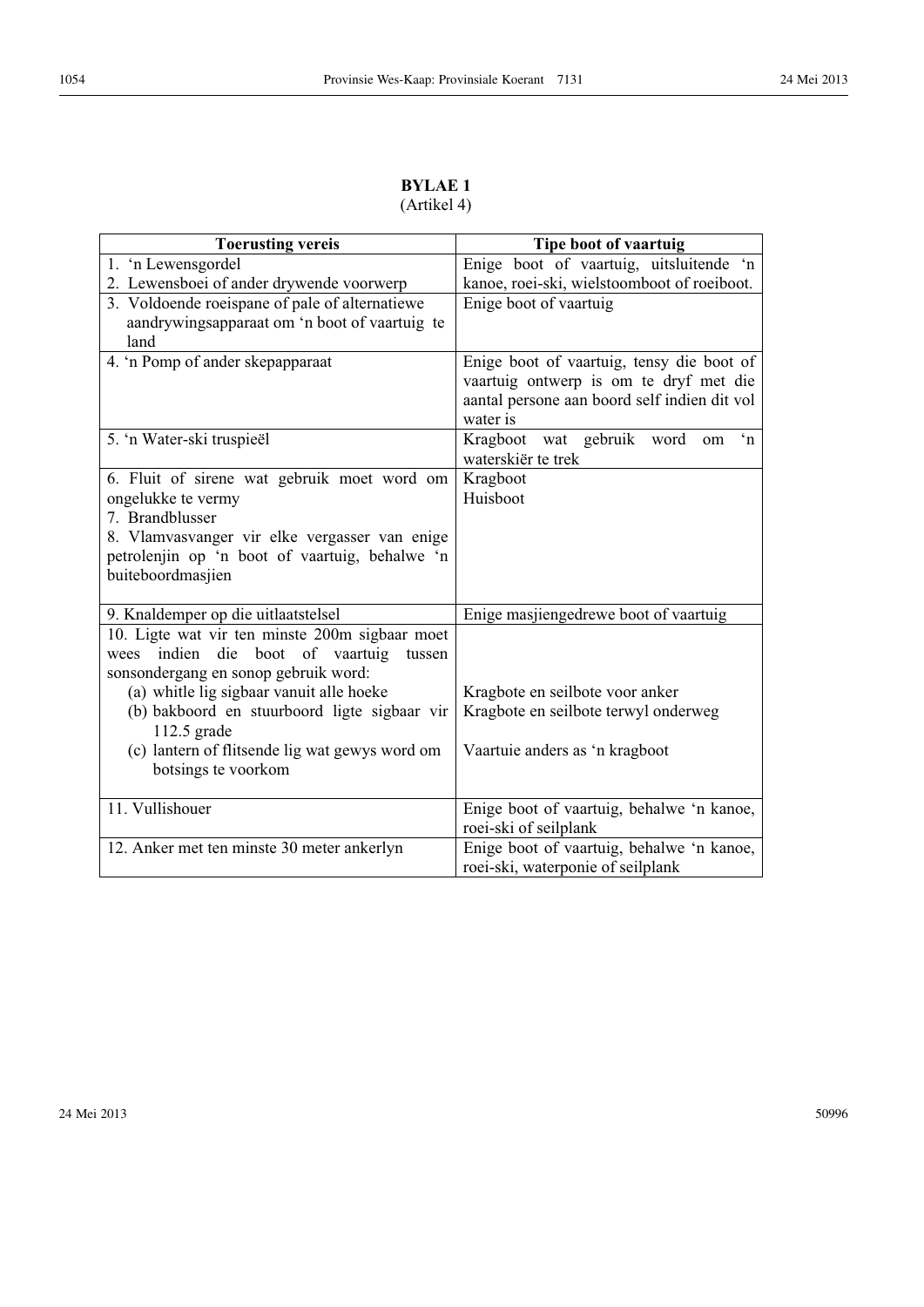#### **WESTERN CAPE GOVERNMENT — TRANSPORT AND PUBLIC WORKS**

## CALL FOR PROPOSALS TO LEASE PROPERTY TO WESTERN CAPE GOVERNMENT

Proposals are hereby invited for the leasing of properties which will be utilized as office accommodation as indicated in terms of the accommodation requirements in the following areas:

| Locality             | Area                 | Enclosed / Undercover parking |
|----------------------|----------------------|-------------------------------|
| Paarl                | 689m <sup>2</sup>    | <b>20 Parking Bays</b>        |
| Stellenbosch         | 610m <sup>2</sup>    | 14 Parking Bays               |
| Clanwilliam          | 343m <sup>2</sup>    | <b>6 Parking Bays</b>         |
| <b>Delff</b>         | 527m <sup>2</sup>    | 15 Parking Bays               |
| Saldanha             | 412m <sup>2</sup>    | <b>Parking Bays</b><br>8      |
| Plettenberg Bay      | 343m <sup>2</sup>    | <b>6</b> Parking Bays         |
| Retreat              | 579m <sup>2</sup>    | 10 Parking Bays               |
| <b>Strandfontein</b> | 515m <sup>2</sup>    | 10 Parking Bays               |
| <b>Fish Hoek</b>     | 337m <sup>2</sup>    | 4 Parking Bays                |
| Vredendal            | 143.9 <sup>m²</sup>  | <b>6 Parking Bays</b>         |
| <b>Hermanus</b>      | 175.05m <sup>2</sup> | 9 Parking Bays                |
| <b>Hermanus</b>      | 140.6m <sup>2</sup>  | N/A                           |
| Lamberts Bay         | 102.65m <sup>2</sup> | N/A                           |
| Caledon              | 85.4m <sup>2</sup>   | N/A                           |
| Still Bay            | 95.75m <sup>2</sup>  | $\mathbf{2}$                  |
| Ceres                | 321m <sup>2</sup>    | <b>7 Parking Bays</b>         |
| Worcester            | 588m <sup>2</sup>    | 10 Parking Bays               |
| <b>Uniondale</b>     | 36 <sup>2</sup>      | 2 Parking Bays                |
| Knysna               | 265m <sup>2</sup>    | 16 Parking Bays               |

Proposals must only be submitted on the prescribed form(s) which are obtainable from Mr L. Cloete Tel No: 021 483 5425, Walk in Centre, Cnr. Dorp and Loop Street, Cape Town.

Closing Date and Time: All bids must be submitted before 11:00 on 19 June 2013. Each bid must be submitted in a separate, clearly marked sealed envelope, addressed to: The Assistant Executive Manager: Property Management and marked: Bid No. PM 001/13 and the location where the premises is offered and deposited in the Tender Box situated at the Walk in Centre, Cnr. Dorp and Loop Streets, Cape Town.

Please note that bids, which are not submitted in a properly sealed and marked envelope and/or not deposited in the relevant tender box and/or after the closing date and time, will not be considered. Faxed and e-mailed bids will not be considered.

It should be noted that the Provincial Government of the Western Cape is under no obligation to accept any offers and reserve the right to negotiate with any Company or its Managing Agents on any aspect relating to the leasing of the available property.

## Natural Persons or Legal Persons/Entities who submit more than 1 (one) proposal for the same premises will be disqualified.

Offers will be adjudicated in terms of the provisions of the policy on the Acquisition of Fixed Property Assets of the Provincial Government of the Western Cape.

Enquiries: N Abrahams / N Mohamed, Chief Directorate: Property Management, Private Bag X9160, Cape Town 8000, tel: 021 483 5850 / 021 483 6457, fax: 021 483 5353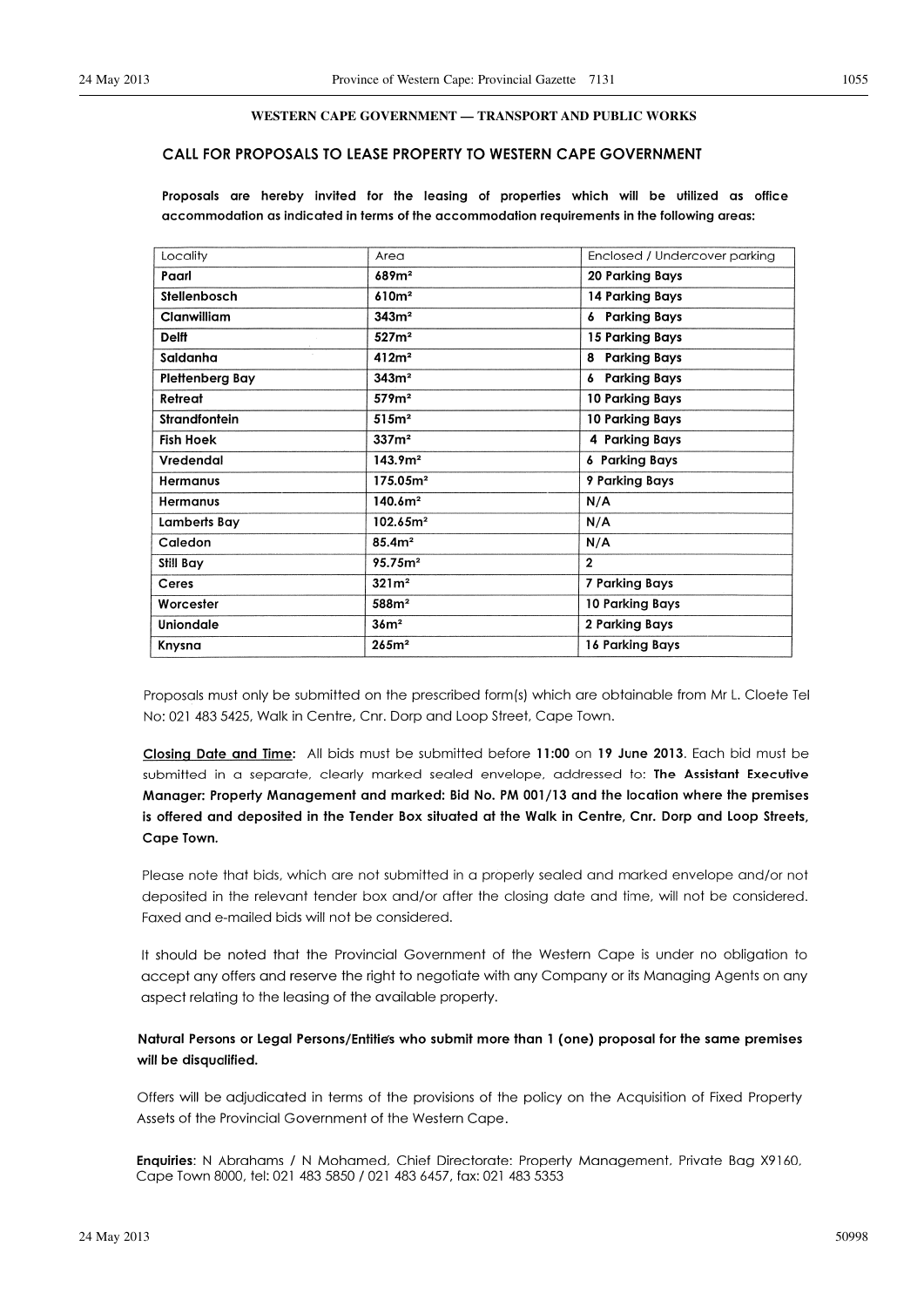## **WES-KAAPSE REGERING — VERVOER EN PUBLIEKE WERKE**

## UITNODIGING VIR AANBIEDINGE OM EIENDOM AAN DIE WES - KAAPSE **REGERING TE VERHUUR**

Aanbiedinge word hiermee uitgenooi vir die verhuring van geboue vir gebruik as kantoor akkommodasie soos aangedui in die akkommodasievereistes in die volgende gebiede:

| Gebied               | Vloer Oppervlakte    | Onderdak<br>Omheinde<br>$\prime$<br>parkering |
|----------------------|----------------------|-----------------------------------------------|
| Paarl                | 689m <sup>2</sup>    | <b>20 Parking Bays</b>                        |
| Stellenbosch         | 610m <sup>2</sup>    | 14 Parking Bays                               |
| Clanwilliam          | 343m <sup>2</sup>    | <b>6 Parking Bays</b>                         |
| <b>Delft</b>         | 527m <sup>2</sup>    | 15 Parking Bays                               |
| Saldanha             | 412m <sup>2</sup>    | <b>8 Parking Bays</b>                         |
| Plettenberg Bay      | 343m <sup>2</sup>    | <b>6 Parking Bays</b>                         |
| Retreat              | 579m <sup>2</sup>    | 10 Parking Bays                               |
| <b>Strandfontein</b> | 515m <sup>2</sup>    | 10 Parking Bays                               |
| <b>Fish Hoek</b>     | 337m <sup>2</sup>    | <b>4 Parking Bays</b>                         |
| Vredendal            | 143.9 <sup>m²</sup>  | <b>6 Parking Bays</b>                         |
| <b>Hermanus</b>      | 175.05m <sup>2</sup> | 9 Parking Bays                                |
| Hermanus             | 140.6m <sup>2</sup>  | 0                                             |
| Lamberts Bay         | 102.65m <sup>2</sup> | 0                                             |
| Caledon              | 85.4m <sup>2</sup>   | $\mathbf 0$                                   |
| <b>Still Bay</b>     | 95.75m <sup>2</sup>  | $\overline{2}$                                |
| Ceres                | 321m <sup>2</sup>    | 7 Parking Bays                                |
| Worcester            | 588m <sup>2</sup>    | 10 Parking Bays                               |
| <b>Uniondale</b>     | 36m <sup>2</sup>     | 2 Parking Bays                                |
| Knysna               | 265m <sup>2</sup>    | 16 Parking Bays                               |

Aanbedinge moet slegs op die voorgeskrewe vorm(s) ingedien word, wat verkrygbaar is vanaf Mnr. L. Cloete Tel No: 021 483 5425, Loop-in sentrum, h/v Dorp and Loop Straat, Kaapstad.

Sluitingsdatum en Tyd: Alle bieë moet voor 11:00 on 19 June 2013 ingedien word. Elke bod moet in 'n afsonderlike, duidelike gemerkte en verseëlde koevert gerig word aan: Die Assistent Uitvoerende Bestuurder: Eiendomsbestuur en gemerk wees: Bod Nr. OPM 001/13 en gedeponeer word in die tenderbus geleë in die, Loop-in sentrum, by die Departement van Vervoer en Openbare Werke, h/v Dorp and Loop Straat, Kaapstad.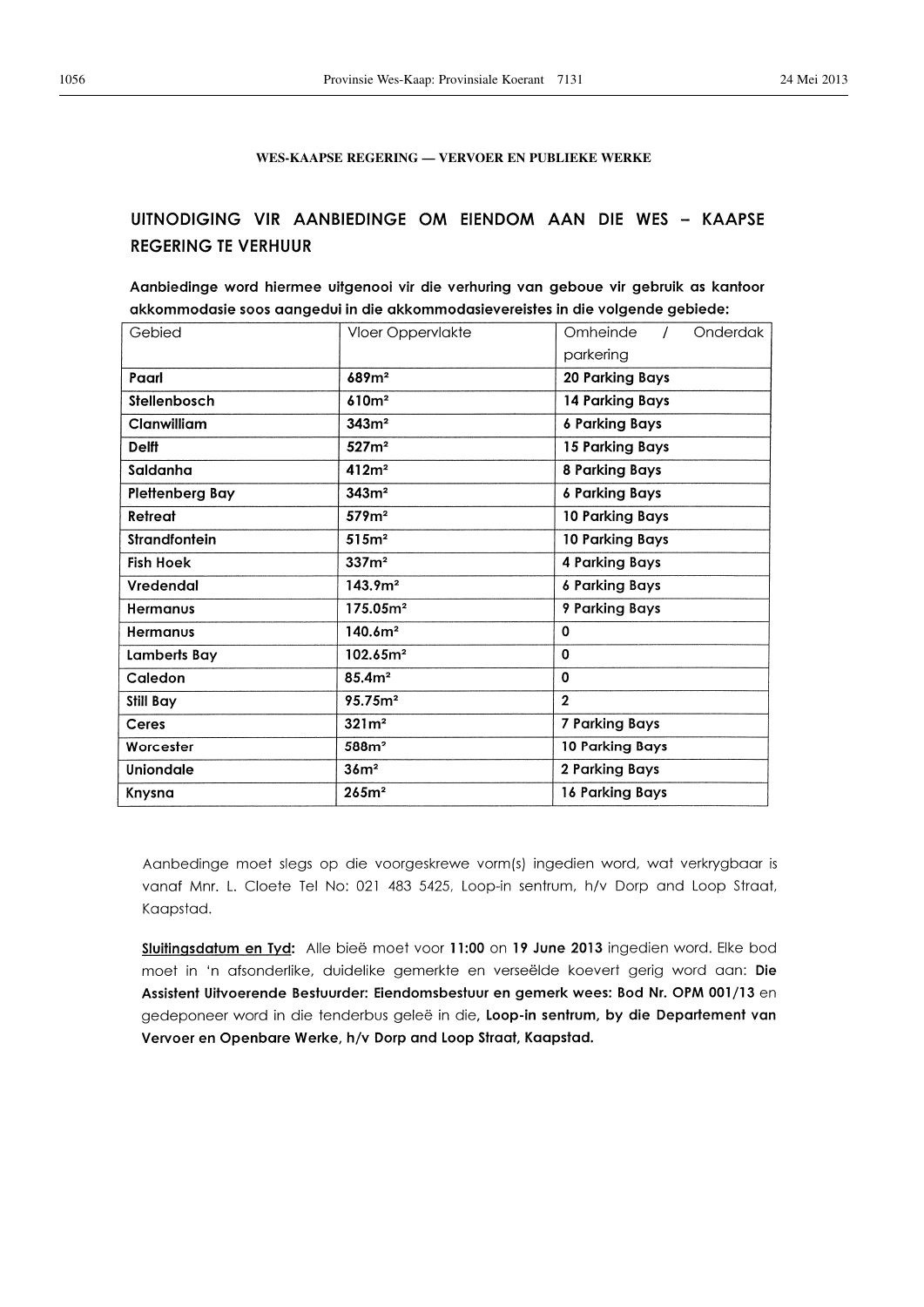Let asseblief daarop dat bieë wat nie in 'n behoorlik verseëlde en gemerkte koevert ingedien word nie en/of wat nie in die toepaslike tenderbus geplaas word nie en/of wat na die sluitingsdatum en -tyd ontvang word, nie oorweeg sal word nie. Aanbiedinge per faks of e-pos sal nie oorweeg word nie.

Daar moet verder op gelet word dat die Provinsiale Regering van die Wes - Kaap onder geen verpligting staan om enige aanbiedinge te aanvaar nie en behou die reg voor om met enige maatskappy of sy besturende agente te onderhandel oor enige aspek ten opsigte van die verhuring van die beskikbare eiendom.

## Natuurlike persone of regspersone/-entiteite wat meer as een (1) bod per gebou indien, sal gediskwalifiseer word.

Aanbiedinge sal ingevolge die bepalings van die beleid oor die Verkryging van Vaste Eiendomsbates van die Provinsiale Regering van die Wes-Kaap beoordeel word.

Navrae: N Abrahams / N Mohamed, Hoofdirektoraat: Eiendomsbestuur, Privaatsak X9160, Kaapstad 8000, tel: 021 483 5850 / 021 483 6457, fax: 021 483 5353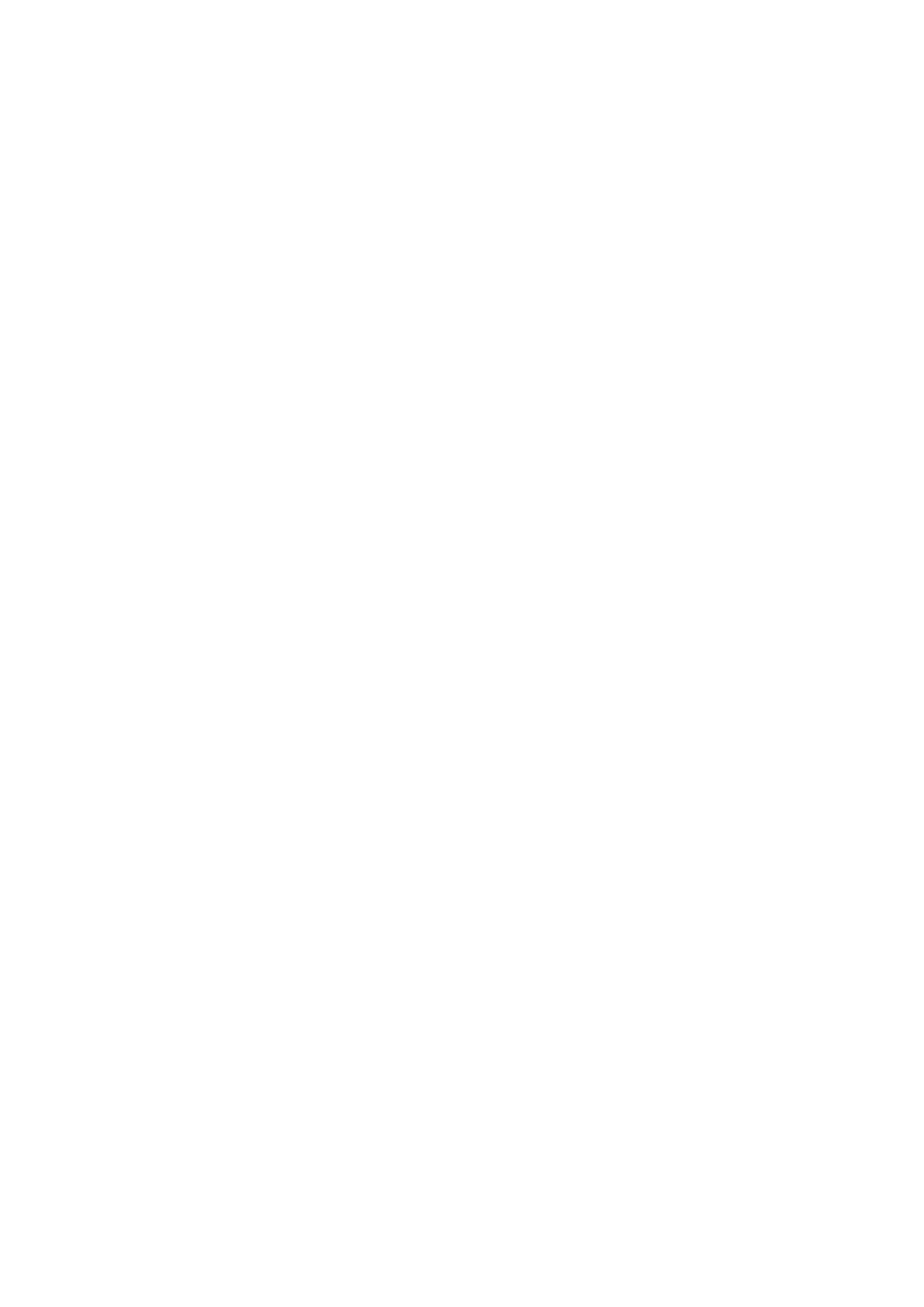| The "Provincial Gazette" of the<br><b>Western Cape</b>                                                                                                                                                                                    | Die "Provinsiale Koerant" van die<br><b>Wes-Kaap</b>                                                                                                                                                                                                                   |
|-------------------------------------------------------------------------------------------------------------------------------------------------------------------------------------------------------------------------------------------|------------------------------------------------------------------------------------------------------------------------------------------------------------------------------------------------------------------------------------------------------------------------|
| appears every Friday, or if that day is a public holiday,<br>on the last preceding working day.                                                                                                                                           | verskyn elke Vrydag of, as die dag 'n openbare<br>vakansiedag is, op die laaste vorige werkdag.                                                                                                                                                                        |
| <b>Subscription Rates</b>                                                                                                                                                                                                                 | Tarief van Intekengelde                                                                                                                                                                                                                                                |
| R247,00 per annum, throughout the Republic of South<br>Africa.                                                                                                                                                                            | R247,00 per jaar, in die Republiek van<br>Suid-Afrika.                                                                                                                                                                                                                 |
| R247,00 + postage per annum, Foreign Countries.                                                                                                                                                                                           | R247,00 + posgeld per jaar, Buiteland.                                                                                                                                                                                                                                 |
| Selling price per copy over the counter R14,60                                                                                                                                                                                            | Prys per eksemplaar oor die toonbank is R14,60                                                                                                                                                                                                                         |
| Selling price per copy through post R21,00                                                                                                                                                                                                | Prys per eksemplaar per pos is R21,00                                                                                                                                                                                                                                  |
| Subscriptions are payable in advance.                                                                                                                                                                                                     | Intekengeld moet vooruitbetaal word.                                                                                                                                                                                                                                   |
| Single copies are obtainable at Room M21, Provincial<br>Legislature Building, 7 Wale Street, Cape Town<br>8001.                                                                                                                           | Individuele eksemplare is verkrygbaar by Kamer M21,<br>Provinsiale Wetgewersgebou, Waalstraat 7,<br>Kaapstad 8001.                                                                                                                                                     |
|                                                                                                                                                                                                                                           |                                                                                                                                                                                                                                                                        |
| <b>Advertisement Tariff</b>                                                                                                                                                                                                               | <b>Advertensietarief</b>                                                                                                                                                                                                                                               |
| First insertion, R35,00 per cm, double column.                                                                                                                                                                                            | Eerste plasing, R35,00 per cm, dubbelkolom.                                                                                                                                                                                                                            |
| Fractions of cm are reckoned as a cm.                                                                                                                                                                                                     | Gedeeltes van 'n cm word as een cm beskou.                                                                                                                                                                                                                             |
|                                                                                                                                                                                                                                           |                                                                                                                                                                                                                                                                        |
| Notices must reach the Director-General not later than<br>10:00 on the last working day but one before the issue<br>of the Gazette.                                                                                                       | Kennisgewings moet die Direkteur-generaal voor 10:00<br>op die voorlaaste werksdag voor die uitgawe van die<br>Koerant bereik.                                                                                                                                         |
| Whilst every effort will be made to ensure that notices<br>are published as submitted and on the date desired,<br>the Administration does not accept responsibility for<br>errors, omissions, late publications or failure to<br>publish. | Hoewel alle pogings aangewend sal word om te sorg<br>dat kennisgewings soos ingedien en op die vereiste<br>datum gepubliseer word, aanvaar die Administrasie<br>nie verantwoordelikheid vir foute, weglatings, laat<br>publikasies of versuim om dit te publiseer nie. |
| All correspondence must be addressed to the<br>Director-General, PO Box 659, Cape Town 8000, and<br>cheques, bank drafts, postal orders and money orders<br>must be made payable to the Department of the<br>Premier.                     | Alle briefwisseling moet aan die Direkteur-generaal,<br>Posbus 659, Kaapstad 8000, gerig word en tjeks,<br>bankwissels, posorders en poswissels moet aan die<br>Departement van die Premier betaalbaar gemaak<br>word.                                                 |